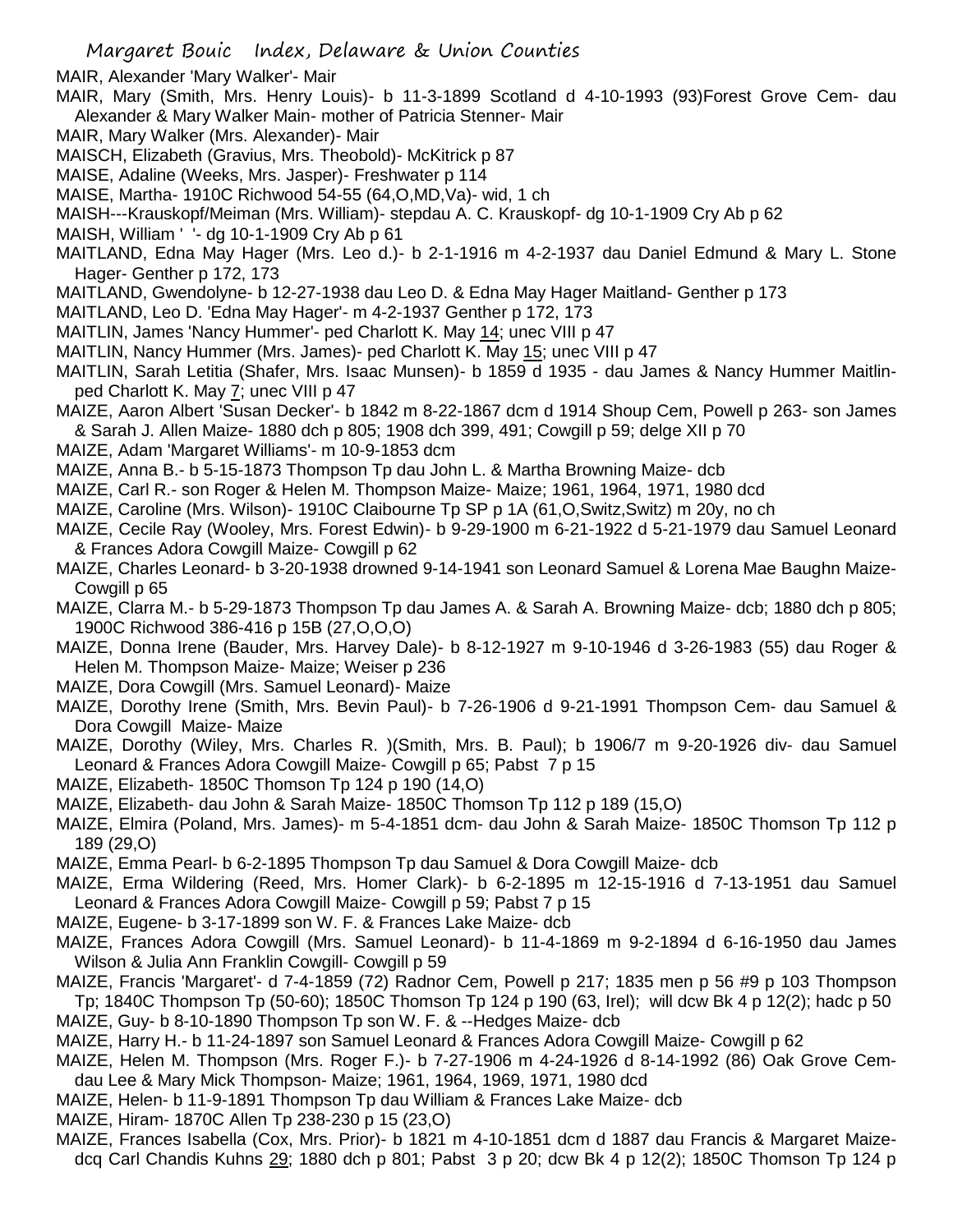190 (24,Pa)

- MAIZE, James- hadc p 121 (1900 Thompson Tp)
- MAIZE, James- b Pa d 2-20-1886 (69y2m5d) Thompson Tp dcdeaths
- MAIZE, James A.- d 12-20-1883 (38y) Thompson Tp dcdeaths
- MAIZE, James A. 'Sarah A. Browning'- son James & Sarah J. Allen Maize- 1880 dch p 805
- MAIZE, James 'Margaret Leonard'- 1880 dch p 805
- MAIZE, James 'Sarah J. Allen''Margaret Williams'- b12-25-1816 d 2-20-1886 (69-1-26)- son Margaret Leonard Maize- 1880 dch p 547, 805; 1908 dch 290, 291; dg 1-6-1876 Cry Ab p 9; dg 3-18-1886 Cry Ab p 126; dcw Bk 4 p 113(13) witness
- MAIZE, Jessie M.- b 11-1-1887 Thompson Tp dau Wm. F. & Frances Lake Maize- dcb
- MAIZE, Jo Anne (Franklin, Mrs. )- dau Helen M. Maize- Maize
- MAIZE, Jo Anne (Morris, Mrs. Donald Max)- b 9-16-1936 m 9-12-1956 dau Leonard Samuel & Lorena Mae Baughn Maize- Cowgill p 65
- MAIZE, John- son John & Sarah Maize- 1880 dch p 805; 1850C Thomson Tp 112 p 189 (13,O)
- MAIZE, John L.'Martha Browning'- b 1845 d 2-21-1873 (28y4m) Shoup Cem- dcdeaths; Powell p 263; 1850C Thomson Tp 60 p 188 (5,O)
- MAIZE, John 'Sarah J. Allen''Margaret Wilcox'- son Margaret Leonard Maize- 1880 dch p 547, 805; 1908 dch 290, 291; dcw Bk 4 p 113(13) witness- 1850C Thomson tp 112 p 189 (57,Pa)
- MAIZE, Lancelot- son John & Sarah Maize- 1850C Thomson Tp 112 (18,O)
- MAIZE, Leonard- d 9-4-1846 (12-11-2) Radnor Cem, Powell p 217- son Francis & Margaret Maize; 1850C Thompson Tp 124 (7,O)
- MAIZE, Leonard- hadc p 121
- MAIZE, Leonard Samuel 'Lorena Mae Baughn'- b 2-18-1902 m 3-6-1926 d 9-27-1983 (81) New Millcreek Cemson Samuel Leonard & Frances Adora Cowgill Maize- Cowgill p 62; Maize; 1961, 1964, 1969, 1971, 1980 dcd
- MAIZE, Lillian Mae (Scott, Mrs. Clair Henry)- b 5-23-1904 m 4-20-1935 d 3-4-1970 dau Samuel Leonard & Frances Adora Cowgill Maize- Cowgill p p 65
- MAIZE, Lorena Mae Baughn (Mrs. Leonard Samuel)- b 8-8-1906 m 3-6-1926- Cowgill p 64; Maize; 1961, 1964, 1969, 1971, 1980 dcd
- MAIZE, Margaret- b 3-21-1821 Jackson Co d 4-10-1895- delge V p 44
- MAIZE, Margaret A.- dau James & Margaret Williams Maize- 1880 dch p 805
- MAIZE, Margaret (Mrs. Francis)- d 10-9-1850 Radnor Cem, Powell p 217; 1850C Thomson Tp 124 p 190 (63,Pa)
- MAIZE, Margaret Leonard (Mrs. )- m 1814 Pa- 1880 dch p 805
- MAIZE, Margaret (Phillips, Mrs. Thomas)- m 2-7-1838 dcm dau Francis Maize- dcw Bk 4 p 12(2)
- MAIZE, Margaret Williams (Mrs. James)- m 10-9-1853 dcm; Pabst 8 p 7; dg 3-18-1886 Cry Ab p 126, youngest sister of T. B. Williams; 1880 dch p 805
- MAIZE, Marilyn Jean (Wood, Mrs. Robert Howard)- b 8-26-1935 m 6-25-1955 dau Leonard S. & Lorena Mae Baughn Maize- Maize; Cowgill p 64
- MAIZE, Martha Browning (Mrs. John L.)- b 1846 d 1944 Shoup Cem, Powell p 263; mother-in-law of Melvin & Anna Bell Wolgamot- 1900C Richwood 356-381 p 14A (53,O,O,O) wid 1 ch
- MAIZE, Mary- 1826 tax duplicate Concord Tp- delge V p 54, 55
- MAIZE, Mary Estell- b 11-1874 dau James A. & Sarah A. Browning Maize- 1880 dch p 805; 1900C Richwood 386-416 p 15B (25,O,O,O)
- MAIZE, Mary I.- dau James & Margaret Williams Maize- 1880 dch p 805
- MAIZE, Nancy- dau John & Sarah Maize- 1850C Thomson Tp 112 p 189 (27,O)
- MAIZE, Pauline Newcomer (Mrs. Samuel S.)- m 12-12-1851; dg 12-12-1851 Wight II p 7, Olen Gaz 12-12- 1851 Reed Ab p 113
- MAIZE, Polly King (Mrs. Robert)- dau Balzer & Elizabeth Kriner King- unec III p 9, VI p 66
- MAIZE, Ralph O.- son Roger & Helen M. Thompson Maize- Maize
- MAIZE, Robert 'Polly King'- unec III p 9, VI p 66
- MAIZE, Roger F. 'Helen M. Thompson'- m 4-24-1926 d 2-7-1980 Oak Grove Cem- Maize; 1961, 1964, 1969, 1971, 1980 dcd
- MAIZE, Samuel- son John & Sarah Maize- 1850C Thomson Tp 112 p 189 (22,O)
- MAIZE, Samuel Leonard 'Frances Adora Cowgill'- b 4-1876 m 9-2-1894 d 2-22-1946 bur Prospect- son Aaron Albert & Susan Decker Maize- Maize; dg 2-20-1946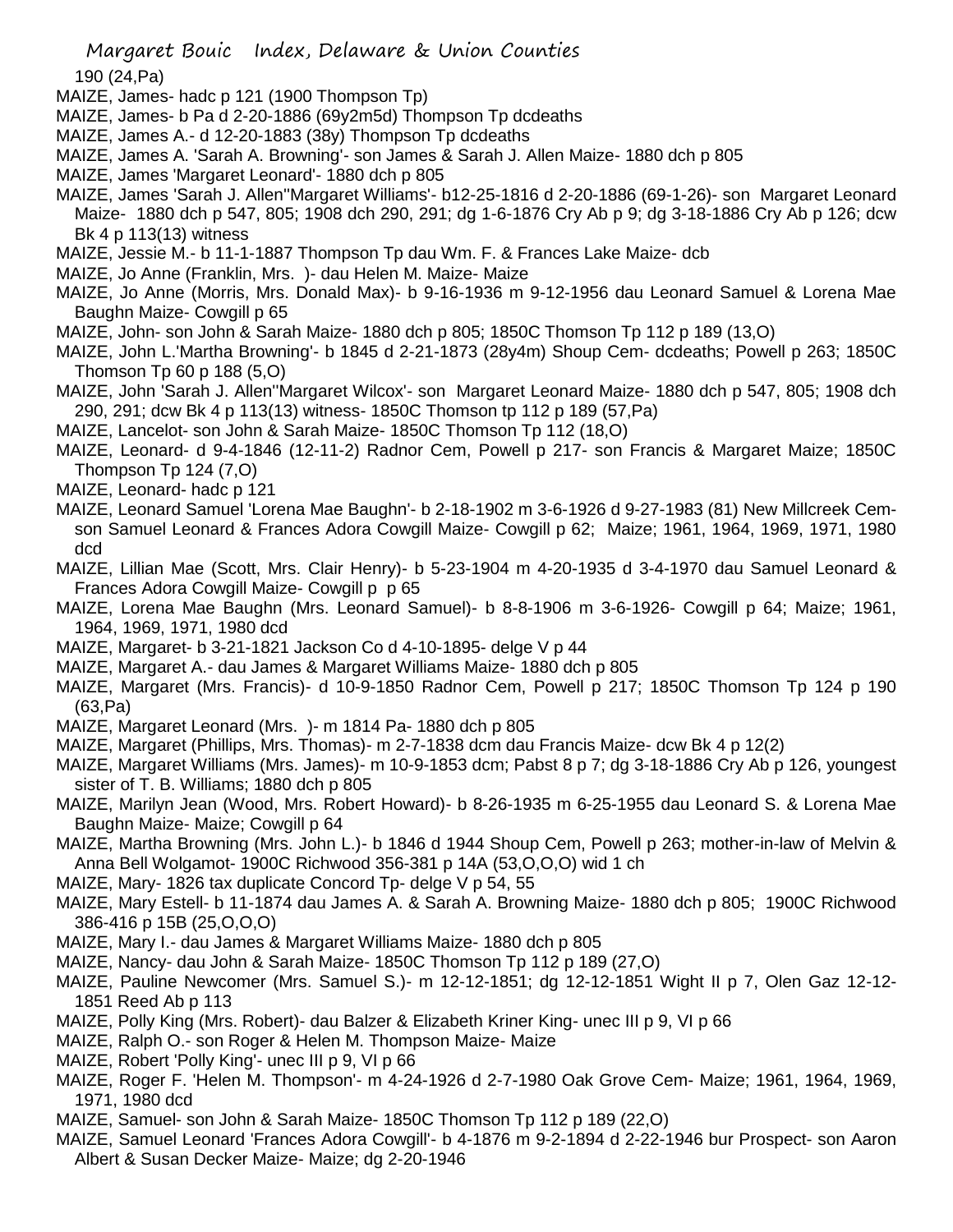- MAIZE, Samuel Leonard- b 2-18-1902 Thompson Tp son Samuel L. & Dora F. Cowgill Maize- dcb
- MAIZE, Samuel S. 'Pauline Newcomer'- m 12-7-1851 dg 12-12-1851 Wight II p 7, Olen Gaz 12-12-1851 Reed Ab p 113
- MAIZE, Sarah A. Browning (Mrs.James A.)- b 11-1850- 1880 dch p 805; 1900C Richwood 386-416 p 15B (49, O,Va,Va) wid, 3 ch, 2 living
- MAIZE, Sarah J. Allen (Mrs. James)- dg 3-18-1886 Cry Ab p 126; 1880 dch p 805
- MAIZE, Sarah J. (Cox, Mrs. David I.)- m 6-12-1847 dcm
- MAIZE, Sarah (Mrs. John)- 1850C Thomson Tp 112 p 189 (52,Mass)
- MAIZE, Susan Decker (Mrs. Aaron Albert)- b 1844 m 8-22-1867 dcm d 1913 Shoup Cem, Powell p 263; delge XII p 70; Cowgill p 58
- MAIZE, --d 8-28-1873 Shoup Cem, Powell p 263 infant dau Aaron Albert & Susan Decker Maize
- MAIZE, William H.- son John & Sarah Maize- 1850C Thomson Tp 112 p 189 (2,O)
- MAIZE, William Oliver- b 8-27-1877 d 7-18-1880 (2y11m21d)- Thompson Tp- son Jas. A. & Darah A. Browning Maize- dcb, dcdeaths
- MAIZE, Willie- son James & Sarah A. Browning Maize- 1880 dch p 805
- MAIZE, Wilson 'Caroline'- 1920C Claibourne Tp SP p 1A (68,O,Pa,Pa) m 20y
- MAIZE, Wilson F.- son James & Margaret Williams Maize- 1880 dch p 805
- MAIZE, Wilson S.-son James & Sarah J. Allen Maize- 1880 dch p 805; 1908 dch 399
- MAJOR, Alice M. Phipps (Mrs. Charles H.)- m 11-16-1940- Major; 1949, 1959, 1962, 1967, 1971, 1973, 1975, 1977, 1979, 1981, 1983, 1991 ucd
- MAJOR, Alta (Shaffer, Mrs. Frank E.)- b 1886 d 1958 Oakdale Cem II p 142 (M-R7-11)- sister Guy Major, obit Guy, mlib
- MAJOR, Carolyn (Goins, Mrs. Virgil)- dau Charles & Alice Phipps Major- Major; 1949, 1959(16) ucd
- MAJOR, Charles H. 'Alice M. Phipps'- b 8-21-1911 m 11-16-1940 d 5-2-1987 (75) Price Cem- son Frank & Melissa Marsh Major- Major; 1949, 1959, 1962, 1967, 1971, 1973, 1975, 1977, 1979, 1981, 1983 ucd
- MAJOR, Charlotte (Higgins, Mrs. Richard)- dau Charles & Alice Phipps Major- Major; 1949, 1959 (15), 1962 ucd
- MAJOR, David A.- b 1956 son Charles H. & Alice M. Phipps Major- Major; 1959, 1962, 1967, 1971, 1973, 1975, 1977, 1979, 1981, 1983 ucd
- MAJOR, Eliza (Hutchisson, Mrs. Joseph)- Hutchisson p 15
- MAJOR, Frank 'Melissa Marsh'- Major
- MAJOR, Geneve (McLaughlin, Mrs. Edwin)- dau Frank & Melissa Marsh Major- Major
- MAJOR, Guy 'Zella Mae Emans'- b 8-11-1884 d 5-2-1944 (59) obit mlib
- MAJOR, --(Shaffer, Mrs. Frank)- sister Guy Major- obit Guy, mlib
- MAJOR, Kristine (Riddle, Mrs. Tobey)- dau John Major- Major
- MAJOR, Malisa Marsh (Mrs. Frank)- Major
- MAJOR, L. Margene (Mrs. Paul A.)- 1967 ucd
- MAJOR, Marie Irene Heiges (Mrs. William Fleming)- b 11-14-1915 m 6-29-1940 dau William Smith & Marie Eichelberger Weiser Heiges- Weiser p 804
- MAJOR, Martin M.- son Frank & Melissa Marsh Major- Major
- MAJOR, Mary S. (Mrs. Taylor)- b 1867 d 10-3-1933 Oakdale Cem II p 50 (G-R9-11)
- MAJOR, Mildred (Walters, Mrs. Charles)- dau Frank & Melissa Marsh Major- Major
- MAJOR, Paul A. 'L. Margene'- son Charles & Alice Phipps Major- Major; 1967 ucd
- MAJOR, S.- 1949, 1959(13), 1962, 1967, 1991 ucd
- MAJOR, Samuel- 1870C Delaware Town 316 (20)
- MAJOR, Sharon- b 1951- dau Charles & Alice Phipps Major- Major; 1959, 1962, 1967 ucd
- MAJOR, Taylor 'Mary S.'- b 1864 d 1939- Oakdale Cem II p 50 (G-R9-11)
- MAJOR, Wanda (Dickinson, Mrs. )- dau Charles & Alice Phipps Major- Major; 1949, 1959(12), 1962, 1967, 1971 ucd
- MAJOR, Wayne- b 1949 -son Charles & Alice Phipps Major- Major; 1959, 1962, 1967, 1971 ucd
- MAJOR, William 'Billie'- b 1963 son Charles & Alice Phipps Major- Major; 1967, 1971, 1973, 1975, 1977, 1979, 1981, 1983 ucd
- MAJOR, William Fleming 'Marie Irene Heiges'-b 1-21-1912 m 6-29-1940- Weiser p 804
- MAJOR, William Fleming,Jr.- b 9-3-1945 son William Fleming & Marie Irene Heiges Major- Weiser p 804
- MAJOR, Zella Mae Emans (Mrs. Guy)- obit Guy, mlib
- MAJORS, Earl 'Hattie Boyer'- 1985 uch p p 40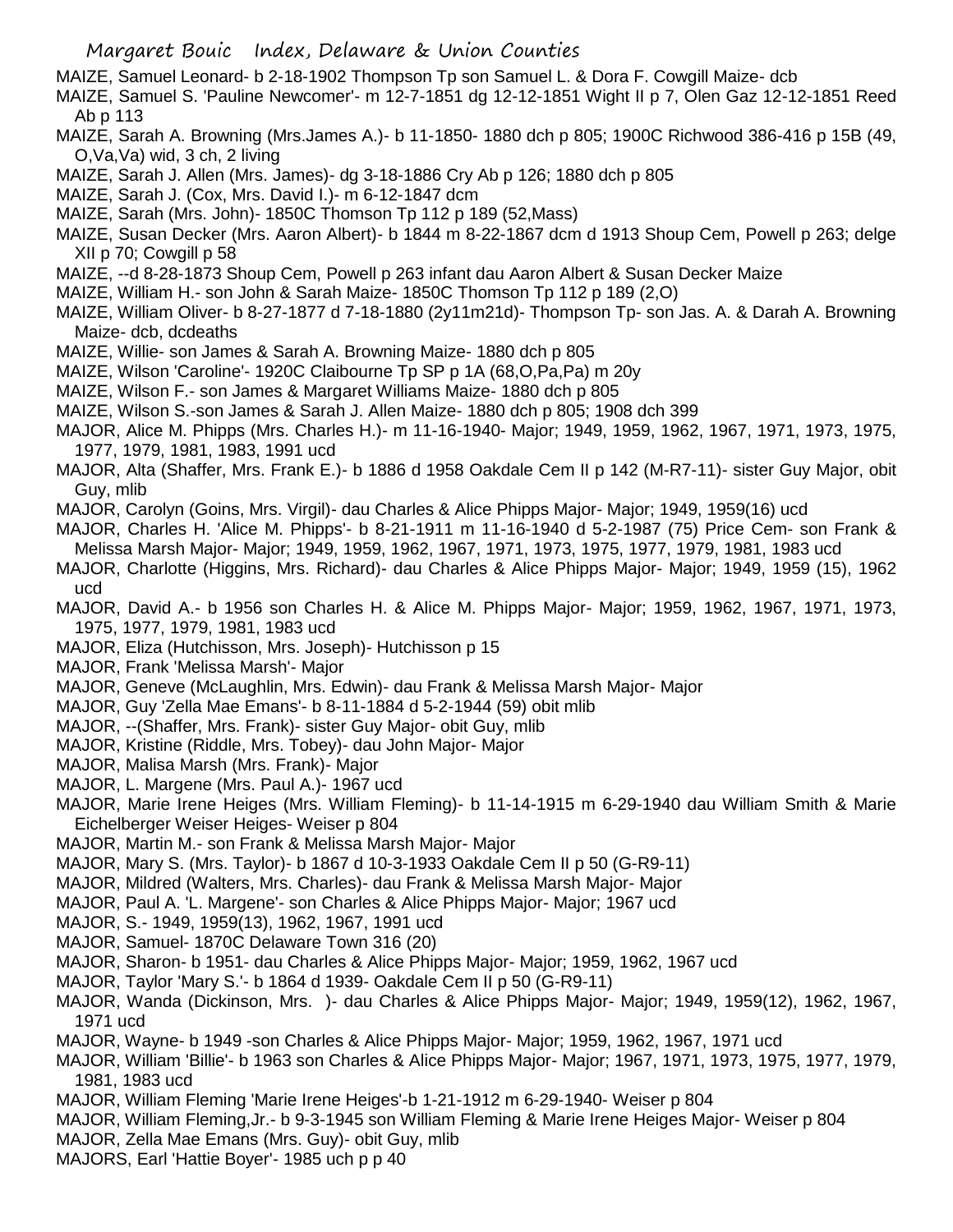- Margaret Bouic Index, Delaware & Union Counties MAJORS, Hattie Boyer (Mrs. Earl)- dau Abner David & Mary Ann Pomeroy Boyer- 1985 uch p p 40 MAKAPEER, Dorcy- b 3-25-1878 Delaware Town- dau Lewis & Saffona Alstor Makapeer- dcb MAKAR, Elaine Marie- dau Frank J. & Mary D. Kujaski Makar- Makar MAKAR, Frank J. 'Mary D. Kujaski'- Makar MAKAR, Frank John, Jr.- son Frank J. & Mary D. Kujaski Makar- Makar MAKAR, James Gregory- son Frank J. & Mary D. Kujaski Makar- Makar MAKAR, Mary D. Kujaski (Mrs. Frank J.)- Makar MAKAR, Mary Delores- dau Frank J. & Mary D. Kujaski Makar- Makar MAKAR, Michael Edward- son Frank J. & Mary D. Kujaski Makar- Makar MAKAR, Paul J. "PJ"- b 7-21-1953 d 5-17-1991 (37) Oller Cem- son Frank J. & Mary D. Kujaski Makar- Makar MAKEMIE, Francis- dpc p 4; hmp p 11 MAKEMIE, ---Powers p 88 MAKEMSON, Orrel M. (FInley, Mrs. Hugh Lyman)- m 10-24-1866- Maugans Anc p 151 MAKEPEACE, Maria (Edson, Mrs. Levi)- dumch p 353 MAKEPEACE, Mary Chase (Mrs. Thomas)- dau Benjamin & Phillipi Sherman Chase- Maugans Anc p 117, 119, 120 MAKEPEACE, Sarah (Hathaway, Mrs. Isaac)- b 9-22-1695 m 2-22-1710- Maugans Anc p 113, 117, 118, 119, 120 MAKEPEACE, Thomas 'Mary Chase'- Maugans Anc p 117, 119 MAKER, Albert- 1883 uch IV p 535 MAKEER, Levina- 1860C Marysville 1505-1497 p 195 (88,Mass) MAKER, Mary (Strapp, Mrs. Walter)- m 4-28-1859 ucm 2879 MAKERNES, Ellen (Sargent, Mrs. Roger)- McKitrick p 137 MAKEY---Nash p 95 MAKI- Douglas V.- b 1-15-1950 d 11-23-1978 Oakdale Cem II p 83 (H-R18-4) MAKIEVER, Eugene- brother James Allen Makiever,Sr.- obit James Allen,Sr., mlib MAKIEVER, Harold- brother James Allen Makiever,Sr.- obit James Allen,Sr., mlib MAKIEVER, James Allen,Sr. 'Eleanor Reiver'- b 12-21-1920 d 12-14-1981- obit mlib MAKIEVER, James, Jr.- son James Allen Madiever,Sr.- boti James Allen, mlib MAKIEVER, Kathryn (McGuire, Mrs. )- sister James Allen Makiever,Sr.- obit James Allen,Sr., mlib MAKIEVER, Marge (Henry, Mrs. )- sister James Allen Makiever,Sr.- obit James Allen,Sr., mlib MAKIEVER, Marion- brother James Allen Makiever,Sr.- obit James Allen,Sr., mlib MAKIEVER, Richard- brother James Allen Makiever,Sr.- obit James Allen,Sr., mlib MAKIEVER, Robert- brother James Allen Makiever,Sr.- obit James Allen,Sr., mlib MAKIEVER, Robin (Weber, rs. Dean)- dau James Allen Makiever,Sr.- obit James,Sr. MAKIEVER, Seth,Jr.- brother James Allen Makiever,Sr.- obit James Allen,Sr., mlib MAKIEVER, Wade- brother James Allen Makiever,Sr.- obit James Allen,Sr., mlib MAKIN, Michael- NAT 10-11-1880 to US 7-18-1872 from Ireland- delge IX p 76 MAKINIE, Jr.- see Mckinnie MAKMAN, Judith (21m- 1964) dau Drs. Maynard & Marianne Werth Makman- Makman MAKMAN, Lisa Hermine- b 8-3-1964 dau Drs. Maynard & Marianna Werth Makman- Makman MAKMAN, Dr. Marianne Werth (Mrs. Dr. Maynard)- dau John H. Werth- Makman MAKMAN, Dr. Maynard 'Dr Marianne Werth'- Makman MAL, Mary Rogers- Grad Broadway 1906, unec III p 19 MALA, John- b 10-29-1875 Delaware Town son Thomas & Johana Burns Mala- dcb MALABY, Susan J.- 1980 dcd, Concord Tp MALABY, Urma Vella (George, Mrs. Junnie H.)- 1985 uch p 29 MALABY, William- 1991 ucd
- MALAGA, Robert S.- Malaga
- MALAHAN, Rebecca (Featheringill, Mrs. George)- m 12-5-1812 onwq I
- MALAK, Paula- researching Freeman- unec X p 4, XIII p 3; delge II p 20 117; VI p 12
- MALAMBRE, Sarah B. Lavoy (Mrs. Stephen)- m 9-6-1859 ucm 2914
- MALAMBRE, Stephen 'Sarah B. Lavoy'- m 9-6-1859 ucm 2914
- MALAN, Edward 'Melna'- Malan
- MALAN, Melinna- dau Edward & Melna Malan- Malan- engagegd to Jeffrey Nicely
- MALAN, Melna (Mrs. Edward)- Malan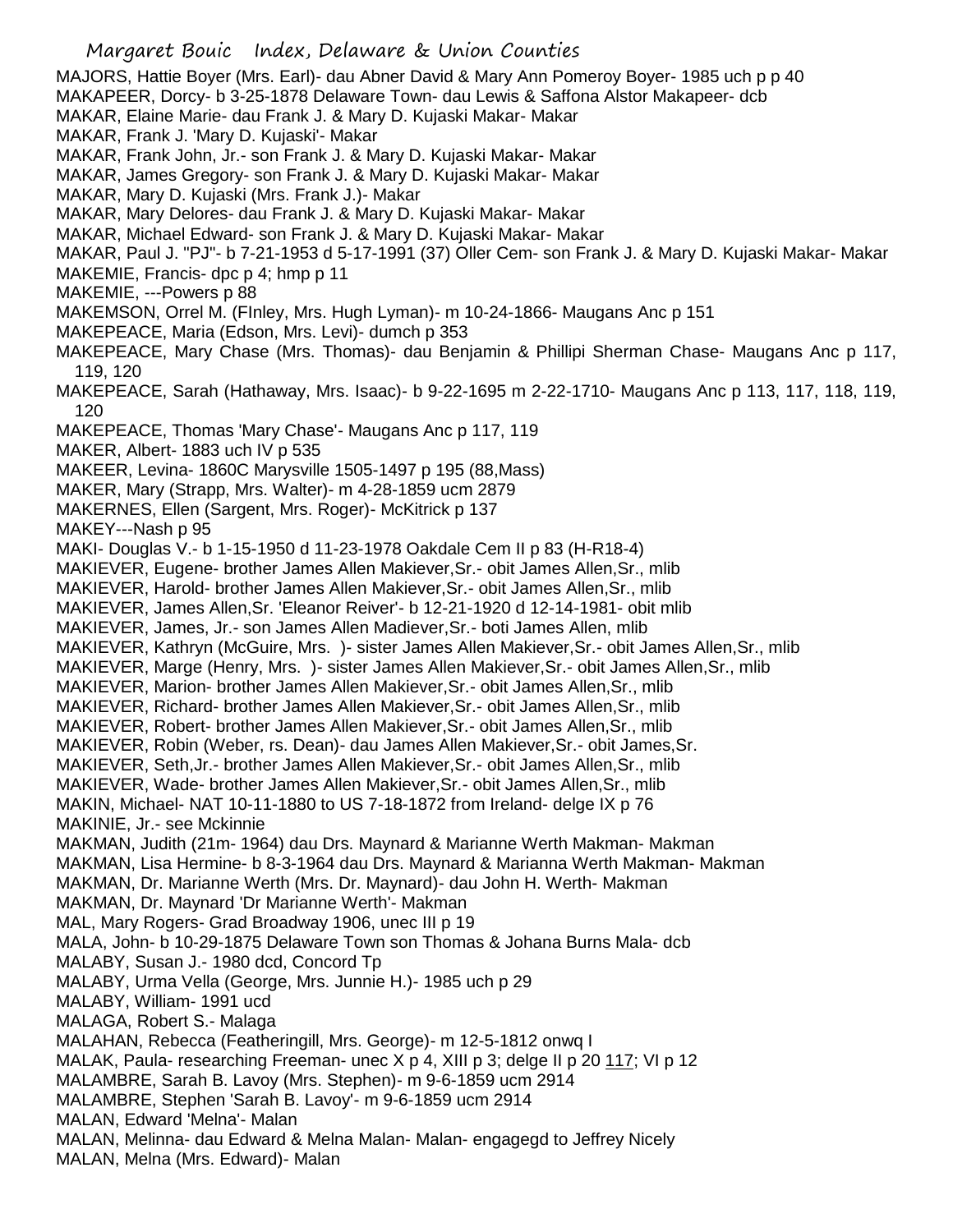MALANOWSKI, Julia (Mrs. Rev. Wm. H.)- 1980 dcd

MALANOWSKI, Lynn Rose (Washatka, Mrs. John William)- m 7-17-1982 dau Rev. William Malanowski-Malanowski; 1980 dcd Radnor

MALANOWSKI, Rev. William J. 'Julia'- Malanowski; 1980 dcd

MALANY, Michael- NAT 3-31-1883 from Ireland to US 9-15-1876, delge IX p 76

MALARA, Mary Elizabeth (Gaffoli, Mrs. Robert)- b 8-2-1944- Freshwater p 155

MALARKEY, Richard #221- unec VIII p 15,26, 42

MALAVOLTI, ----(Marshall, Mrs. Rick)- Malavoltio

MALAVOLTI, Mary (Mrs. )- Malavolti

MALAVOLTI, Richard- dau Mary Malavolti- Malavolti

MALCHOW, Phyllis Woodard (Mrs. Rod)- b 10-21-1962 m 3-17-1989 dau Gerald & Edna Wuertz Woodard- St. Paul p 101

MALCHOW, Rod 'Phyllis Woodard'- b 10-14-1965 m 3-17-1989- St. Paul p 101

MALCHOW, Sydney- b 10-26-1990 ch Ros & Phyllis Woodard Malchow- St. Paul p 101

MALCOLM, Agnes (Elder, Mrs. )(McKittrick, Mrs. Fray Ormrod)- b 10-5-1887 m(2) 3-15-1919 dau John & Agnes Malcolm- McKitrick p 472

MALCOLM, Agnes (Mrs. John)- McKitrick p 472

MALCOLM, John 'Agnes'- McKitrick p 472

MALCOM, A. 'E.'- dg 12-18-1863 Cry Ab p 36

MALCOM, E. (Mrs. A.)- dg 12-18-1863 Cry Ab p 36

MALCOM, Leona- b 3-4-1836 d 10-6-1863 dau A. & E. Malcom- dg 12-18-1863 Cry Ab p 36

MALCOMB, Mary (Wright, Mrs. Frederick Eustace)- m 7-16-1940- Freshwater p 176

MALE, Blanch- b 10-18-1884 Delaware Town- dau William & Susie Carter Male- dcb

MALECKI, Coletta Ann- b 12-19-1949 dau Stephen & Margaret Marie Argebast Malecki- Weiser p 107

MALECKI, Margaret Marie Argebast (Mrs. Stephen)- b 2-22-1925 m 7-19-1945 dau Lee Milton & Collette B. Paul Arbegast- Weiser p 106

MALECKI, Mary Louise- b 12-15-1951 dau Stephen & Margaret Marie Arbegast Malecki- Weiser p 107

MALECKI, Robert Lee- b 3-13-1948 son Stephen & Margaret Marie Arbegast Malecki- Weiser p 107

MALECKI, Stephen Joseph- b 11-4-1946 son Stephen & Margaret Marie Arbegast Malecki- Weiser p 106

MALECKI, Stephen 'Margaret Marie Arbegast'- b 8-8-1924 m 7-19-1945- Weiser p 106

MALECOT, Paulette- 1971, 1973 ucd

MALECOT, Yvonne- 1971, 1973, 1979 ucd

MALEK, Edwin L.- attorney- 1980 dcd

MALEN, Celia- d 2-15-1873 (13y3m) SR buried here 5-25-1893 Oakdale Cem I (C-51) p 173

MALENSKY, Valentina (Rausch, Mrs. Edwin,Jr)- b 2/5-14-1925 m 1-20-1952- St. Paul p 73; Rausch (113111) II p 260

MALEPORT, Charles- b 1953 son Dale & Janet Maleport- 1964, 1969, 1971, 1980 dcd

MALEPORT, Dale P. 'Janet'- 1964, 1969, 1971, 1980 dcd

MALEPORT, Janet (Mrs. Dale P.)- 1964, 1969, 1971, 1980 dcd

MALEPORT, Wendy- b 1966 dau Dale & Janet Maleport- 1971, 1980 dcd

MALEROY, Mortimer G.- d since Nov 1, Civil War- dg 1-13-1865, Cry Ab p 45

MALERTER, Algara (Smith, Mrs. Jeptha B.)- m 2-14-1864 ucm 3540

MALERY, Rachall (Depp,Mrs. Beverly)- ucm 1531 unec VII p 60, XIV p 17

MALESPEN, Rose (Lewis, Mrs. Austin R.)- m 6-8-1863 dcm

MALEY, Alac H.- (42-19000 uninf p 11

MALEY, Rev. George- 1883 uch V p 72, 234, 237; 1915 uch p 214, 215; unvmec p 3, 38

MALEY, Lucretha (Fuller, Mrs. Lyman L.)- m 6-2-1831 Madison Co, unec V p 48

MALEY, Manerva- WCTU- unec III p 58

MALERY, Thomas- 1883 uch IV p 454

MALFITANO, Caroline L. Hurley (Mrs. Richard A.- b 11-4-1944 d 11-25-1996 (52) bur Mansfield- Malfitano MALFITANO, Michelle A. (Moawad, Mrs. Nader)- dau Richard A. & Caroline L. Hurley Malfitano- Malfitano MALFITANO, Richard A. 'Caroline L. Hurley'-Malfitano

MALFITANO, Sue Ann (Suarez, Mrs. Michael)- dau Richard A. & Caroline L. Hurley Malfitano- Malfitano MALHONEY, --family of Mary English Chandley- delge X p 17

MALI, Isabella Apolline (Cammann, Mrs. Jacob Lorillard)- b 12-26-1843 m 9-1-1863 d 2-9-1872- Weiser p 209 MALIC, Dennis- b 1960 lived with George & Elsie Harshfield- 1971 ucd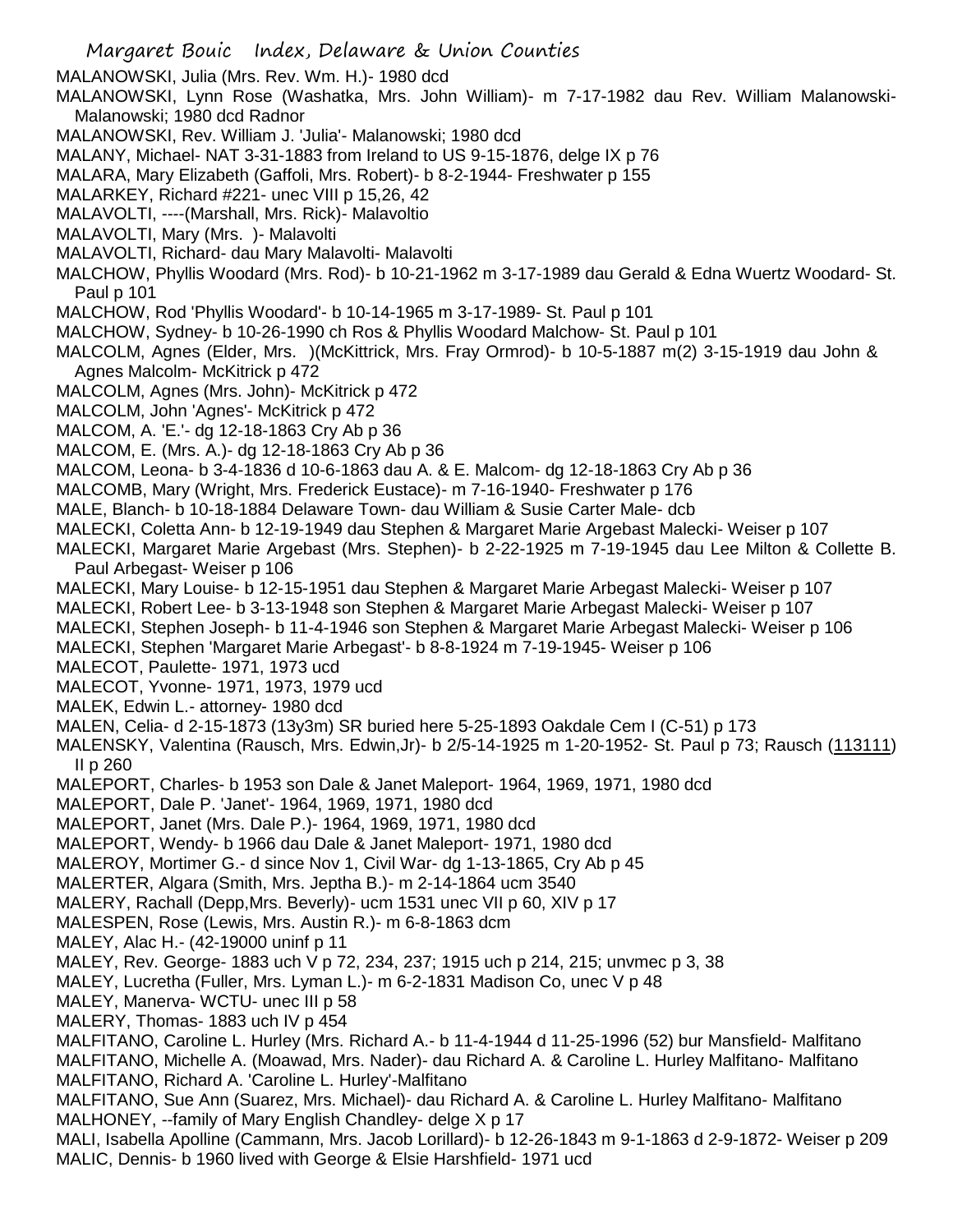- MALICK, Anna Maria Faber (Mrs. Peter)- m 5-23-1749- Weiser p 411
- MALICK, Anthony John 'Christiana Hepner'- b 5-15-1849 m 2-14-1875 d 3-7-1921 bur Augustsville, Pa- Weiser p 378
- MALICK, Catherine (Weiser, Mrs. John Philip)- b 8-24-1788 m 10-27-1811 d 3-31-1852 dau David & Mary Conrad Malick- Weiser p 411
- MALICK, Charles A. 'Ida Jane Weiser'- b 2-24-1864 m 9-13-1890 d 2-11-1914- Weiser p 570
- MALICK, Christian Hepner (Mrs. Anthony John)- b 9-15-1852 m 2-14-1875 d 4-26-1934 dau John Hepner-Weiser p 378
- MALICK, Clara Emma (Stahl, Mrs. Harry)- b 9-2-1877 dau Anthony John & Christiana Hepner Malick- Weiser p 378
- MALICK, Clarence H. 'Mamie Ruth Straub'- b 9-3-1886 m 3-10-1914 d 9-13-1955 bur Herndon, Pa- Weiser p 815
- MALICK, David 'Mary Conrad'- b 11-16-1756 d 10-24-1834 son Peter & Anna Maria Faber Malick- Weiser p 411
- MALICK, Esther (Weiser, Mrs. Reuben)- b 1-1-130 d 8-20-1907- Weiser p 829
- MALICK, Florence (Krohn, Mrs. John A.)- b 9-28-1858 d 6-8-1927 dau Henry Clay, Sr. & Mary Catharine Snyder Malick- Weiser p 569
- MALICK, Hans Peter- b 9-9-1683- Weiser p 411
- MALICK, Harriet (Shaffer, Mrs. Herbert B.)- dau Henry Clay & Mary Snyder Malick- Weiser p 570
- MALICK, Hazel (Howard, Mrs. Jarold)- dau Henry Clay & Mary Snyder Malick- Weiser p 570
- MALICK, Helen Marie (Hoffman, Mrs. W. Luther)- b 10-27-1891 m 10-8-1914 dau Charles A. & Ida Jane Weiser Malick- Weiser p 676
- MALICK, Henry Clay,Sr. 'Mary Catharine Snyder'- Weiser p 569
- MALICK, Henry Clay 'Mary Snyder'- son Henry Clay Sr. & Mary Catharine Snyder Malick- Weiser p 570
- MALICK, Henry Clay- son Henry Clay & Mary Snyder Malick- Weiser p 570
- MALICK, Ida Jane Weisesr (Mrs. Charles A.)- b 9-13-1866 m 9-13-1890 d 9-11-1951 dau Jacob & Martha A. Potts Weiser- Weiser p 676
- MALICK, Jennie May (Knorr, Mrs. Charles)- b 11-17-1881 m 7-5-1907 dau Anthony John & Christiana Hepner Malick- Weiser p 379
- MALICK, Mary Catharine Snyder (Mrs. Henry Clay)- d 5-12-1875 dau Simon & Mary Kreamer Snyder- Weiser p 569
- MALICK, Mary Conrad (Mrs. David)- b ca 1745 d 1812 dau Jacob Conrad- Weiser p 411
- MALICK, Mary Elizabeth (Roush, Mrs. Delia E.)- b 5-19-1891 m 10-27-1912 dau Anthony John & Christiana Hepner Malick- Weiser p 380
- MALICK, Mary Snyder (Mrs. Henry Clay)- Weiser p 570
- MALICK, Minnie Gertrude (Hamor, Mrs. Walter)(Long, Mrs. William)- b 7-6-1889 m(1) 3-14-1913 div- dau Anthony John & Christiana Hepner Malick- Weiser p 380
- MALICK, Minnie Ruth Straub (Mrs. Dr. Clarence H.)- b 10-27-1892 m 3-10-1914- dau Edward & Catherine Newman Straub- Weiser p 815
- MALICK, Peter 'Anna Maria Faber'- b 8-29-1719 m 5-23-1749 son Hans Peter Malick- Weiser p 411
- MALICK, Sarah Elizabeth (Krohn, Mrs. Benjamin Franklin)- b 9-22-1867 d 3-28-1928 dau Henry Clay,Sr. & Mary Catharine Snyder Malick- Weiser p 570
- MALICOTE, Holly- 1991 ucd
- MALICOTE, Mary- 1991 ucd
- MALIE, Lee- unec V p 30
- MALIK, Henry J. 'Madonna'- 1980 dcd
- MALIK, Kelly- b 1977 ch Henry J. & Madonna Malik- 1980 dcd
- MALIK, Madonna (Mrs. Henry J.)- 1980 dcd
- MALIK, Mathew- b 1965 son Henry J. & Madonna Malik- 1980 dcd
- MALIK, Russell- b 1962 son Henry J. & Madonna Malik- 1980 dcd
- MALIN & SMITH- unec II p 47 MALIN & LEE- unec X p 47
- MALIN, Ann Maria (Jones, Mrs. W. Frank)- m 4-22-1873 ucm 5262
- MALIN, Annie M.- 1860C Marysville 1501-1493 p 198 (16,O); 1870C Marysville 89 p 106 (22,O)
- MALIN, Carrie E.- b 9-1869/70 d 4-14-1926 Oakdale Cem 3815 (59) I p 71 (D-R1-16)- dau William C. & Charity A. Irwin Malin- 1883 uch V p 122; 1870C Marysville 89 p 10 (8/12,O)
- MALIN, Celia- dau William C. Malin- 1860C Marysville 1501-1493 p 198 (3,O); 1870C Marysville 89 p 10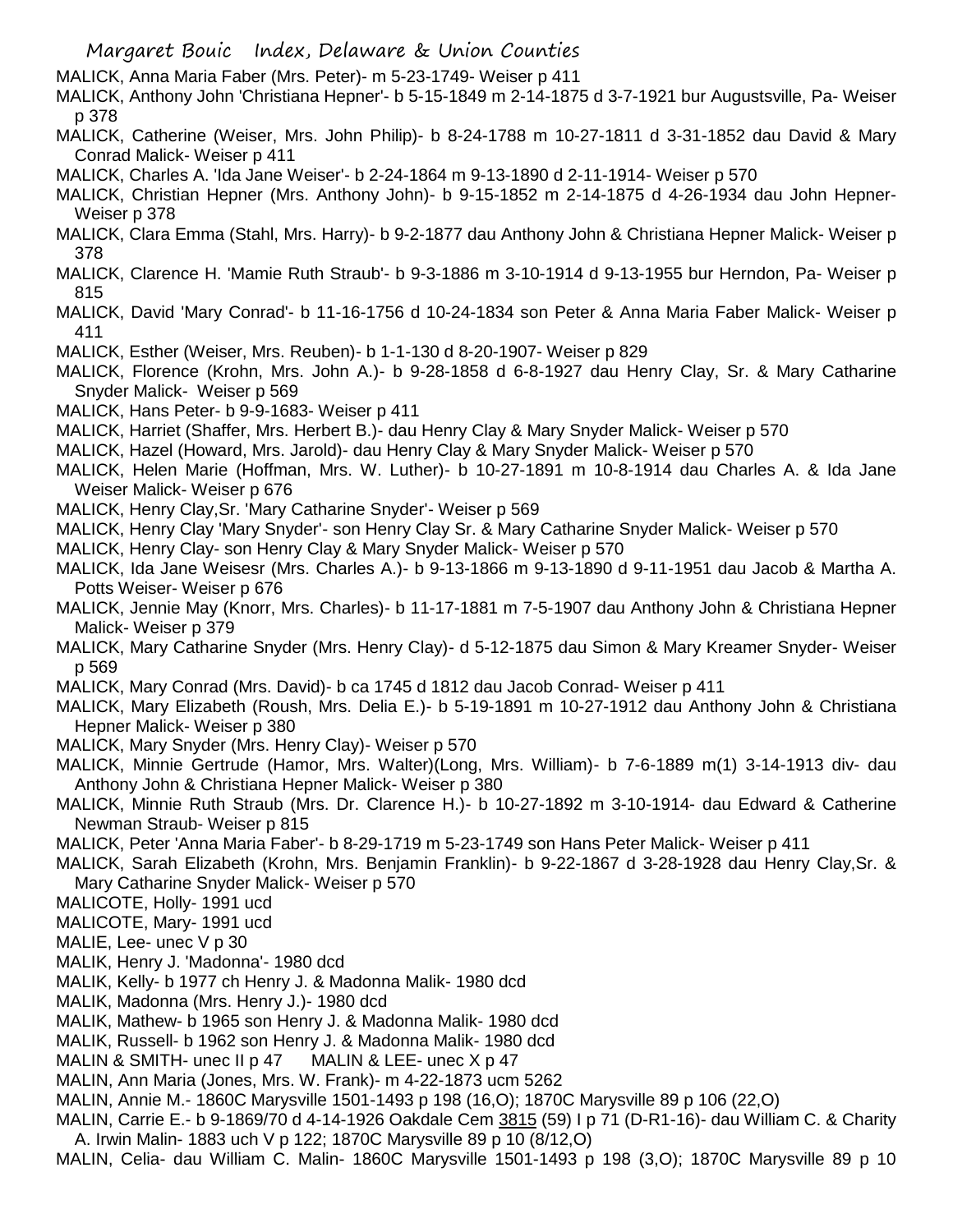$(11, 0)$ 

- MALIN, Charity A. Irwin (Mrs. William C.)- b 1836 m 11-11-1851 ucm 1727 d 11-18-1898 (62y2m) Oakdale Cem I p 71 (D-R1-16)- 1883 uch V p 122; 1860C Marysville 1501-1493 p 198 (27,O); 1870C Marysville 89 p 10 (37,O)
- MALIN, Clinton 'Rena'- son William C. & Charity A. Irwin Malin- 1883 uch V p 122; 1860C Marysville 1501- 1493 p 198 (5,O); 1870C Marysville 89 p 10 (13,O); 1880C Marysville 457-503 p 35 (24,O,O,O)
- MALIN, Connie E.- b 9-1864 dau William C. Malin- 1900C Marysville 4th ward 325-335 p 13B (30,O,O,O)
- MALIN, Ella L.- dau William C. & Charity A. Irwin Malin- 1860C Marysville 1501-1493 p 198 (6,O)
- MALIN, Emery- 1883 uch IV p 456, 457
- MALIN, Emery F.- son William C. & Mary Kinney Malin- 1883 uch IV p 521, V p 122; 1860C Marysville 1501- 1493 p 198 (18,O)
- MALIN, Frankey/Frances (Bostwick, Mrs. John R.)- m 6-13-1877 ucm 6079- dau William C. & Charity A. Irwin Malin- 1883 uch V p 122; 1870C Marysville 9 p 10 (15,O)
- MALIN, Jennette- dau William C. & Mary Kinney Malin- 1883 uch V p 122
- MALIN, Malin 'Mary Thornton'- m 1816 son William Malin- 1883 uch V p 121
- MALIN, Mariah- dau William C. & Mary Kinney Malin- 1883 uch V p 122
- MALIN, Mary Amelia (Mrs. Wm. C.)- d 7-27-1851 (30) mt 7-29-1851
- MALIN, Mary Janette (Knowles, Mrs. Latham A.)- m 11-9-1869 ucm 464
- MALIN, Mary Johnson (Mrs. )- dau John & Mary Hyde Johnson- 1883 uch V p 521
- MALIN, Mary Kinney (Krs. William C.)- b 1815 NY m 11-11-1841 d 7-1850 Oakdale Cem 71(D-R1-16), moved here 4-26-1894- dau Dr. S. F. Kinney- 1883 uch V p 24
- MALIN, Mary Thornton (Mrs. Malin)- 1883 uch V p 121
- MALIN, Mattie- dau Wm. C. & Charity A. Malin- 1860C Marysville 1501-1493 p 198 (9,O)
- MALIN, Maud- dau William C. & Charity A. Irwin Malin- 1883 uch V p 122
- MALIN, Rena (Mrs. Clinton)- 1880C Marysville 457-503 p 35 (20,O,O,O)
- MALIN, William C. 'Mary Kinney''Charity A. Irwin'- b 4-7-1817 Champaign Co m 11-11-1851 ucm 1727 d 10-20- 1902 (85y6m) Oakdale Cem 1575 (59D) I p 7 (D-R1-12)- son Malin & Mary Thornton Malin- uccp p 42 JB 4 p 3, 10; unec VI p 65, VII p 5, XIV p 66; 1883 uch III p 329. 372, 406, V p 11, 23, 24, 32, 62, 121; unec II p 40, III p 27, IV p 8, 20, VIII p 44, XV p 68; sheriff (1850-1854); 1915 uch p 135, 144, 362, 526, 531; mt 1-28- 1857; 1860C Marysville 1501-1493 p 198 (41,O); 1870C Marysville 89 p 10 (53,O) auctioneer; 1900C Marysville 4th ward 325-335 p 13B (83,O,Va,Va)
- MALIN, William C. 'Mary Amelia'- mt 7-29-1851
- MALINE, Erena Tossey (Mrs. Michael J.)- b 5-1-1908 m 12-29-1934 d 12-29-1985 (78)- Oakdale Cem I p 120 (F-R5-16)- dau Marvin & Lola Linsley Tossey- Tossey; Maline; Graham 144232
- MALINE, Michael J.'Erena Tossey'- b 1911 m 12-29-1934 d 1981 Oakdale Cem I p 120 (F-R5-16); Tossey; Graham (144232)
- MALINE, Muriel Lola (Campbell, Mrs. Kyle Leroy)- b 3-29-1937 m 10-24-1964 dau Michael J. & Erena Tossey Maline- Maline; Graham 1442321
- MALISIAK, Christine A. Tripp (Mrs. Richard J.)- m 7-29-1989 m 7-29-1989 dau Geral A. & Lois J Tripp-Malisiak
- MALISIAK, Richard J. 'Christine A. Tripp'- n 7-29-1989 son Richard F. & Carole Malisiak- Malisiak
- MALLAHON, Sally Schoonover, Mrs. John)- m 6-21-1812 onwq I
- MALLARD, Mabel Thurston (Mrs. )- dau Rev. Dr. Wm. P. & Mary Moses Thurston- dg 3-11-1910 Cry Ab p 104 MALLARY, Adaline (Freeman, Mrs. O. P.)- m 3-1-1845 Freeman Bible- unec IV p 68
- MALLARY, Elvira- d 9-4-1838 (7-3-26) Sunbury Cem- dau James B. & Ollive Mallary- Powell p 39
- MALLARY/MALLORY, Freda S. (Mrs. Guy H.)- 1971, 1980 dcd
- MALLARY/MALLORY, Guy H. 'Freda S.'- 1971, 1980 dcd
- MALLARY, James B. 'Ollive'- d 4-17-1843 (47y6d) Sunbury Cem, Powell p 39, 44
- MALLARY, Michael- pallbearer for John Ran- d 10-30-1900 Cry Ab p 40
- MALLARY, Rolland- d 7-6-1838 (4y11d) Sunbury Cem-son James B. & Ollive Mallary- Powell p 39
- MALLATT, Helen- 1980 dcd; Delaware Tp
- MALLERNEE, Lorena (Mrs. W. Ralph)- 1961, 1964, 1969, 1971 dcd
- MALLERNEE, Marie Flenniken (Mrs. Ralph)- gr-grandau Joseph Flenniken- Powers p 135
- MALLERNEE, W. Ralph 'Lorena'- 1961, 1964, 1969, 1971 dcd
- MALLERNEE, Ralph 'Marie Flenniken'- Powers p 135; Sunbury p 79
- MALLERNEE, William R.- d 2-7-1969 (73) Mallernee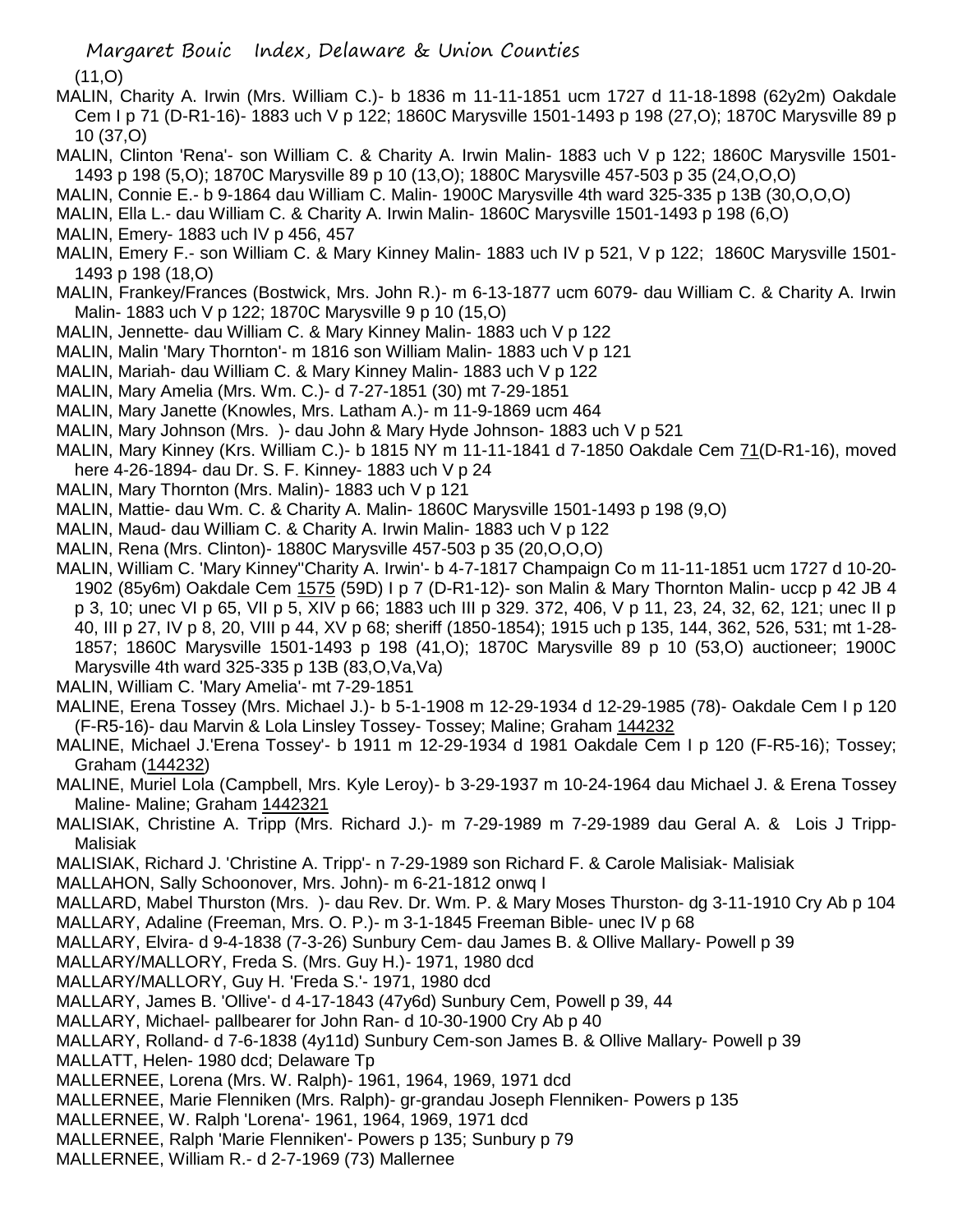MALLERY, Rachel (Depp, Mrs. Beverly)- m 5-2-1850 ucm 1531 d 8-9-1869- 1883 uch V p 306

- MALLETT, Barbara (Sankovich, Mrs. Arthur)- d 8-14-1986 (43) dau Marcene Mallett- Mallett
- MALLETT, Blanche (Butler, Mrs. )- dau Charles M. & Florence Mallett- Mallett
- MALLETT, Can- d 2-7-1880 (44-3-3) Del Town ch Asher & Mary Mallett- dcdeaths
- MALLETT, Catherine- dau Marcene Mallett- Mallett
- MALLETT, Charles M. 'Florence'- m 1887- Mallett
- MALLETT, C. I. 'Mildred Sherman'- b 12-2-1888 m 6-16-1926 d (72) bur LaRue Cem- son George & Mary Mallett- Mallett
- MALLETT, Dean- Mallett
- MALLETT, Earl- son George & Mary Mallett- Mallett
- MALLETT, Edmund- son C. I. & Mildred Sherman Mallett- Mallett
- MALLETT, Elizabeth- dau Marcene Mallett- Mallett
- MALLETT, Florence (Mrs. Charles M.)- b 11-23-1867 m 1887 d 2-17-1962 bur Olive Cem, Caldwell- Mallett
- MALLETT, Frank 'Mary G.'- b 1874 d 1953 Oakdale Cem II p 83 (H-R18-1)
- MALLETT, George 'Mary'- Mallett
- MALLETT, Marcene (Mrs. )- Mallett
- MALLETT, Mary G. (Mrs. Frank)- b 1889 d 1967 Oakdale Cem II p 83 (H-R18-1)
- MALLETT, Mary (Mrs. George)- Mallett
- MALLETT, Mildred Sherman (Mrs. C. I.)- m 6-16-1926- Mallett
- MALLETT, Sharon (Montgomery, Mrs. )- dau Marcene Mallett- Mallett
- MALLETT, Tami LaNae Moder (Mrs. Vaughn Alan)- m 9-1979- dau Robert Moder and Mrs. Gerald Bowman-Mallett
- MALLETT, Vaughn Alan 'Tami LaNae Moder'- m 9-1979 son Dean Mallett- Mallett
- MALLETTE, Caroline- 1870C Delaware Town p 314 (31)
- MALLETTE, Carr M.- 1870C Delaware Town p 314 (\*36)
- MALLETTE, Ida May- 1870C Delaware Town p 314 (11)
- MALLETTE, Rachel- delge VIII p 14, dg 1908
- MALLEY, Etta- d 12-8-1964 Oak Grove Cem- sister Frank George Malley- obit Frank George, dg 11-22-1950, Del Mus Lib.- Malley
- MALLEY, Frank George -d Wed (68) dg 11-22-1950 Oak Grove Cem, brother Etta & John; obit Del Mus Lib
- MALLEY, George Franklin- b 3-22-1882 son Thomas & Joana Barnes Malley- dcb late
- MALLEY, Joana Barnes (Mrs. Thomas)- (33-1882) dcb late (George Franklin)
- MALLEY, John- brother Frank George Malley- dg 11-22-1950 obit Frank Del Mus Lib
- MALLEY, Thomas 'Joana Barnes' (45-1882) dcb late (George Franklin)
- MALLEY, William- b 2-5-1878 Delaware Town- son John & Johanah Barnes Malley- dcb
- MALLIMON, Jane M. (Mrs. )- b 4-1827 1900C Darby Tp 255-264 p 13A (73,O,Va,Va) wid 4 ch, 3 living, sister Harriet Robinson
- MALLONEY, Andrew- 1870C Delaware Town 282 (4)
- MALLONEY, Charles- 1870C Delaware Town 282 (16)
- MALLONEY, Edwin- 1870C Delaware Town 282 (7)
- MALLONEY, James- 1870C Delaware Town 282 (20)
- MALLONEY, John- 1870C Delaware Town 282 (18)
- MALLONEY, Pat- 1870C Delaware Town 282 (50\*)
- MALLONEY, Sarah- 1870C Delaware Town 282 (12)
- MALLONEY, William- 1870C Delaware Town 282 (14)
- MALLOREY, Briget- 1870C Delaware Town 348 (60)
- MALLOREY, Daniel- 1870C Delaware Town 348 (14)
- MALLOREY, Jno- 1870C Delaware Town 348 (65\*)
- MALLORY,---Nash p 95
- MALLORY, Charles 'Rose Smith'- Weiser p 776
- MALLORY, Charlotte (Johnson, Mrs. A. S.)- m 12-14-1857 ucm 2643; unec XII p 12
- MALLORY, Genevieve (Stearns, Mrs. Donald)- dau Charles & Rose Smith Mallory- Weiser p 776
- MALLORY, J. L.- 1883 uch V p 427
- MALLORY, J. S.- 1883 uch IV p 534, V p 427
- MALLORY, John- d 5-1946 (81) obit mlib
- MALLORY, M. E.- 1883 uch IV p 519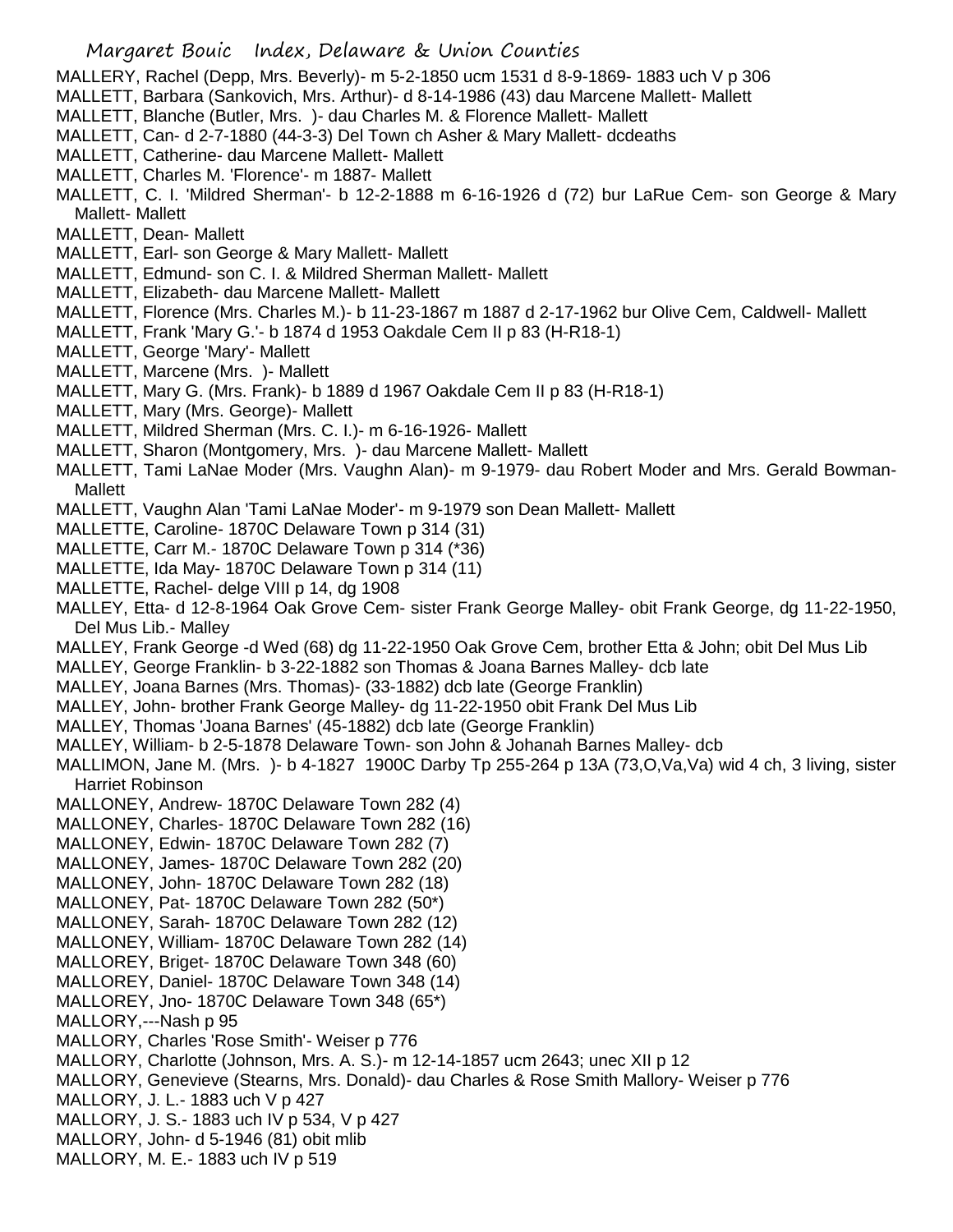Margaret Bouic Index, Delaware & Union Counties MALLORY, Melville C.- b 1849 Licking Co d 3-14-1911 (62y2m) Oakdale Cem I p 170 (C-18) uninf p 4 (39- 1887) MALLORY, Melvin E.- stepson Vernon & Charlotte Johnson- b 11-1848; 1870C Paris Tp 149-150 p 20 (21,O); 1900C Allen Tp 208-213 p 9B (51,O,Vt,unk) MALLORY, M. G.- d 12-25-1864- 1883 uch IV p 519 MALLORY, Ogden- 1870C Berkshire Tp 217 (26\*) MALLORY, Olive (Hatfield, Mrs. James L.)- m 8-25-1844 dcm MALLORY, Rose Smith (Mrs. Charles)- dau James Clay & Sarah Lydia Mauck Smith- Weiser p 776 MALLORY, Sarah (Pierce, Mrs. George)- dau Charles & Rose Smith Mallory- Weiser p 776 MALLOTT, L.- 1880 dch p 293 MALLOW, Alma (Rothrock, Mrs. )-descendant of William Stewart- Pabst Pion I p 65 MALLOW, Alphaline Elnora Bower (Mrs. James Franklin)- dau Michael Harvey & Harriet L. Roarnkranz Bower-Weiser p 546 MALLOW, Alsamina M. (Weaver, Mrs. William)(Mrs. Dr. E. H.) b 1-7-1891 d 3-18-1989 bur Sandyville, Ohmother of Ralph Weaver- Mallow MALLOW, Charles 'Jennie Leas'- Mallow MALLOW, Guy C. 'Minnie Howison'- b 3-31-1891 m(1) 11-11-1954 d 1962 Claibourne Cem p 47- son Charles & Jennie Leas Mallow- Mallow; obit Minnie, mlib (brown) MALLOW, Jennie Leas (Mrs. Charles)- Mallow MALLOW, Josephine (Mrs. )- d 11-226-1976 (53) Wilson Cem, Newark- mallow MALLOW, Minnie Gonell(Howison, Mrs. Ray)(Mrs. Guy C.)- b 11-9-1884 m (1) 1915 (2)11-11-1954 d 6-27- 1976 mt 6-28-1976 dau Leander Gosnell- obit mlib (brown) MALLOW, Minnie K.- b 1891 d 1963 Claibourne Cem p 59 MALLOW, Minnie M. - 1971 ucd MALLOW, Orr- brother Guy C. Mallow- Mallow MALLOW, Paul- son Guy Mallow- obit Minnie, mlib (brown) MALLOY, Clara- Mother b 1871 d 1926 Milford Cem, Un Al p 36 MALLOY, ---Hammond (Mrs. John)- d 4-12-1926 (55) Milford Cem- sister Emerson Hammond- obit mlib MALLOY, Cyril- son John & --Hammond Malloy- obit Mrs. John Malloy- obit mlib MALLOY, Dulcia (Smith, Mrs. )- b 1898 d 1928 Milford Cem, Un Al p 36 MALLOY, Elizabeth (Stiffler, Mrs. Samuel)- Stiffler 2,3 MALLOY, George 'Grace Shaw'- d 1968- Malloy; obit Grace, mlib (brown) MALLOY, Grace Shaw (Reed, Mrs. Homer/Hollis C.)(Mrs. George)- b 10-7-1880\1890 d 8-24-1979 (89) Oakdale Cem I p 123 (F-R6-16) - dau Louis P. & Myra Judy Shaw- Malloy; obit mlib (brown) MALLOY, James Franklin 'Alphaline Elnora Bower'- Weiser p 546 MALLOY, Mary (Manley, Mrs. )- dau John & --Hammond Malloy- obit Mrs. John Malloy, mlib MALLOY, ---(Smith, Mrs. Edwin)- dau John & --Hammond Malloy- obit Mrs. John Malloy, mlib MALLOY, Walter E.- b 1-22-1895 d 5-12-1896 Milford Cem, Un Al p 36 MALLOZZI, Alex- son Philip & Judy Mallozzi- Mallozzi MALLOZZI, Julie- dau Philip & Judy Mallozzi MALLOZZI, Judy (Mrs. Philip)- Mallozzi; 1980 dcd MALLOZZI, Lisa- dau Philip & Judy Mallozzi- Mallozzi MALLOZZI, Philip 'Judy'- Mallozzi; 1980 dcd MALLOZZI, Richard- son Philip & Judy Mallozzi- Mallozzi MALLROY, Nancy (Hemming, Mrs. Andrew)- m 11-29-1841 ucm 752

- 
- MALMAN, Joyce Ann (Alba, Mrs. Samuel Phillip,Jr.)- Cowgill p 29
- MALONE, ---CCC Brown Tp
- MALONE, ---(Gardner, Mrs. Wm)- dg 3-29-1889, Cry Ab p 224
- MALONE, ---family of Chester I. Miller- unec IX p 50
- MALONE, Alfred "Doc" 'Helen Woolum'- unec X p 30
- MALONE, Alphonso L. 'Amelia Mahl'-b 2-1863/4 d 9-12-1900 (37y6m), son Robert & Pliny Malone- black unec XV p 23; 1900C Richwood 102-109 p 4B (36,O,Va,Va) m 6y; unec XIII p 43, XV p 98/38; obit mlib
- MALONE, Amelia Mahl (Mrs. Alphonso L.)- b 7-1893 1900C Richwood 102-109 p 4B (26,O,O,O) m 6 y, 4 ch, 3 living; unec XV p 23; obit Alphonso, mlib
- MALONE, Ann Fields (Mrs. Ezekiel)- m 7-29-1866 ucm 4003
- MALONE, Arlene (Bassler, Mrs. John Charles)- Weiser p 55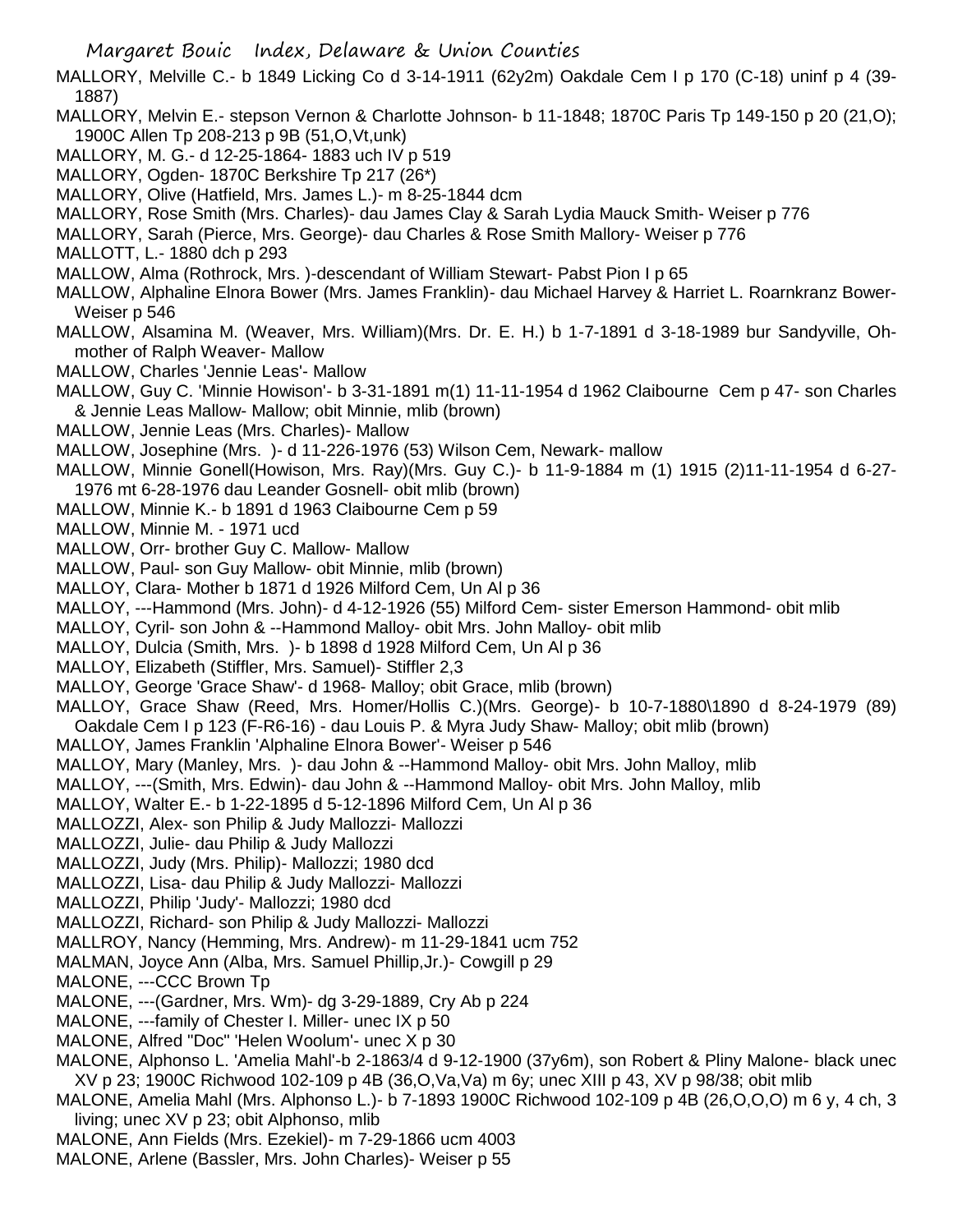- MALONE, Bessie Jane Mosher (Mrs. Elmer)- b 11-3-1876 m 1-1-1900 d 1938 Broadway cem, lptw p 72; obit Elmer Guy, mlib; Malone
- MALONE, Brenda Picklesimer (Mrs. Jeff)- m 8-20-1983 dau Willard Picklesimer- Malone
- MALONE, Bridget- Oak Grove Cem, Powell p 437
- MALONE, Charles (35-1890) uninf p 6
- MALONE, Charles E.'Dorett'"Katy"' b 1-28-1937 d 5-1-1991 (54) Eastview Cem- son Forrest & Loushia Jane Adams Malone- Malone
- MALONE, Chester E. 'Doretta'- b 1-28-1937 d 5-1-1991 (54) Eastview Cem- son Forrest & Loushia Jane Adams Malone- Malone
- MALONE, Chet Eugene- son Chester Malone- Malone
- MALONE, Curtis 'Joann Brooks Saxton'- Malone
- MALONE, Cynthia Lovan (Russell, Mrs. )- dau Chester E. & Doretta Malone- Malone
- MALONE, Dannie- d 12-26-1887. dg 1-20-1888 Cry Ab p 175
- MALONE, ---(Mrs. Daniel)- d M- dg 11-9-1900 Cry Ab p 41 Monday (69)
- MALONE, Darvin- brother Denver Lee Malone- obit Denver, mlib
- MALONE, Dennis 'Margaret Finley'- (30-1894) dcb late (Joseph)
- MALONE, Denver Lee 'Jessie Sizemore'- b 11-16-1918 m 1940 d 6-18-1981- obit mlib
- MALONE, Don- Malone
- MALONE, Donald- son Denver Lee & Jessie Sizemore Malone- obit Denver, mlib
- MALONE, Donald- brother Denver Lee Malone- obit Denver, mlib
- MALONE, Doretta "Kay" (Mrs. Chester E.)- Malone
- MALONE, Dorothy (Mrs. Walter R.)- 1959, 1962 ucd
- MALONE, Dumas- Nash p 33, 42
- MALONE, Dwight- son L. H. & Eva R. Malone- 1910C Dover Tp 75-78 p 3B (4,O,O,O)
- MALONE, Earl- son Lawrence Kenneth & Edith Engle Malone- Malone; obit Lawrence Kenneth, mlib; obit Edith, mlib (brown)
- MALONE, Lavella Edith (Tevis, Mrs. )- dau Elmer Guy & Bessie J. Mosher Malone- obit Lawrence Kenneth, mlib, obit Jennie, mlib
- MALONE, Edith Engle (Mrs. Lawrence Kenneth)- b 1903 m 10-5-1921 d 11-10-1969 (66) Broadway Cem, lptw p 72; obit Lawrence Kenneth, mlib; obit mlib (brown); Malone
- MALONE, Edward- b 1847 d 8-27-1927 (87) Veteran, Oakdale Cem 3950 (E-181) I p 33; 1915 uch p 329
- MALONE, Edward- grandson Nancy Malone. black- 1870C Paris Tp 168-169 p 23 (28,Va); 1880C Paris Tp 153-157 p 16 (38,Va,Va,Va); 1900C Marysville 29 p 2A (58,Va,Va,Va)
- MALONE, Eliza (Depp, Mrs. Stephen)- m 12-23-1852 ucm 1900; unec VII p 58, XV p 30
- MALONE, Elizabeth- Oak Grove Cem, Powell p 437
- MALONE, Ella Mae (Imbody, Mrs. )- dau Denver Lee & Jessie Sizemore Malone- obit Denver, mlib
- MALONE, Elmer Guy 'Bessie Jennie Mosher'- b 8-8-1877 m 1-1-1900 d 11-24-1952 (75) Broadway Cem, lptw p 72- son James & Martha Gardner Malone- 1915 uch p 855; obit mlib; Malone
- MALONE, Emily (Booker, Mrs. Stephen)- m 12-20-1869 ucm 4662
- MALONE, Emma- dau Verdiman Malone- 1860C Paris Tp 1421-1411 p 188 (7,Va)
- MALONE, Esther- b 7-1898 dau Alphonso L. & Amelia Mahl Malone- unec XV p 23 1900C Richwood 102-109 p 4B (1,O,O,O); obit Alphonso, mlib
- MALONE, Eva- 1969, 1971 dcd, Scioto Tp
- MALONE, Eva R. (Mrs. L. H.)- 1910C Dover Tp 75-78 p 3B (26,O,ILL,PA) m 9y, 4 ch
- MALONE, Eva (Thompson, Mrs. Guy G.)- Malone
- MALONE, Ezekiel'Ann Fields'- m 7-29-1866 ucm 4003 son Verdiman Malone- black; 1883 uch IV p 533; 1860C Paris Tp 1421-1411 p 188 (26,Va)
- MALONE, Forrest 'Loushia Jane Adams''Marie'- Malone
- MALONE, Frank- son Robert & Jane Malone- 1860C Paris Tp 1211-1221 p 16 (7/12)
- MALONE, Gary- son Denver Lee & Jessie Sizemore Malone- obit Denver, mlib
- MALONE, Geneva (Mullis, Mrs. Layton)- sister Denver Lee Malone- obit Denver, mlib
- MALONE, Gracy J.- dau James & Martha Malone- 1870C Leesburg Tp 72-73 p 10 (7,O)
- MALONE, Gran 'Margaret'- 1860C Union Tp 583-587 p 82 (24,Irel)
- MALONE, Grove C. 'Naomi C.'- 1961 dcd
- MALONE, Hansel 'Lucy Bask(i)ville'- m 5-13-1858 umc 2732; unec XII p 30; 1860C Leesburg Tp 386 (40,Africa)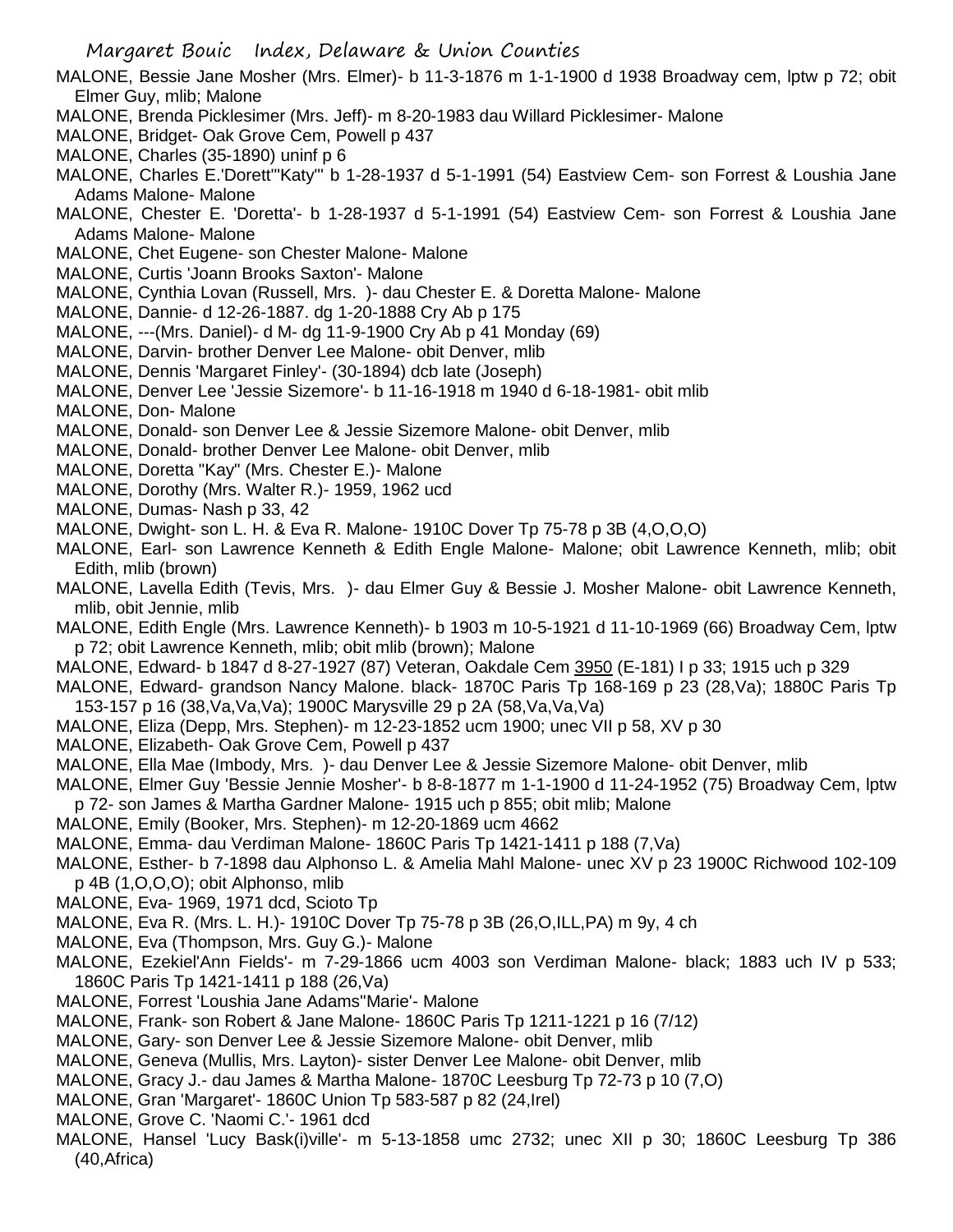- Margaret Bouic Index, Delaware & Union Counties
- MALONE, Hazel (Mrs. Joseph Dennis)- Malone; 1961, 1964, 1969, 1971, 1980 dcd
- MALONE, Helen Woolum (Mrs. Alfred)- b 1855 dau Jacob & Fannie Neal Woolum- unec X p 30
- MALONE, Hensel- son Robert & Jane Malone- 1860C Paris Tp 1211-1221 p 161 (12,Va), black
- MALONE, Herbert- Grad Broadway 1925; unec III p 20- son Elmer Guy & Bessie Mosher Malone- obit Lawrence Kenneth, mlib
- MALONE, Hester- dau Walter R. & Dorothy Malone- 1959(10), 1962 ucd
- MALONE, James- Co E. 55th Mass In. Claibourne Cem p 12
- MALONE, James- b 3-21-1829 d 8-4-1887- (56-1885) uninf p 2,3
- MALONE, James- son Mrs. Daniel Malone- dg 11-9-1900 Cry ab [ 41
- MALONE, James- brother Denver Lee Malone- obit Denver, mlib
- MALONE, James-son James & Rebecca Stewart Malone-1870C Paris Tp 169-170 p 23 (6,O)
- MALONE, James 'Martha Gardner'- 1883 uch IV p 453; obit Elmer Guy, mlib; 1870C Leesburg Tp 72-73 p 10 (41,O)
- MALONE, James 'Rebecca Stewart- m 12-7-1866 ucm 4098- 1883 uch IV p 533; 1870C Paris Tp 169-170 p 23 (24,Va); 1900C Richwood 365-391 p 14B, m 23y
- MALONE, James- son Verdiman Malone- 1860C Paris Tp 1421-1411 p 188 (16,Va)
- MALONE, Jane (Mrs. Robert)- 1860C Paris Tp 1211-1221 p 1161 (34,Va) black
- MALONE, Jeff 'Brenda Picklesimer' m 8-20-1983 son Don Malone- Malone
- MALONE, Jennie- Honor roll 1877; unec XIV p 13
- MALONE, Jennie Mosher (Mrs. Elmer) dau George & Emily J. Lampson Mosher- 1915 uch p 855
- MALONE, Jeremiah- Oak Grove Cem- Powell p 437
- MALONE, Jessie Sizemore (Mrs. Denver Lee)- obit Denver, mlib, Marion Star
- MALONE, Jill (Mrs. Ronald L.)- Malone
- MALONE, Joann Brooks Saxton (Mrs. Curtis)- b 6-4-1931 d 6-6-1993 (62) Caledonia Cem- dau Hershel Saxton & Lucy Cook Saxton- Malone
- MALONE, John- Oak Grove Cem, Powell p 437
- MALONE, John- 1860C Union Tp 583-587 p 82 (55,Irel)
- MALONE, John E.- b 1923 d 1954 Oakdale Cem II p 48 (G-R8-12)
- MALONE, John- son James & Martha Malone- 1870C Leesburg Tp 72-73 p 10 (2,O)
- MALONE, John- son Verdiman Malone- 1860C Paris Tp 1421-1411 p 188 (30,Va)black
- MALONE, Jordon- son Verdiman Malone- 1860C Paris Tp 1421-1411 p 187 (26,Va) black
- MALONE, Joseph Dennis 'Hazel'- b 1-6-1894 d 6-26-1970 (75) St. Mary-s Cem- son Dennis & Margaret Finley Malone- dcb late; Malone; 1961, 1964, 1969, 1971 dcd
- MALONE, Kathy (Byrd, Mrs. Gary)- dau Denver Lee & Jessie Sizemore Malone- obit Denver, mlib
- MALONE, Kittie- dau Mrs. John C. Malone- dg 2-26-1885, Cry Ab p 106
- MALONE, Lawrence Kenneth 'Edith Engle'- b 10-5-1900 m 10-5-1921 d 5-24-1956 Broadway Cem, lptw p 73 son Elmer Guy & Bessie Mosher Malone- obit mlib, obit Jennie
- MALONE, Lawrence- son L. Kenneth & Edith Engle Malone- Malone, obit Lawrence Kenneth, mlib; obit Edith, mlib (brown)
- MALONE, LaDonna (Murphy, Mrs. )- dau Curtis & Joanna Brooks Malone- Malone
- MALONE, Lee J.- 1971 dcd, Liberty tp
- MALONE, Lela (Simpkins, Mrs. Earl)- sister Denver Lee Malone- obit Denver, mlib
- MALONE, Lester- brother Denver Lee Malone- obit Denver, mlib
- MALONE, Lewis H.- b 1-1874 d 1948 Broadway Cem, lptw p 71- stepson John & Martha Hosack- 1900C Taylor Tp 200-205 p 9B (21,O,O,O)
- MALONE, Lexie (Belcher, Mrs. Stanley)- sister Denver Lee Malone- obit Denver, mlib
- MALONE, L. H.'Eva R.'- 1910 Dover Tp 75-78 p 3B (36,O,ILL,Pa) m 9y
- MALONE, Loushia Jane Adams (Mrs. Forrest)- Malone
- MALONE, Lucy Bask(i)ville (Mrs. Hansel)- m 5-13-1858 ucm 2732, unec XII p 30; 1860C Leesburg Tp 386 (30,Africa)
- MALONE, Margaret (Commer, Mrs. Carl)- sister Denver Lee Malone- obit Denver, mlib
- MALONE, Margaret (Mrs. Gran)- 1860C Union Tp 583-587 p 82 (20,Irel)
- MALONE, Maria(h)- b 3-1900 dau Alphonso L. & Amelia Mahl Malone- unec XV p 23; 1900C Richwood 102- 109 p 4B (2/12,O,O,O) black; obit Alphonso, mlib
- MALONE, Martha A.- dau L. H. & Eva R. Malone- 1910C Dover Tp 75-78 p 3B (10/12,O)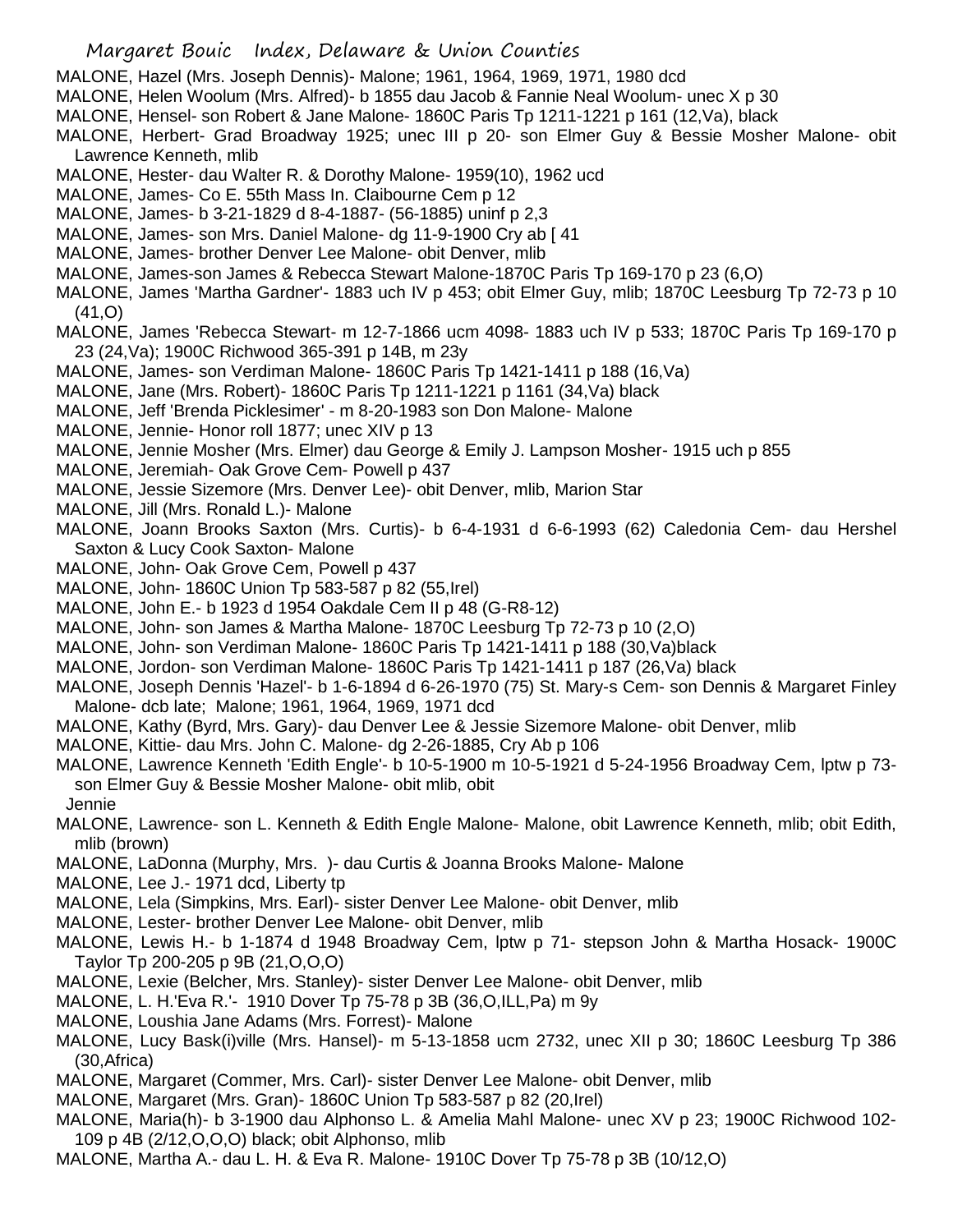- MALONE, Martha Gardner (Mrs. James)- obit Elmer Guy, mlib
- MALONE, Martha (Mrs. James)- 1870C Leesburg Tp 72-73 p 10 (27,O)
- MALONE, Mary- Oak Grove Cem, Powell p 437
- MALONE, Mary- dau Mrs. Daniel Malone- dg 3-1-1901 Cry Ab p 41
- MALONE, Mary (Davis, Mrs. )- b 1-1851 sister Edward Malone- 1900C Marysville 29 p 2A (49,Va,Va,Va) wid MALONE, Mary (Erhard, Mrs. Paul W.)- Weiser p 577
- MALONE, Mary Ferris(Mrs. John C.) Oxford Tp death; dg 2-226-1885 Cry Ab p 106; dg 2-1-1901 Cry Ab p 61
- MALONE, Margaret Finley (Mrs. Dennis)- (28-1894) dcb late (Joseph)
- MALONE, Mary Frances- b 8-8-1904 Delaware Town- dau Dennis & Margurite Finley Malone- dcb
- MALONE, Mary- dau Gran. & Margaret Malone- 1860C Union Tp 583-587 p 82 (1,O)
- MALONEY, Mary (Palmer, Mrs. Lee)- m 1-14-1870 ucm 4676
- MALONE, Mary- dau Verdiman Malone- 1860C Paris Tp 1421-1411 p 188 (9,Va)
- MALONE, Matthew- Oak Grove Cem, Powell p 437
- MALONE, Maxine (Dudley, Mrs. )(Wentz, Mrs )- dau Lawrence Kenneth & Edith Engle Malone- obit Ronald, mlib; obit Lawrence Kenneth, mlib; obit Edith, mlib (brown)
- MALONE, Med- son Verdiman Malone- 1860C Paris Tp 1421-1411 p 187 (20,Va)
- MALONE, Mike- 1983 ucd
- MALONE, Missorie- dau Robert & Jane Malone- 1860C Paris Tp 1211-1221 p 161 (8,Va); black
- MALONE, Motorman- son Mrs. Daniel Malone- dg 11-9-1900 Cry Ab p 41
- MALONE, Nancy- grandmother of Edward Malone- 1870C Paris Tp 168-169 p 23 (80,Va), black; 1880C Paris Tp 153-157 p 16 (103,Va,Africa, Africa)
- MALONE, Naomie C. (Mrs. Grover C.)- 1961 dcd
- MALONE, Patricia- dau Walter R. & Dorothy Malone- 1959 ucd(5)
- MALONE, Patrick- Oak Grove Cem, Powell p 437
- MALONE, Patrick J.- d age about 45, dg 4-30-1884 Cry Ab p 96
- MALONE, Pauline- 1962 ucd
- MALONE, Pearl L.- son L. H. & Eva R. Malone- 1910C Dover Tp 75-78 p 3B (6,O,O,O)
- MALONE, Pliny (Mrs. Robert)- obit Alphonso, mlib
- MALONE, Ray- brother Joseph Dennis Maloney- Maloney
- MALONE, Rebecca J. Stewart (Mrs. James)- b 4-1844 m 12-7-1866 ucm 4098; 1870C Paris Tp 169-170 p 23 (37,Va); 1900C Richwood 365, 391 p 14B (56,Ky,Ky,Ky) black
- MALONE, Robert- 1883 uch V p 575
- MALONE, Robert 'Jane'- 1860C Paris Tp 1211-1221 p 161 (44,Va) black; 1870C Paris Tp 168-169 p 23 (55,Pa)
- MALONE, Robert 'Pliny'- obit Alphonso, mlib
- MALONE, Ronald- son Denver Lee & Jessie Sizemore Malone- obit Denver, mlib
- MALONE, Ronald- b 10-23-1943 d 4-14-1944 (5m) son Lawrence Kenneth & Edith Engle Malone- Broadway Cem, obit mlib
- MALONE, Ronald L.'Jill'- Malone
- MALONE, Roy- son Forrest & Loushia Jane Adams Malone- Malone
- MALONE, Ruth- b 9-1896 dau Alphonso L. & Amelia Mahl Malone-unec XV p 23; 1900C Richwood 102-0109 p 4B (3,O,O,O); obit Alphonso, mlib; 1961 dcd
- MALONE, Sadie (McNerlin, Mrs. Danny)- sister Denver Lee Malone- obit Denver, mlib
- MALONE, Sambo- son Hensel Malone- 1860C Leesburg Tp 386 (15,Africa)
- MALONE, Susan (Wilkison, Mrs. Richard)- m 11-13-1862 ucm 3374
- MALONE, Suzanne Stevens- dau Curtis & Joanna Brooks Saxton Malone- Malone
- MALONE, Theresa Marie (Mrs. )- d 12-10-1972 (81) bur St. Mary's Malone
- MALONE, Thomas- Oak Grove Cem, Powell p 437
- MALONE, Thomas F.- death- dg 112-11-1888 Cry Ab p 210
- MALONE, Todd Eugene- son Chester E. & Doretta Malone- Malone
- MALONE, Vera (Mosier, Mrs. )(Whitt, Mrs. )- dau Lawrence Kenneth & Edith Engle Malone- obit Ronald, mlib; obit Lawrence Kenneth, mlib; obit Edith, mlib (brown)
- MALONE, Veriman- female- 1860C Paris Tp 1421-1411 p 187 (50,Va), black
- MALONE, Virginia- dau Robert & Jane Malone- 1860C Paria Tp 1211-1221 p 161 (13,Va); black
- MALONE, Walter- brother Denver Lee Malone- obit Denver Lee, mlib
- MALONE, Walter- son L. Kenneth & Edith Egle Malone- Malone; obit Lawrence Kenneth, mlib; obit Edith, mlib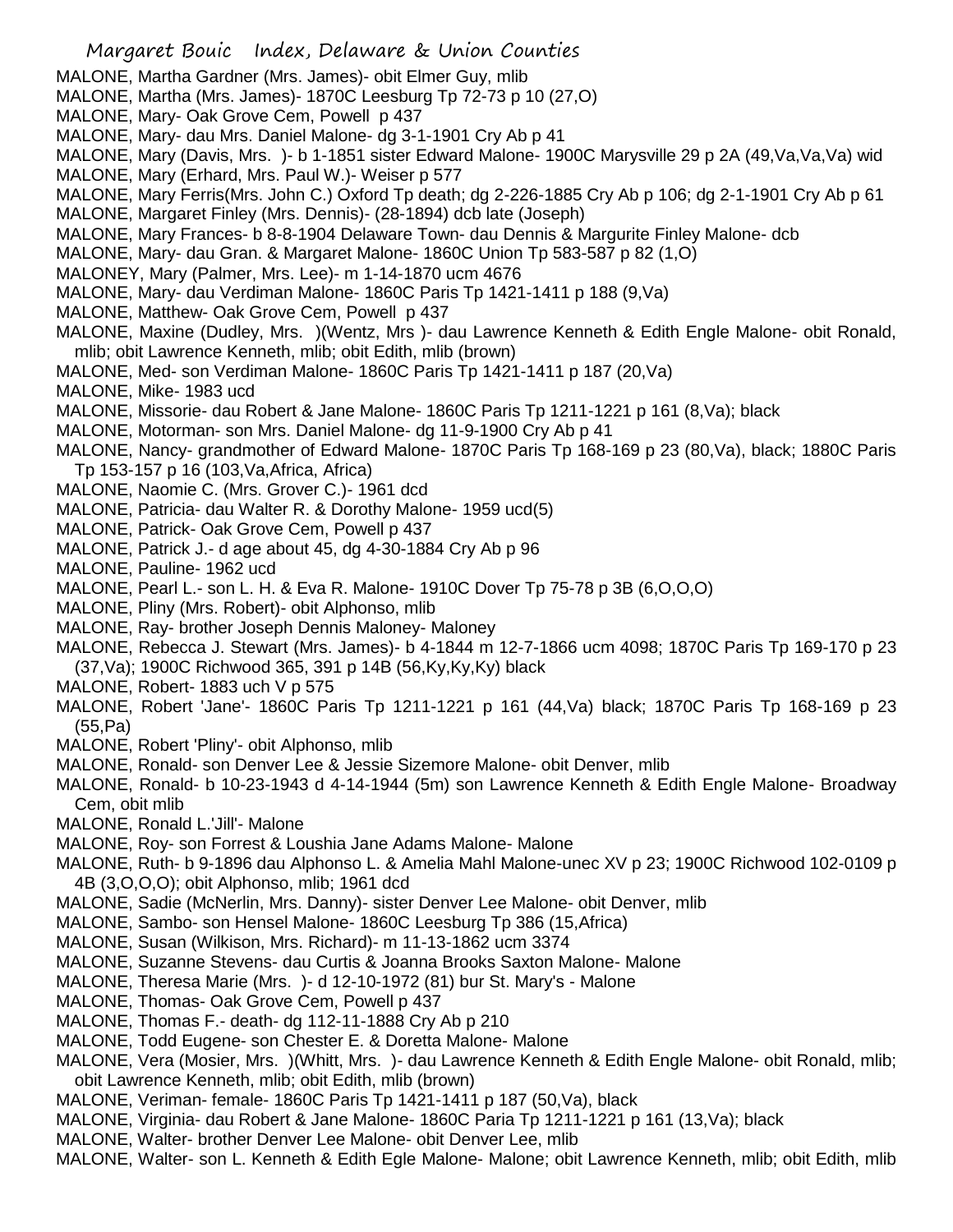(brown)

- MALONE, Walter R. 'Dorothy'- 1959, 1962 ucd
- MALONE, Walter- son Walter R. & Dorothy Malone- 1959(8), 1962 ucd
- MALONE, Wendell- brother Denver Lee Malone- obit Denver Lee, mlib
- MALONE, Willard G.- b 1901 d 9-18-1925 (26y) Oakdale Cem 3754 (G130) II p 48 (B-R8-12) son L. H. & Eva R. Malone- 1910C Dover Tp 75-78 p 3B (8,O,O,O)
- MALONE, Zada Mae (Wells, Mrs. Joe)- b 8-27-1917 m 9-2-1936 d 10-22-1986 Oakdale Cem -dau Elmer Guy & Bessie J. Mosher Malone- Malone; obit Lawrence Kenneth, mlib
- MALONEY, -- b 2-10-1868 Oxford Tp- dau Daniel Maloney- dcb
- MALONEY, --b 1-10-1870 Oxford Tp son John T. Maloney- dcb
- MALONEY, Anita (Mrs. Dick)- Maloney
- MALON(E)Y, Ann- d 8-20-1890 (24y) Oxford Tp- dcdeaths
- MALONEY, Anna- b 3-10-1901 Delaware Tp dau John & Annie Keefe Maloney- dcb
- MALONEY, Annie Keefe (Mrs. John)- dau Lawrence Keefe- dg 8-11-1908 Cry Ab p 148, dg 8-21-1908 Cry Ab p 151
- MALONEY, Bernard C.- Freshwater p 199
- MALONEY, Bridget, Miss, b Irel d Tuesday St. Mary's Cem, funeral dg 2-24-1905 Cry Ab p 10,11
- MALONEY, Bridget (Power, Mrs. John)- m 9-1-1853 dcm
- MALONEY, Bridget Sullivan (Mrs. Michael) m 7-5-1853 dcm
- MALONEY, Bryan 'Margaret Dean'- m 7-30-1858 ucm 2754
- MALONEY, Catharine A.- 1870C Oxford Tp 437 (16)
- MALONEY, Catherine B.- b 1869 d 1912 Oak Grove Cem Powell p 437
- MALONEY, Catherine F.- delge VIII p 14, dg 1-7-1908
- MALONEY, Charles- b 1-14-1880 Delaware Town- son John & Mary Turney Maloney- dcb
- MALONEY, Clara (Mrs. Charles)- dau Harrison C. & Emily McCutchen Goddard- dg 12-12-1905, 12-22-1905 Cry Ab p 67, 69.
- MALONEY, Cornelius D.- b 1863 d 1874 Oak Grove Cem, Powell p 437- son John Francis & Elizabeth Parker Maloney- dg 5-27-1910 Cry Ab p 126; 1870C Oxford Tp 446 (5)
- MALONEY, Cornelius 'Joanna Sullivan'- 1880 dch p 794
- MALONEY, Cornelius- son J. C. & Mary Ferris Maloney- 1880 dch p 794
- MALONEY, Daniel- 1870C Oxford Tp 437 (45\*)
- MALONEY, Daniel- 1870C Oxford Tp 437 (2)
- MALONEY, Daniel- d 8-26-1900 (80/2) NAT 5-9-1855 Irel.- delge IX p 52, 76; delge XII p 13, Brown Tp 1890 son Cornelis Maloney- dcdeaths
- MALONEY, F. Daniel- b 10-18-1878 Delaware Town- twin son John Lawrence & Mary Elizabeth Tierney Maloney- dcb
- MALONEY, Daniel-brother John C. Maloney- delge XII p 24; dg 2-1-1901, Cry Ab p 61
- MALONEY, ---infant b 2-10-1868 Oxford Tp dau Daniel Maloney- dcb
- MALONEY, Daniel J. 'Dianna L.'- 1980 dcd
- MALONEY, Daniel- son John Patrick Maloney- dg 7-29-1947, obit John P. Del Mus Lib
- MALONEY, Daniel- brother Mary C. Maloney- Maloney
- MALONEY, Danny- son John Leo & Pauline Maloney- Maloney
- MALONEY, Dianna L. (Mrs. Daniel J.)- 1980 dcd
- MALONEY, --- infant b 5-15-1876 Delaware Town dau James & Jane Davis Maloney- dcb
- MALONEY, --- infant- b 2-22-1885 son John L. & Mary E. Fierney Maloney- dcb
- MALONEY, Dick 'Anita'- Maloney
- MALONEY, Dorothy Elizabeth Burkholder (Mrs. James O.)- b 11-24-1911 m 9-10-1940 dau Harry Benton & HAttie E. McDowell Burkholder- Weiser p 119
- MALONEY, Edward P.- b 10-18-1878 Delaware Town- twin son John Lawrence & Mary Elizabeth Tierney Maloney- dcb
- MALONEY, Eleanor J. (French, Mrs. Denver B.)- b 3-8-1915 m 1935 d 6-4-1993 (78) bur W. Va- dau John & Minnie Preston Maloney- Maloney
- MALONEY, Elizabeth---- Oak Grove Cem, Powell p 437
- MALONEY, Elizabeth- 1870C Oxford Tp 446 (1)
- MALONEY, Elizabeth- 1870C Oxford Tp 446 (35)
- MALONEY, Elizabeth- d 1874 dau John Francis & Elizaeth Parker Maloney- dg 5-27-190, Cry Ab p 126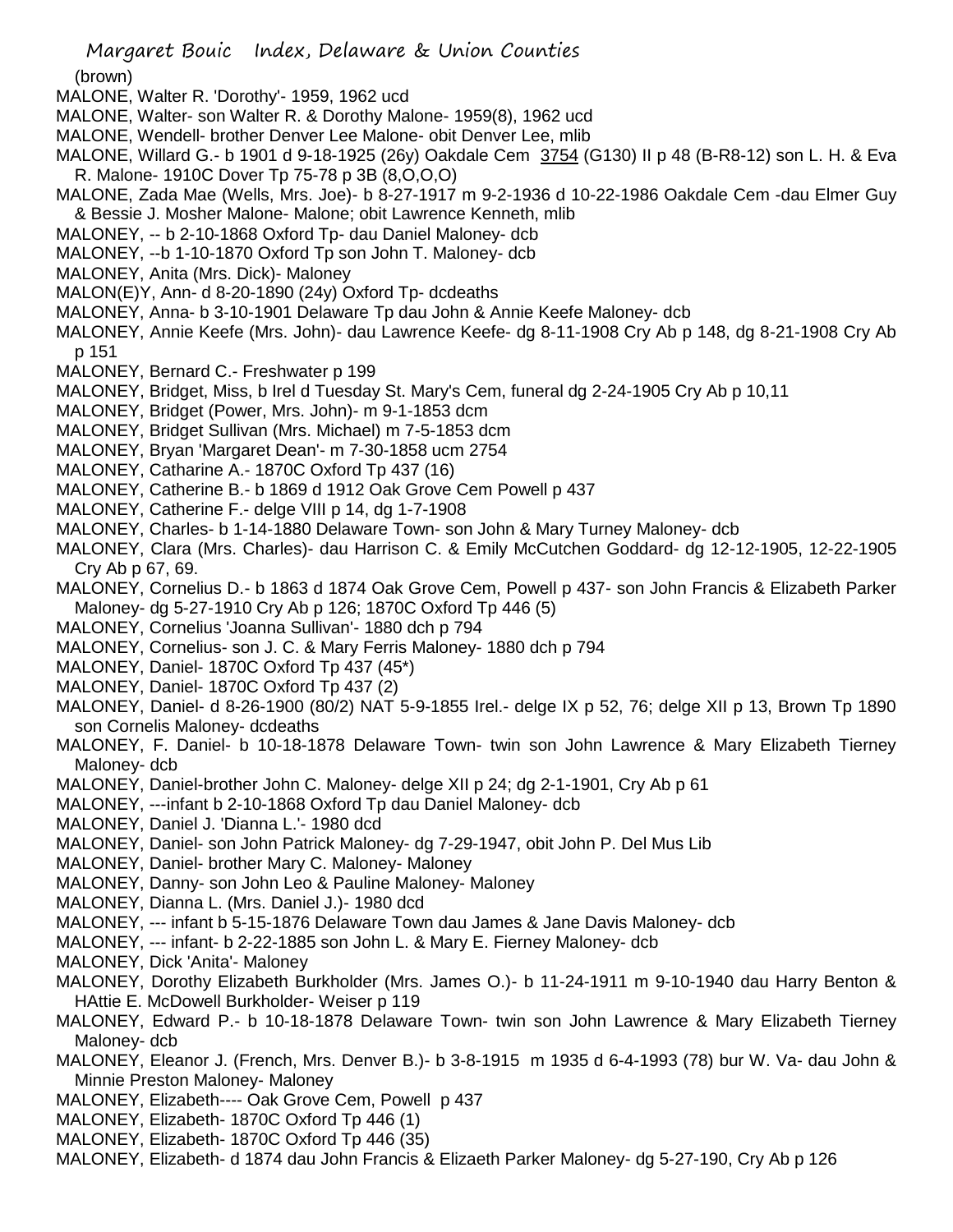Margaret Bouic Index, Delaware & Union Counties MALONEY, Elizabeth- b 1-30-1889 Oxford Tp dau John P. & Anna Lenord Maloney- dcb MALONEY, Elizabeth Parker (Mrs. John)- b Chapleton, Irel. m 2-18-1854 dcm; d 5-15-1910 dg 5-20-1910, 5- 27-1910 Cry Ab p 125, 126 MALONEY, Ella- dau John C. & Mary Ferris Maloney- dg 2-1-1901, Cry Ab p 61; delge XII p 24, 35 MALONEY, Ellen M.- 1870C Oxford Tp 446 (3) MALONEY, Ellen M.- 1870C Oxford Tp 444 (7) MALONEY, Ellis M.- son John C. & Mary Ferris Maloney- 1880 dch p 794; MALONEY, Ethel (Mrs. Thomas Francis)- Maloney; 1961, 1964, 1969, 1971, 1980 dcd MALONEY, Father- b 1845 d 1902 Oak Grove Cem Powell p 438 MALONEY, Mother- b 1852 d 1911 Oak Grove Cem, Powell p 438 MALONEY, Florence (Welch, Mrs. Dr. Dennis G.)- 1976 dch p 390 MALONEY, Frank- 1976 dch p 283 MALONEY, Fred- d 8-11-1888 (91y) son Jacob Maloney- dcdeaths MALONEY, Gary- son Thomas & Ruby Maloney- 1961, 1964(6) dcd MALONEY, George F.- d 1-3-1890 (11m3d) son Charles Maloney- dcdeths MALONEY, Hannah- sister Bridget Maloney- dg 2-24-1905 Cry Ab p 11 MALONEY, Hannorah F.- 1870C Oxford Tp 437 (40) MALONEY, Harvey- son Patrick Maloney- dg 6-22-1909 Cry Ab p 39 MALONEY, Honora- b 1837 Irel d 11-22-1884 Oak Grove Cem, Powell p 437; dcdeaths MALONEY, H. T.- brother Leo J. Maloney- Maloney MALONEY, James- b 1837 Irel. d 1-2-1876 (39y) Oak Grove Cem, Powell p 437 son Michael & Honora Walsh Maloney- dcdeaths MALONEY, James D.- 1870C Oxford Tp 444 (7) MALONEY, James D.- son John C. & Mary Ferris Maloney- 1880 dch p 794; delge XII p 24; dg 2-1-1901 Cry Ab p 61 MALONEY, James O.'Dorothy Elizabth Burkholder'- m 9-10-1940- Weiser p 119 MALONEY, James- son John Leo & Pauline Maloney- Maloney MALONEY, Jane Davis- b 1841 d 1841 Oak Grove Cem, Powell p 437 MALONEY, Jerry (Leahy, Mrs. )- dau John C. & Mary Ferris Maloney- dg 2-26-1885, Cry Ab p 106, dg 2-1- 1901, Cry Ab p 61 MALONEY, J. F.- son John C. & Mary Ferris Maloney- delge XII p 24; dg 1-2-1901, Cry Ab p 61 MALONEY, Johanna---- Oak Grove Cem, Powell p 437 MALONEY, John- NAT 11-6-1888 to US 5-12-1876, delge IX p 76 MALONEY, John NAT 5-9-1855 Ireland, delge IX p 76 MALONEY, John- d 1-20-1874 (70y) b Ireland- dcdeths MALONEY, John, NAT 4-7-1858 Ireland, delge IX p 76 MALONEY, John- NAT 2-26-1855 Ireland, delge IX p 76 MALONEY, John- b 11-20-1886 Oxford Tp son John & Anna Leonard Maloney- dcb MALONEY, John- pall bearer for James Parker- dg 2-5-1907 Cry Ab p 11 MALONEY, John- 1870C Oxford Tp 446 (45\*) MALONEY, John- 1870C Oxford Tp 437 (8) MALONEY, John- 1870C Oxford Tp 446 (8) MALONEY, John C. 'Mary Ferris'- b 1824 d 2-1-1901 Oak Grove Cem, Powell p 438; semi-gaz 2-1-1901, delge XII p 24, 35; dg 2-1-1901, Cry Ab p 61; 1870C Oxford Tp 444 (45\*) MALONEY, John- d 1-31-1901 (76) by Ireland son Corelis Maloney- dcdeaths MALONEY, John E.- Berkshire Tp 1908, delge IV p 4i MALONEY, John Cornelius- b 5-30-1953 son James O. & Dorothy Elizabeth Burkholder Maloney- Weiser p

- 119
- MALONEY, John- son Daniel Maloney- delge IX p 52 (1900)
- MALONEY, John Francis 'Elizabeth Parker'- m 2-18-1854 dcm; dg 5-27-1910 Cry Ab p 126
- MALONEY, ---Auman (Mrs. Fred)- dau John Francis & Elizabeth Parker Maloney- dg 5-27-1910 Cry Ab p 126
- MALONEY, John F.- b 1824 d 1-12-1880 (54) Oak Grove Cem, Powell p 437 son Mary Maloney- dcdeaths
- MALONEY, John- d 12-27-1886 7d Oxford Tp son John & Anna Leonard Maloney- dcdeaths
- MALONEY, John Leo 'Pauline'- d 7-5-1964 (53) bur St. Mary's Cem- Maloney
- MALONEY, John- brother Leo J. Maloney- Maloney
- MALONEY, John 'Minnie Preston'- Maloney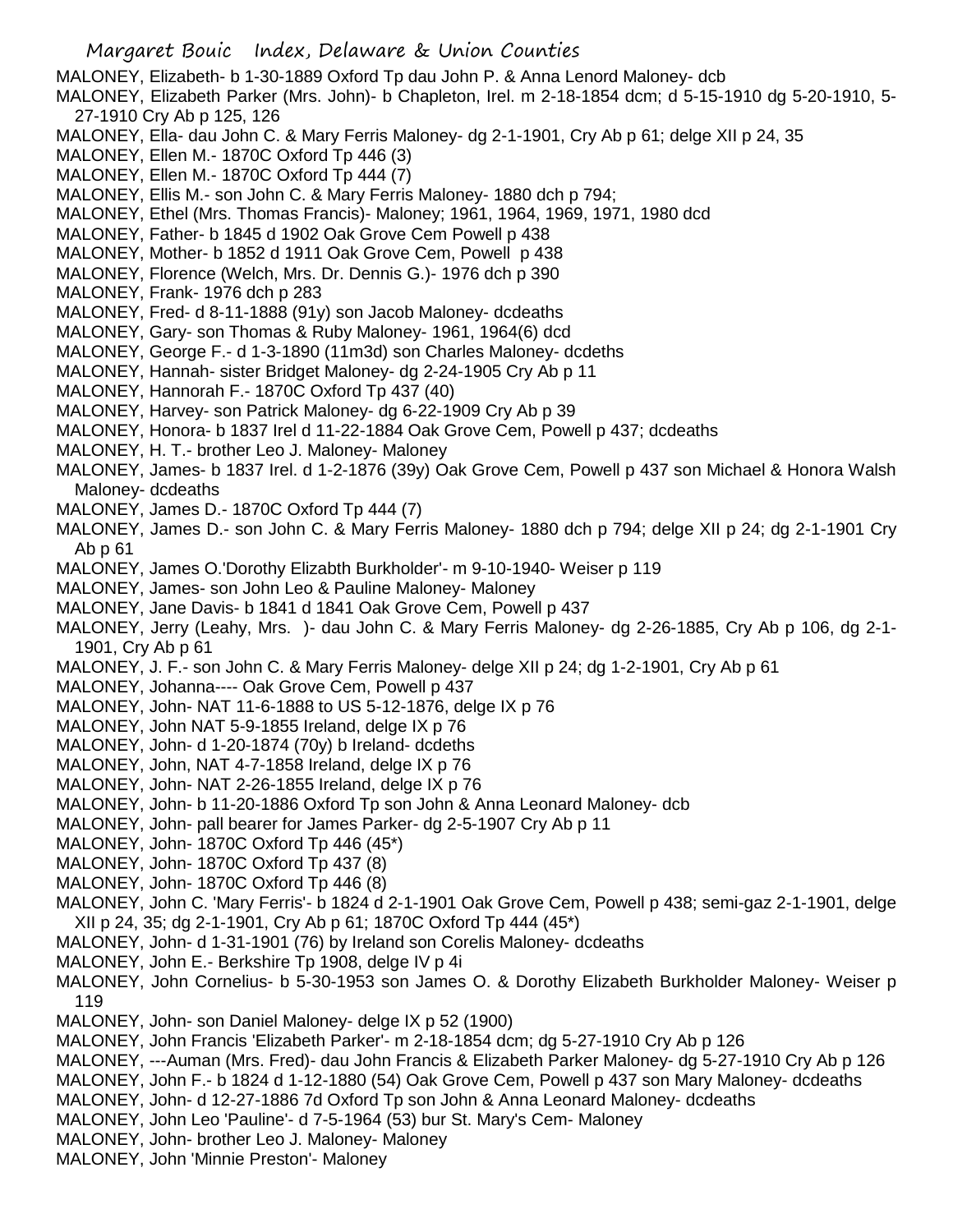MALON(E)Y, John- d 11-29-1899 (48y) b NY son Patrick Malony- dcdeaths

MALONEY, John Patrick d Tues. obit dg 7-29-1947 St. Mary's Cem; Del Mus Lib

- MALONEY, ---(Aselage, Mrs. Albert)- dau John Patrick Maloney- dg 7-29-1947 obit John Patrick, Del Mus Lib
- MALONEY, ---(Bartlett, Mrs.Lloyd)- dau John Patrick Maloney- dg 7-29-1947 obit John Patrick, Del Mus Lib
- MALONEY, John P.- son John C. & Mary Ferris Maloney- 1880 dch p 794; 1870C Oxford Tp 444 (11)
- MALONEY, John P.- son John Francis & Elizabeth Parker Maloney- dg 5-27-1910, Cry Ab p 126
- MALONEY, John Patrick- son John Leo & Pauline Maloney- Maloney
- MALONEY, Mrs. John- killed by train- 8-20-1890, dg 8-26-1890, Cry Ab p 29
- MALONEY, Mrs. John- Eaton St. dg 2-16-1894 Cry Ab p 155
- MALONEY, Joseph 'Sarah S. Richarts'- m 4-7-1842 dcm
- MALONEY, Joseph- oldest son Stephen Maloney- delge X p 64; dg 1-6-1893 Cry Ab p[ 110
- MALONEY, Josephine (Bartlett, Mrs. )- sister Thomas Francis Maloney- Maloney
- MALONEY, Josephine- b 2-27-1890 Oxford Tp dau J. P. & Anna Lewood Maloney- dcb
- MALONEY, J. P.- Lawyer, 1976 dch p 285
- MALONEY, Julia (Smeltzer, Mrs. Jacob)- b 1864 d 1937- 1985 uch p 51
- MALONEY, Kate F.- delge VIII p 14, dg 1-7-1908
- MALONEY, Katie- sister Bridget Maloney- dg 2-24-1905 Cry Ab p 11
- MALONEY, Kathleen Sue- b 12-28-1948 dau James O. & Dorothy Elizabeth Burkholder Maloney- Weiser p 119
- MALONEY, Katy- d 9-21-1867 (11-15-0) Oxford Tp dau Daniel Maloney
- MALONEY, Kittie A.- b 1914-d 11-1914 Oak Grove Cem, Powell p 438 dau John C. & Mary Ferris Maloney-1880 dch p 794; delge XII p 24; dg 2-1-1901 Cry Ab p 61
- MALONEY, Kittie Ellen- b 12-17-1882 Delaware Town dau John L. & Mary Tierney Maloney- dcb
- MALONEY, --(Leahy, Mrs. Jerry)- dau John C. & Mary Ferris Maloney- delge XII p 24
- MALONEY, Leo J. 'Mona'- d 8-19-1964 (70) bur St. Joseph's- Maloney; 1961, 1964 dcd
- MALONEY, L. L.- d 12-15-1880 (4-7-15) Troy Tp- dcdeaths
- MALONEY, Margaret A.- dau J. C. & Mary Ferris Maloney- 1880 dch p 794
- MALONEY, Margaret Dean (Mrs. Bryan)- m 7-30-1858 ucm 2754
- MALONEY, Margaret (Harwood, Mrs. )- sister Rev. William Francis Maloney- Maloney
- MALONEY, Margaret- b 5-4-1895 Delaware Town dau John & Annie Keefe Maloney- dcb
- MALONEY, Martin- 1870C Oxford Tp 437 (5)
- MALONEY, Mary- d 1-8-1893 (1y8d) Oxford Tp---dcdeaths
- MALONEY, Mary- 1870C Oxford Tp 437 (10)
- MALONEY, Mary A.- 1870C Oxford Tp (10)
- MALONEY, Mary D.- d 6-1973 (78) St. Mary's Cem- Maloney
- MALONEY, Mary E.- dau John C. & Mary Ferris Maloney- 1880 dch p 794; 1870C Oxford Tp 444 (18)
- MALONEY, Mary- dau Daniel Maloney- delge IX p 52
- MALONEY, Mary F.- b 1825 d 1885 Oak Grove Cem, Powell p 437
- MALONEY, Mary (Farren, Mrs. James)- m 4-19-1854 dcm
- MALONEY, Mary Ferris (Mrs. John. C.)- dau Philip & Ellen McCartley Ferris- delge XII p 24; 1880 dch p 794; dg 2-26-1885 Cry Ab p 106; dg 2-1-1901, Cry Ab p 61; 1870C Oxford Tp 444 (45)
- MALONEY, Mary dau John Patrick Maloney- obit John dg 7-29-1947 Del Mus Lib
- MALONEY, Mary (Kelley, Mrs. Daniel)- m 7-27-1867 dcm, delge XII p 48
- MALONEY, Mary M.- dau J. C. & Mary Ferris Maloney- 1880 dch p 794
- MALONEY, Mary- b Olive Green, d 1/2-27-1901 dau Michael Maloney- semi-dg 2-28-1901, delge XII p 72; funeral dg 3-1-1901, 3-5-1901 Cry Ab p 67, 68, 69; dcdeaths
- MALONEY, Mary (Smith, Mrs. )- sister John C. Maloney- delge XII p 24; dg 2-1-1901 Cry Ab p 61
- MALONEY, Mary- d 1-14-1894 (41y) dau Dan Turner- dcdeaths
- MALONEY, ---(Gregg, Mrs. William)- sister John C. Maloney- delge XII p 24; dg 2-1-1901, Cry Ab p 61
- MALONEY, Mayme- attended funeral of Mary Maloney- dg 3-1-1901, Cry Ab p 69
- MALONEY, Michael- delge XII p 72
- MALONEY, Michael- NAT 5-8-1855 Ireland, delge IX p 76
- MALONEY, Michael- d 10-30-1902 (75-1-1) b Ireland- dcdeaths
- MALONEY, Michael- d 72y, Oak Grove Cem, Powell p 437
- MALONEY, Michael d 46y, Oak Grove Cem, Powell p 437
- MALONEY, Mrs. Michael- d Saturday- dg 1-1-1909 Cry Ab p 1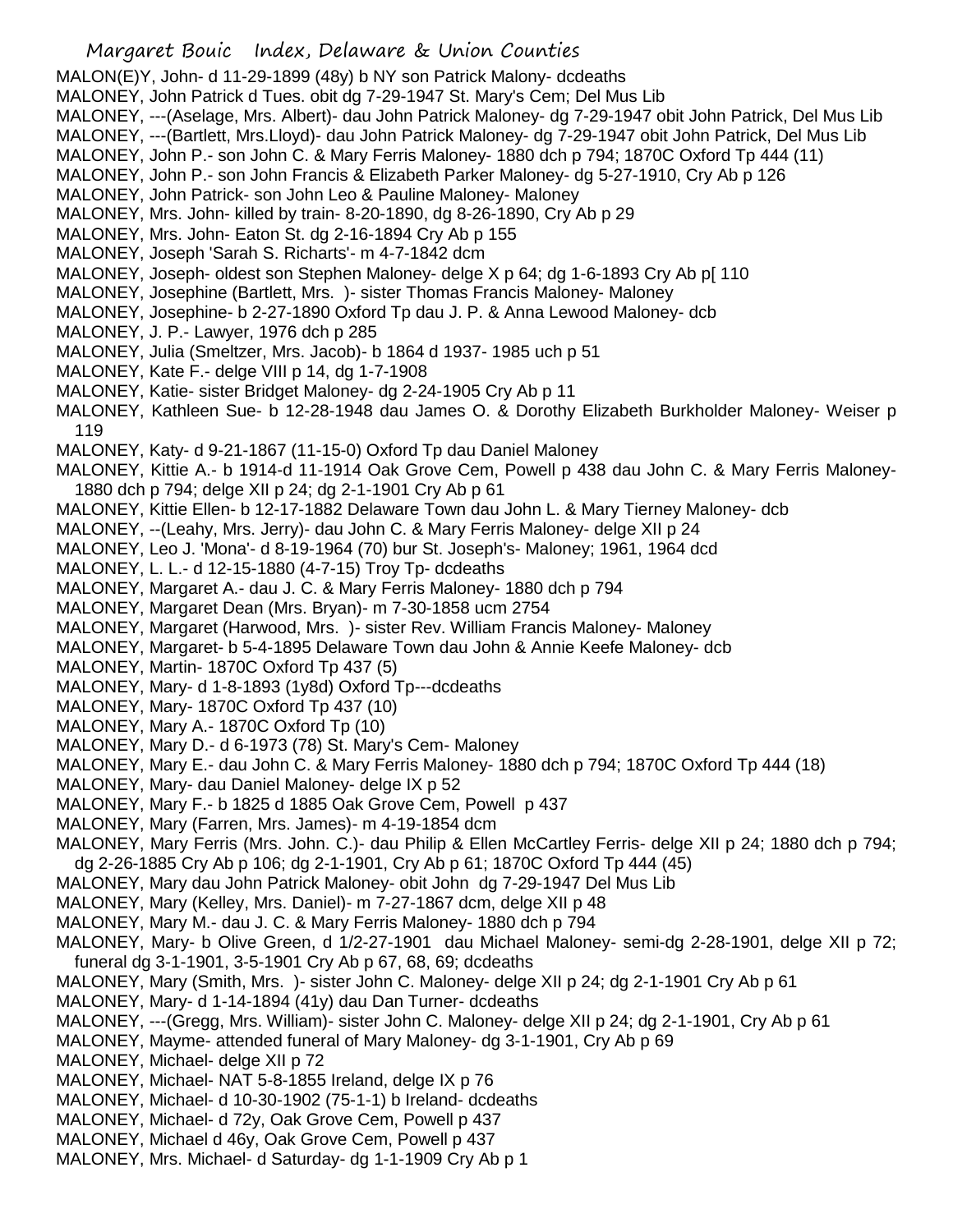Margaret Bouic Index, Delaware & Union Counties MALONEY, Michael- 1850C Orange Tp 1777 p 113 (30,Irel) MALONEY, Michael 'Bridget Sullivan'- m 7-5-1853 dcm MALONEY, Michael- son Michael Maloney- dg XII p 72; dg 3-1-1901 Cry Ab p 68.69 MALONEY, Minnie Preston (Mrs. John)- Maloney MALONEY, M. J.- d Friday- d 9-22-1908 (50), Cry Ab p 157, brother Parick Maloney MALONEY, Mona (Mrs. Leo J.)- Maloney; 1961, 1964 dcd MALONEY, Nancy Jean- b 5-30-1945 dau James O. & Dorothy Elizabeth Burkholder Maloney- Weiser p 119 MALONEY, Nellie, Miss- attended fun. of Mary Maloney- dg 3-1-1901, Cry Ab p 69 MALONEY, Nelson A.- delge XII p 35 (1890) MALONEY, Nora- b 1-14-1898 Oxford Tp dau T. S. & Hattie Poiter Maloney- dcb MALONEY, Nora- d 11-15-1900 (70y) b Ireland dau John Flavin- dcdeths MALONEY, Patricia Jeannette- dau John Leo & Pauline Maloney- Maloney MALONEY, Patrick- b 1825 d 1907 Oak Grove Cem, Powell p 438 MALONEY, Patrick- d 4-26-1884 (45y)b Ireland- dcdeaths MALONEY, Mrs. Patrick- d Sunday (75) dg 6-22-1909 Cry Ab p 39 MALONEY, Patrick- son Daniel Maloney- delge IX p 52 MALONEY, Patrick- brother M. H. Maloney- dg 9-22-1928 Cry Ab p 157 MALONEY, Patrick- son Michael Maloney-delge XII p 72;dg 3-1-1901, Cry Ab p 68, 69 MALONEY, Patrick M.- hadc p 95 MALONEY, Pauline (Mrs. John Leo)- Maloney MALONEY, Phil- son Mrs. John C. Malone- dg 2-26-1885 Cry Ab p 106 MALONEY, Philip S.- b 12-24-1826 d 9-28-1896 Oller Cem, Powell p 88 MALONEY, Ralph- brother Leo J. Maloney- Maloney MALONEY, Ramona (Mrs. Thomas James)- Maloney MALONEY, Ruby (Mrs. Thomas)- 1961, 1964 dcd MALONEY, Sarah Ellen- b 3-12-1867 d 1-30-1888 Oller Cem, Powell p 88 MALONEY, Sarah S. Rickarts (Mrs. Joseph)- m 4-7-1843 dcm MALONEY, Stephen- delge X p 64 MALONEY, Mrs. Stephen- sister Patrick Kelly- dg 12-11-1906 Cry Ab p 138 MALONEY, Stephen C.- b 12-25-1889 Oxford Tp son T. S. & Katy Keller Maloney- dcb MALONEY, Stephen J.- d 1-2-1893 (3y9d) Oxford Tp.--- dcdeaths MALONEY, Teresa Jane Fitz (Mrs. Todd Alan)- m 12-21-1985 dau Wayne E. & Marjorie E. Fitz- Malone MALONEY, Thelma (McIntire, Mrs. )- dau John & Minnie Preston Maloney- Maloney MALONEY, Thomas James 'Ramona'- d 2-19-1974 (48) bur St. Mary'- Maloney MALONEY, Thomas- b 1860 d 1911 Oak Grove Cem, Powell p 437 MALONEY, Thomas- Grad DHS 1881, delge VI p 72 MALONEY, Thomas- b 1966 son Daniel J. & Dianna L. Maloney- 1980 dcd MALONEY, Thomas Francis 'Ethel'- d 4-19-1974 (86) bur St. Mary's Cem- Maloney; 1961, 1964, 1969, 1971 dcd MALONEY, Thomas- b 9-8-1903 Delaware Town son J. C. & Ann Keefe Maloney- dcb MALONEY, Thomas J. 'Ruby'- 1961, 1964 dcd MALONEY, Thomas- 1870C Oxford Tp 446 (13) MALONEY, Thomas- brother Mary C. Maloney- Maloney MALONEY, Thomas-son Michael Maloney- delge XII p 72; dg 3-1-1901, Cry Ab p 68, 69 MALONEY, Thomas S.- son John C. & Mary Ferris Maloney- 1880 dch p 794; delge XII p 28; dg 2-1-1901, Cry Ab p 61; 1870C Oxford Tp 444 (9) MALONEY, Thomas- son John Patrick Maloney- dg 7-29-1947 St. Mary's Cem; obit John Patrick; Del Mus Lib MALONEY, Mr. & Mrs. T. S.- attended funeral of John J. Leahy- dg 6-28-1910 Cry Ab p 134; hadc p 113 MALONEY, Todd Alan 'Teresa Jane Fitz'- m 12-21-1985 son Dick & Anita Maloney MALONEY, T. T.- delge XII p 35 (1890) MALONEY, Rev. William Francis- d 9-2-1964 (66) bur St. Joseph's- Maloney MALONEY, William P.- brother Leo J. Maloney- Maloney MALONY, Alice J.- b 1-4-1896 Oxford Tp dau P. S. & Katy Kelly Malony- dcb MALONY, Anna Isabel- b 7-20-1902 Liberty Tp dau T. S. & Katie Kelly Malony- dcb MALONY, Chancy 'Delila'- 1850C Berlin Tp 2048 p 124 (51,Conn) MALONY, Charles- dg 1-7-1890 Cry Ab p 1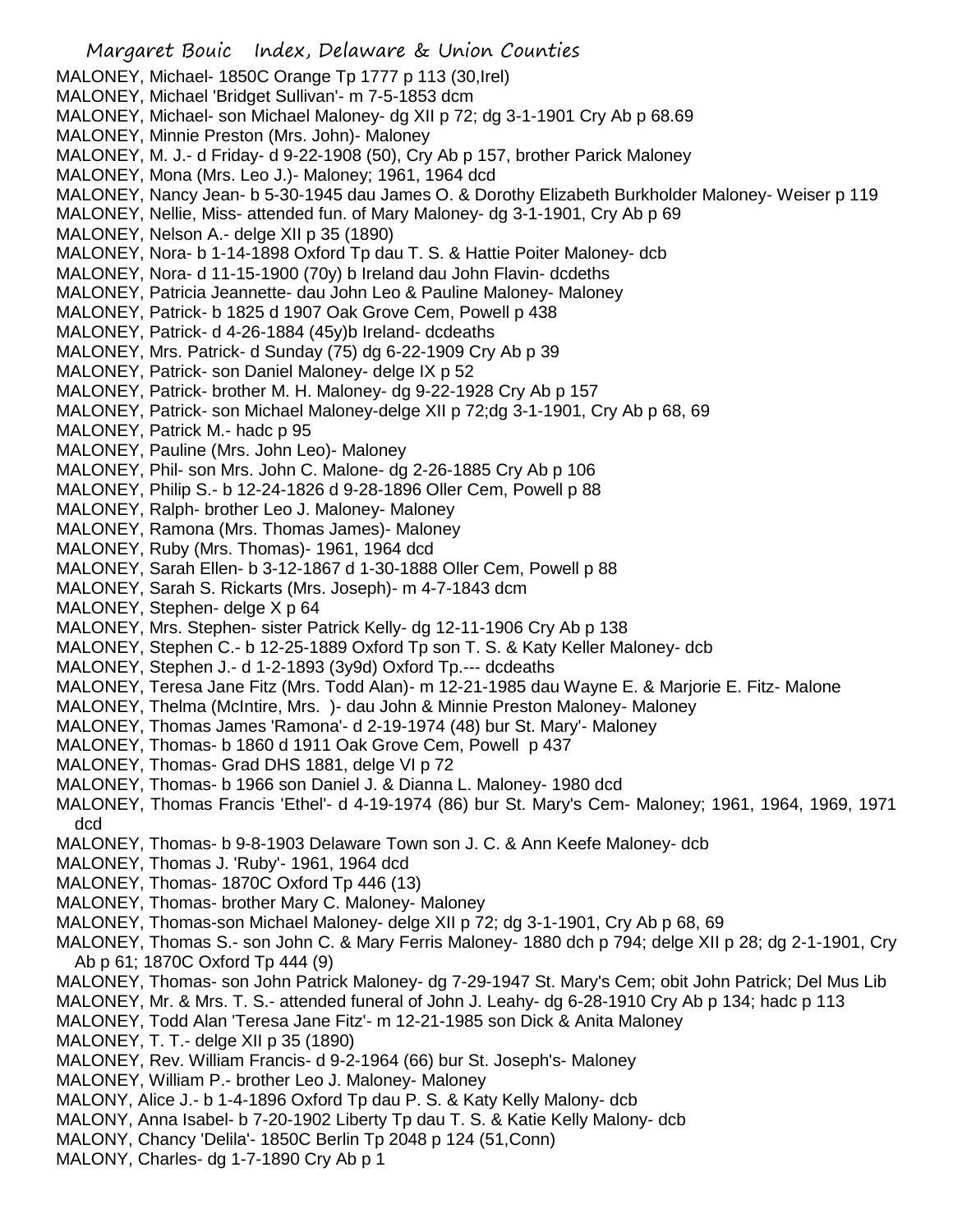MALONY, Daniel- b 7-28-1893 Oxford Tp son J. P. & Nora Ryan Malony- dcb

- MALONY, Delila (Mrs. Chancy)- 1850C Berlin Tp 2048 p 124 (51,Conn)
- MALONY, Dwight- son Chancy & Delila Malony- 1850C Berlin Tp 2048 p 124 (26,Conn)
- MALONY, George Franklin- d Friday- son Charles Malony- dg 1-7-1890, Cry Ab p 1
- MALONY, John- b 1-20-1893 Oxford Tp son T. S. & Katy Kelly Malony- dcb
- MALONY, Kellie E.- b 4-10-1874 Delaware Town- dau James Malony- dcb
- MALONY, Mary- b 5-10-1891 Oxford Tp dau T. S. & Katie Kelly Malony- dcb
- MALONY, Mary C.- b 7-28-1895 Oxford Tp dau J. P. & Nora Ryan Malony- dcb
- MALONY, Mary D. "Moll Garrett"- d about 80, dg 11-24-1881, Cry Ab p 60
- MALONY, Mary (Weigans, Mrs. John)- m 11-7-1865 dcm
- MALONY, Moriah- dau Chancy & Delila Malony- 1850C Berlin Tp 2048 p 124 (12,Ct)
- MALONY, Oella- b 1-5-2892 Delaware Town dau Charles & Clara Goddard Malony- dcb
- MALONY, Patrick- NAT 4-2-1870 Ireland, delge IX p 76
- MALONY, Thomas- b 12-19-1887 Oxford Tp son J. P. & Anna Lenord Malony- dcb
- MALONY, William- unclaimed letter 1852; unec IV p 19
- MALOON, Cora (Fogt, Mrs. )- dau William Frank & Hazel Marie Schwind Maloon- Maloon
- MALOON, M. Eloise (Strohl, Mrs. )- dau William Frank & Hazel Marie Schwind Maloon- Maloon
- MALOON, Hazel Marie Schwind (Mrs. William Frank)- Maloon
- MALOON, James H.- 1976 dch p 361
- MALOON, James J. 'Margery Claire Baker'- m 3-12-1982 son Charles E. & Betha L. Maloon- Maloon
- MALOON, Margaret Imogene (Hahn, Mrs. Joseph Herald)- b 3-20-1920 m 1-20-1940 d 3-26-1990 (70) bur Fort Jefferson- dau William Frank & Hazel Marie Schwind Maloon- Maloon
- MALOON, Margery Claire Baker (Mrs. James H.)- m 3-12-1982 dau Robert C. Baker and Mrs. Charles Bensley- Maloon
- MALOON, Phyllis (Pratt, Mrs. )- dau William Frank & Hazel Marie Schwing Maloon- Maloon
- MALOON, Richard 'Ruth'- 1969, 1971 dcd
- MALOON, Ruth (Mrs. Richard)- 1969, 1971 dcd
- MALOON, Vera (Oliver, Mrs. )- dau William Frank & Hazel Marie Schwing Maloon- Maloon
- MALOON, William Frank 'Hazel Marie Schwind'- Maloon
- MALOON, William Frank- son William Frank & Hazel Marie Schwind Maloon- Maloon
- MALOREY, Briget- 1870C Delaware Town 344 (41)
- MALOREY, Mary- 1870C Delaware Town 344 (13)
- MALOREY, Mary D.- 1870C Delaware Town 350 (60\*)
- MALOREY, Michael- 1870C Delaware Town 344 (45\*)
- MALOREY, Michael- 1870C Delaware Town 344 (10)
- MALOREY, Patrick- 1870C Delaware Town 344 (6)
- MALOREY, Thomas- 1870C Delaware Town 344 (7)
- MALORY, Melvin-b Licking Co d 3-14-1911 (62y2m) Oakdale Cem 2368 (GAR, Lot C); 1880C Allen Tp 153-164 p 16 (31,O,O,O)
- MALORY, Susan- 1850C Trenton Tp 805 p 68 (60,Vt)
- MALOTT, Carolyn (Clark, Mrs. George)- b 11-22-1845 d 1881 dau John & Matilda Catherine Moccabbee Malott- dcq Ruth Noble Graham 7
- MALOTT, Clara (Arthur, Mrs. Clara)- Maugans Anc p 4
- MALOTT, Frank 'Mary Rogers'- Malott
- MALOTT, John 'Matilda Catherine Moccabee'- b 1814 son Peter & Susan Malott- dcq Ruth Noble Graham 14
- MALOTT, Mary Isabel (Curry, Mrs. John William)- Maugans Anc p 3
- MALOTT, Mary Rogers (Mrs. Frank)- d 1-11-1967 Oakdale Cem malott
- MALOTT, Matilda Catherine Moccabbee (Mrs. John)- b 2-25-1817 dau Gayaway & Margaret Moccabbee- dcq Ruth Noble Graham 15
- MALLOTT, Peter 'Susan'- dcq Ruth Noble Graham 28
- MALLOTT, Susan (Mrs. Peter)- dcq Ruth Noble Graham 29
- MALOTTE, Elmer- 1964 dcd
- MALOTTE, Rachel- dcq Charlotte Pittman Silverwood 11
- MALOU, Elisa- dau Robert & Matilda Malou- 1850C Union Tp 1368-1386 p 204 (12,Va)
- MALOU, Fanny- dau Robert & Matilda Malou- 1850C Union Tp 1368-1386 p 204 (5, Va)
- MALOU, Hansel- son Robert & Matilda Malou- 1850C Union Tp 1368-1386 p 204 (2,O)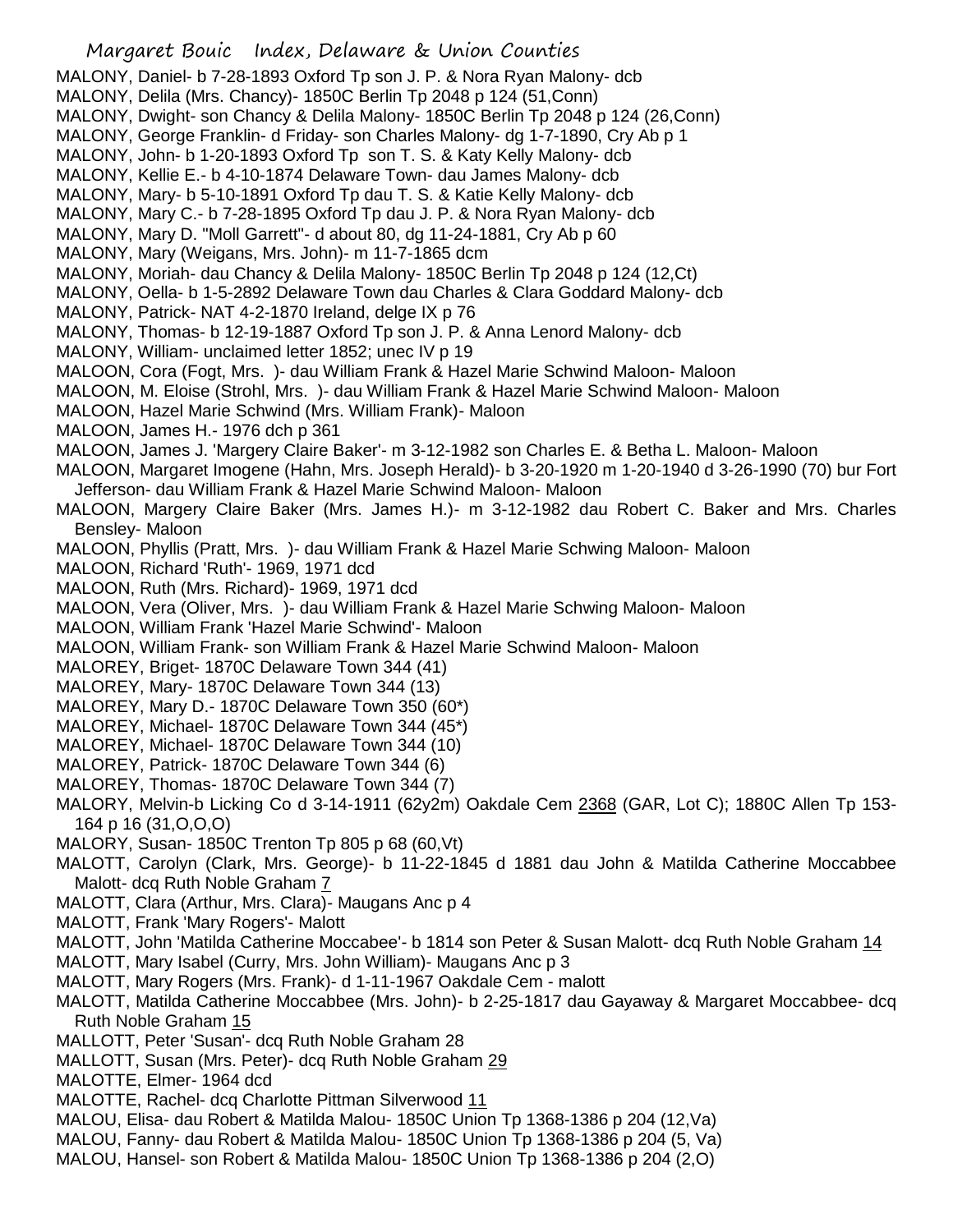Margaret Bouic Index, Delaware & Union Counties MALOU, Henry- son Robert & Matilda Malou- 1850C Union Tp 1368-1386 p 204 (11,Va) MALOU, Louisa- dau Robert & Matilda Malou- 1850C Union Tp 1368-1386 p 204 (4,Va) MALOU, Matilda (Mrs. Robert)- 1850C Union Tp 1368- 1386 p 204 (30,Va) MALOU, Robert 'Matilda'- 1850C Union Tp 1368-1386 p 204 (32,Va) MALOWNEY, Betty (Mrs. William)- Malowney MALOWNEY, Brian (Paul)Raphael'Molly Scheiderer'- d 3-21-1996 (46) Oakdale Cem son Charles R.,Sr. & Wilma Malowney- Malowney MALOWNEY, Carol (Akers, Mrs. Doug)- dau Wilma Malowney- Malowney MALOWNEY, Charles R.,Sr.- Malowney MALOWNEY, Charles 'Lynn'- son Wilma Malowney- Malowney MALOWNEY, Edward 'Mary Jo'- son Wilma Malowney- Malowney MALOWNEY, Elinor- dau Wilma Malowney- Malowney MALOWNEY, Kathryn- b 3-27-1983 dau Brian (Paul) Raphael & Molly Malowney- Malowney MALOWNEY, Lynn (Mrs. Charles)- Malowney MALOWNEY, Mary Jo (Mrs. Edward)- Malowney MALOWNEY, Molly Scheiderer (Mrs. Brian Raphael,Paul)- dau Fred Scheiderer & Mary Cross- Malowney MALOWNEY, Monica (Hughes, Mrs. Wayne)- dau Wilma Malowney- Malowney MALOWNEY, Patrick- son Wilma Malowney- Malowney MALOWNEY, Paul 'Molly Scheiderer'- m 8-6-1977 son Charles R. Malowney,Sr.- Malowney MALOWNEY, William 'Betty'- son Wilma Malowney- Malowney MALOY, Huston 'Mary Thomas'- m 5-10-1840 Madison Co, unec IX p 18 MALOY, James- Madison Co Democrat 1-22-1879 unec XII p 33; brother of Mrs. Michael Riley MALOY,-- b 5-17-1869 Scioto Tp son John Williams & Elen Maloy- dcb MALOY, Mary Thomas (Mrs. Huston)- m 5-10-1840 Madison Co, unec IX p 18 MALSBARY, Charlotte- d 7-21-1969 (70) Oak Grove Cem- Malsbary MALSBARY, Helen (Foulk, Mrs. )- sister Charlotte Malsbary- Malsbary MALSBARY, Miriam (Frederickson, Mrs. Herbert)- sister Charlotte Malsbary- Malsbary MALSBY, Mary (Benson, Mrs. Levi)- m 12-12-1806, dumch p 379 MALSNEE, Douglas Scott- b 9-16-1946 son Frederick R. & Mary Jean Fister Malsnee- Weiser p 136 MALSNEE, Frederick R. 'Mary Jean Fister'- b 2-25-1918- Weiser p 136 MALSNEE, Mary Jean Fister (Mrs. Frederick R.)- b 2-19-1918 m 6-4-1938 dau Rufus Jacob & Beryl Auby Baker Fister- Weiser p 136 MALSTROM, Dennis Ariel 'Beula Ferguson'- m 8-13-1956- McKitrick p 148 MALSTROM, Beula Ferguson (Mrs. Dennis Ariel)- b 3-21-1940 m 8-13-1956 dau William Nathaniel & Albertha Rogers Ferguson- McKitrick p 147, 148 MALSTROM, Marie Lynn- b 4-1857 dau Dennis Ariel & Beula Ferguson Malstrom- McKitrick p 148 MALSTROM, Marietta- b 1958 dau Dennis Ariel & Beula Ferguson Malstrom- McKitrick p 148 MALTBIE----family of Centerville,Ohio. delge XII p 14 MALTBIE, Angeline M. Van Deman (Mrs. Silas B.)- b 1841 m 10-6-1864 dcm d 1882 Oak Grove Cem, Powell p 437; hmp p 92; dg 11-16-1882 Cry Ab p 73 dau Mrs. Sarah Van Deman; dg 11-10-1908 Cry Ab p 166 MALTBIE, Silas B. 'Angelina M. Van Deman'- m 10-6-1864 dcm; death dg 11-10-1908, Cry Ab p 166 MALTBIE, Wm. H.- son Silas B. & Angeline Van Deman Maltbie- Grad DHS 1885; delge VII p 6, XII p 35 (1890); dg 11-10-1908 Cry Ab p 166 MALTIROU?, Elisebath (Mrs. Justice)- b 6-1880- 1900C Jakcson Tp 66-67 p 3B (19,O,O,O) m 2y, no ch MALTIROU,Justice 'Elisebath'-b 5-1875 1900C Jackson Tp 66-67 p 3B (25,O,O,O) m 2y MALTLEY, B. K.- Pabst 6 p 54 MALTRAVER, Elizabeth Dunham (Mrs. John)(Stafford, Mrs. Humphrey)- Pabst 1 p 31 MALTRAVER, Sir John- Pabst 1 p 31 MALY, Helen K. (McKittrick, Mrs. James Joseph)- b 1905 Austria Hungary m 1928- McKitrick p 410 MALY, Eleanore (Brainard, Mrs. Albert)- m 6-5-1920 Genther p 178 MaMONGAZIDA- Chippewa chief- unec III p 35 MAN, Absalom 'Emily Scribner'- m 10-9-1828 dcga p 45 Del Pat & Fr Chron; Reed Ab p 92 MAN, Emily Scribner (Mrs Absalom)- m 10-9-1828- dcga p 45 Del Pat & Fr Chron; Reed Ab p 92 MAN, Nancy (Mitchell, Mrs. Newman)- m 5-10-1815 Madison Co, unec VII p 10 MANAHAN, Bertha Mae (Mrs. Cleatus)- d 11-19-1968 (78) bur Fairview Cem, Belle Center- mother of Betty Farrington- Manahan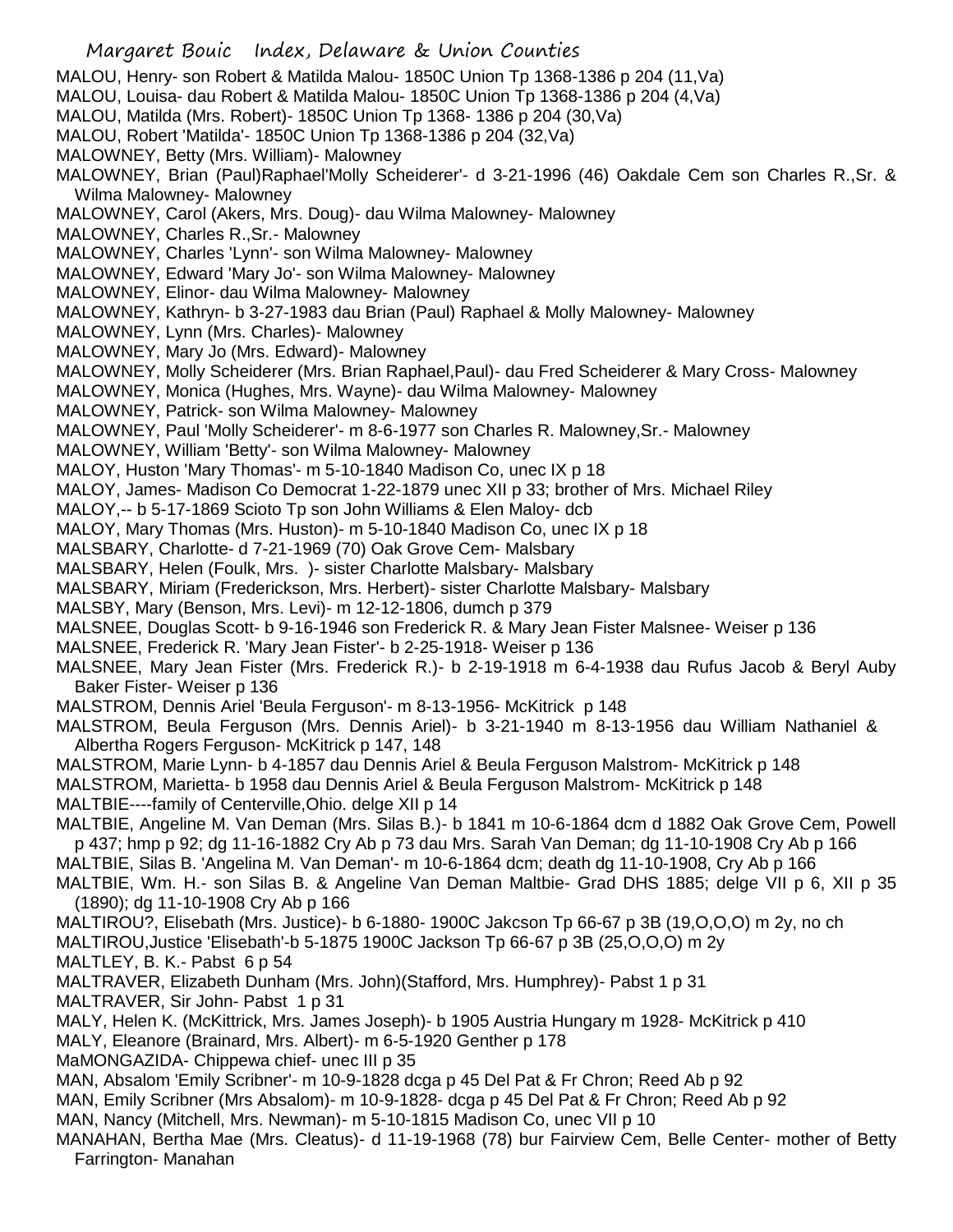Margaret Bouic Index, Delaware & Union Counties MANAHAN, Brenda- b 1964 dau Joseph H. Jr. & Mary A. Manahan- 1969 dcd MANAHAN, Charles R.,Jr. 'Paula Ellen Minshall'- m 3-18-1978 Manahan MANAHAN, Cleatus 'Bertha Mae'- Manahan MANAHAN, Janet- b 1962 dau Joseph H. Jr. & Mary A. Manahan- 1964, 1969 dcd MANAHAN, Johnny- b 1954 son Joseph H. Jr. & Mary A. Manahan- 1964, 1969 dcd MANAHAN, Joseph- b 1960 son Joseph H. Jr. & Mary A. Manahan- 1964, 1969 dcd MANAHAN, Joseph H.Jr. 'Mary A.'- 1964, 1969 dcd MANAHAN, June- dau Joseph H.,Jr. & Mary A. Manahan- 1964 dcd (13) MANAHAN, Mary A. (Mrs. Joseph H.)- 1964, 1969 dcd MANAHAN, Paul Ellen Minshall (Mrs. Charles R.,Jr.)- m 3-18-1978 dau Arby Minshall- Manahan MANARD, John- Pabst 2 p 43 MANARD, Joshua- delge VIII p 29 (1830) MANARY, David- unec II p 48 MANARY, Joseph- unec II p 48 MANASMITH, Alice M. (Mrs. James W.)- b 11-1868 1900C Claibourne Tp 263-279 p 11B m 14y; 4ch, 3 living MANASMITH, Bessie- b 12-1891 dau James W. & Alice M. Manasmith- 1900C Claibourne Tp 263-279 p 11B (8,O,O,O) MANASMITH, Elizabeth- b 4-1890 dau James W. & Alice M. Manasmith- 1900C Claibourne Tp 263-279 p 11B  $(10, 0, 0, 0)$ MANASMITH, James W. 'Alice M.'- b 5-1863 1900C Claibourne Tp 263-279 p 11B (37,O,O,O) m 14y MANASMITH, Peter 'Susan McLaughlin'- m 1-5-1854 dcm MANASMITH, Roy-b 9-1888 son James W. & Alice M. Manasmith- 1900C Claibourne Tp 263-279 p 11B (11,O,O,O) MANASMITH, Ruth- 1983 ucd MANASMITH, Susan McLaughlin (Mrs. Peter)- m 1-5-1854 dcm MANASSMITH, (Perhaps Monesmith)- James- 1840C Marlborough Tp p 252 (40-50) MANASSMITH, Julia A. Denman (Mrs. Peter)- m 1-26-1843 dcm MANASSMITH, Peter 'Julia A. Denman'- m 1-26-1843 dcm MANBY, Iris H. (Mrs. Lester L.)- 1979 ucd MANBY, Lester L. 'Iris H.'- 1979 ucd MANCER, William B.- b 10-18-1888 Concord Tp son W. M. & Alice Morice Mancer- dcb MANCHA, Hazel (Neil, Mrs. Greig)- dau Michiel & Jennie hill Mancha- Wilson 1341 MANCHA, Jennie Hill (Mrs. Michiel)- Wilson (134) MANCHA, Mathias 'Rosana Wilson'- Wilson (13) MANCHA, Martha- dau Mathias & Rosana Wilson Mancha- Wilson 132 MANCHA, Michiel 'Jennie Hill'- son Mathias & Rosana Wilson Mancha- Wilson 134 MANCHA, Rosana Wilson (Mrs. Mathias)- dau Simon & Rebecca Wilson- Wilson 13 MANCHA, Vine- ch Mathias & Rosana Wilson Mancha- Wilson 133 MANCHA, Wilson- son Mathias & Rosana Wilson Mancha- Wilson 131 MANCHEST? son Philander & Manery Manchest?- 1860C Liberty Tp Un Co 1061-1071 p 145 (7,Vt) MANCHEST, Manery (Mrs. Philander)- 1860C Liberty Tp Un co 1061-1071 p 145 (39,Vt) MANCHEST?, Philander 'Manery'- 1860C Liberty Tp Un Co 1061-1071 p 145 (44,O) MANCHEST, Sylvester- son Philander & Manery Manchest- 1860C Liberty Tp 1061-1071 p 145 (15,Vt) MANCHESTER, Carol Ann Freshwater (Mrs. Crosby)- b 9-30-1942 m 3-15-1963 dau James Manuel & Kathryn Call Freshwater - Freshwater p 212 MANCHESTER, Crosby 'Carol Ann Freshwater'- Freshwater p 212 MANCHESTER, Emily Ross (Mrs. )- dau Dr. Joseph N. & Mary E. Long Ross- dumch p 206 MANCHESTER, P.- 1915 uch p 144, 262; 1883 uch III p 328, IV p 402 MANCHESTER, P.Jr- 1883 uch III p 331 MANCHESTER, Mrs. U. S.- dau Luke Philbrook; dg 5-24-1904 Cry Ab p 247 MANDERTNACK, William- unclaimed letter- unec V p 22 MANDERSHEIN, Eva (Snyder, Mrs. Hiram Vanwert)- m 1954- Weiser p 114 MANDERVILLE, Nicholas- 1976 dch p 16 MANDERY, Henrietta Marie (Wilcox, Mrs. Clifford Leroy)- b 6-30-1909 m 7-30-1934- Weiser p 86 MANDISLLY, Allen- d 1-10-1880 (1-2-18) Delaware City- dcdeaths MANDREL, Alice- dau Elmer & Mary Jane Potts Mandrel- 1908 dch 555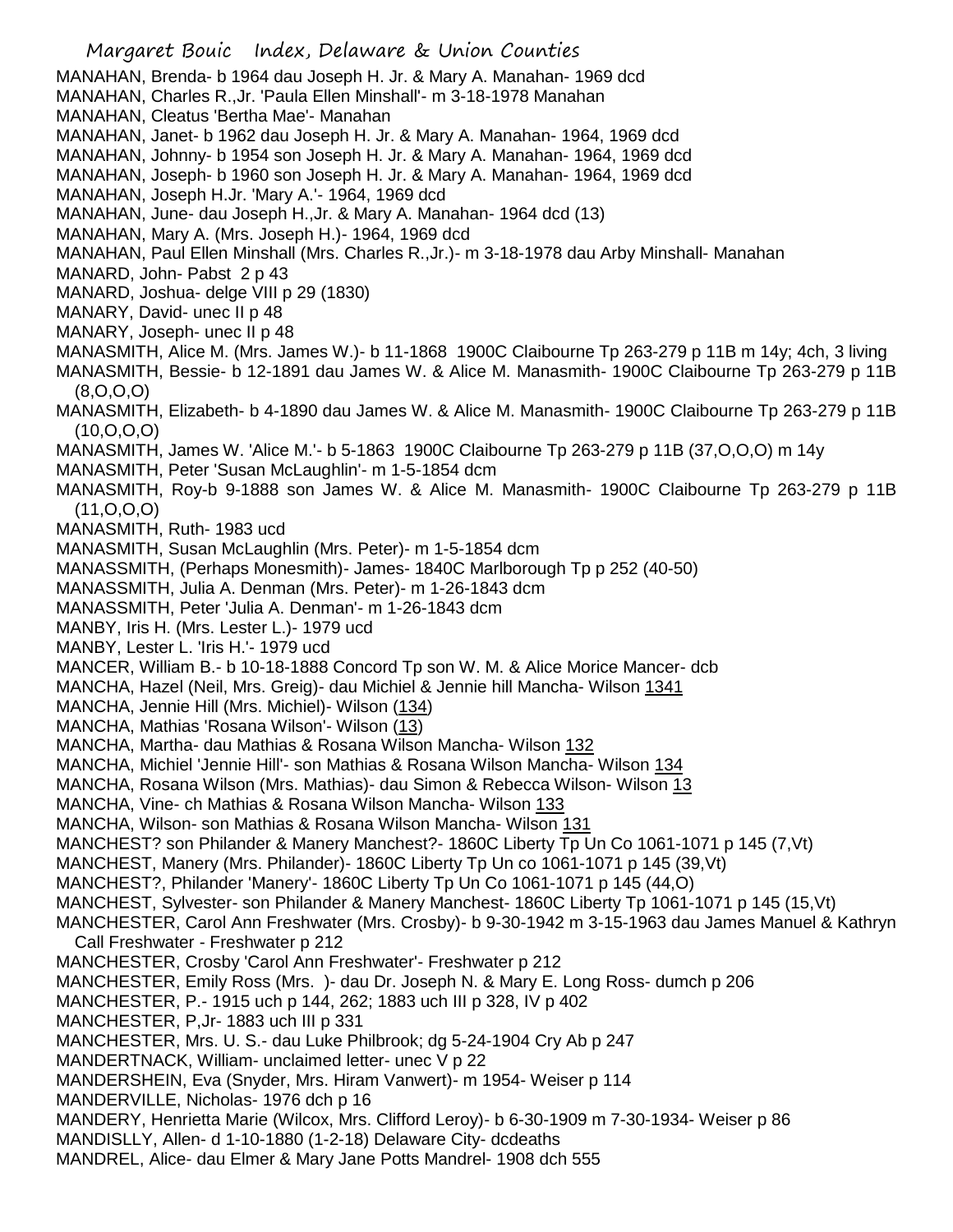Margaret Bouic Index, Delaware & Union Counties MANDREL, Elmer 'Mary Jane Potts'- 1908 dch 555 MANDREL, Howard- son Elmer & Mary Jane Potts Mandrel- 1908 dch 555 MANDREL, Mary Jane Potts (Mrs. Elmer)- dau William & Melinda Spindler Potts- 1908 dch 555 MANEELY, Robert E.- 1980 dcd, Berlin Tp MANEHALL, George- 1870C Delaware Town 290 (22\*) MANELY, John- Powers Pat p 170 MANEN, Eliza- 1870C Troy Tp 520 (5) MANEN, Grant- 1870C Troy Tp 520 (2) MANEN, Hannah- 1870C Troy Tp 520 (28) MANEN, Henry- 1870C Troy Tp 520 (36\*) MANEN, Mary- 1870C Troy Tp 520 (1) MANEN, William- 1870C Troy Tp 520 (3) MANEY, George 'Mary'- d 7-1977 Tenn.- mt 7-18-1977- Maney MANEY, Mary (Mrs. George)- Maney; Hutchisson p 61 MANFORD, Mr.- son-in-law of Mr. Campbell- dg 2-28-1890 Cry Ab p 9 MANFORD, Isaac N. 'Susan M.'- b 12- 1847 1900C Taylor Tp 50-56 p 3A (52.O,O,O)\_ m 27y MANFORD, Susan M. (Mrs. Isaac N.)- b 5-1852 1900C Taylor Tp 50-56 p 3A (48,O,O,O) m 27y, 7 ch, 4 living MANFORD, Tillie L.- b 7-1885 dau Isaac N. & Susan M. Manford- 1900C Taylor Tp 50-60 p 3A (14,O,O,O) MANGAL, Ann W.- dau Patrick & Mary Mangal- 1880C Allen Tp 165-177 p 17 (5,O,Irel,Irel) MANGAL, John- son Patrick & Mary Mangal- 1880C Allen Tp 165- 177 p 17 (4,O,Irel,Irel) MANGAL, Lizzie- dau Patrick & Mary Mangal- 1880C Allen Tp 165-177 p 17 (2,O,Irel,Irel) MANGAL, Mary (Mrs. Patrick)- 1870C Allen Tp 64-63 p 5 (28,Irel); 1880C Allen Tp 165-177 (39,Irel,Irel,Irel) MANGAL, Michael- son Patrick & Mary Mangal- 1870C Allen Tp 64-63 p 5 (1,O); 1880C Allen Tp 165-177  $(11, 0, Irel, Irel)$ MANGAL, Patrick 'Mary' 1870C Allen Tp 65-63 p 5 (28,Eng); 1880C Allen Tp 165-171 p 16 (37,Irel,Irel,Irel) MANGAL, Patrick- son Patrick & Mary Mangal- 1870C Allen Tp 65-63 p 5 (2/12,O); 1880C Allen Tp 165-177 p 16 (9,O,Irel,Irel) MANGAL, Thomas- son Patrick & Mary Mangal- 1880C Allen Tp 165-177 p 17 (5,O,Irel,Irel) MANGAN/MORGAN Hannah (Mrs. John)- d 5-1817 (31-1-12) Fairview Cem, Powell p 243 MANGAN, John- Powell p 243 MANGAN, Mary O'Keefe- dau John O'Keefe- dg 5-29-1903, Cry Ab p 186 MANGAUS, Alonzo- 1870C Delaware Town 287 (16) MANGAUS, Catherine- 1870C Delaware Town 287 (20) MANGAUS, Jno- 1870C Delaware Town 287 (1,) MANGAUS, Leroy- 1870C Delaware Town 287 (4) MANGAUS, Samuel- 1870C Delaware Town 287 (29\*) MANGER, Rev. J. L.- dg 7-27-1994 Cry Ab p 175 MANGES, Dorothy (Klinger, Mrs. Richard Gabriel)- b 7-9-1925 m 1945- Weiser p 388 MANGIONE, David A. 'Ellen'- Mangione;1983 ucd MANGIONE, Ellen (Mrs. David A.)- Mangione MANGIONE, Jillian Suzanne- b 7-30-1983 dau David A. & Ellen Mangione- Mangione MANGLAS, Glenn- 1964 dcd MANGLE, Ida (McCaig, Mrs. William Blaine)- Weiser p 373 MANGOLD, George P.- b 5-3-1871 Liberty Tp son Joseph & Julia Klempt Mangold- dcb MANGOLD, Gregery- b 4-22-1959 ch Gus & Mary A. Layer Mangold- Weiser p 160 MANGOLD, Gus 'Mary A. Layer'- m 1951- Weiser p 160 MANGOLD, Mary A. Layer (Mrs. Gus)- b 3-28-1930 dau Fred & Nellie Reinholt Layer- Weiser p 160 MANGOLD, Pamela- b 10-18-1952 dau Gus & Mary A. Layer Mangold- Weiser p 160 MANGUM, Mary- mt 1-5-1855 MANGUN, Clifford- Mangun MANGUN, Kimberly Ann- b 4-27-1970 dau William & Angus Mangun- Mangun MANGUN, William ' Angus'- son Clifford Mangun- Mangun MANGURAY, Esther Armonte (Mrs. Vincent K.)- McKitrick p 155 MANGURAY, Maxine M. (York, Mrs. Lawrence J.)- b 5-19-1945 Cal. m 9-22-1965 dau Vincent K. & Esther Armonte Manguray- McKitrick p 155 MANGURAY, Vincent K. 'Esther Armonte'- McKitrick p 155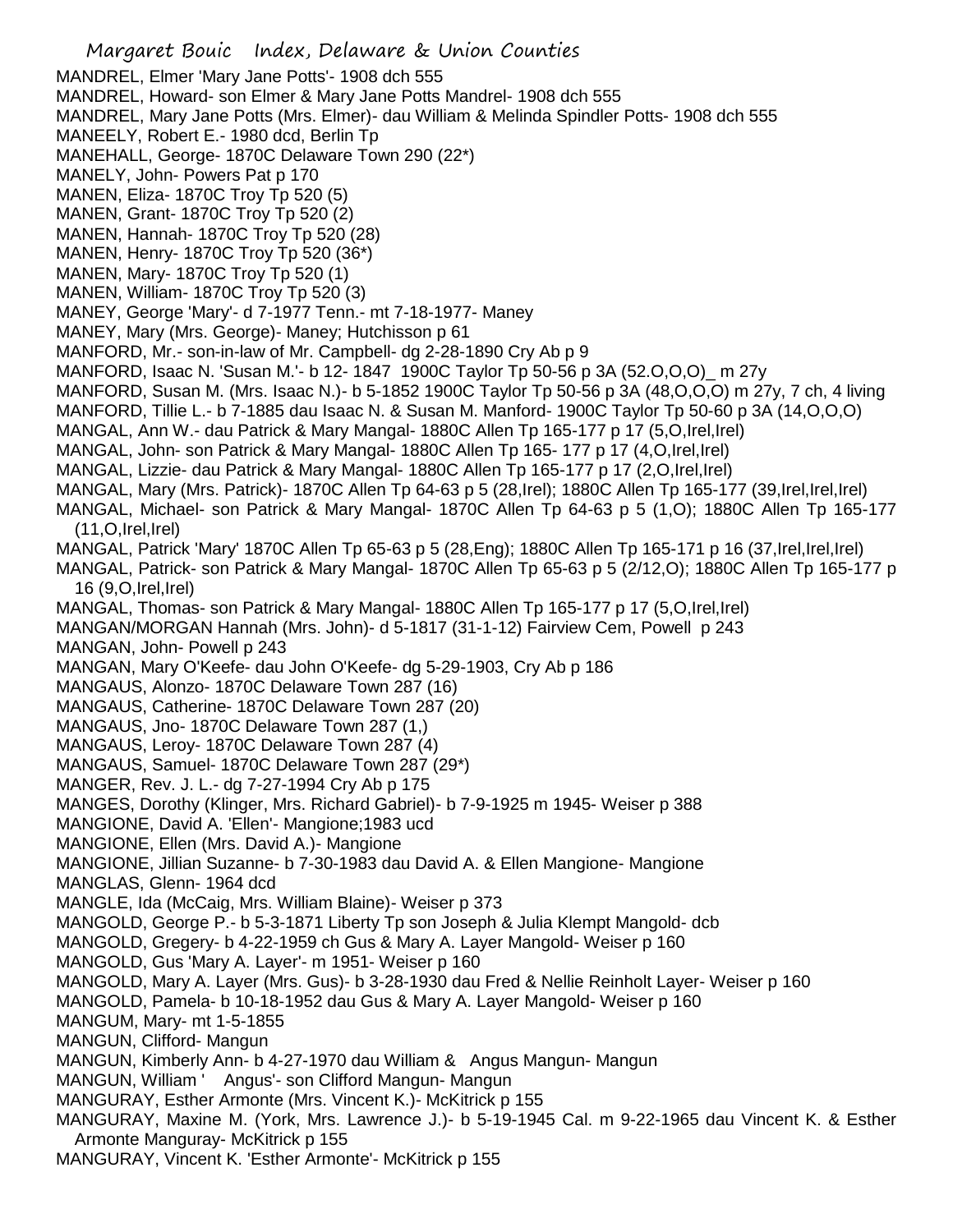Margaret Bouic Index, Delaware & Union Counties MANGUS- see MAUGANS MANGUS, Alice (Perry, Mrs. Mark E.)- b 1964 dau James R.,Sr. & Rosa A. Trent Mangus- Mangus; 1971 dcd MANGUS, Charles- 1980 dcd, Berlin Tp MANGUS, James R.,Sr.'Rose A. Trent'- Mangus; 1964 dcd MANGUS, James R.,Jr.- b 1960 son James R.,Sr. & Rosa A. Mangus- Mangus; 1971, 1980 dcd MANGUS, Joseph- d 2-12-1872 (76y23d) Scioto Tp- dcdeaths MANGUS, infant d 8-18-1879 (1m) Scioto Tp ch Joseph & Florence Mangus- dcdeaths MANGUS, Rose A. Trent (Mrs. James R. Sr.)- b 4-2-1941 d 9-18-1989 (48) Newhouse Cem-Mangus;Rosanne- 1971, 1980 dcd MANGUS, Rosemary- b 1968 dau James R.,Sr. & Rosa A. Trent Mangus- Mangus; 1971 dcd MANGUS, Sherry (Garrett, Mrs. )- b 1962 dau James R.,Sr. & Rose A. Trent Mangus- Mangus; 1971, 1980 dcd MANGUS, Viola- d 9-10-1879 (23Y) Scioto Tp dau S. R. Coaly dcdeaths MANGUS, William- d 8-27-1879 (1y) Scioto Tp son Eli & Viola Mangus- dcdeaths MANGY, Peter- NAT 10-18-1848 delge IX p 76 MANHART, Charles H. 'Laura L. Stuber'- m 5-5-1939- Manhard MANHART, Clair "Mary" (Rayl, Mrs. )- dau Charles H. & Laura L. Stuber Manhart- Manhart MANHART, Laura L. Stuber (Mrs. Charles H.)- b 7-22-1921 m 5-5-1939 d 10-21-1993 (72) cremated- dau Alvin D. & Mary Katherine Wuethrich Stuber- Manhart MANHATTEN SHOE STORE- delge VII p 25; dg 1-3-1902 MANIACI, Joseph A. III 'Karianne McFarland'- m 12-23-1995 son Joe & Martha Maniaci- Maniaci MANIACI, Karianne McFarland (Mrs. Joseph)- m 12-23 1995- dau Al & Elaine McFarland- Maniaci MANIACI, Ryan David- b 6-22-1996 son Joseph A.III & Karianne McFarland Maniaci- Maniaci MANIFOLD, Peter- surveyor- 1985 uch p 112; 1883 uch V p 75, 241, 451, 452, 514; unec II p 37, XIV p 7, XV p 41, 52 MANING, Andrew- Pabst 1 p 43; delge IV p 31,Genoa Tp 1840 MANION, Selitha (Mrs. Stephen)- uccp p 7, Badley heir, JB 1 p 93 MANIX, Hannah Bryan (Mrs. Timothy)- m 1-10-1856 dcm MANIX, John- unclaimed letter 1901- delge XII p 72 MANIX, Timothy 'Hannah Bryan'- m 1-10-1856 dcm MANKINS, Dennis- b 1958 son Walter L. & Frances L. Mankins- 1971 dcd MANKINS, Donald- b 1963 son Walter L. & Frances L. Mankins- 1971 dcd MANKINS, Frances L. (Mrs. Walter L.)- 1971, 1980 dcd MANKINS, Walter L. 'Frances L.'- 1969, 1971, 1980 dcd MANLEY, ---family of Russell Sage #307; unec XI p 3 MANLEY, ---Hamilton (Mrs. Rev. Robert)- sister Rev. William Hamilton- 1883 uch V p 625 MANLEY, Mrs.- dcga p 63, 1834, Ohio State Gazette MANLEY, A.- hadc p 22 MANLEY, A. A.- murdered dg 11-26-1907 Cry Ab p 85 MANLEY, Abirosetti (Mrs. John L.)- b 1862 d 1950 Claibourne Cem p 21 MANLEY, Abie R. Moore (Mrs. John S.)- b 4-1861 m 10-23-1879 ucm 6567; 1900C Paris Tp 228-234 p 12B (39,O,ILL,O) MANLEY, Alfred 'Susannah Moore'- m 9-8-1873 ucm 5319 MANLEY, Benjamin 'Mary E.'- b 1833 d 1884 Price Cem, djlm p 36 MANLEY, Bernard- b 9-1897 son James E. & Minnie J. Manley- 1900C Washington Tp 237 p 11A (2,O,O,O) MANLEY, Brent-b 1962 son Giles H. & Leatrice A. Manley- 1964, 1969, 1971, 1980 dcd MANLEY, Cecil A.- b 3-1900 dau John S. & Abi R. Moore Manley- 1900C Paris Tp 228-234 p 12B  $(2/12, 0, 0, 0)$ MANLEY, Clara Ellen (Berwanger, Mrs. )- dau Lloyd & Emma Stallsmith Manley- Manley; obit Emma, mlib (brown)

- MANLEY, Clara May Blue (Mrs. George W.)- d 1-23-1889 (20-3-5) Price Cem, djlm p 22- dau Adam & Malissa Price Blue- 1915 uch p 845
- MANLEY, Clara (Weston, Mrs. Dale)- dau James H. & Mary Etta Clay Manley- Manley
- MANLEY, Clark- b 1959 son Giles H. & Leatrice A. Manley- 1964, 1969, 1971 dcd
- MANLEY, Earl- son John L. & Abirosetti Manley- d 8-14-1881 (6m12d) Claibourne Cem p 21
- MANLEY, Edna- b 6-1891 dau James E. & Minnie J. Manley- 1900C Washington Tp 237 p 11A (8,O,O,O)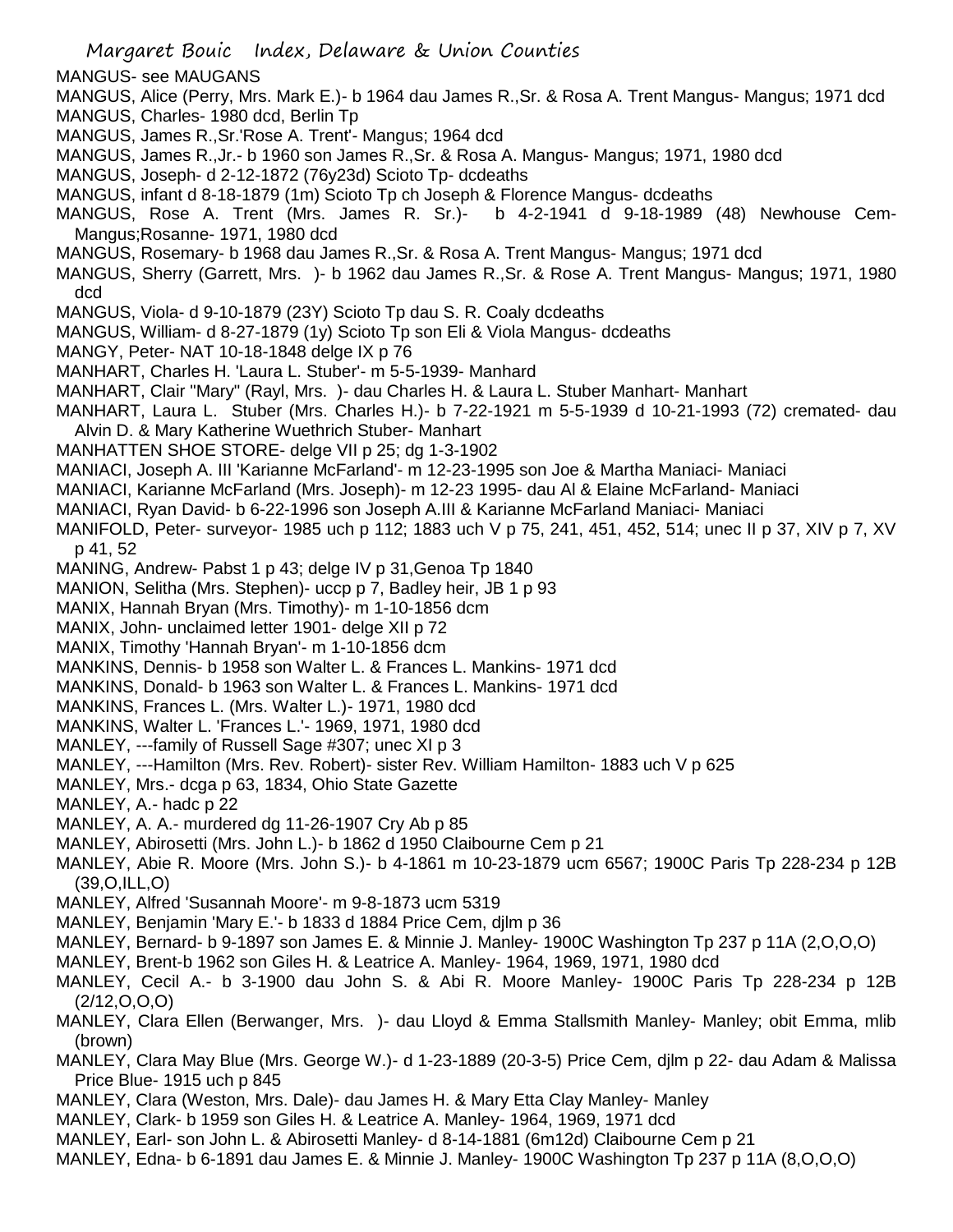MANLEY, Elizabeth Gorsuch (Mrs. Roy E.)- d 5-16-1977 (78)bur New Albany- Manley

MANLEY, Emma Stallsmith (Mrs. Lloyd)- b 1888 d 2-3-1970 (32) Price Cem, djlm p 53; obit, mlib- dau Frank & Ellen Orr Stallsmith

- MANLEY, Errwanna- b 1950 dau Lester L. & Iris H. Manley- 1967 ucd
- MANLEY, Esther P.- b 6-1889 dau John S. & Abi R. Moore Manley- 1900C Paris Tp 228-234 p 12B (10,O,O,O); obit, mlib (brown)
- MANLEY, George P.- b 3-15-1859 d 8-31-1957 Price Cem, djlm p 59
- MANLEY, George W. 'Clara May Blue'- 1915 uch p 845; djlm p 22
- MANLEY, Giles H. 'Leatrice A.'- 1964 dcd
- MANLEY, Glendola M. (Mrs. Walter D.)- 1959, 1962, 1967 ucd
- MANLEY, Harel- b 12-1891 dau John S. & Abi R. Moore Manley- 1900C Paris Tp 228-234 p 12B (8,O,O,O)
- MANLEY, Harry- b 1897 d 1920 Price Cem, djlm p 59
- MANLEY, Hattie (Payne, Mrs. Charles)- m 12-25-1887; Pabst 8 p 70
- MANLEY, Iris Helen Mehring (Mrs. Lester L.)- b 2-7-1900 m 4-3-1920 d 2-8-1986 (86) Price Cem- dau Leonard & Mary Johnson Mehring- Manley; 1949, 1959, 1962, 1967, 1971, 1973, 1975, 1977, 1981, 1983
- MANLEY, James E. 'Minnie J.- b 9-1865 1900c Washington Tp 237 p 11A (34,O,Pa,O); 1910 Jackson Tp 204, 210 p 9A (46,O,Va,Va,) m 24y
- MANLEY, James H. 'Mary Etta Clay'- b 1859 d 1938 Price Cem, djlm p 40; Manley
- MANLEY, J. Edward 'Minnie J.'- b 1864 d 1948 Price Cem, djlm p 65
- MANLEY, Joe Todd- b 4-3-1969 son John Lee & Josetta Romeo Manley- Maugans Anc p 16
- MANLEY, J. O. 'Ursel Hartshorn'- 1915 uch p 567
- MANLEY, Rev. John- wsc Grah p 60; 1976 dch p 151, circuit rider

MANLEY, John L/S. 'Abirosetti'- b 1854/5 m 10-23-1879 ucm 6567 d 1922 Claibourne Cem p 21; 1900C Paris Tp 228-2234 p 12B (44,O,O,Va) m 21y

- MANLEY, John Lee 'Josetta Romeo'- b 5-25-1968 dau Felix Romeo- Maugans Anc p 16
- MANLEY, John O.- b 8-1886 son John S. & Abi R. Moore Manley- 1900C Paris Tp 228-234 p 12B (13,O,O,O)
- MANLEY, Josetta Romeo (Mrs. John Lee)- m 6-25-1968 dau Felix Romeo- Maugans Anc p 16
- MANLEY, Katherine- b 3-9-1861 d 9-11-1942 Price Cem, djlm p 59
- MANLEY, Kent- b 1958 son Giles H. & Leatrice A. Manley- 1964, 1969, 1971 dcd
- MANLEY, Kirk- b 1962 son giles H. & Leatrice A. Manley- 1964, 1969, 1971, 1980 dcd
- MANLEY, Leatrice A. (Mrs. Giles H.)-Manley; 1964, 1969, 1971, 1980 dcd
- MANLEY, Lester L. 'Iris Helen Mehring'- b 1-15-1894 m 4-3-1920 d 8-30-1990 (96) Price Cem- son George &
- Kathryn Manley- Manley; 1949. 1959, 1962, 1967, 1971, 1973, 1975, 1977, 1981, 1983 ucd
- MANLEY, LLoyd- 1980 dcd
- MANLEY, Lloyd 'Emma Stallsmith'-b 1887 d 1945 Price Cem djlm p 53 son George W. & Clara M. Blue Manley- obit Emma, mlib (brown); 1915 uch p 845
- MANLEY, Loid- b 4-1887 1900c Jackson Tp 552,53 p 3A (13,O,O,O)
- MANLEY, Mabel Elizabeth (Drake, Mrs. R. Earl)- b 8-1-1889 Jackson Tp m 2-19-1911 d 1-1-1984 (94) LaRue Cem- dau James H. & Mary Etta Clay Manley- Manley
- MANLEY, Mabel- b 3-1888 dau James E. & Minnie J. Manley- 1900C Washington Tp 237 p 11A (12,O,O,O)
- MANLEY, Marcellus- 1908 dch 399
- MANLEY, Marvin F.- b 4-21-1904 d 1-17-1960 Price Cem, djlm p 59; Ohio S. Sgt Md. Dept.
- MANLEY, Mary E. (Mrs. Benjamin)- b 1833 d 1907 Price Cem, djlm p 36
- MANLEY, Mary Etta Clay (Mrs. James H.)- b 1865 d 1930 Price Cem, djlm p 40Manley
- MANLEY, Maxine (Webb, Mrs. Royal)- dau Lester L. & Iris Helen Mehring- Manley
- MANLEY, Melva M.- b 1888 d 1898 Price Cem, djlm p 40
- MANLEY, Mertie (Wollam, Mrs. George)- Manley
- MANLEY, Mertie B.- b 1-1882 dau John & Abi R. Moore Manley- 1900C Paris Tp 228234 p 12B (18,O,O,O)
- MANLEY, Minnie J. (Mrs. James Edward)- b 1866/7 d 1954 Price Cem, djlm p 65; 1900C Washington Tp 237
- p 11A (34,O,Pa,O: m 14y; 1910C Jackson Tp 208-210 p 9A (42,O,Eng,O: m 24y, 4 ch
- MANLEY, Monty- b 1952 ch Lester L. & Iris H. Manley- 1967 ucd
- MANLEY, Nadine Maugans (Mrs. Robert)(House, Mrs. Joe E.)(Stanley, Mrs. William)- m 9-3-1915 m(3) 10-17- 1972 dau Joseph Adonis & Lena Russell Maugans; Pabst Pion II p 169; Maugans Anc p 16; Howison 1845; Milligan-Russell V p 2
- MANLEY, Nancy A. Northrop (Mrs. Richard A.)- m 2-16-1879 ucm 6427
- MANLEY, Olga Irene Sylvester (Mrs. Richard Paul)- b 6-13-1926 m 10-15-1950- Graham (174481)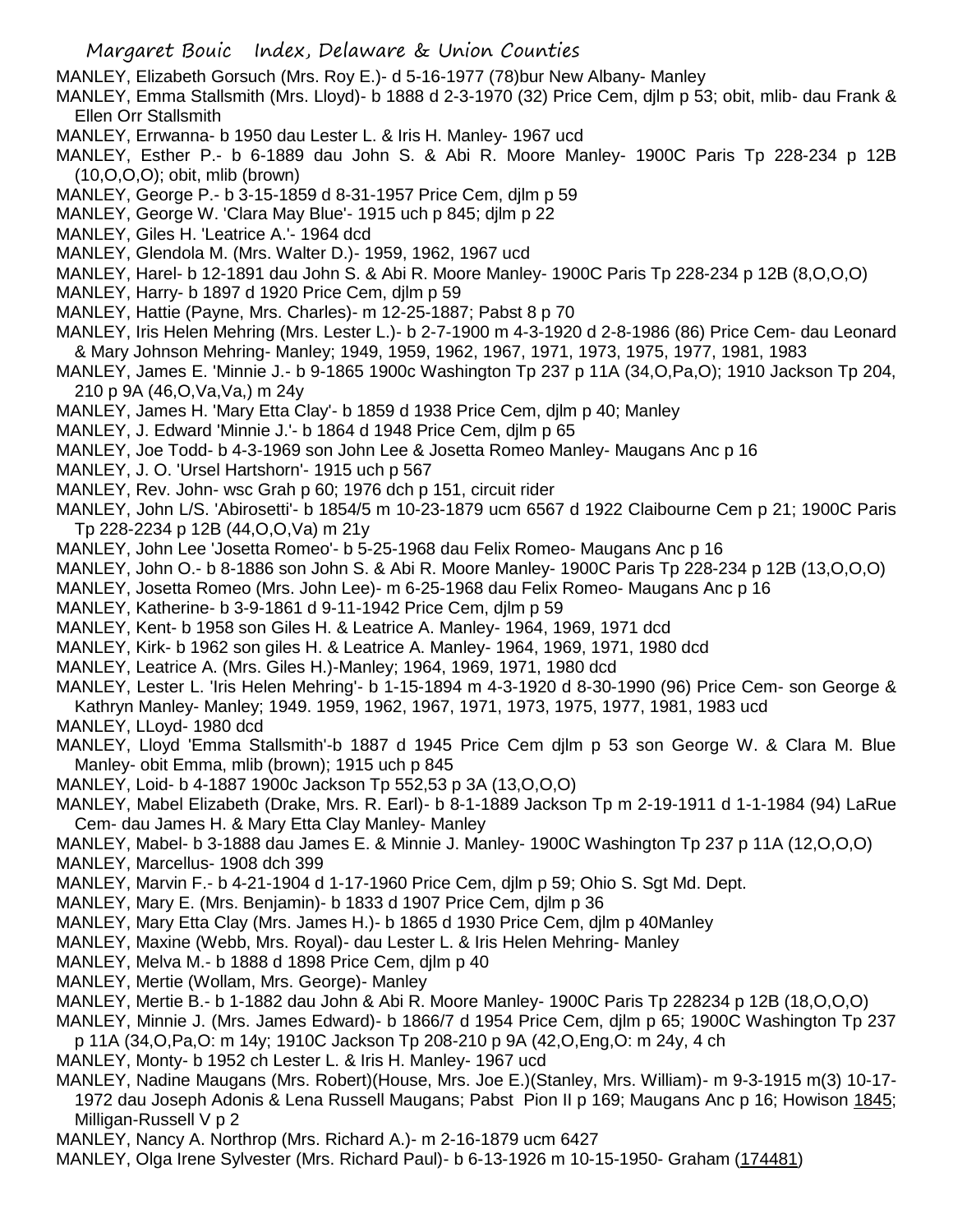MANLEY, Paul R.- Manley

- MANLEY, Paula Jane- b 4-14-1958 dau Richard Paul & Olga Irene Sylvester Manley- Graham 1744812; **Manley**
- MANLEY, Ransom- b 1867 d 1901 Price Cem, djlm p 36
- MANLEY, Richard A. 'Nancy A. Northrop'- m 2-16-1879 ucm 6427
- MANLEY, Richard Paul 'Olga Irene Sylvester'- b 5-31-1925 m 10-15-1950 son Rolla & Ruth Godfrey Manley-Graham 174481
- MANLEY, Robert- son Lester L. & Iris H. Manley- 1949 ucd
- MANLEY, Robert 'Nadine Maugans'- Maugans Anc p 16; Howison (1845); Russell V p 2
- MANLEY, Rev. Robert '----Hamilton'- 1883 uch V p 625
- MANLEY, Rev. Robert W.- 1880 dch p 407; 1908 dch 255; wsc Grah p 6, 12, 13; Pabst 8 p 57; unvmec p 1
- MANLEY, Rolla 'Ruth Godfrey'- b 2-19/20-1894 d 2-17-1973 Jerome IOOF DJ p 113- son John S. & Abi R Moore Manley- 1900C Paris Tp 228-234 p 12B (6,O,O,O); Graham (17448); 1961 dcd
- MANLEY, Rosetta- 1949 ucd
- MANLEY, Roy E. 'Elizabeth Gorsuch'- Manley
- MANLEY, Ruth E.- b 10-1893 dau James E. & Minnie J. Manley- 1900C Washington Tp 237 p 11A (6,O,O,O); 1910C Jackson Tp 208-210 p 9A (16,O,O,O)
- MANLEY, Ruth Godfrey (Mrs. Rolla)- b 4-14-1904 Jerome IOOF, DJ CXem p 113- dau Frank & Eudora Graham Godfrey- Graham 17448; 1985 uch p 59; unec VIII p 28; 1961 dcd
- MANLEY, Rev. R. W.- death, Winson, ILL- dg 7-26-1883 Cry Ab p 84
- MANLEY, Silver B.- b 8-1896 son John S. & Abi R. Moore Manley- 1900C Paris Tp 228-234 p 12B (3,O,O,O)
- MANLEY, Susan Jill (Jolly, Mrs. Thomas Alan)- m 5-17-1980 dau Richard Paul & Olga Irene Sylvester Manley-Manley; Graham 1744812
- MANLEY, Susanna Moore (Mrs. Alfred)- m 9-8-1873 ucm 5319
- MANLEY, Teresa Kay Morgan (Mrs. Troy Douglas)- m 6-25-1983 dau James L. & Norma Jean Neill Morgan-Manley; Neill
- MANLEY, Troy Douglas 'Teresa Kay Morgan'- b 1961 m 6-25-1983 son Giles H. & Leatrice Manley- Manley; Neill; 1964, 1969, 1971 dcd
- MANLEY, Ursel Hartshorn (Mrs. J. O.)- dau John C. & Minnie Crowder Hartshorn- 1915 uch p 567
- MANLEY, Verta Stone (Mrs. Walter D.)- b 1879 d 1926; DJ p 111, 123
- MANLEY, Walter D. 'Glendola M.''Vertie Stone'- b 4-1883 d 1966 IOOF Jerome Cem, DJ p 111, 123- son John S. & Abi Moore Manley- 1900C Paris Tp 228=234 p 12B (17,O,O,O); 1959, 1962 ucd
- MANLEY, Wayne- son Lester L. & Iris Helen Manley- Manley; 1949, 1959 (13), 1962 ucd
- MANLEY, William D.- son Lloyd & Emma Stallsmith Manley- Manley; obit Emma, mlib (brown)
- MANLEY, Zera J.- b 1895 d 1898 Price Cem, djlm p 40
- MANLOVE, Bill- son William & Jean Manlove- Manlove
- MANLOVE, Jane (Biondi, Mrs. )- dau William & Jean Manlove- Manlove
- MANLOVE, Kimberly Anne- d 11-29-1990 bur Chagrin Falls- dau William & Jean Manlove- Manlove
- MANLOVE, S. A.- brother-in-law of Rev. & Mrs. Brower, death, dg 7-29-1887 Cry Ab; Mr. Manove, sister of Mrs. Bower
- MANLY, Dora May- b 8-21-1902 Concord Tp dau J. L. & Rosetta Moore Manly- dcb
- MANLY, Edythe Jones (Weber, Mrs. )- dau Ralph C. & Vera Gray Manly- Manly
- MANLY, Elory J.- 1870C Orange Tp 419 (6)
- MANLY, Harriet A.- 1870C Orange Tp 419 (3)
- MANLY, Harry A.- b 5-27-1870 Orange Tp son F. L. & Jemima Clements Manly- 1870C Orange Tp 419 (1m)
- MANLY, Jemima E.Clement (Mrs.Thomas L.)- m 4-16-1857 dcm; 1870C Orange Tp 419 (37)
- MANLY, Josephine (Schultz, Mrs. )- dau Ralph C. & Vera Gray Manly- Manly
- MANLY, Leona M. (Thomas, Mrs. )- dau Ralph C. & Vera Gray Manly- Manly
- MANLY, Ralph C. 'Vera Gray'- Manly
- MANLY, Sarah E.- 1870C Orange Tp 419 (12)
- MANLY, Susan W.- 1870C Orange Tp 419 (9)
- MANLY, Thomas L. 'Jemima E. Clement'- m 4-16-1857 dcm; 1870C Orange Tp 419 (34\*)
- MANLY, Vera Gray (Mrs. Ralph C.)- b 4-12-1890 d 10-25-1990 (100) Green Lawn, Cols. dau Wesley H. & Josephine Damon Gray- Manly
- MANLY, W. E. "Bud"- son Ralph C. & Vera Gray Manly- Manly
- MANN, ---family of Gale Smith- delge X p 41; Malcolm Evett- delge X p 79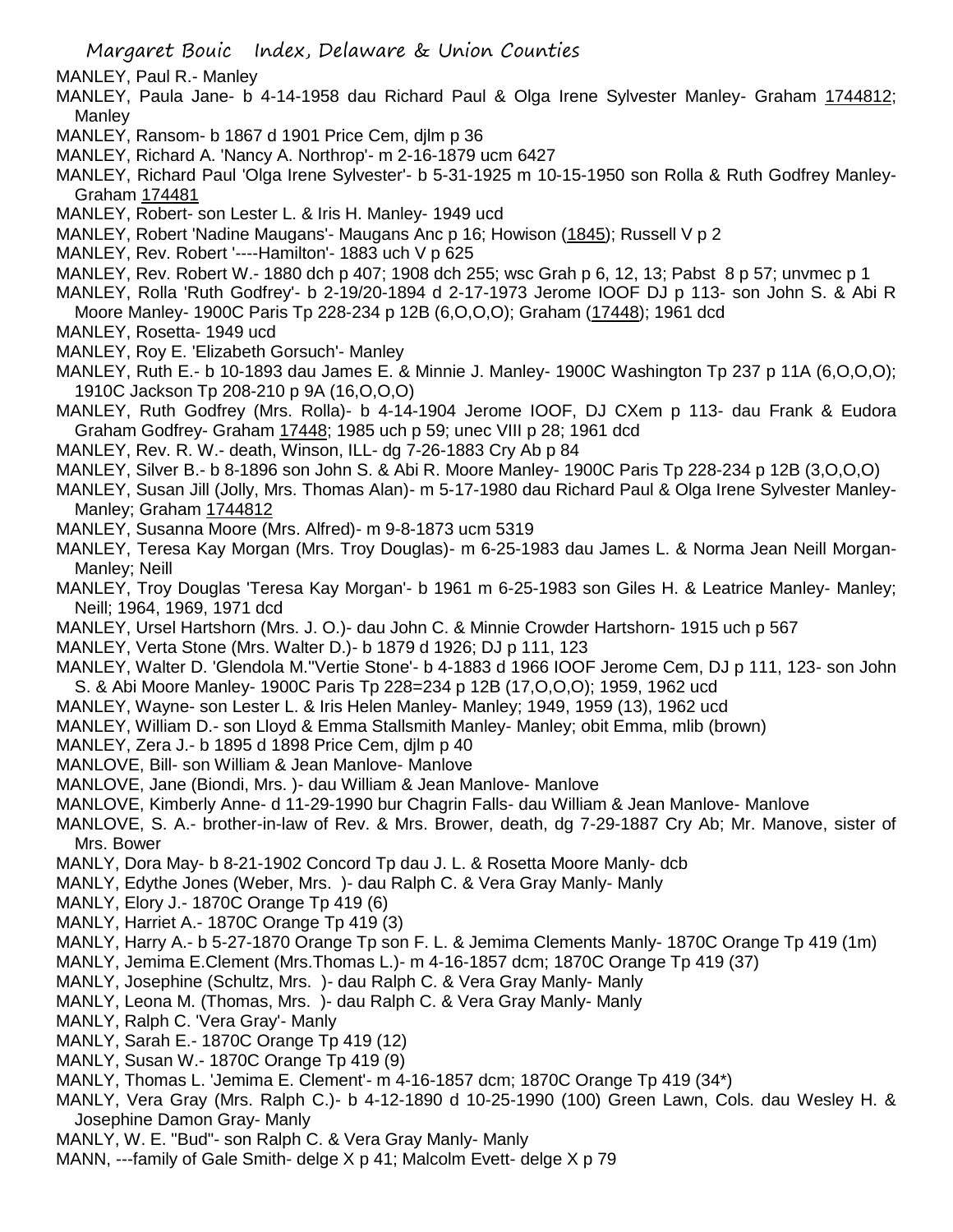- MANN, ---b 3-3-1870 Genoa Tp son M. M. & Margaret Beaver Mann- dcb
- MANN, ---b 2-5-1876 Harlem Tp son S. J. & Julia A. Stansel Mann- dcb
- MANN, Reunion- dgleg X p 9
- MANN, Mr.- dg 5-17-1907 Cry Ab p 44
- MANN, Rev.- dg 1-11-1901, 3-21-1901, dg 6-25-1901 Cry Ab p 54, 74, 86; 1915 uch p 221; 1880 dch p 610; pmc p 2
- MANN, ---b 12-3-1896 Berkshire Tp son William & Sarah Horn Mann- dcb
- MANN, Abbie (Batchelder, Mrs. Col. Henry)- dg 1-15-1907 Cry Ab p 5
- MANN, Abigah 'Betsey A. Adams'- d 1-16-1874 (60-5-24) C. V. Cem 1-1-7; Powell p 120- son Shosh & Nancy Oldham Mann- 1880 dch p 842, 843, 599, 610; 1908 dch 276, 458; dumch p 343; hadc p 28; 1850C Harlem Tp 699 p 62 (36,NJ); 1870C Harlem Tp (56\*); delge X p 81; dg 1-23-1874, Cry Ab p 113 Abijah- d 6-16- 1873 (61-5-6) Harlem Tp, dcdeaths
- MANN, Abijah- son Abijah & Besey A. Adams Mann- 1880 dch p 843; 1908 dch 857
- MANN, A. C.- delge X p 9
- MANN, Dr. A. D.- delge X p 9, 65; Harlem Tp 1855, Powell p 141
- MANN, Dr.- dg 2-18-1902 Cry Ab p 125, dg 6-5-1908 Cry Ab p 138; 1908 dch 613
- MANN, Elder A. D. d 10-17-1881 (33-8-27) Fancher Cem, Powell p 122
- MANN, Rev. A. D.- 1908 dch 274, 292; 1915 uch p 236; 1850C Harlem Tp 596 p 55 (25,NJ); dg 7-24-1906, Cry Ab p 110; dg 3-2-1906 Cry Ab p 84
- MANN, Mrs. A. D.- buried 6-22-1888 Cry Ab p 96
- MANN, Elder- dg 2-21-1908 Cry Ab p 111
- MANN, Adaline (Thorp, Mrs. James D.)- m 12-15-1853 dcm
- MANN, Adelia M.- 1870C Genoa Tp 360 (8)
- MANN, Albert B.- son Albert & Mary A. Mann- 1850C Radnor Tp 115 p 178 (10,O)
- MANN, Dr, Albert 'Mary A.'- 1908 dch 286; hmp p 150; 1850C Radnor Tp 115 p 178
- MANN, Rev. Albert- dg 2-8-1901 Cry Ab p 63 Albert- delge X p 9
- MANN, Aldeen (Mrs. Jerry E.)- 1961, 1964, 1969, 1971, 1980 dcd
- MANN, Adeen- b 1959- dau Jerry E. & Aldeen Mann- 1961(2), 1964, 1969, 1971 dcd
- MANN, Alice (Mrs. Rev.C. Luther)- Mann
- MANN, Alice Johnson (Mrs. Albert)- dau Denison & Ellen Keeler Delaware Johnson- dumch p 495
- MANN, Alice McMillen (Mrs. Dedary)- 1880 dch p 844; 1908 dch 858
- MANN, Alice (Nei(gh)berger, Mrs. )- dau Homer Mann sister Marcus H.- Mann
- MANN, Allen 'Sheila'- son Robert & Stella Mann- Mann
- MANN, Alva- b 6-28-1880 Harlem Tp son Albert & Allie Johnson Mann- dcb
- MANN, Rev. A. M. dg 3-15-1907, 4-3-1908 Cry Ab p 124
- MANN, Mrs. A. M.- Pabst 8 p 31
- MANN, Amanda- b 5-17-1871 d 8-8-1872 (1-4-20) Genoa Tp dau Allen & Laura Bartholomew Mann- dcb; dcdeaths
- MANN, Amanda C.- d 10-8-1872 (1y1m) Fancher Cem, Powell p 122dau A. D. & L. Mann
- MANN, Amanda L.- 1870C Genoa Tp 363 (8)
- MANN, Amba- dec Olen Gaz 1-5-1844 Reed Ab p 150; Olen Gaz 9-8-1854 Reed Ab p 144
- MANN, Amned- d 4-24/29-1828 (19) dcga p 43, Del Pat & Fr Chronicle; Del Pat 5-15-1828 Reed Ab p 90
- MANN, Amos- adm apptd dg 1-23-1857 Reed Ab p 171
- MANN, Andrew- 1850C Liberty Tp 1577 p 105 (22,O)
- MANN, Ann (Mrs. Virgil)- 1969 dcd
- MANN, Anna- Olen Gaz d 3-20-1880 (80) Wight p 54
- MANN, Anna (Hardman, Mrs. John)- m 11-16-1837 dcm
- MANN, Anna M. Caudill (Mrs. )- Mann
- MANN, Anna (Peters, Mrs. )- sister Charles F. Mann- Mann
- MANN, Anna Van Tassel- dau John & Phoebe Allen Van Tassel- dumch p 494; Powell p 114
- MANN, Antoe C.- b 8-14-1870 Harlem Tp son S. J. & Julia Stansell Mann- dcb
- MANN, Archie C.- b 10-28-1897 Genoa T; son V. L. & Victoria Grandstaff Mann- dcb
- MANN, Rev. Arthur- dg 2-19-1904, Cry Ab p 225
- MANN, Arthur C.- b 8-14-1870 son Silas J. & Julia A. Stansell Mann- 1880 dch p 843; 1908 dch 859; dumch p 343; dg 12-11-1900 Cry Ab p 45; dg 7-2-1909 Cry Ab p 42
- MANN, Rev. Arthur M.- 1908 dch 255; 1915 uch p 221; unvmec p 28, 40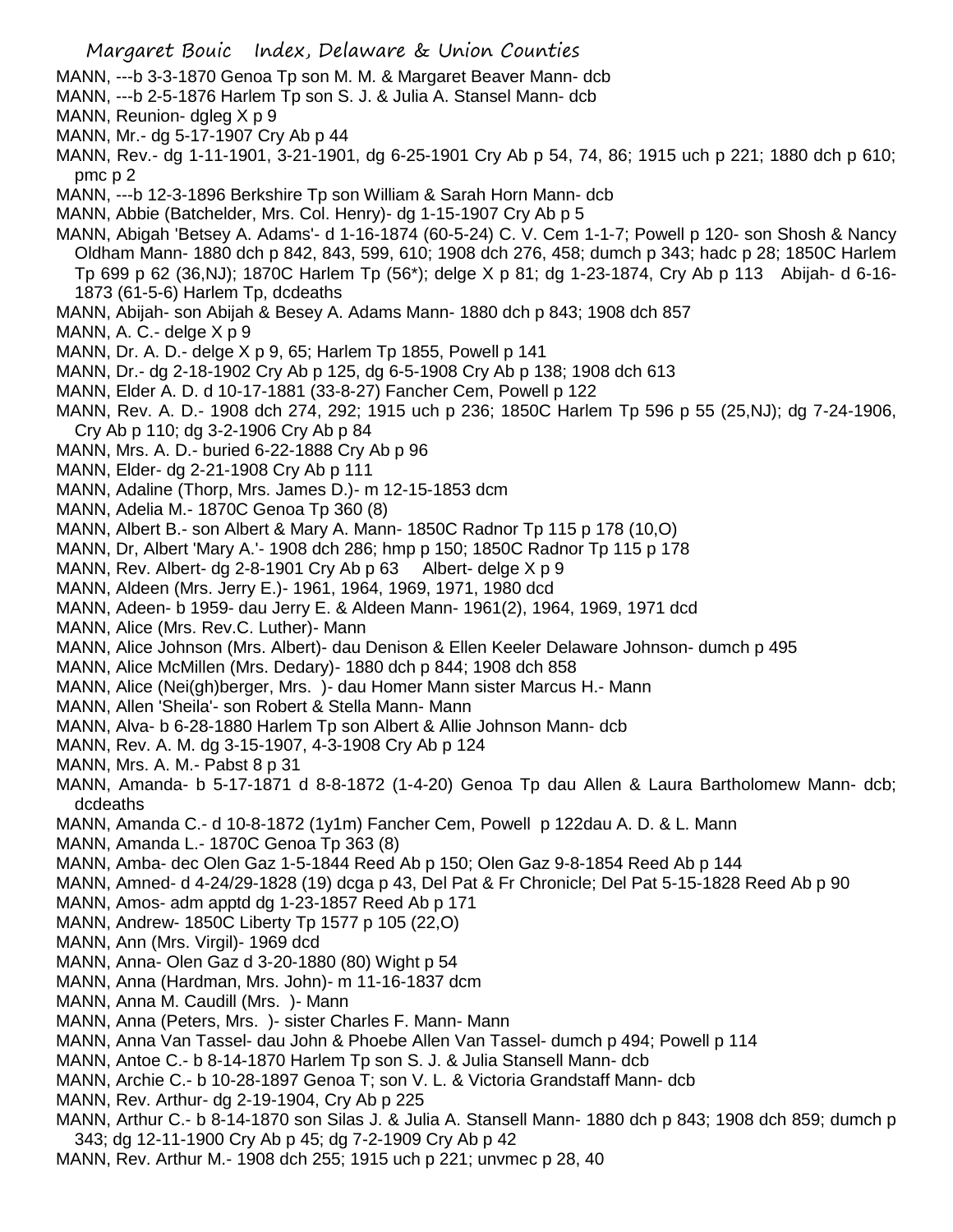Margaret Bouic Index, Delaware & Union Counties MANN, Arad H.- son Albert & Mary A. Mann- 1850C Radnor Tp 115 p 178(8,O) MANN, Archer 'Besse'- Mann MANN, Arthur M.- delge VII p 24; dg 1-3-1902 MANN, Asher- b 1866 d 1946- Marlborough Cem p 195 MANN, Aubby 'Sariah'- 1850C Harlem Tp 605 p 55 (73,NY) MANN, Dr. Austin D. 'Mary Gorsuch'-b 7-28-1825 m 12-1-1853 d Tues (82); Fowler p 109; 1908 dch 374; dg 2-21-1908 Cry Ab p 110; 1976 dch p 295; delge X p 9, 65; 1870C Harlem Tp 376 (44\*); dg 1-13-1893 Cry Ab p 111 MANN, Austin- son Eleazer & Lucy Mann- 1850C Harlem Tp 593 p 54 (4,O) MANN, ---(Johnson, Mrs. J. D.) dau Dr. Austin D. & Mary Gorsuch Mann- dg 2-21-1908 Cry Ab p 110 MANN, Benjamin 'Jane Guy'- m 3-24-1825 Madison Co, unec V p 15 MANN, Benny- 1870C Genoa Tp 362 (1) MANN, Bertie Dell- b 6-13-1900 Genoa Tp----dcb MANN, Besse (Mrs. Archer)- d 1-30-1973 (91)Mann MANN, Bessie- delge X p 9 MANN, Bessie (8-1892) dau Hon. S.M. Mann- dg 3-22-1892 Cry Ab p 90 MANN, Bessie B.- b 10-8-1875 Genoa Tp dau Mathew N. & Margaret Mann- dcb MANN, Bessie W.- b 1881- Marlborough Cem p 195 MANN, Betsey Ann Adams (Mrs. Abijah) m 10-15-1835 dcm d 3-15-1866 C. V. Cem, Powell p 120- 1880 dch p 843; 1908 dch 857; dumch p 343; 1850C Harlem Tp 699 p 62 (33,O) MANN, Betty Melnick, Mrs. Maurice)- Mann MANN, Betty (Ranney, Mrs. )- dau Horace & Venus Mann- Mann MANN, Bill- 1973 ucd MANN, B. M.- 1980 dcd, Geoa Tp MANN, Byron- son George & Catherine Mann- 1850C Liberty Tp Del Co 1568 p 165 (2,O) MANN, C.- unclaimed letter 1863; delge VII p 10 MANN, Calvin- son Eleazer & Lucy Mann- 1850C Harlem Tp 593 p 105 (30,O) MANN, Calvin A.- b 10-22-1870 Genoa Tp son M. H. & Margaret Deaver Mann- dcb MANN, Cassin- 1870C Genoa Tp 360 (4) MANN, Cassie A.- b 12-12-1877 Harlem Tp dau Wm. F. & Easter Ann Hursey Mann- dcb MANN, Cassius- son Eleazer & Lucy Mann- 1850C Harlem tp 593 p 54 (2,O) MANN, Catherine- 1870C Harlem Tp 372 (60) MANN, Catherine E. (Kramer, Mrs. Adam)- m 4-18-1861 dcm MANN, Catherine (Mrs. George)- 1850C Liberty Tp Del Co 1568 p 105 (30,O) MANN, Catherine (Swint, Mrs. )- dau Marcus H. & Geraldine Mann- Mann MANN, Catherine (Mrs. Thomas)- d 3-29-1872 (63-5-11) C. V. Cem, Powell p 120; dcdeaths MANN, Catherine- dau Thomas & Catherine Mann- 1850C Harlem Tp 588 p 54 (10,NJ) MANN, Cathy- b 1960 dau Hugh & Gwen Mann- 1969 dcd MANN, C. B.- b 1804 NY d 2-21-1881 Marion- to Delaware Co 1814- Powell p 302 MANN, C. B.- d 2-4-1890 (1-2-0) Genoa Tp ch J. T. & Ann Vantassel Mann- dcdeaths MANN, C. C.- Claibourne Tp 1971 ucd MANN, Celestine Cook (Mrs. Uriah)- m 12-6-1866 ucm 4092 MANN, Charity- dau Rev. Gary L. & Sherry Mann- Mann MANN, Charles C. 'Mary A. Savage'- b 1874 d 1957/47 Claibourne Cem p 56- Mann MANN, Charles F.- d 3-20-1972 (69) bur Maple Grove, Chesterville- Mann MANN, Charles O. 'Ellen A. Roush'- d 12-24-1961 (65) New Millcreek Cem- Mann; obit Ellen, mlib (brown) MANN, Charley R.- 1870C Genoa Tp 360 (7) MANN, Charlotte- b 9-5-1875 dau T. B. & Mary Wirsing Mann- dcb MANN, Cicero- son George & Catherine Mann- 1850C Liberty Tp 1568 p 105 (5,O) MANN, Charity (Shirk, Mrs. Adam)- m 6-8-1860 ucm 3036 d 9-25-1873- 1883 uch V p 413, 676 MANN, Christine C. (McDermott, Mrs. )- dau Glann D. & Kay Ringler Mann- Mann MANN, Christopher- son Randall D. & Helen L. Gregory Mann- Mann MANN, Claud- b 11-19-1888 Genoa Tp son Joseph T. & Ann Vantassel Mann- dcb MANN, Clyde M.- Mann MANN, C. (Mrs. T.)- C.V. Cem (1-1-6) MANN, Curtiss A.- 1870C Genoa Tp 363 (10)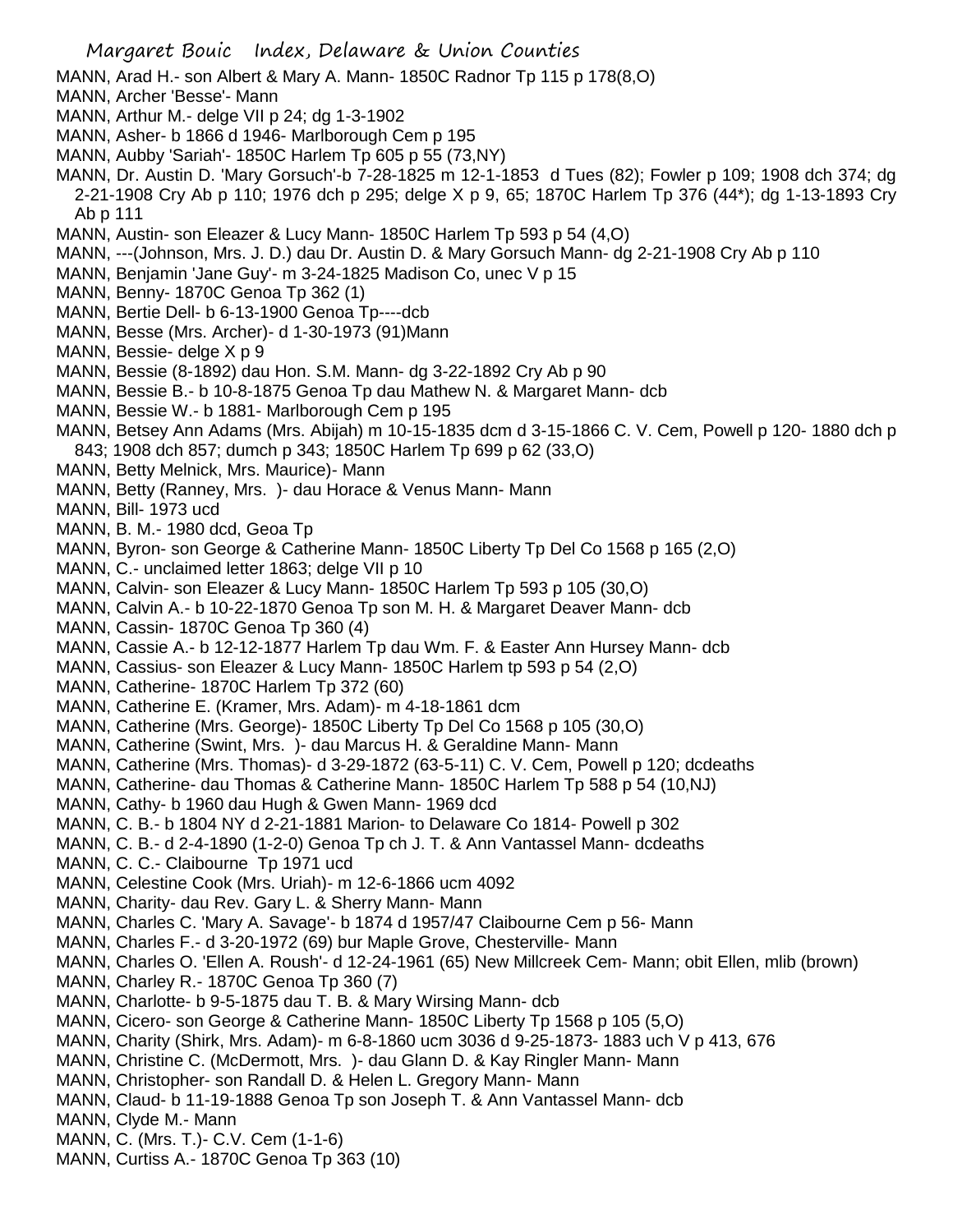MANN, Cynthia K. Mann (Eyman, Mrs. Carl,Jr.)- (12-1968) m 6-11-1977 dau Dr. O. V. & Kay Mann- Mann MANN, Rev. D.- unec XIII p 45, XV p 6

- MANN, Daisey M.- b 12-22-1879 Genoa Tp dau Jos. & Mary A. Vantassel Mann- dcb
- MANN, Daniel- (22-1973)- son Rev. G. Luther & Alice Mann- Mann
- MANN, Daniel 'Rosanna French'- m 3-25-1830; dcga p 50, Del Pat & Fr Chronicle 4-8-1830, Reed Ab p 47
- MANN, Darlene (Belt, Mrs. )- dau Francis & Eleanor Mitchell Mann- Mann
- MANN, Rev. David- 1915 uch p 217, 221; 1883 uch V p p 188, 464; unvmec p 39
- MANN, Mrs. David- Pabst 8 p 39, 42
- MANN, David C.- obit David W. Mann- mlib
- MANN, David C/P 'Pamela Sue Coertemiller'- (19-1973) son Rev. G. Luther & Alice Mann- Mann
- MANN, David E.'June Willis'- b 2-13-1916 m 5-28-1992 d 7-10-1993 (77) Claibourne Cem- son Charles C. & Mary Savage Mann- Mann
- MANN, David E. 'Thelma M.'- 1980 dcd
- MANN, David L. 'Elaine V. Johnson'- son David C. Mann- obit David W., mlib
- MANN, David- son Rev. Luther & Alice Mann- Mann
- MANN, David 'Marlene E. Miller'- m 1983 Mann
- MANN, David P.- son Rev. G. Luther Mann- Mann
- MANN, David Roy- d 7-9-1876 son S. & R. M.- Hopewell cem, djlm p 84
- MANN, David W. b 7-22-1971 d 6-23-1981 (9) bur Mansfield- son David L. & Elaine V. Johnson Mann- obit mlib
- MANN, Davina- ch Rev. Gary L. & Sherry Mann- Mann
- MANN, Deborah- dau Maruice & Betty Melnick Mann- Mann
- MANN, Diana (Maloney, Mrs. )- dau Marcus H. & Geraldine Mann- Mann; 1961 (15)
- MANN, Dolly (Broyles, Mrs. )- b 1961 dau Marcus H. & Geraldine Mann- Mann; 1964, 1969, 1971 dcd
- MANN, Donald- b 1955 son Marcus H. & Geraldine Mann- Mann; 1964, 1969, 1971 dcd
- MANN, Donna Belle Foulk (Mrs. Steven Realph)- m 9-19-1973 dau Donald Foulk- Mann
- MANN, Donna J. (Favor, Mrs. Stephen M.)- (10-1968) m 10-16-1982 dau O. V. & Kay Mann- Mann
- MANN, Dorothea (Krukemeyer, Mrs. Paul)- dau John Mann- Mann
- MANN, Douglas- son David L. Mann= obit David W., mlib
- MANN, Lt E.- delge X p 35
- MANN, E.- 1880 dch p 282
- MANN, Easter A.- d 9-30-1898 942) Galena O. ch Simon Hursey- dcdeths
- MANN, Edith Thomson (Mrs. )- cousin Sallie Humphreys- Powers Pat p p 55
- MANN, Edna- (7-1892) dau Hon. S. M. Mann- dg 3-22-1892 Cry Ab p 90; delge X p 9
- MANN, Edward- b 1968 son Hugh & Gwen Mann- 1969, 1971 dcd
- MANN, Edward J.- 1820C Kingston Tp
- MANN, Edward L. 'Harriet Howard'- m 11-8-1859 ucm 2945- dumch p 162; unec IV p 28
- MANN, Dr. E. F.- d 3-22-1863 (40-11-28) Milford Cem, Un Al p 25; 1883 uch V p 198; mt 1-27-1858
- MANN, Elaine V. Johnson (Mrs. David L.)(Mrs. Dennis)- obit David W. Mann- mlib
- MANN, Eleanor Mitchell (Mrs. Francis)- m 6-3-1945- Mann; 1980 dcd
- MANN, Eleazar'Lucy'- 1880 dch p 599; 1908 dch 458; 1850C Harlem Tp 593 p 54 (36,NJ); div petition, Olen Gaz 7-2-1852 Reed Ab p 119
- MANN, Electa- 1870C Genoa Tp 360 (34)
- MANN, Elijah 'Betsey A. Adams'- m 10-15-1835 dcm
- MANN, Eliza- 1870C Genoa Tp 362 (24)
- MANN, Eliza Hibbets (Mrs. Melvin A.)- m 8-17-1865 dcm
- MANN, Eliza Jane (Beem, Mrs. Henry)- m 10-21-1856 dcm
- MANN, Eliza J. (Mason, Mrs. George)- m 6-23-1874 ucm 4501
- MANN, Eliza J.- dau Thomas & Catherine Mann- 1850C Harlem Tp 588 p 54 (12,NJ)
- MANN, Eliza (Reyner, Mrs. David)- b 2-14-1799 m 1825 d 3-15-1879 dau Mathias & Elizabeth Mann- dumch p 248, 257; 1883 uch V p 412
- MANN, Eliza (Robinson, Mrs. Joseph T.)- dumch p 434; 1883 uch V p 334; Turney 3,4
- MANN, Elizabeth- 1850C Trenton Tp 751 p 65 (66,Va)
- MANN, Elizabeth Auldon (Mrs. Dr. Reuben P.)- m 4-25-1833 Madison Co, unec VII p 10; 1883 uch V p 194; 1840C Union T[p 507 (40-50); 1850C Union Tp 1225-1243 [ 181 )54.NY); 1860C Union Tp 692-698 p 95 (65,NY)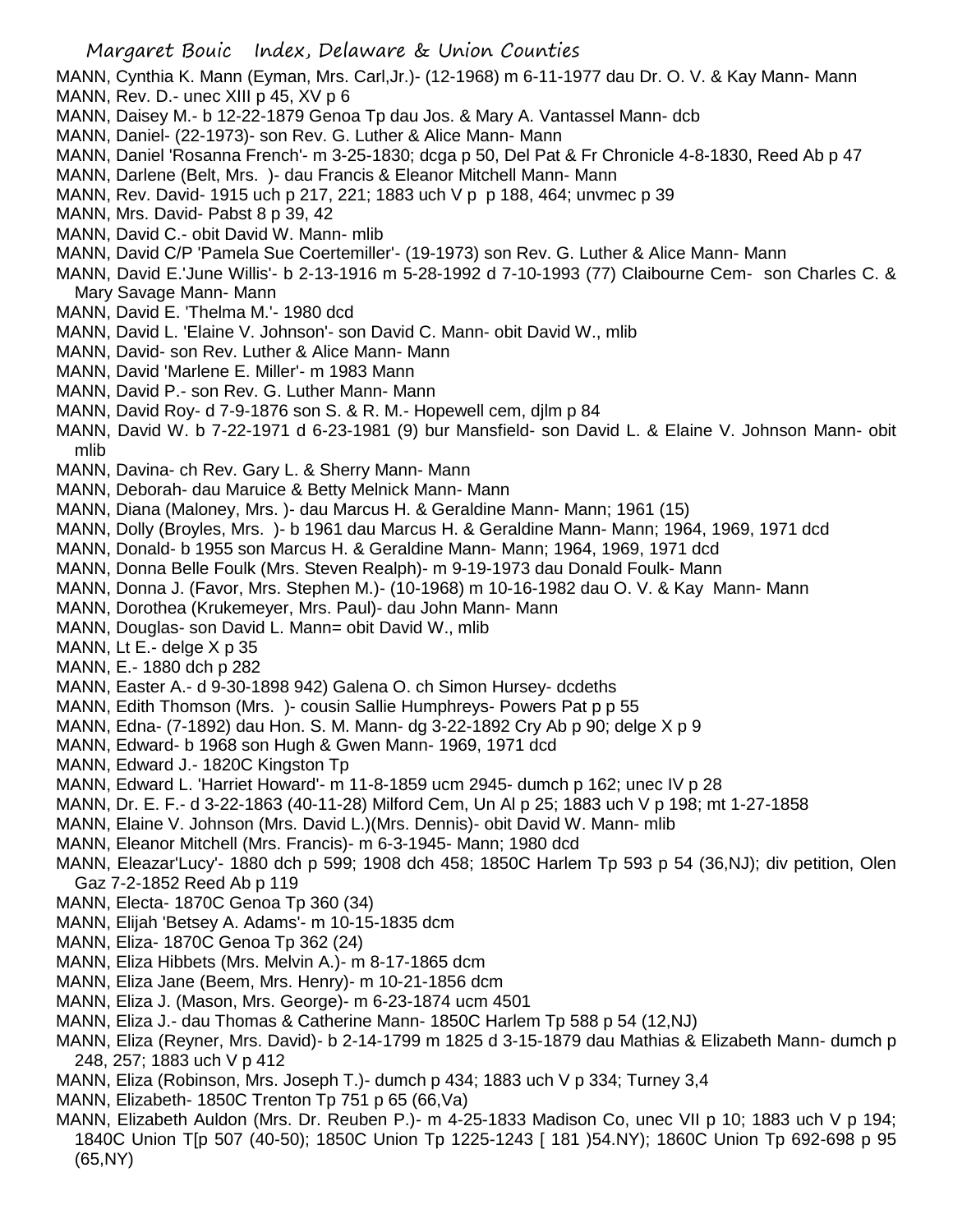MANN, Elizabeth- b 8-1874 dau Joel K. & Margaret Johnson Mann- 1900C Liberty Tp 147-151 p 7A (15,O,O,O)

MANN, Elizabeth J. Rose (Mrs. John B.)-m 4-1-1845 ucm 1038- d 1-15-1846 (23-10-5)- dau F. W. & L. Rose-Milford Cem, Un Al p 25; unec V p 31, XI p 16, The Argus 4-5-1845

- MANN, Elizabeth (Mrs. Mathias)- dumch p 248; 1883 uch V p 412
- MANN, Elizabeth (Mrs. Smith)- d 3-9-1881 (68y5m) Shawtoen Cem, Powell p 361
- MANN, Elizabeth Wambough (Mrs. Newton)- 1880 dch p 843; 1908 dch 858
- MANN, Ellen A. Roush (Mrs. Charles)- d 6-24-1979 (79) NM Cem- dau Spencer & Bertha Stone Roush- Mann; Freshwater p 192; Stone 3,4; obit mlib (brown); 1964, 1969, 1971 dcd
- MANN, Elmer- son Grover C. & Eunice Violet Ballard Mann- obit Eunice, Del Mus. Lib
- MANN, Elmira- 1870C Harlem Tp 371 (25)
- MANN, Emily-b 1870 d 1925 Marlborough Cem p 195
- MANN, Essie- b 5-13-1899 Trenton Tp dau Semuel C. & Emma Downing Mann- dcb
- MANN, Etna- 1870C Genoa Tp 360 (13)
- MANN, Eunice Violet Ballard (Mrs. Grove C.)- b 7-15-1888 d Friday (65) dg 7-17-1953; bur Central College Cem, sister Elwin & Frank Ballard; obit Del Mus Lib
- MANN, ---(Sampson, Mrs. Wilbur)- dau Grove C. & Eunice Violet Ballard Mann- dg 7-17-1953 obit Eunice, Del Mus Lib.
- MANN, --- (Gray, Mrs. Lloyd)- dau Grover C. & Eunice Violet Ballard Mann- dg 7-17-1953, obit Eunice Del Mus Lib
- MANN, ---(White, Mrs. Kenneth)- dau Grover C. & Eunice Violet Ballara Mann- dg 7-17-1953 obit Eunice, Del Mus Lib
- MANN, Eva Closson- b 1862 d 5-3-1881 Burnside Cem, Powell p 107; dcdeaths, Genoa
- MANN, Eveline- 1850C Delaware Town 1141 p 87 (27,O)
- MANN, Flora A.- 1850C Delaware Town 1141 p 87 (11,O)
- MANN, Frances E. Ingerham (Mrs. Henry L.)- dau Dr. Ingerham- 1880 dch p 843; 1908 dch 858
- MANN, Francis Dale- b 9-5-1897 Berkshire Tp son W. F. & Easter A. Hursey Mann- dcb
- MANN, Francis 'Eleanor Mitchell m 6-3-1945- Mann; 1980 dcd- son Grover C. & Eunice Violet Ballard Mannobit Eunice, Del Mus. Lib
- MANN, Francis M/N- d 12-19-1860 (17y26d) C. v. cem 1-1-6, Powell p 120; 1850C Harlem Tp 588 (6,NJ)
- MANN, Frank- delge X p 9
- MANN, Franklin b 6-29-1871 Genoa Tp son Melvin & Eliza Hubbell Mann- dcb
- MANN, Freddie M.- b 10-4-1886 Genoa tp son Melvin & Eunice Williamson Mann- dcb
- MANN, G.- Genoa Tp 1854; Powell p 119
- MANN, Rev. Gary 'Sherry'- son Francis & Eleanor Mitchell Mann- Mann
- MANN, G. E.- 1980 dcd, Harlem Tp
- MANN, Geneva (Holter, Mrs. )- dau Homer Mann- Mann
- MANN, Geneva (Wright, Mrs. )- sister Marcus H. Mann- Mann
- MANN, Genny- dau Marcus H. & Geraldine Mann- 1964 dcd (11)
- MANN, George- son Albert & Mary A. Mann- 1850C Radnor Tp 115 p 178 (4,O)
- MANN, George 'Catherine'- 1850C Liberty tp Del Co 1568 p 105 (31,Pa)
- MANN, Geraldine (Mrs. Marcus H.)- Mann; 1961, 1964, 1969, 1971 dcd
- MANN, Gideon- 1835 men p 65 #100 p 122 Westfield Tp; delge VIII p 8
- MANN, Gideon- d 7-26-1849 (85) Olen Gaz; Wight p 46
- MANN, Goldie Myrta- b 1-22-1882 Genoa Tp dau Lovett Vanada & Vitoria Lou Grandstaff Mann- dcb
- MANN, Gordon 'Sally J. Morsman'- m 6-13-1839 dcm d 7-20-1876 (57-6-3) Fancher Cem, Powell p 122; 1880 dch p 599; 1908 dch 458; 1870C Genoa Tp 363 (52\*)
- MANN, Gregory- son Randall D. & Helen L. Gregory Mann- Mann
- MANN, Gwen (Mrs. Hugh)- 1969, 1971 dcd
- MANN, Hannah (Martin, Mrs. William)- m 2-19-1847 ucm 1191 or m 12-31-1846 unec VI p 69
- MANN, Harriet Howard (Mrs. Edward)- b 11-1-1833 m 11-8-1859 ucm 2945 d 1-1-1860 (26y2m) Milford Cem, Un Al p 15 dau William & Nancy McDonald Howard- dumch p 162
- MANN, Harrison- brother Charles O. Mann- Mann
- MANN, H. A.- son Dr. Austin D. & Mary Gorsuch Mann- dg 2-21-1908, Cry Ab p 110; hadc p 104 (1900 Harlem Tp); delge X p 9, 65; dg 1-13-1893, Cry Ab p 111
- MANN, Dr. H. C.- d 12-21-1849, unec V p 53; 1880 dch p 235; 1908 dch 349; Pabst 2 p 10; Fowler p 49, 68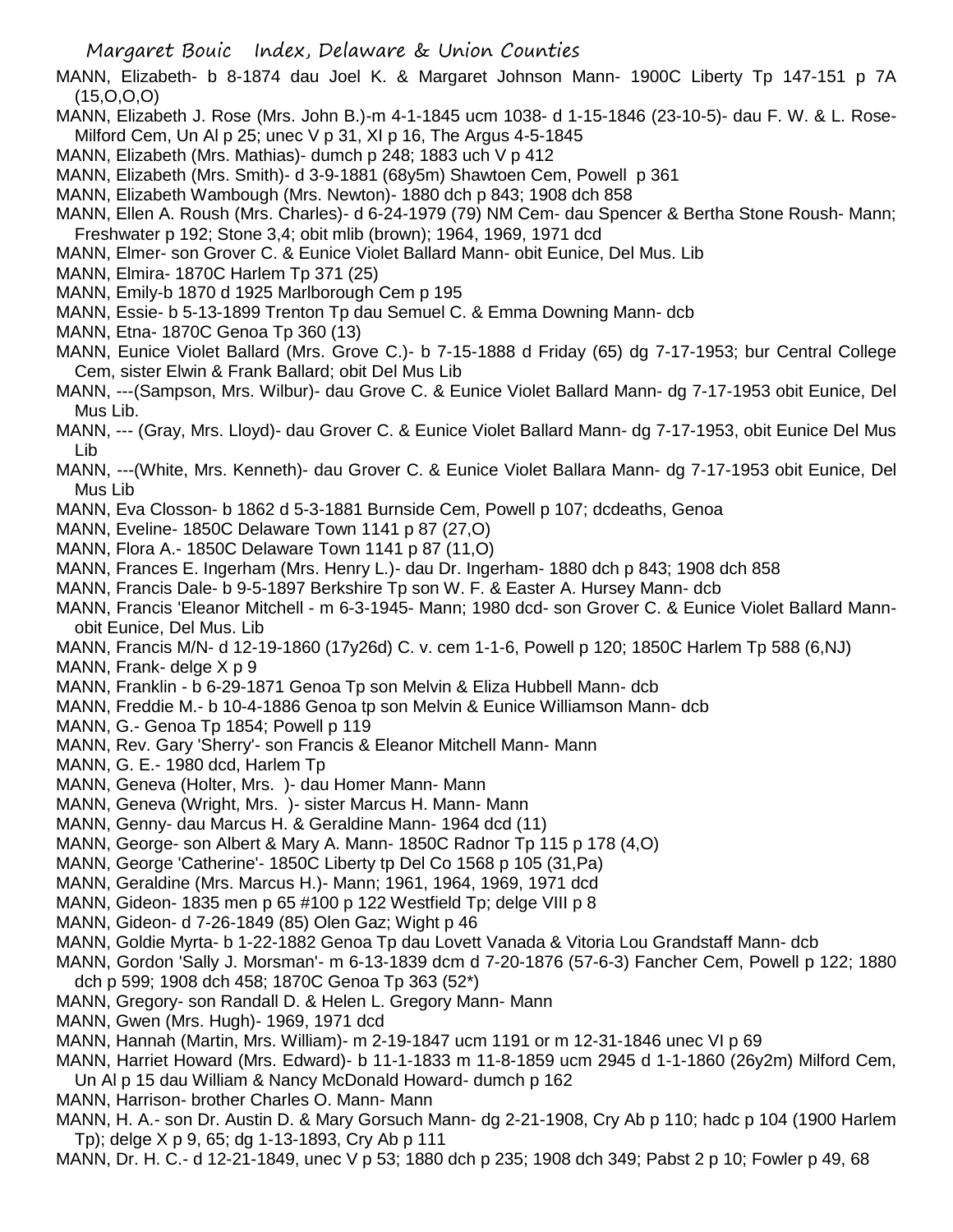- Margaret Bouic Index, Delaware & Union Counties MANN, Harry C.- 1870C Genoa Tp 360 (36\*) MANN, Harvey A.- b 12-11-1888 Genoa Tp son V. L. & E. Grandstaff Mann- dcb MANN, Henry A.- 1870C Harlem Tp 376 (14) MANN, Henry L. 'Frances E. Ingerham'- son Abijah & Betsey A. Adams Mann- 1880 dch p 843; 1908 dch 857; 1850C Harlem Tp 699 p 62 (3,O) MANN, Henry 'Phebe E. McKitrick '- m 1857- McKitrick p 85 MANN, Herbert U.- 1870C Genoa Tp 360 (6) MANN, Hiram son Albert & Mary A. Mann- 1850C Radnor Tp 115 p 178 (1,O) MANN, Dr. Horace -d Yellow Springs, dg 8-5-1859 Cry Ab p 8 MANN, Heather- b 1969 dau Hugh & Gwen Mann- 1971 dcd MANN, Helen L. Gregory (Mrs. Randall D.)- d 1-8-1986 (50) St. Joseph's Cem- dau Lewis Gregory- Mann MANN, Hester (Carpenter, Mrs. Lueious)- m 6-4-1849 Madison Co, unec XI p 44 MANN, Hilbert- son John Mann- Mann MANN, H. L. 'Sarah J. Jewell'- b 7-15-1854 d 4-16-1926 Sunbury Cem, Powell p 43 MANN, Homer E.- d 10-24-1964 (71) Fancher Cem- Mann; 1961 dcd MANN, Horace- dg 1-15-1907 Cry Ab p 5 MANN, Horace (Mrs. Venus)- Mann MANN, Howard- delge X p 9 MANN, H. S.- 1870C Delaware Town 293 (20) MANN, Hugh D. 'Joyce'- 1961, 1964, 1980 dcd MANN, Hugh 'Gwen'- 1969, 1971 dcd MANN, Hugh 'Sarah J.- 1850C Berkshire Tp 85 p 9 (25,Md) MANN, Ida B.- unvmec p 28 MANN, Isadora Ann (Edwards, Mrs. L. S.)- dau Abijah & Betsey A. Adams Mann- 1880 dch p 844; 1908 dch 858; 1870C Harlem Tp 371 (15) MANN, Iva (Williamson, Mrs. )- sister Homer Mann- Mann MANN, Ivand?- b 11-24-1886 Harlem Tp dau L. H. & Mary Herlocker Mann- dcb MANN, J.- 1857 Morrow Co, delge V p 300 MANN, Jacki- b 1960 dau Jerry E. & Aldeen Mann- Mann; 1961, 1964, 1969, 1971 dcd MANN, Jackson Vanburn- b 10-19-1886 Genoa Tp son Vannanda & Victara Granstaff Mann- dcb MANN, Jacob- son George & Catherine Mann- 1850C Liberty Tp Del Co 1568 p 105 (8,O) MANN, James Buston- b 5-14-1874 Troy Tp son Charles & Alice Wellis Mann- dcb MANN, James David 'Pamela McMahon'- m 6-13-1970 son David E. Mann- Mann MANN, James D.- son David & Margaret L. Knoff Mann- Mann MANN, James P.- Pabst 4 p 8 MANN, Jane Clemens (Mrs. John)- m 11-29-1827 Madison Co, unec V p 28 MANN, Jane Guy (Mrs. Benjamin)- m 3-24-1825 Madison Co, unec V p 15 MANN, Janice C. (Mrs. Marcus H.,Jr)- 1980 dcd MANN, Jasper D.- b 2-5-1876 son Silas J. & Julia A. Stansell Mann- 1880 dch p 843; 1908 dch 399, 859; dumch p 343; dg 12-11-1900 Cry Ab p 45; dg 7-2-1909 Cry Ab p 42 MANN, J. B. 'Elizabeth Rose' The Argus 4-5-1845; m Tuesday, unec XI p 16 MANN, Jean (Longhenry, Mrs. )- dau Horace & Venus Mann- Mann MANN, Jeanette (Beard, Mrs. )- dau John Mann- Mann MANN, Jennie Wagner (Mrs. )- dg 1-7-1901 Cry Ab p 116 MANN, Jerri- b 1958 ch Jerry E. & Aldeen Mann- 1961, 1964, 1969, 1971 dcd MANN, Jerry E. 'Aldeen' - Mann; 1961, 1964, 1969, 1971, 1980 dcd MANN, Jerusha- ch Thomas & Catherine Mann- delge VIII p 14; dg 1-7-1908; 1850C Harlem Tp 588 p 54 (3,O) MANN, Jessie- oldest ch Austin & Mary Mann- d 1-1893; dg 1-13-1893 Cry ab p 111 MANN, J. F.- 1915 uch p 398 MANN, Joel K. 'Margaret Johnson'- b 1847 m 12-18-1875 ucm 5801 d 5-28-1911 York Cem p 32; mt 3 p 20; 1860C Liberty Tp 1093-1103 p 149 (13,O) lived with David & Eliza Ryne; 1880C Liberty Tp Un Co 277-297 p 29 (33,O,Pa,O); 1900C Lib Tp 147-151 p 7A (53,O,Pa,O) m 25y MANN, John- hadc p 36 (1849 Lincoln Tp)
- MANN, John- Mann
- MANN, John B. 'Elizabeth Rose'- m 4-1-1845 ucm 1038; unec VI p 31; lptw p 25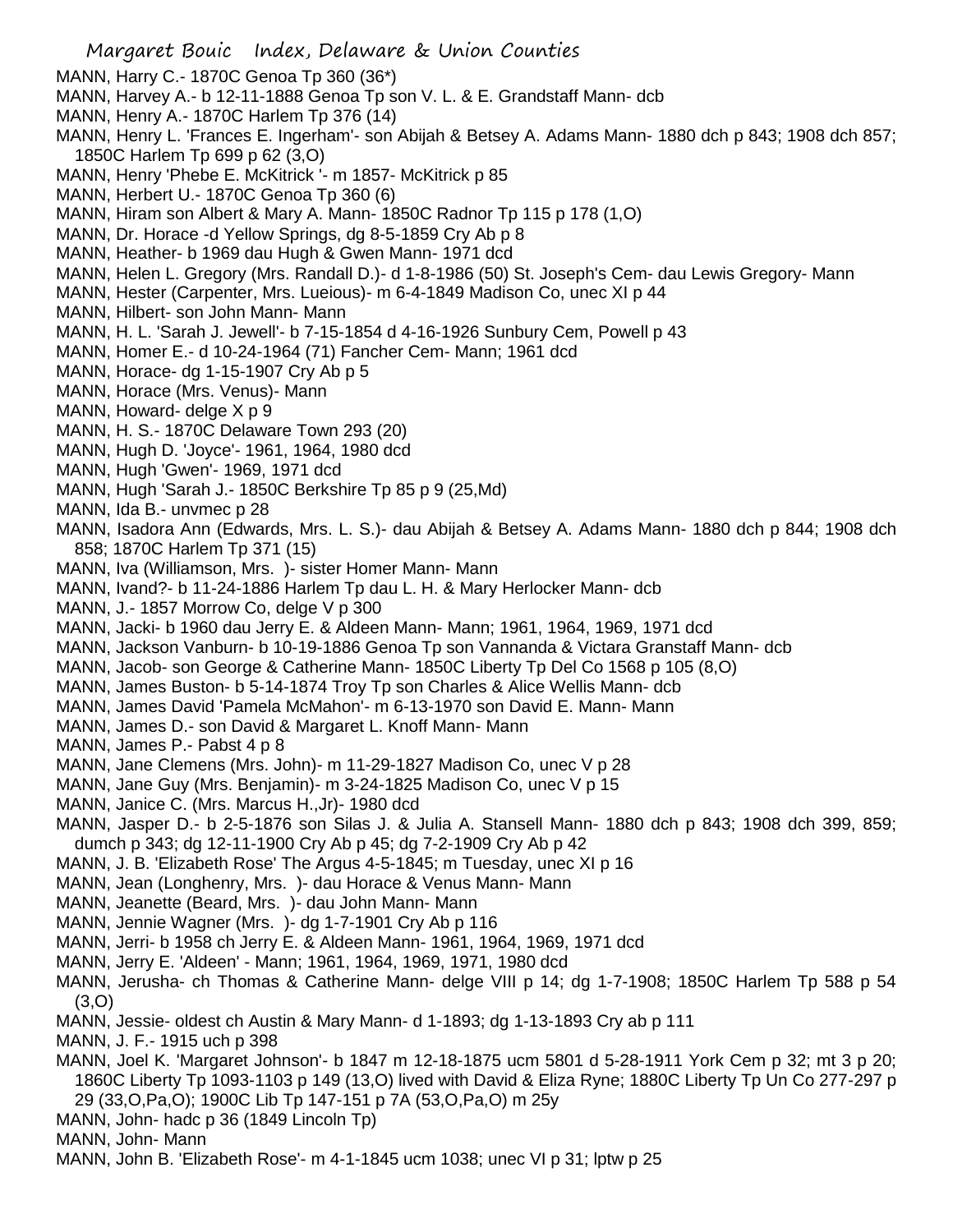- MANN, John 'Jane Clemens'- m 11-29-1827 Madison Co, unec V p 28
- MANN, John- son John Mann- Mann
- MANN, John V. 'Maria S. Langstaff'- m 7-22-1856 dcm
- MANN, Jon- b 1967 son Marcus H.,Jr. & Janice C. Mann- 1980 dcd
- MANN, Joseph- 1860C Liberty Tp Un Co 1132-1142 p 154 (19,O)
- MANN, Joseph K. 1870C liberty tp Un Co 237 p 29 (22,O)
- MANN, Joseph T. 'Mary Ann Van Tassel'- m 9-19-1867 delge XII p 71; 1908 dch 399; delge x p 77; 1870C Genoa Tp 364 (26\*)
- MANN, Joyce (Mrs. Hugh D.)- 1961, 1964 dcd
- MANN, Julia A. Stansell (Mrs. Silas J.)- b 10-1-1841 m 9-21-1865 d 6-31-1909 (67-8-20) dg 12-11-1900, Cry Ab p 45; dg 7-2-1909 Cry Ab p 42; dumch p 343; 1880 dch p 843; 1908 dch picture p 8556, 857, 858; 1870C Harlem Tp 380 (26)
- MANN, June Willis (Mrs. David E.)- m 5-28-1992- Mann
- MANN, Katherine (Neighbarger, Mrs. )- dau Homer Mann- Mann
- MANN, Kathy- dau Hugh D. & Joyce Mann- 1961(1), 1964 dcd
- MANN, Kathy- dau Marcus H. & Geraldine Mann- 1961 dcd (11)
- MANN, Kay (Mrs. Dr. O. V.)- Mann
- MANN, Kay Ringler (Mrs. Glann D.)- b 8-31-1943 d 9-10-1990 (47) dau William R. & Frances Houston Ringler-Mann
- MANN, King- 1820C Harmony Tp
- MANN, Laten- d 10-14-1816 (9-11-14) Winsor Corners Cem, Powell p 193
- MANN, Laura B.- delge XII p 53 (1890, Genoa Tp)
- MANN, Laura- b 1961 dau Jerry E. & G. Aldeen Mann- 1964, 1969, 1971 dcd
- MANN, Leta Hortense (Hoddy, Mrs. )- b 11-22-1888 dau Lee Howard & Mary Charlot Horlocker Mann- dcb late
- MANN Lee Howard 'Mary Charlot Horlocker'- (26-1888\_ dcb late (Leta)
- MANN, Dr. L. H.- son Dr. Austin D. & Mary Gorsuch Mann- dg 2-21-1908 Cry Ab p 110; hadc p 103 (1900 Harlem Tp); 1870C Harlem Tp 376 (7)
- MANN, Linnie M.- b 4-28-1888 Genoa Tp dau M. A. & E. Williamson Mann- dcb
- MANN, Lizzie- d 6-14-1881 Harlem Tp dcdeaths
- MANN, Lois (Henshaw, Mrs. )- dau Horace & Venus Mann- Mann
- MANN, Lorenzo D. 'Samath Root'- m 4-23-1823 Madison Co- unec IV p 64
- MANN, Lori- b 1969 d 2-20-1975 (5) Fancher Cem- dau Marcus & Geraldine Mann- Mann; 1971 dcd
- MANN, Lucinda- 1850C Delaware Town 1141 p 87 (8,O)
- MANN, Lucy Adams (Mrs. Shuah,Jr.)- m 10-3-1844 dcm; delge VIII p 17
- MANN, Lucy A. (Swickard, Mrs. Davis W.)- m 9-25-1859 dcm dau Abijahj & Betsey a.
- MANN, Lucy Adams- 1880 dch p 843; 1908 dch 857; 1850C Harlem Tp 699 p 62 (8,O)
- MANN, Lucy (Mrs. Eleazer)- 1850C Harlem Tp 593 p 54 (36,O); div petition Olen Gaz 7-2-1852 Reed Ab p 119
- MANN, Rev. Luther 'Alice'- d 7-28-1983 (63) Waldo Cem son John Mann- Mann
- MANN, Lynetta- b 6-5-1890 Harlem Tp dau H. A. & Allie Johnson Mann- dcb
- MANN, Maggie- d age 11-11-10 Brown Tp dcdeaths
- MANN, Maggie (Orahood, Mrs. Melville)- m 12-14-1865 ucm 3871
- MANN, Mahala (Mrs. Thomas)- d 1-18/15-1891 (70-6-21) C. V. Cem 2-4-7 Powell p 121; dg 1-23-1891 Cry Ab p 44
- MANN, Maidie Wilson- d 12-30-1970 (900 Fancher Cem- Mann
- MANN, Malinda V.- 1870C Harlem Tp 376 (9)
- MANN, Maning? E. 'Rose R.;- 1900C Milford 1-2-111 p 5A (45,O,NJ,O) m 17y
- MANN, Marcus H. 'Geraldine'- b 6-22-1926 d 6-20-1988 Fancher Cem- Mann; 1961, 1964, 1969, 1971 dcd
- MANN, Marcus H.,Jr.'Janice C.'- son Marcus H. & Geraldine Mann- Mann; 1961, 1964, 1980 dcd
- MANN, Marcus- b 1965 son Marcus H.,Jr & Janice C. Mann- 1980 dcd
- MANN, Marcus- son Thomas & Catherine Mann- 1850C Harlem Tp 588 p 54 (14,NJ)
- MANN, Margaret- 1870C Genoa Tp 360 (29)
- MANN, Margaret Beever (Mrs. Matthew W.)- b 1841 m 9-2-1861 dcm d 1921 Burnside Cem, Powell p 104
- MANN, Margaret Johnson (Mrs. Joel K.)- b 1849 m 12-18-1875 ucm 5801 York Cem p 32; mt 3 p 20; 1880C Liberty Tp Un Co 277-297 p 29 (27,O,Pa,O; 1900C Lib Tp 147-151 p 7A (45,O,O,O) m 25y 1 ch
- MANN, Margaret L. Knoff (Mrs. David)- b 9-16-1912 d 5-20-1991 (79) dau Judson & Laura Murphy Knoff-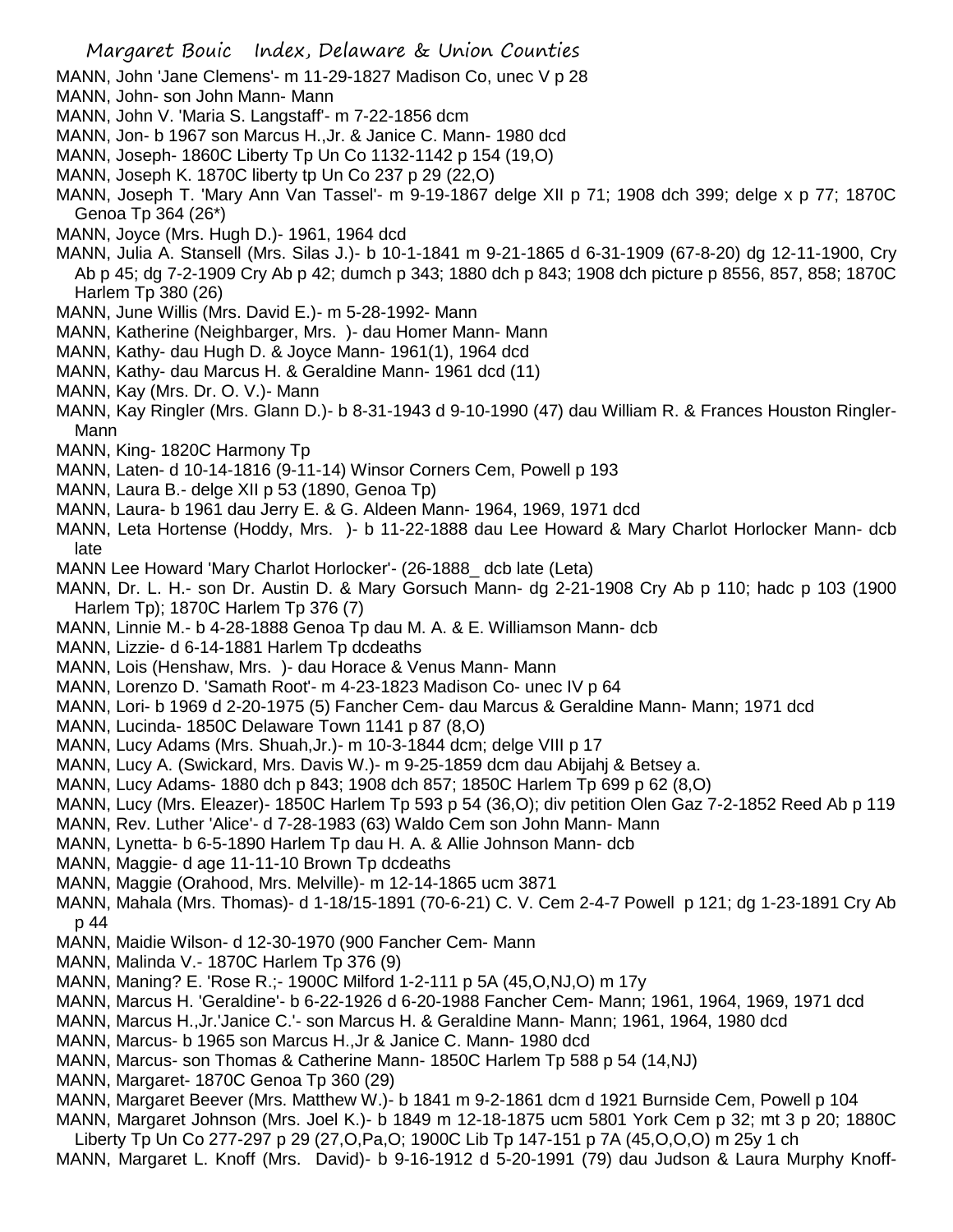## Mann

- MANN, Margaret (Neukam, Mrs. Wallace)- dau John Mann- Mann
- MANN, Margay (Smith, Mrs. )- dau Horace & Venus Mann- Mann
- MANN, Maria S. Langstaff (Mrs. John B.0- m 7-22-1856 dcm
- MANN, Marion (Noterman, Mrs. )- dau Horace & Venus Mann- Mann
- MANN, Marlene E. Miller (Aills, Mrs. )(Mrs. David)- b 9-22-1931 m 1983 d 4-30-1991 (59) dau George Gilley & Helen Crabtree Miller- Mann
- MANN, Martha A.- dau Thomas & Catherine Mann- 1850C Harlem tp 588 p 54 (8,NJ)
- MANN, Mary A.- dau Albert & Mary A. Mann- 1850C Radnor Tp 115 p 178 (6,O)
- MANN, Mary A. (Mrs. Albert)- 1850C Radnor Tp 115 p 178 (37,NH)
- MANN, Mary (Mrs. Austin)- dg 1-13-1893 Cry Ab p 111
- MANN, Mary Ann Van Tassel (Mrs. Joseph T.) m 9-19-1867 dcm d 11-24-1893 (45-2-4) Genoa Tp dau John Van Tassel- dcdeaths; delge XII p 71; 1870C Genoa Tp 364 (21)
- MANN, Mary (Bentley, Ms. Charles)- ucm 6-18-1874 ucm 4505
- MANN, Mary Charlot Horlocker (Mrs. Lee Howard) (24-1888) dcb late
- MANN, Mary dau George & Catherine Mann- 1850C Liberty Tp 1568 p 105 (3,O)
- MANN, Mary (Jacoby, Mrs. )- dau Horace & Venus Mann- Mann
- MANN, Mary A. Savage (Mrs. Charles C.)- b 7-3-1876 d 12-12-1970 (94) Claibourne Cem p 56- dau David & Susan Markell Savage- Mann; obit mlib (brown)
- MANN, Mary Gorsuch (Mrs. Austin D.)- m 12-1-1853/5 dcm d 1888 dg 2-21-1908 Cry Ab p 110; 1908 dch 374; 1870C Harlem Tp 376 (32)
- MANN, Mary Jane (Hobbs, Mrs. Winthrop L.)- m 10-12-1848 Madison Co, unec XI p 8
- MANN, Mary- dau Strange Y. & Serena A. Mann Mann- 1870C Milford 47 (16,O)
- MANN, Mary (Thompson, Mrs. )- dau Homer Mann- Mann
- MANN, Matella (Mrs. Samuel)- delge V p 74
- MANN, Marthew Eli- b 10-21-1890 Genoa Tp son Charles & Maggie Breman Mann- dcb
- MANN, Matthew- b 1969 son Marcus J. Jr. & Janice C. Mann- 1980 dcd
- MANN, Mathias 'Elizabeth'- dumch p p 248; 1883 uch V p 412
- MANN, Matthew W. 'Margaret Beever'- b 1841 m 9-2-1861 dcm d 1926 Burnside Cem, Powell p 104; draft 1864 delge VI p 50; delge XII p 53 (Genoa Tp 1890); 1870C Genoa Tp 360 (28\*)
- MANN, Maurice 'Betty Melnick'- b 1929 d 11-7-1990 (60) Mann
- MANN, Maxine (Mills, Mrs. Howard)(Jenkins, Mrs. )- dau Charles & Ellen A. Roush Mann- Mann; obit Ellen, mlib (brown); Stone 4,5
- MANN, Medary D. 'Alice McMillan'- son Abijah & Betsey A. Adams Mann- 1880 dch p 844; 1908 dch 858; 1850C Harlem Tp 699 p 62 (6/12,O); 1870C Harlem Tp 371 (20)
- MANN, Melissa- dau Eleazar & Lucy Mann- 1850C Harlem Tp 593 p 54 (14,O)
- MANN, Melvin A. 'Eliza Hibbets'- m 8-17-1865 dcm; delge XII p 53, Genoa Tp 1890
- MANN, Merrill- son Grover C. & Eunice Violet Ballard Mann- obit Eunice, Del Mus. Lib
- MANN, Michael- 1850C Orange Tp 1779 p 113 (30,Irel)
- MANN, Michael Jason b 10-24-1979 son James David Mann- Mann
- MANN, Milton- son Thomas & Catherine Mann- 1850C Harlem Tp 588 p 54 (18,NJ)
- MANN, Miriam Beth (McGrath, Mrs. William Richard)- (11-1973) m 6-18-1983 dau Rev. Luther & Alice Mann-Mann
- MANN, Nancy E.- d 4-23-1850 (4-2-29) Fancher Cem- Powell p 126- dau T. & C.
- MANN, Nancy E.- dau Abijah & Betsey A. Adams Mann- 1880 dch p 844; 1908 dch 858; 1870C Harlem Tp 371 (9)
- MANN, Nancy Oldham (Mrs. Shoah)- 1880 dch p 843; 1908 dch 857; delge X p 81
- MANN, Nathan A.- son Abijah & Betsey A. Adams Mann- 1880 dch p 844; 1908 dch 858; 1870C Harlem Tp 371 (17)
- MANN, Nelson C.- b 1-1-1834 d 6-30-1904 (70) C. V. Cem 1-1-4, Powell p 120- son Thomas & Catherine Mann- 1850C Harlem Tp 588 p 54 (16,NJ); dg 7-5-1904 Cry Ab p 255; 1870C Harlem tp 372 (36)
- MANN, Nettie E.- 1870C Genoa Tp 360 (1)
- MANN, Newton 'Elizabeth Wambough'- son Abijah & Betsey A. Adams Mann- 1880 dch p 843; 1908 dch 857; 1850C Harlem Tp 699 p 62, (6,O); delge X p 9
- MANN, Nicole- dau Rev. Gay L. & Sherry J. Mann- Mann
- MANN, Nora Belle/Elizabeth (Cheney Mrs. Charles A.)- b 9-15-1905 m 3-1-1928 d 7-12-1992 (86) Price Cem-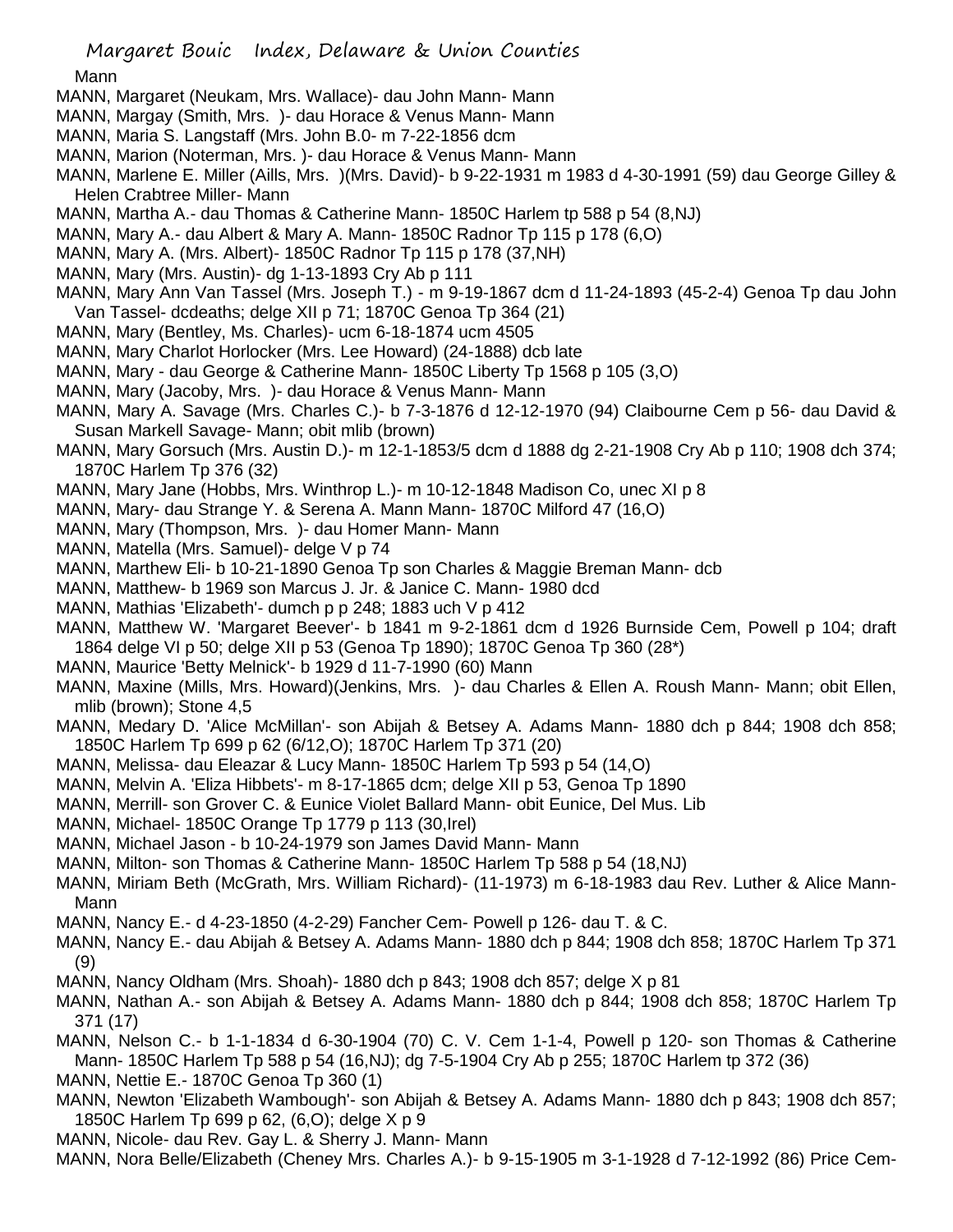dau Charles C. & Mary A. Savage Mann- Mann

- MANN, Norman N.- d 6-10-1868 (10d) C.V. Cem, Powell p 120- son Abijah & Betsey A. Adams Mann- 1880 dch p 843; 1908 dch 857
- MANN, Olive J.- 1870C Genoa Tp 363 (17)
- MANN, Ortha A.- 1870C Genoa Tp 363 (15)
- MANN, Otto- d 3-21-1869 (2-10-0) Genoa Tp son Mathen & Margrett Bean Mann- dcdeaths
- MANN, Otto- d 3-21-1870 (2-10-11) Burnside Cem, Powell p 104 Genoa Tp son Mathew & Margaret Braus Mann- dcdeaths
- MANN, Dr. O. V.'Kay'- Mann; 1976 dch p 297
- MANN, Owen- brother Charles O. Mann- Mann
- MANN, Pamela- dau Clyde H. Mann- Mann
- MANN, Pamela McMahon (Mrs. James David)- dau William McMahon- Mann
- MANN, Pamela- dau Maurice & Betty Melnick Mann- Mann
- MANN, Pamelia- dau Eleazar & Lucy Mann- 1850C Harlem Tp 593 p 54 (6,O)
- MANN, Penney (Howard, Mrs. )- b 1959- dau Marcus H. & Geraldine Mann- Mann; 1964, 1969, 1971 dcd
- MANN, Perry- d Wed (72) Fancher Cem dg 2-11-1953 obit Del Mux. Lib brother Ella Dague
- MANN, Phebe E. McKitrick (Mrs. Henry)- m 1857- McKitrick p 85
- MANN, Phoebe (Moore, Mrs. Sidney)- b 6-3-1795 m 2-1-1848 d age 92- 1880 dch p 633; dg 12-17-1886 Cry Ab p 145; dg 3-31-1907 Cry Ab p 46
- MANN, Randall D. 'Helen L. Gregory'- Mann
- MANN, Raymond- son Grover C. & Eunice Violet Ballard Mann- obit Eunice, Del Mus. Lib
- MANN, Reed- 1870C Genoa Tp 364 (6m)
- MANN, Rennay- b 1957 dau William R. & Ruth Mann- 1961, 1964, 1969, 1971 dcd
- MANN, Reuben P. 'Elizabeth Auldon'- m 4-25-1833 Madison Co, d 1-29-1866 (72y5d) Milford Cem, Un Al p 25; 1880 dch p 382, 509; 1883 uch III p 342, 343, IB p 371, 297, 432, 433, 434, V p 183, 188, 194, 196, 467, 474; 1915 uch p 124, 131, 163, 273, 1067; unec III p 61, IV p 8, VII p 10, IX p 8, X p 43, 72; XIII p 34, XV p 22, 65; mt 10-8-1859, 8-15-1860; uccp p 5, JB p 21,46; uccp p 6 JB 1 p 69; uccp p 7, JB 1 p 88; uccp p 8,JB 1 p 120; uccp p 9, JB 1 p 133; uccp p 13 JB 1 p 280, uccp p 14,JB 1 p 314; uccp p 25 JB 3 p 47; uccp p 44 JB p 361; dg 2-9-1866 Cry Ab p 53,54; 1840C Union Tp 207 (40-50); 1850C Union Tp 1225-1243 p 182 (56,NH); 1860C Union Tp 692-698 p 95 (67,NH);
- MANN, Richard- son Grover C. & Eunice Violet Ballard Mann- obit Eunice, Del Mus. Lib
- MANN, Richard William 'Sonya Sue Gatten'-b 1962 son William R. & Ruth E. Mann- Mann; 1964, 1969, 1971 dcd
- MANN, R. M. (Mrs. S.)- djlm p 84
- MANN, Robert Earl'Stella' d 12-13-1996 (72) son Horace & Venus Mann- Mann
- MANN, Robin Marie- b 3-14-1977 dau James D. Mann- Mann
- MANN, Rosa R. (Mrs. Man--F.)- b 12-1861 d age 72; 1900C Milford 102-111 p 5A (38.O,O,O) m 17y, no ch
- MANN, Rosanna French (Mrs. Daniel)- m 4-25-1830 dcga p 50 Del Pat & Fr Ch
- MANN, Rosanna (Norris, Mrs. Daniel)- m 5-14-1843 dcm
- MANN, Russell R.- d 7-2-1964 (49) Mann
- MANN, Ruth (Mrs. William R.)- 1961, 1964, 1969, 1971 dcd
- MANN, S. 1880 dch p 282 Lt S.- delge X p 35
- MANN, Sally J. Morsman (Mrs. Gordon)- m 6-13-1839 dcm d 1-14-1889 (67-9-24) Fanche Cem, Powell p 122; 1870C Genoa Tp 363 (49)
- MANN, Samath Root (Mrs. Lorenzo D.)- m 4-23-1824 Madison Co, unec IV p 64
- MANN, Samuel 'Matilda'- delge V p 74
- MANN, Sarah- d 10-31-1892 (49-3-12) Sunbury- b Licking Co- dcdeaths
- MANN, Sarah (Mrs. Auby)- 1850C Harlem Tp 605 p 55 (64,NY)
- MANN, Sarah E.- 1870C Milford 28 p 3 (75,NY)
- MANN, Sarah (Ford, Mrs. )- dau Thomas Mann- dg 11-1-1889 Cry Ab p 248
- MANN, Sarah J. Jewell (Mrs. H. L.)- b 7-18-1848 d 10-31-1892 Sunbury Cem Powell p 43; delge XII p 53
- MANN, Sarah J. (Mrs. Hugh)- 1850C Berkshire Tp 85 p 9 (15,O)
- MANN, Sarah Wollam (Mrs. )- dau Baltzer & Mary Magdalene Weaver Wollam- unec IX p 39
- MANN, Sennit C.- 1870C Genoa Tp 363 (4)
- MANN, Serena- b hampaign Co d 7-30-1911 (84y5m) Oakdale Cem 2409(9-C); sister Albert W. Wheeler-1900C Marysville 3rd ward 85-90 p 3B (73,O,Md,Vt) wid no ch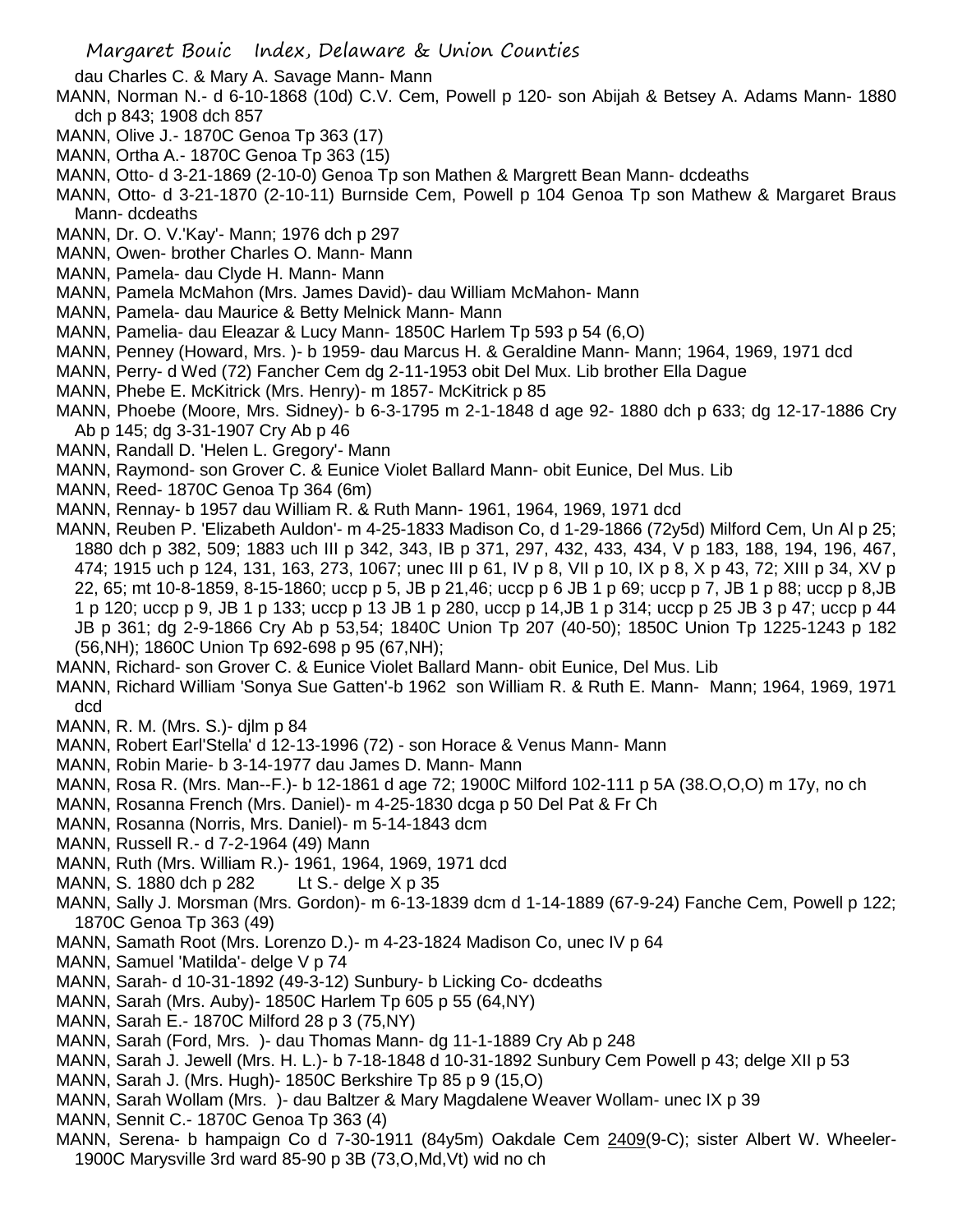MANN, Sharon- b 1954 dau William R. & Ruth Mann- 1961, 1964, 1969, 1971 dcd

MANN, Sheila (Mrs. Allen)- Mann

- MANN, Shuah/Shoah 'Nancy Oldham'- 1880 dch p 843; 1908 dch 857; delge X p 9
- MANN, Shuah,Jr. 'Lucy Adams'- m 10-3-1844 dcm; delge VIII p 17
- MANN, Shuah (Female)- 1850C Harlem Tp 588 p 54 (29,NJ)
- MANN, Shua- son Thomas Mann- dg 9-14-1894 Cry Ab p 179
- MANN, Silas Jasper- b 12-31-1838 m 9-21-1865 d 12-1-1900 (61-11-1) Fancher Cem, Harlem Tp- son Abijah & Betsey A. Adams Mann- 1880 dch p 842; 1908 dch 103, 173, 399, 410, picture 856; dumch p 343, 344; delge X p 9; 1850C Harlem Tp 699 p 62 (10,O); 1870C Harlem Tp 380 (30\*); Mann- dcdeaths; hadc p 103; dg 12-11-1900 Cry Ab p 45, dg 7-2-1909 Cry Ab p 42
- MANN, S. J.- dg 6-5-1891 Cry Ab p 59, brother Hon. S.M. dg 3-22-1893, Cry Ab p 90
- MANN, Hon. S. M.- d 3-6-1892 dg 3-22-1892 Cry Ab p 90
- MANN, Smith 'Elizabeth'- d 7-9-1892 (88-1-1) Shawtown Cem, Powell p 361; 1835 men p 65 #101 p 122 Westfield Tp
- MANN, Sonya Sue (Mrs. Richard William)- dau Willis Gatten- Mann
- MANN, S 'R. M.'- djlm p 84
- MANN, Stella Viers (Mrs. Robert Earl)- d 9-29-1993 (64)- Fairview Mem. Pk- dau Elza & Clara Davis Viers-Mann
- MANN, Steven Ralph 'Donna Belle Faulk'- m 8-19-1973 son Clyde H. Mann- Mann
- MANN, Strange Y. 'Sureney A. Mann- m 12-13-1866 ucm 4102; 1870C Milford 47 p 5 (49,O)
- MANN, Sureney/Serena A. Mann (Mrs. Strange Y.)- m 12-13-1866 ucm 4102; 1870C Milford 47 p 5 (44,O)
- MANN, Sylvia G.- b 12-23-1891 Genoa Tp dau Vananda L. & Victora Grandstaff Mann- dcb
- MANN, T. 'C'- C. V. Cem 1-1-6
- MANN, Thelma M. (Mrs. David)- d 3-5-1981 (75) bur Wesley Chapel, Hilliard- Mann; 1980 dcd
- MANN, Thomas C.- 1850C Delaware Town 1141 p 87 (10,O)
- MANN, Thomas 'Catherine'- d 9-6-1894 (86-6-16) C. V. Cem, Powell p 120 Harlem Tp son Shuah Manndcdeaths; 1850C Harlem Tp 588 p 54 (40,NJ); 1870C Harlem Tp 372 (61\*); dg 9-14-1894 Cry Ab p 179
- MANN, Thomas J.- son Eleazer & Melissa Mann- 1850C Harlem Tp 593 p 54 (11,O)
- MANN, Thomas 'Mahala'- d 9-6-1894 (86-7-25) C. V. Cem 1-1-5 (2-4-7) 1880 dch p 599; 1908 dch 458; 1835 men p 31 #97 p 54 Harlem Tp
- MANN, Thomas B.- 1870C Harlem Tp 372 (17)
- MANN, Vanada L.- delge XII p 53 (1890, Genoa Tp)
- MANN, Vanetta (Hills, Mrs. )- dau Homer Mann- Mann
- MANN, Venus (Mrs. Horace)- Mann
- MANN, Viola- b 12-15-1881 Harlem Tp dau Albert & Alice Johnson Mann- dcb
- MANN, Virgil- son Grover C. & Eunice Violet Ballard Mann- obit Eunice, Del Mus. Lib
- MANN, Virginia (Gray, Mrs. )- b 1953 dau Marcus H. & Geraldine Mann- Mann; 1969 dcd
- MANN, Vivian (Bendler, Mrs. )- b 1951 dau Marcus H. & Geraldine Mann- Mann; 1961, 1964, 1969, 1971 dcd
- MANN, Wade- b 9-18-1874 Genoa Tp son J. F. & Mary A. Vanstaser Mann- dcb
- MANN, Wanetta (Gould, Mrs. )- sister Marcus H. Mann- Mann
- MANN, W. D.- pallbearer for Charlie Green- dg 2-19-1893 Cry Ab p 86
- MANN, W.F.- Pabst 6 p 19; delge X p 9
- MANN, William- 1870C Genoa Tp 362 (25\*)
- MANN, William- son Homer Mann- Mann
- MANN, William J.- son Eleazar & Lucy Mann- 1850C Harlem Tp 593 p 54 (8,O)
- MANN, William- son O. V. & Kay Mann- Mann
- MANN, William Richard- infant d 1-29-1981 son Richard William & Sonya Sue Gatten Mann- Mann
- MANN, William R. 'Ruth E.'- 1961, 1964, 1969, 1971 dcd
- MANNAHANA, Bruce- b 1960 son Charles R. & Marie E. Mannahana- 1967 ucd
- MANNAHANA, Charles- b 1958 son Charles R. & Marie E. Mannahana- 1967 ucd
- MANNAHANA, Charles R. 'Marie E.'- 1967 ucd
- MANNAHANA, Marie E. (Mrs. Charles R.)- 1967 ucd
- MANNAHANA, Tena- 1965 dau Charles R. & Marie E. Mannahan- 1967 ucd
- MANNARELLI, Julie Angela- dau Leo Mannarelli- Mannarelli- engaged to Joseph V. Jimenez
- MANNS, A. (Mrs. J. W.)- Claibourne Cem p 114
- MANNASMITH, Alice Neal (Mrs. James)- 1985 uch p 63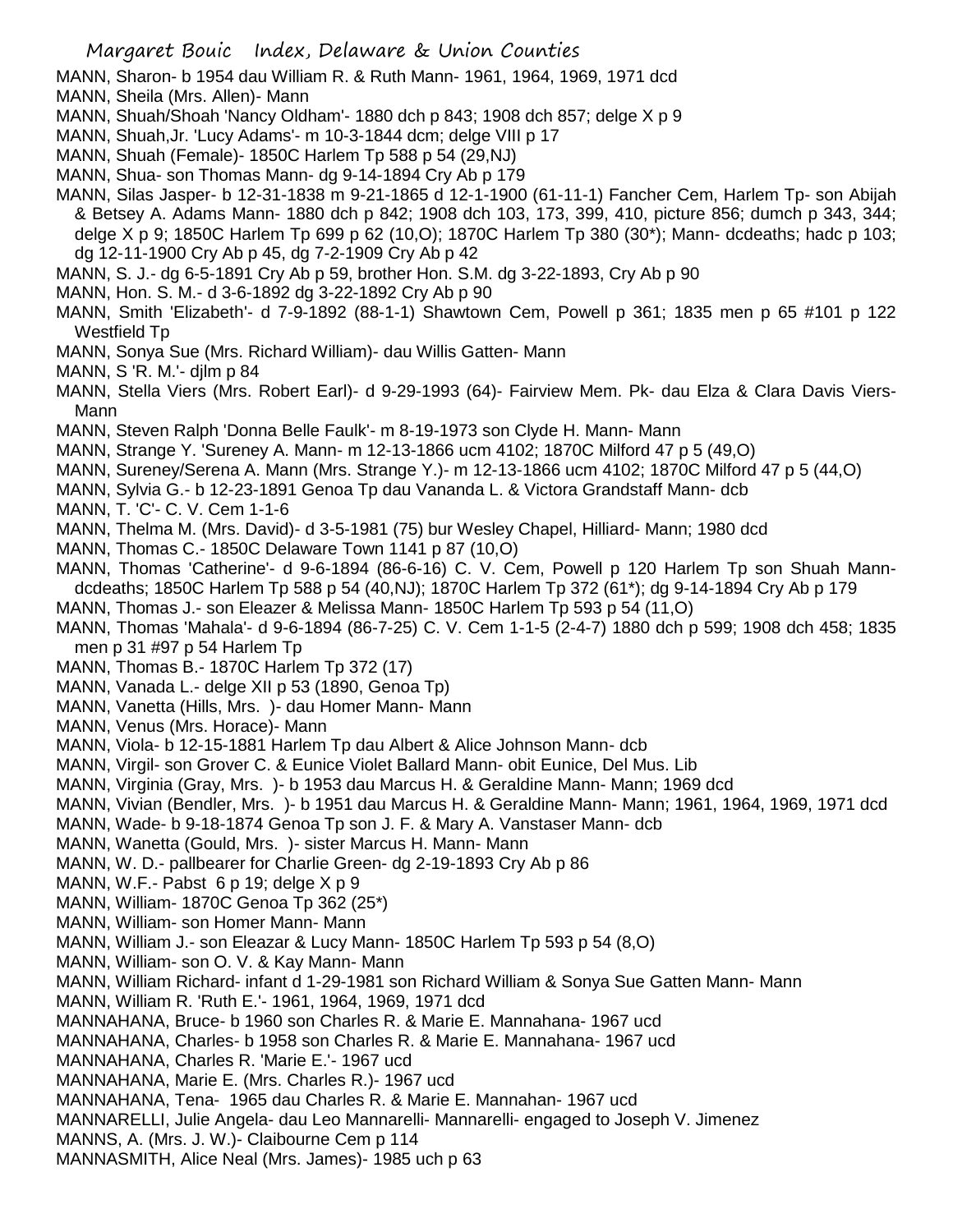MANNASMITH, Alice Neal (Mrs. Wesley)- Mannasmith; 1910C Claibourne Tp SP 93 p 4A (41,O,O,O) div, 4 ch, 3 living

MANNASMITH, Andy- son Carroll Lee Mannasmith- Mannasmith

MANNASMITH, Austin Shawn- b 6-30-1995 son Eric & Chapman Mannasmith- Mannasmith

MANNASMITH, Benjamin 'Mattie E.'- 8-1869 Maskill Cem, lptw p 95; 1900C York tp 27 p 2A (30,O,O,O) m 8y

MANNASMITH, Bessie Edith (Shoup, Mrs. Durward Belmont)- dau James & Alice Neal Mannasmith- 1985 uch p 63

MANNASMITH, Bruce Neal- b 2-24-1956 son Glen & Wilma J. Spain Mannasmith- Mannasmith; 1959, 1962, 1971, 1975, 1977, 1979, 1981 ucd

MANNASMITH, Carroll Lee 'Mary K.'b 1965 d 10-15-1965 Claibourne Cem p 95- son Merl & Grace Strohl Mannasmith- Mannasmith; 1949, 1959, 1962 ucd

MANNASMITH, Colleen (Guy, Mrs. Thomas E.)- b 1950- dau Glen & Wilma J. Spain Mannasmith-Mannasmith; 1959, 1962, 1967, 1971 ucd

MANNASMITH, Connie- dau Carroll Lee & Mary K. Mannasmith- Mannasmith; 1959 ucd(4)

MANNASMITH, Dale Joseph- son Roger Dale & Rebecca Lynn Davies Mannasmith- Mannasmith

MANNASMITH, Denise- dau Carroll Lee Mannasmith- Mannasmith

MANNASMITH, Elizabeth "Beth"- b 7-27-1986 dau Roger Dale & Rebecca Lynn Davies Mannasmith-Mannasmith

MANNASMITH, Eric Lee 'Carolyn R. Chapman'- b 1969 son Gary Gene & Kathie Mannasmith- Mannasmith; 1971, 1991 ucd

MANNASMITH, Gary Gene 'Kathie'- son Merl & Grace Strohl Mannasmith- Mannasmith; 1949, 1959, 1962, 1971, 1973, 1975, 1977 ucd

MANNASMITH, Glen H. 'Wilma J. Spain'- m 7-11-1948- son Roy & Ruth G. Lake Mannasmith- Mannasmith; delge IV p 16; 1959, 1962, 1967, 1971, 1973, 1973, 1979, 1981, 1991 ucd

MANNASMITH, Grace Strohl (Mrs. Merl)- b 1912 m 10-18-1934 Claibourne Cem p 95, Mannasmith; 1949, 1959, 1962, 1967, 1971, 1973, 1975, 1977, 1979, 1981, 1983, 1991 ucd

MANNASMITH, Gwendolyn Rebecca- b 3-22-1985 dau Roger Mannasmith- Mannasmith

MANNASMITH, Harry Fay- d 9-21-1857 (4m7d) Claibourne Cem p 114 son J. W. & A.

MANNASMITH, James- 1883 uch IV p 453; 1910C Claibourne Tp SP 83 p 3B (68,O,Pa,NY); wid; hmp p 151 MANNASMITH, James 'Alice Neal'- 1985 uch p 63

MANNASMITH, James Lyal 'Ruth Eileen Fisher'- b 4-5-1925 m 1-11-1948 d 6-23-1983 (58) Price Cem, djlm p 67- son Roy & Ruth G. Lake Mannasmith- Mannasmith; delge IV p 16; 1949, 1959, 1962 ucd

MANNASMITH, James 'Massa'- b 1842 d 1923 Claibourne Cem p 37

MANNASMITH, James Wesley- b 5-7-1863 d 10-15-1840 son James & Massa Mannasmith- Claibourne Cem p 37

MANNASMITH, J. W. 'A.'- Claibourne Cem p 114

MANNASMITH, Kathie (Mrs. Gary Gene)- 1971 ucd

MANNASMITH, Larry Glen "Mary Ann Ellis''Tammy Hollenbaugh'- b 1954 m (1) 9-21-1974 (2) 10-1986 son Glen & Wilma J. Spain Mannasmith- Mannasmith; 1959, 1962, 1967, 1971, 1973, 1975, 1991 ucd

MANNASMITH, Lisa- dau Carroll Lee Mannasmith- Mannasmith

MANNASMITH, Lucille (Keeran, Mrs. Lloyd)- dau Roy & Ruth G. Lake Mannasmith- Mannasmith

MANNASMITH, Mabel- dau James Mannasmith- 1910 Claibourne Tp Claibourne Tp SP 83 p 3B (23,O,O,O)

MANNASMITH, Mary Ann Ellis (Mrs. Larry Glen)- m 9-21-1974 dau Virgil Ellis- Mannasmith; 1975 ucd

MANNASMITH, Mary K. (Mrs. Carroll Lee)- 1959 ucd

MANNASMITH, Mary Lou (Grose, Mrs. Carl)- dau Merl & Grace Strohl Mannasmith- Mannasmith; 1949, 1959 (10) ucd

MANNASMITH, Massa (Mrs. James)- b 1846 d 1901 Claibourne Cem p 37

MANNASMITH, Mattie E. (Mrs. Benjamin)- b 6-1873 d 1923 Maskill Cem, lptw p 95; 1900C York Tp 27 p 2A (26,O,O,O) m 8y, no ch

MANNASMITH, Merl J.'Grace Strohl'- m 10-18-1934 son Roy & Ruth G. Lake Mannasmith- Mannasmith; 1949, 1959, 1962, 1967, 1971, 1973, 1975, 1977, 1979, 1981, 1983, 1991 ucd

MANNASMITH, ---(Sander, Mrs. Daniel)- dau Merl & Grace Strohl Mannasmith- Mannasmith

MANNASMITH, Mildred (Ferguson, Mrs. George)- dau Roy & Ruth G. Lake Mannasmith- Mannasmith; delge IV p 16

MANNASMITH, Randy- son Carroll Lee & Mary K. Mannasmith- Mannasmith; 1959 ucd (3)

MANNASMITH, Rebecca Lynn Davies (Mrs. Roger)- m 4-17-1977 dau John M. Davies- Mannasmith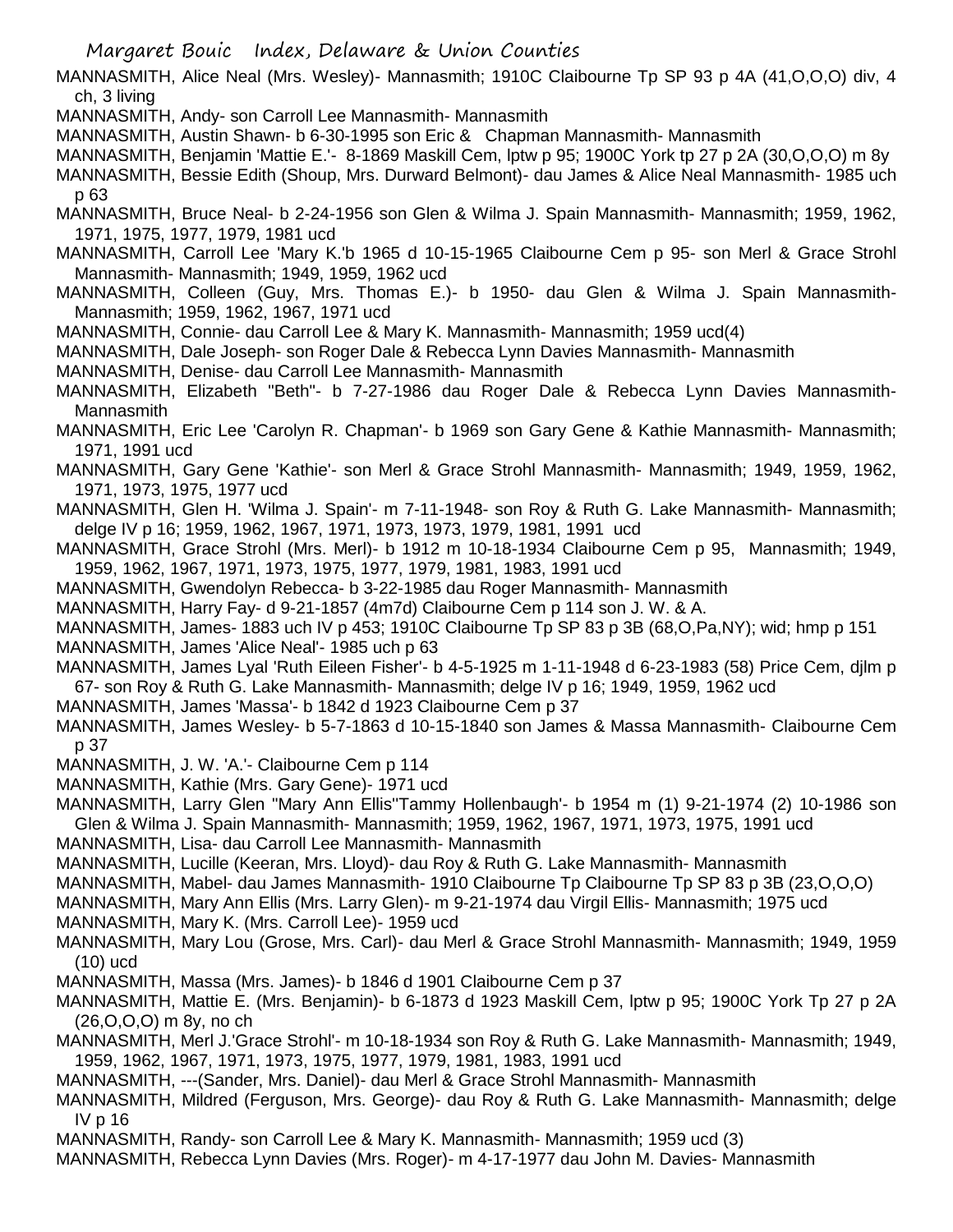MANNASMITH, Ricky- son Carroll Lee & Mary K. Mannasmith- Mannasmith; 1959 cudh (2)

MANNASMITH, Roger Dale 'Rebecca Lynn Davies'- b 7-20-1953 m 4-17-1977 son Merl & Grace Strohl Mannasmith- Mannasmith; mt 8-3-1953; 1959, 1962, 1967, 1971, 1973 ucd

MANNASMITH, Roy L. 'Ruth Lake'- b 9-18-1888 , 1915 d 1959 Claibourne Cem p 40; son Wesley & Alice Neal Mannasmith- Mannasmith; 1949, 1959 ucd; delge IV p 16; 1910C Claibourne Tp SP 93 p 4A (21,O,O,O)

MANNASMITH, Ruth Eileen Fisher (Mrs. James Lyal)- b 1928 m 1-11-1948 Price Cem, djlm p 67; Mannasmith; 1962 ucd; delge IV p 16

MANNASMITH, Ruth G. Lake (Mrs. Roy L.)- b 1890 m 1915 d 1957 Claibourne Cem p 40; delge IV p 16; Mannasmith; Sheets 1(11)31; 1949, 1959 ucd

MANNASMITH, Sharon- dau James Lyal & Ruth Eileen Fisher Mannasmith- Mannasmith

MANNASMITH, Shirley Ann (Young, Mrs. )- dau Merl & Grace Strohl Mannasmith- Mannasmith; 1949, 1959(14), 1962 ucd

- MANNASMITH, Tammy Hollenbaugh (Mrs. Larry)- m 10-1986 dau Gary & Sandy Hollenbaugh- Mannasmith
- MANNASMITH, Tracy Lynn Chapman (Mrs. Eric Lee)- dau Gary E. & Carolyn R. Chapman- Mannasmith
- MANNASMITH, Wendy- b 1966 ch Gary Gene & Kathy Mannasmith- 1971 ucd
- MANNASMITH, Wesley 'Alice Neal'- Mannasmith
- MANNASMITH, Wilma J. Spain (Mrs. Glen)- b 8-12-1929 m 7-11-1948 d 12-14-1991 (62) Hopewell Cem- dau Carl & Louella Jaggers Spain- Mannasmith; delge IV p 16; 1959, 1962, 1967, 1971, 1975, 1977, 1979, 1981, 1983, 1991 ucd
- MANNEL, John H.- b 10-29-1886 (26-11-1) Scioto Tp dcdeaths
- MANNERS, Matthew 'Sarah Potter'- Potter p 3 (9)
- MANNERS, Sarah Potter (Mrs. Matthew)- Potter p 3 9
- MANNHARD, Charles- b 3-18-1868 Delaware Town son F. & Karoline Mannhard- dcb
- MANNIFOLD, Peter- original owner- unec XI p 11
- MANNIN, Darlene (Boyd, Mrs.James)- Maugans Anc p 206
- MANNING, --(Mrs. )(CHidlaw, Mrs. Benjamin W.)- m 10-27-1891 (76y) dg 7-15-1892 Cry Ab p 98
- MANNING, Alicia (7-1990) dau William & Joann Manning- Manning
- MANNING, Amanda C. (Morey, Mrs. Jacob)- m 3-30-1857 dcm
- MANNING, Benjamin- Maugans Anc p 213
- MANNING, Charles- Manning
- MANNING, Cheryl- b 3-7-1942 dau Jack & Ladyne Hickin Mannasmith- Weiser p 157
- MANNING, Dacquelyn "Dakki" b 1973 (17-1990) dau William & Joann Manning- Manning; 1980 dcd
- MANNING, Daisy (Shank, Mrs. Daniel)- Maugans Anc p 70
- MANNING, Darien/Darrin- 12-18-1979 son William & Joann Manning- Manning
- MANNING, David 'Kay'- Manning
- MANNING, Eliza (Mrs. Dr. Jabez P.)- b 1799 d 5-24-1822 (23) Oak Grove Cem, Powell p 437; dcga p 5, Del Pat & Fr Ch; Del Pat & Fran Ch 6-3-1822, Reed Ab p 55
- MANNING, Elizabeth Anne (Kiger, Mrs. Thomas William)- b 3-10-1932 m 8-14-1954 Weiser p 664
- MANNING, Ese F. (Mrs. Harold C.)- 1969 dcd
- MANNING, Frank- delge VIII p 14, dg 1-10-1908
- MANNING, Fred- Powers Pat p 172
- MANNING, George- son Charles Manning- Manning
- MANNING, George Charles III- b 4-8-1988 son George & Wells Manning- Mnaning
- MANNING, Gilcrist- dumch p 220
- MANNING, Harold C. 'Ese F.'- 1969 dcd
- MANNING, Heather- dau George & Wells Manning- Manning (18-1988)
- MANNING, Dr. Jabez P. 'Eliza'- b 1792 d 1823 Oak Grove Cem, Powell p 437; 1820C Sunbury Tp; Pabst 5 p 3; dcga p 5, 23 adm notice, 6-3-1822 Del Pat & Fr Chron, Reed Ab p 55; Del Pat 3-4-1824 Reed Ab p 64
- MANNING, Jack 'Ladyne Hickin'- b 7-24-1915 m 7-12-1938 Weiser p 157
- MANNING, Jamey (11-1988) son George & Wells Manning- Manning
- MANNING, James M.- uccp p 40; BJ 4 p 231
- MANNING, Jennie Phillips (Mrs. Wm)- b 10-7-1837 d 11-22-1884 delge IV p 59
- MANNING, E. Joan (Mrs. William G.)- Manning; 1971, 1980 dcd
- MANNING, John- b 1962 son Harold C & Ese F. Manning- 1969 dcd
- MANNING, Dr. John P.- adm notice Marion Co, 1825 dcga p 29, Del Pat & Fr Chron; est Del Pat 6-9-1825, Reed Ab p 72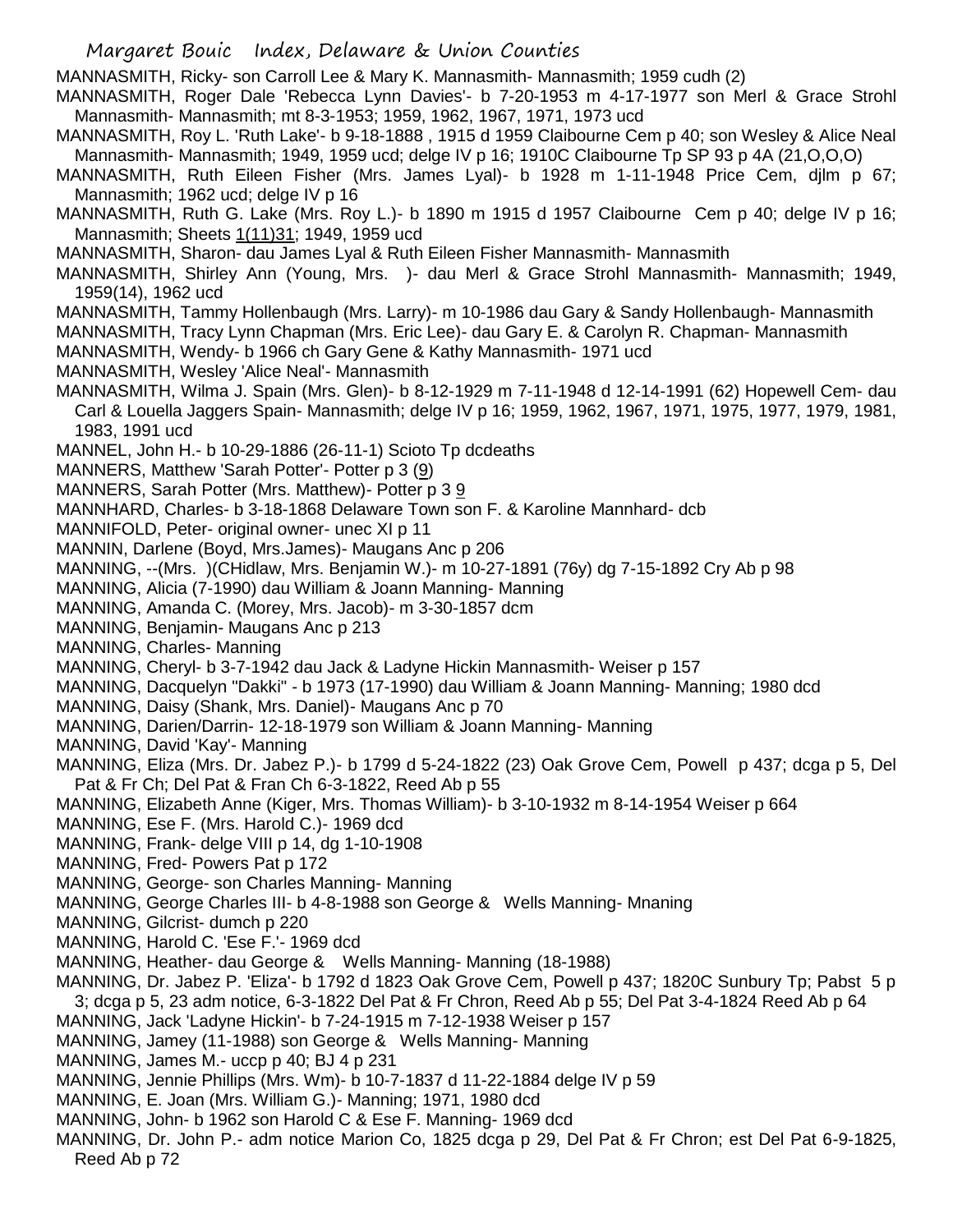Margaret Bouic Index, Delaware & Union Counties MANNING, Joseph R.- Franklin Co 1893; delge V p 55 MANNING, Kay (Mrs. David)- Manning MANNING, Ladyne Hickin (Mrs. Jack)- b 11-23-1916 m 7-12-1938 dau Earl & Goldia Haschel Hickin- Weiser p 157 MANNING, Lovice (Willard, Mrs. Windsor) m 3-8-1812 onwq I MANNING, Lyssa Leigh- b 9-18-1984 dau George A. & Wells Manning- Manning MANNING, Mary K. (Merrihens, Mrs. John)- m 12-29-1853 dcm MANNING, Megan- adopted dau William & Joan Manning- Manning MANNING, Michelle Diana Hibbitt (Mrs. Shane)- m 11-25-1988 dau Kenneth & DIane Hibbitt- Manning MANNING, Nathaniel- uccp p 40, JB 4 p 231 MANNING, Olive (Osborn, Mrs. Thomas)- dau Gilcrist Manning- dumch p 220, 486 MANNING, Robert (16-1988) son George & Wells Manning- Manning MANNING, Shane 'Michelle Diane Hibbitt'- m 11-25-1988 son David & Kay Manning- Manning MANNING, Thomas- Nash p 388 MANNING, Tonya- b 1958 dau Harold C. & Ese F. Manning- 1969 dcd MANNING, Tricia Elaine- b 9-19-1977 dau William & Joann Manning- Manning; 1980 dcd MANNING, William Powers Pat p 47 MANNING, William G. 'E. Joann'- 1971, 1980 dcd MANNING, William- son Jack & Ladyne Hickin Manning Weiser p 157 MANNING, William 'Jennie Phillips'- delge IV p 59 MANNING, William 'Joan'- Manning MANNIX, Catharine- 1870C Delaware Town 341 (4) MANNIX, Catherine- 1870C Delaware Town 341 (40) MANNIX, Elizabeth- 1870C Delaware Town 341 (60\*) MANNIX, Frank- b 12-13-1879 Delaware Town son John & Mary Mannix- dcb MANNIX, Jerry- 1870C Delaware Town 341 (40\*) MANNIX, John- 1870C Delaware Town 341 (12) MANNIX, John- 1870C Delaware Town 348 (23) MANNIX, Margaret- 1870C Delaware Town 352 (24\*) MANNIX, Margaret- 1870C Delaware Town 341 (1) MANNIX, Margaret- 1870C Delaware Town 348 (20) MANNIX, Mary- 1870C Delaware Town 348 (25) MANNIX, Mary- 1870C Delaware Town 341 (9) MANNIX, Michael- 1870C Delaware Town 348 (21) MANNIX, Timothy- NAT 4-8-1858 Irel, delge IX p 76 MANNON, Henry- d 3-22-1862; 1883 ucy IV p 476 MANNON, James- 1850C Orange Tp 1776 p 113 (40,Irel) MANNS, Carmen Savue (Mrs. Pablo Francisco)- b 1956- Genther p 78 MANNS, Carola- b 4-5-1967 ch Eduardo & Ivonne Eade De Manns- Genther p 79 MANNS, Diane George (Mrs. Mark)- dau Billy & Ginny George- Manns MANNS, Eduardo- b 4-14-1965 son Eduardo & Ivonne Eade De Manns- Genther p 79 MANNS, Eduardo 'Francisca Elena'- b 5-7-1924 Chile- Genther p 78 MANNS, Eduardo 'Ivonne Eade Cameron'- b 3-25-1950 son Eduardo & Francisco Lobos DeManns- Genther p 78 MANNS, E. E.- 1980 dcd MANNS, Francisca Elena (Mrs. Eduardo)- b 5-25-1924 dau Frrancisco & Rosa Virginia Newbery De Lobos-Genther p 78 MANNS, Gregory N. 'Kimberly A. Kresse'- m 8-17-1996 son Bob & Ruth Manns- Manns MANNS, Ivonne Eade Cameron (Mrs. Eduardo)- b 4-5-1950- Genther p 78 Manns, Jason- son Bob & Ruth Manns- Manns MANNS, Juliann- 1991 ucd MANNS, Justin- b 1988 son Juliann Manns- 1991 ucd MANNS, Kara Michelle- b 3-7-1985 dau Mark & Diane George Manns- Manns MANNS, Kimberly A. Kresse (Mrs. Grogory N.)- m 8-17-1996 dau Ken & Pam Kresse- Manns MANNS, Maria Veronica (Corbalan, Mrs. Julio Benitez)- b 9-14-1951 dau Eduardo & Francisca Lobos De Manns)- Genther p 78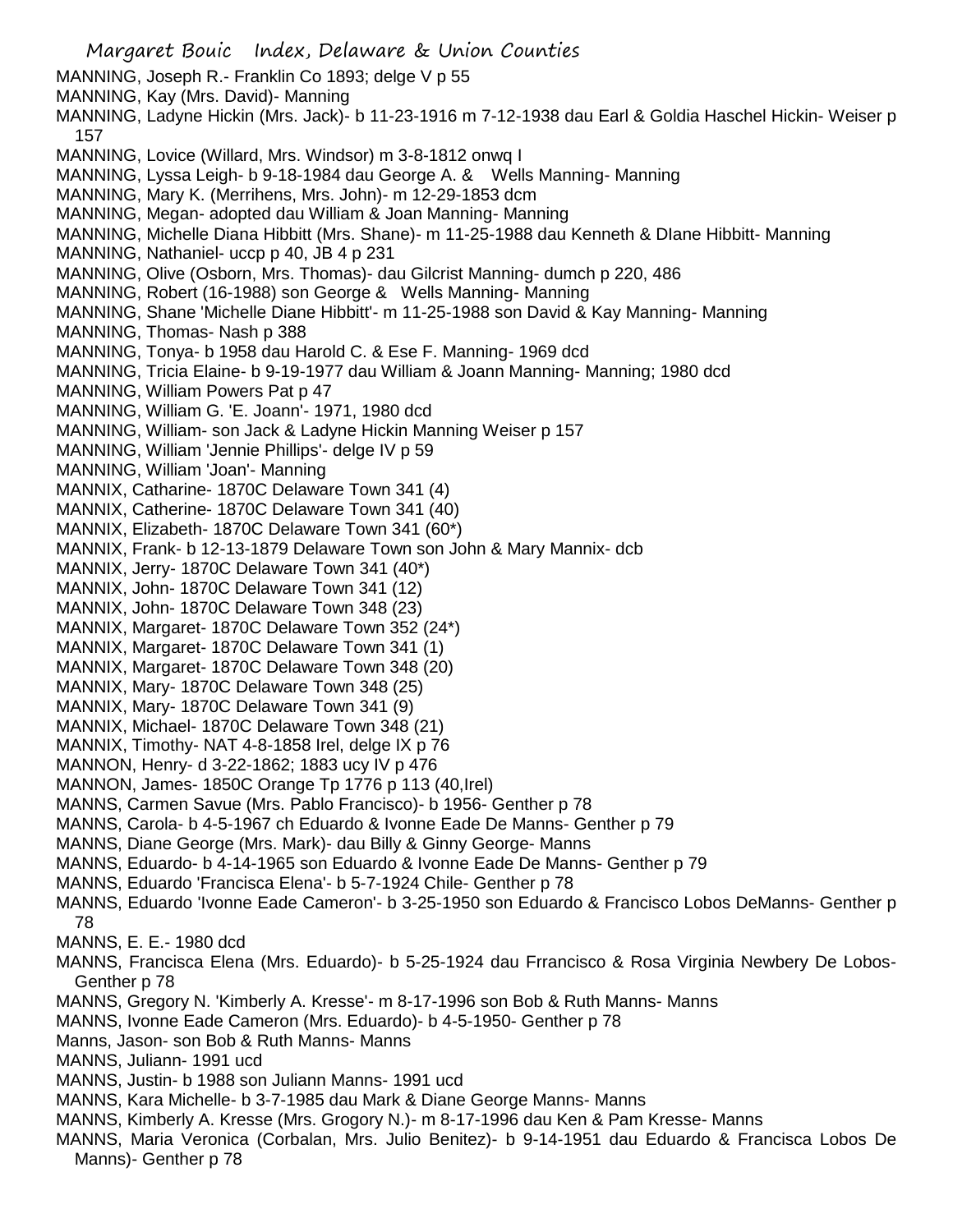MANNS, Mark'Diane'- son Joseph Manns- Manns

MANNS, Pablo Francisco 'Carmen Savue'- b 10-14-1954 son Eduardo & Francisca Lobos De Manns- Genther p 78

- MANON, Robert "Bob" 'Ruth'- Manns; 1969, 1971, 1980 dcd
- MANNS, Ruth (Mrs. Robert"Bob")- Manns; 1969, 1971, 1980 dcd
- MANNS, Tilitha Butcher (Mrs. William A.)- m 10-6-1864 dcm
- MANNS, William A. 'Tilitha Butcher'- m 10-6-1864 dcm
- MANNUEL, Nancy- 1870C Marysville 29 p 3 (16,Va)
- MANON, Alta Margaret- b 2-28-1907 d 3-2-1907 dau Guy Leroy & Dora Hannah Becht Manon- Weiser p 126
- MANON, Anna Marie (Gibbons, Mrs. Michael Joseph)- b 1-2-1896 m 7-31-1918 dau William Franklin & Margaret Rebecca Burkholder Manon- 130
- MANON, Blanche Ethel (Sippel, Mrs. Budd Baxter)- b 4-4-1891 m 10-23-1913 dau William Franklin & Margaret Rebecca Burkholder Manon- Weiser p 130
- MANON, Charles Edwin 'Florence M. Pittman'- b 5-23-1888 m 2-19-1913 son William Franklin & Margaret Rebecca Burkholder Manon- Weiser p 129
- MANON, Charles William- b 2-28-1951 son Harold Charles & Helen Schrader Manon- Weiser p 129
- MANON, Clyde LeVere- b 11-19-1918 d 3-29-1937 son Guy Leroy & Dora Hannah Becht Manon- Weiser p 127
- MANON, David Eugene- b 12-30-1944 son Leo John & Henrietta Rose Schultz Manon= Weiser p 128
- MANON, Donald Paul- b 4-22-1936 d 7-25-1936 son Francis Paul & Frances Olive Scalan Manon- Weiser p 127
- MANON, Dora Hannah Becht (Mrs. Guy Leroy)- b 10-18-1884 m 2-28-1906- Weiser p 126
- MANON, Dorothy Pearl (Woessner, Mrs. John G.)- b 5-1-1912 m 1-14-1931 d 10-16-1950 dau Guy Leroy & Dora Hannah Becht Manon- Weiser p 127
- MANON, Edith Mae Rice (Mrs. Raymond Ralph)- b 12-16-1919 m 9-28-1938- Weiser p 128
- MANON, Edna Anna (Olson, Mrs. Oliver Benjamin)- b 1-30-1910 m 12-5-1928 dau Guy Leroy & Dora Hannah Becht Manon- Weiser p 126
- MANON, Edward Louis 'Kathryn Russell'- b 4-3-1928 m 11-1-1947 d 2-2-1953 son Jerry Burkholder & Ida Mae Stern Manon- Weiser p 129
- MANON, Elizabeth Ross (Mrs. George Albert)- b 10-9-1926 m 6-9-1946- Weiser p 129
- MANON, Ella Easter (Dietz, Mrs. John Henry)(Vallee, Mrs. Clarence)- b 7-21-1901 m(1) 12-18-1918 (2) 11-23- 1946 dau William Franklin & Margaret Rebecca Burkholder Manon- Weiser p 131
- MANON, Elmer Marion 'Frances Meier'- b 1-1-1913 m 6-6-1936 son Jerry Burkholder & Ida Mae Stern Manon-Weiser p 127
- MANON, Enos Oliver- b 10-11-1898 son William Franklin & Margaret Rebecca Burkholder Manon- Weiser p 131
- MANON, Ethel Margaret (VanHorn, Mrs. Harold Arthur)- b 12-7-1919 m 6-20-1936 dau Jerry Burkholder & Ida Mae Stern Manon- Weiser p 128
- MANON, Faye Margaret- b 6-17-1940 dau Francis Paul & Frances Olive Scalan Manon- Weiser p 127
- MANON, Florence M. Pittman (Mrs. Charles Edwin)- b 9-15-1888 m 2-19-1913- Weiser p 129
- MANON, Frances Olive Scalan (Mrs. Francis Paul)- b 2-22-1915 m 2-5-1934- Weiser p 127
- MANON, Francis Paul 'Frances Olive Scalan'- b 10-25-1909 m 2-52-1934 son Jerry Burkholder & Ida Mae Stern Manon- Weiser p 127
- MANON, Frank Leslie- b 3-29-1894 d 1-6-1921 bur Sterling,ILL son William Franklin & Margaret Rebecca Burkholder Manon- Weiser p 131
- MANON, George Albert 'Elizabeth Ross'- b 6-23-1925 m 6-9-1946 son Jerry Burkholder & Ida Mae Stern Manon- Weiser p 128
- MANON, Grace Marue (Stern, Mrs. Glen Herman)- b 7-12-1908 m 10-10-1925 dau Guy Leroy & Dora Hannah Becht Manon- Weiser p 126
- MANON, Guy Leroy 'Dora Hannah Becht'- b 12-18-1882 m 2-28-1906 son William Franklin & Margaret Rebecca Burkholder Manon- Weiser p 126
- MANON, Harold Charles 'Helen Schrader'- b 5-27-1914 m 12-26-1936 son Charles Edwin & Florence M. Pittman Manon- Weiser p 129
- MANON, Hazel Nae- b 10-18-1911 d 11-18-1911 dau Jerry Burkholder & Ida Mae Stern Manon- Weiser p 127
- MANON, Helen Mae Eberhart (Mrs. Howard Jerry)-b 11-5-1917 m 11-2-1940-Weiser p 128
- MANON, Helen Schrader (Mrs. Harold Charles)- b 3-5-1917 m 12-26-1936- Weiser p 129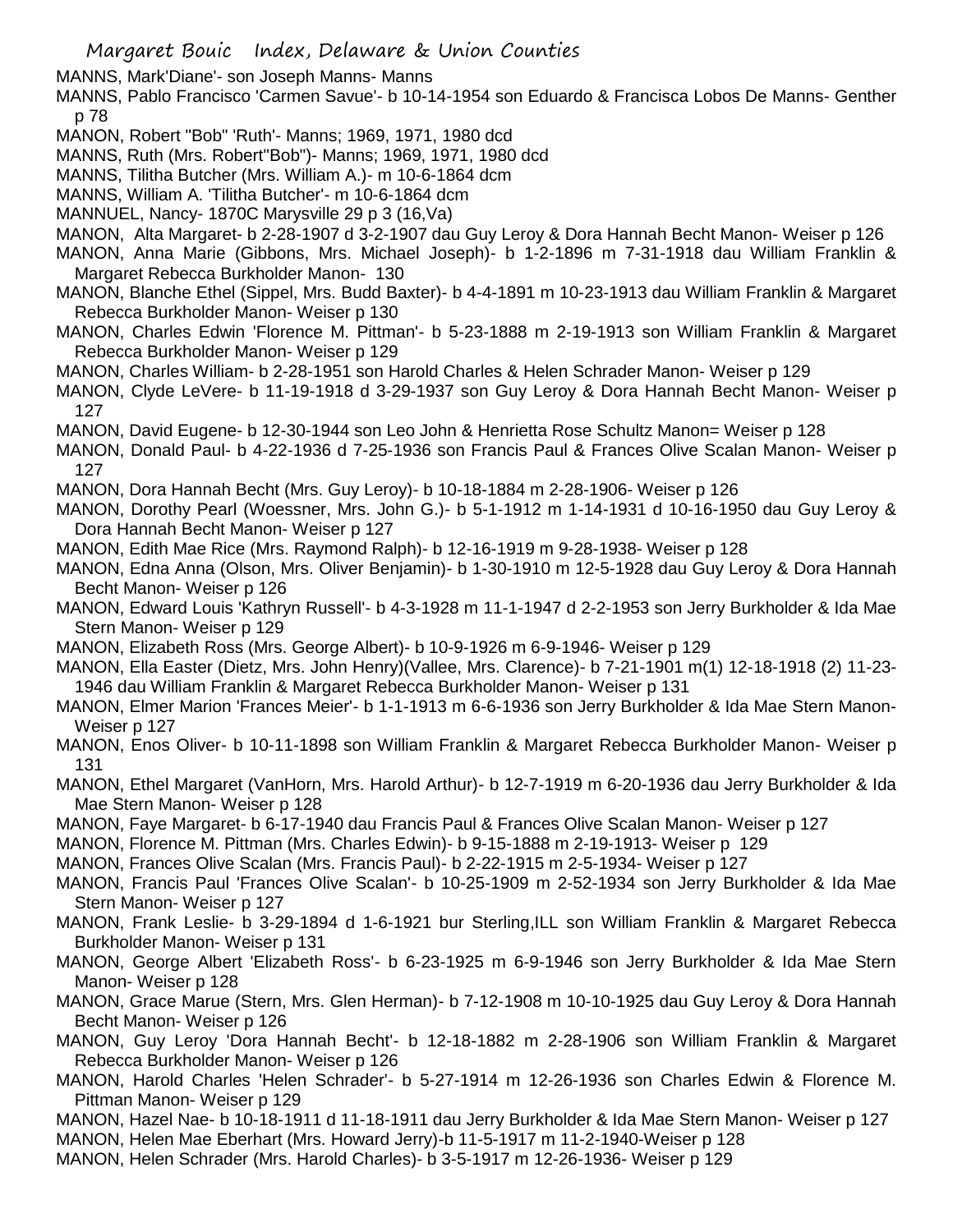MANON, Henrietta Rose Schultz (Mrs. Leo John)- b 1-27-1925 m 11-2-1945- Weiser p 128

MANON, Howard Jerry 'Helenmae Eberhart'-b 1-11-1917 m 11-2-1940 son Jerry Burkholder & Ida Mae Stern Manon- Weiser p 128

- MANON, Ida Mae Stern (Mrs. Jerry Burkholder)-b 9-16-1891 m 12-10-1908 Weiser p 127
- MANON, James Frederick- b 6-25-1948 son Raymond Ralph & Edith Mae Rice Manon- Weiser p 128
- MANON, Jermiah Raymond- b 2-14-1944 son Raymond Ralph & Edith Mae Rice Manon- Weiser p 128
- MANON, Jerry Burkholder 'Ida Mae Stern'- b 1-1-1886 m 12-10-1908 d 10-22-1932 son William Franklin & Margaret Rebecca Burkholder Manon- Weiser p 127
- MANON, John Jerry- b 1-6-1945 son Elmer Marion & Frances Meier Manon- Weiser p 127
- MANON, Judith Fern- b 5-7-1941 dau Raymond Ralph & Edith Mae Rice Manon- Weiser p 128
- MANON, Kathleen Mari- b 6-14-1954 dau George Albert & Elizabeth Ross Manon- Weiser p 129
- MANON, Kathryn Russell (Mrs. Edward Louis)- b 7-11-1931 m 11-1-1947- Weiser p 129
- MANON, Kenneth Paul- b 10-15-1947 son Kenneth Royal & Nora May Walter Manon- Weiser p 129
- MANON, Kenneth Royal 'nora May Walter'- b 6-20-1922 m 5-13-1945 son Charles Edwin & Florence M. Pittman Manon- Weiser p 129
- MANON, Lawrence Robert- b 3-28-1920 d 2-26-1921 son Charles Edwin & Florence M. Pittman Manon-Weiser p 129

MANON, Leo John 'Henrietta Rose Schultz'- b 8-29-1922 m 11-2-1945- son Jerry Burkholder & Ida Mae Stern Manon- Weiser p 128

- MANON, Lloyd Ellsworth 'Verna Mae Jacobsen'- b 4-16-1916 m 10-14-1939 son Gug Leroy & Dora Hannah Becht Manon- Weiser p 127
- MANON, Lois Margart (Maxey, Mrs. William Ralph)- b 8-9-1931 m 10-28-1950 dau Charles Edwin & Florence M. Pittman Manon- Weiser p 129
- MANON, Lyle Edwin- b 2-17-1917 d 6-10-1919 son Charles Edwin & Florence M. Pittman Manon- Weiser p 129
- MANON, Margaret Mae- b 4-12-1946 d 3-3-1950 dau Leo John & Henrietta Rose Schultz Manon- Weiser p 128
- MANON, Margaret Rebecca Burkholder (Mrs. William Franklin)- b 3-6-1860 d 10-6-1922 dau George & Rebecca Weiser Burkholder- Weiser p 126
- MANON, Mary Jo- b 12-12-1951 d 4-2-1953 dau Leo John & Henrietta Rose Schultz Manon- Weiser p 129
- MANON, Melody Ann- b 5-1955 dau Leo John & Henrietta Rose Schultz Manon- Weiser p 129
- MANON, Michael Paul- b 10-5-1948 son Howard Jerry & Helenmae Eberhart Manon- Weiser p 128
- MANON, Nora May Walter (Mrs. Kenneth Royal)- b 10-7-1922 m 5-13-1945- Weiser p 129
- MANON, Patricia Jean- b 6-19-1946 dau Leo John & Henrietta Rose Schultz Manon- Weiser p 128
- MANON, Paul Elmer-b 11-7-1946 son Elmer Marion & Frances Meier Manon- Weiser p 127
- MANON, Raymond Ralph 'Edith Mae Rice'- b 4-1-1915 m 9-28-1938 son Jerry Burkholder & Ida Mae Stern Manon- Weiser p 127
- MANON, Richard Allen- b 4-26-1949 son George Albert & Elizabeth Ross Manon- Weiser p 129
- MANON, Robert Ray- b 5-30-1937 son Francis Paul & Frances Olive Scalan Manon- Weiser p 127

MANON, Ruth Harriet (Stern, Mrs. Glen Herbert)- b 1-4-1924 m 2-25-1951 dau Charles Edwin & Florence M. Pittman Manon- Weiser p 129

- MANON, Steve Walter- b 6-29-1953 son Kenneth Royal & Nora may Walter Manon- Weiser p 129
- MANON, Susan Marie- b 5-9-1943 dau Harold Charles & Helen Schrader Manon- Weiser p 129
- MANON, Teresa Kay- b 6-8-1949 dau Edward Louis & Kathryn Russell Manon- Weiser p 129
- MANON, Verna Mae Jacobsen (Mrs. Lloyd Ellsworth)- b 8-8-1919 m 10-14-1939 Weiser p 127
- MANON, William Franklin 'Margaret Rebecca Burkholder'- b 2-7-1860 d 12-31-1928- Weiser p 126
- MANON, William Jerry- b 11-3-1947 son George Albert & Elizabeth Ross Manon- Weiser p 129
- MANONKU (Indian)- 1915 uch p 468; 1883 uch V p 494
- MANOR, Christie (Mrs. Clifford W.)- 1980 dcd
- MANOR, Clifford W. 'Christie'- 1980 dcd
- MANON, Cynthia N. Mason (Mrs. Isaac M.)- m 11-3-1854 dcm
- MANOR, Dan 'Joy Zimmer'- Manor
- MANOR, Daniel Clayton- b 11-25-1981 son Dan & Joy Zimmer Manor- Manor
- MANOR, Irene (Mrs. Roger)- Manor
- MANOR, Isaac M. 'Cynthia N. Mason'- m 11-3-1854 dcm
- MANOR, Joy Zimmer (Mrs. Dan)- Manor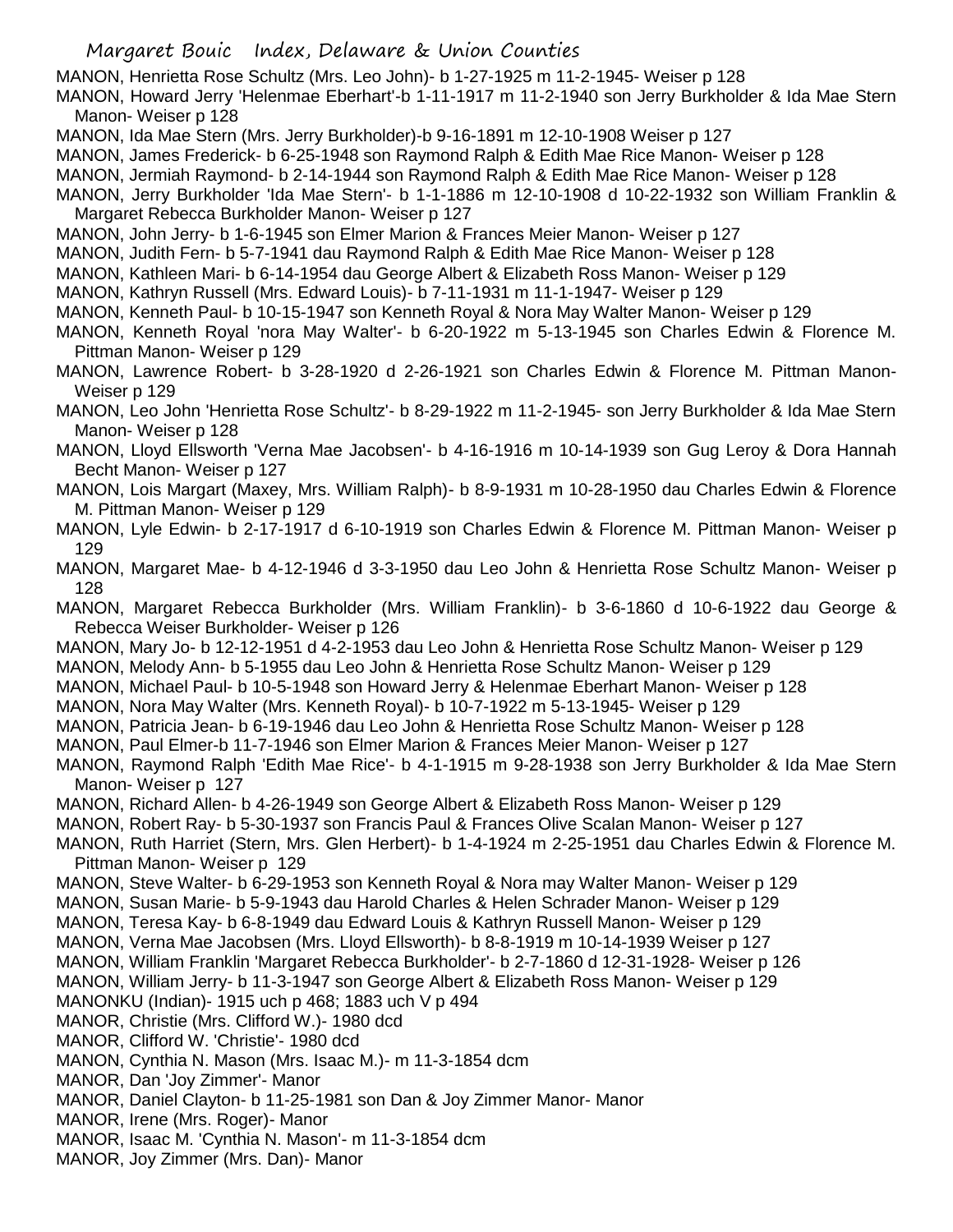MANOR, Kimberly- b 1966 dau Clifford W. & Christie Manor- 1980 dcd

MANOR, Laurie Ann- dau Roger & Irene Manor- Manor- engaged to Randy Rohr

- MANOR, Roger 'Irene'- Manor
- MANOS, Costar- brother Dr. Thomas N. Manos- Manos
- MANOS, Dr. Diane C.- dau Peter & Georgia Manos- Manos
- MANOS, Elizabeth Vatsures (Mrs. Dr. Thomas N.)- dau Thomas Vatsures- Manos
- MANOS, ---(Pelton, Mrs. John)- dau Dr. Thomas N. & Elizabeth Vatsures Manos- Manos
- MANOS, Georgia (Mrs. Peter)- Manos
- MANOS, Helen (Kotorlu, Mrs. )- dau Dr. Thomas N. Manos- Manos
- MANOS, James- borther Dr. Thomas N. Manos- Manos
- MANOS, Joni Lynn (Brown, Mrs. Peter George)- m 7-11-1981 dau Peter John & Georgia Manos- Manosengaged to Peter George Brown
- MANOS, Peter J.'Georgia'- Manos; 1976 dch p 287, 330; Sunbury p 116
- MANOS, Dr. Thomas N. 'Elizabeth Vatsures'- d 7-4-1964 (57) Manos
- MANOSMITH, Mary (Mrs. )(Strine, Mrs.John)- m 5-17-1832 dcga p 57; Ohio St Gaz
- MANRING, Mark son Dr. & Mrs. Lawrence Schreiber- Manring- engaged to Nancy Ann Brenner
- MANRING, Matthew Craig 'Patricia Michele Marston'- m 12-31-1976 son Mr. & Mrs. Lawrence Schreiber-Manring
- MANRING, Patricia Michele Marston (Mrs. Matthew Craig)- m 12-31-1976 dau Donald Marston- Manring
- MANROW, John- unec VIII p 22
- MANSCHRECK, Mrs. Clyde- Pabst 8 p 39
- MANSCHRECK, Theo- son Dr. & Mrs. Clyde Manschreck- Manschreck
- MANSE, Eseph 'Jane Butcher'- m 8-1-1849 ucm 1444, unec VII p 46
- MANSE, Jane Butcher (Mrs. Eseph)- m 8-1-1849 ucm 1444; unec VII p 46
- MANSEA, Phoebe- 1870C Troy Tp 519 (38\*)
- MANSEA, William- 1870C Troy Tp 519 (14)
- MANSELL, Gary L.'Marilyn H.'- 1980 dcd
- MANSELL, Marilyn H. (Mrs. Gary L.)- 1980 dcd
- MANSELL, Sharlet Patterson (Ms. William)- m 7-26-1849 Madison Co, unec XI p 64
- MANSELL, Rev. Walter- dg 10-31-1905 Cry Ab p 60
- MANSELL, Dr. William A.- 1908 dch 232, 256
- MANSELL, William 'Sharlet Patterson'- m 7-26-1849 Madison Co, unec XI p 44
- MANSER, William- delge X p 11
- MANSETTER, Florence- b 1-29-1880 Liberty Tp dau George & Florence Haferty Mansetter- dcb
- MANSFIELD, Alan Wayne- b 6-19-1977 son Don & Alexander Mansfield- Mansfield
- MANSFIELD, Anita- dau Everett E. & Georgia A. Mansfield- 1961 dcd (22m)
- MANSFIELD, Arlene- #146, query on Hoover- unec IV p 69, IX p 14
- MANSFIELD, Barbara (Johnson, Mrs. )- dau Robert Carl & LaVera Grose Mansfield- Mansfield
- MANSFIELD, Mrs. C. H.- dau Martin & Amelia Powers Dewey- Powers Pat p 142
- MANSFIELD, Donald ' Alexander'- Mansfield
- MANSFIELD, Elizabeth Benjamin (Mrs. Samuel)- b 7-3-1711/12 m 8-12-1735 dau Abel & Abigail Benjamin-Genther p 227
- MANSFIELD, Elizabeth G.- b 1801 Marietta d 8-30-1892 (91y) Oakdale Cem 745 (47C) I p 148 (C-R3-12)
- MANSFIELD, Everett E. 'Georgia A.'- 1961 dcd
- MANSFIELD, Everett- son Everett E. & Georgia A. Mansfield- 1961 dcd (5 1/2m)
- MANSFIELD, Georgia A. (Mrs. Everett E.)- 1961 dcd
- MANSFIELD, Hannah E.- uccp p 35, jB p 14; Mass;will CP 300; unec III p 48
- MANSFIELD, Harry- 1959, 1962 ucd
- MANSFIELD, James- 1850C Liberty Tp Un Co 889-906 p 133 (22,Eng)
- MANSFIELD, Jason Lee- b 6-27-1978 son Donald & Alexander Mansfield- Mansfield
- MANSFIELD, Jeffrey- son Everett E. & Georgia A. Mansfield- 19691 dcd (4)
- MANSFIELD, John 'Letitia Ford'- Nash p 95
- MANSFIELD, John- son Robert Carl & LaVera Grose Mansfield- Mansfield
- MANSFIELD, Letitia Ford (Mrs.John)- dau Richard & Mary Boulding Ford- Nash p 95
- MANSFIELD, LaVera Grose (Mrs. Robert Carl)- b 8-3-1913 d 2-28-1992 (78) bur E. Liverpool- dau Wilford & Ruby Grose- Mansfield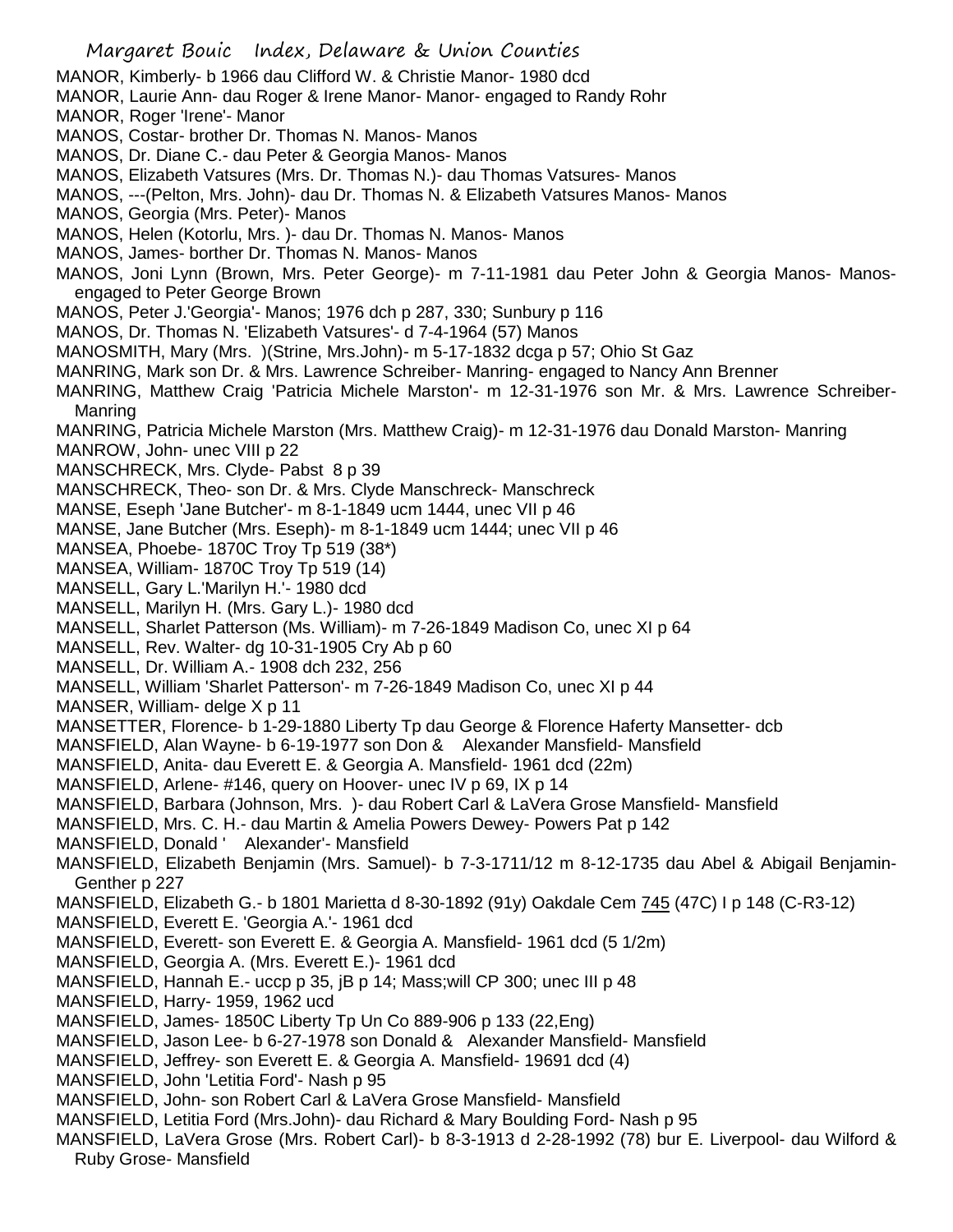Margaret Bouic Index, Delaware & Union Counties MANSFIELD, Mark 'Sheila'- Mansfield MANSFIELD, Marian Gooding (Mrs. )- d 9-1-1980 Mansfield Mem. Pk.- sister Louise G. Powell- Mansfield MANSFIELD, Merry (Kowalchuk, Mrs. )- dau Robert Carl & LaVera Grose Mansfield- Mansfield MANSFIELD, Miles- b 4-19-1898 Brown Tp son Melville & Flora Marvin Mansfield- dcb MANSFIELD, Patrick- 1850C Berlin Tp 1847 p 116 (28,Irel) MANSFIELD, Paul- son Carl Mansfield- Mansfield MANSFIELD, Peggy- dau Everett E. & Georgia A. Mansfield- 1961 dcd (6) MANSFIELD, Robert Carl 'LaVera Grose'- Mansfield MANSFIELD, Samuel 'Elizabeth Benjamin'- m 8-12-1735- Genther p 227 MANSFIELD, Sheila (Mrs. Mark)- Mansfield MANSFIELD, Scott Michael- b 1-11-1994 son Mark & Sheila Mark Mansfield- Mansfield MANSFIELD, Steve - son John Mansfield- Mansfield MANSFIELD, Violet (Heater, Mrs. )- dau Robert Carl & LaVera Grose Mansfield- Mansfield MANSFIELD, William- 1908 dch 399 MANSHIP, Joshua- b 1980 son Michael J. & Sandra L. Manship- 1991 ucd MANSHIP, Melissa b 1982 dau Michael J. & Sandra L. Manship- 1991 ucd MANSHIP, Michael J. 'Sandra L.'- 1991 ucd MANSHIP, Sandra L. (Mrs. Michael J.)- 1991 ucd MANSHON, Marsha- 1980 dcd MANSNERUS, Gladys Longbrake (Mrs. John)- b 10-18-1917 dau Mark F. & Buretta F. Shields Longbrake- dcc Dorothy Longbrake Roberts 1; Longbrake p 56 MANSNERUS, Horace William'Rachel A. Hedge'-ped David Kandel #184 14; unec X p 9 MANSNERUS, John A. 'Gladys Longbrake'- Longbrake p 56 MANSNERUS, Laura- dau John A. & Glayds Longbrake Mansnerus- Longbrake p 56 MANSNERUS, Mary- dau John A. & Gladys Longbrake Mansnerus- Longbrake p 56 MANSNERUS, Paul- son John A. & Glayda Longbrake Mansnerus- Longbrake p 56 MANSNERUS, Rachel A. (Mrs. Horace William)- ped David Kandel #184 15; unec X p 9 MANSON, Dorothy (Mrs. Robert)- d 1957- Manson MANSON, Mary (Coldrain, Mrs. Isaac)- m 2-24-1831 Reed Ab p 51 MANSON, Matildy- dumch p 235; 1883 uch V p 627 MANSON, Phyllis Torbert (Mrs. )- dau Andrew J. & Anna Motlar Torbert- Genther p 94 MANSON, Robert 'Dorothy'- d 3-31-1976 (57) bur Cumberland Cem, Newark- Manson MANSON, Sue Ellen (Clark, Mrs. )- dau Robert & Dorothy Manson Manson MANSON, William- d 8-15-1757- Powers p 214 MANSPERGER, Evaretta (Herron, Mrs. Perl Clifford) b 1885 d 1972 dau Horace William & Rachel A. Hedge Mansperger- ped David Kaneis #184 7; unec V p 9 MANSPERGER, Harmon 'Marydale McMahon'- Mansperger; McMahon MANSPERGER, Harmon,Jr.- son Harmon & Marydale McMahon Mansperger- Mansperger MANSPERGER, Marydale McMahon (Mrs. Harmon)- d 8-2-1980 (67) Fairview Cem, Galiondau Earl McMahon- Mansperger MANSPERGER, Thomas E., Lt. Col- son Harmon & Marydale McMahon Mansperger- Mansperger; grandson of Earl McMahon- McMahon MANSUR, ---Mrs. dau John Morris- dg 8-2-1910 Cry Ab p 142 MANSUR, Almina- dau William & Celinda Mansur- 1850C Delaware Town 1148 p 87 (16,O) MANSUR, Celinda (Mrs. William)- 1850C Delaware Town 1148 p 87 (48,NH) MANSUR, Elminia/Elmira- b 1834 d 4-2-1855 (20y11m) Olen Gaz 4-13-1855, Reed Ab p 153; Oak Grove Cem Powell p 437 MANSUR, Elizabeth Norris (Mrs. William B.)- m 11-27-1855 dcm MANSUR, Gertrude (Mrs. William)- b 1797 d 9-1824 dcga p 25 Del Pat & Fr Ch 9-30-1824; Oak Grove Cem, Powell p 437; d Friday (30) Reed Ab p 68 MANSUR, Henry S.- son William & Celinda/Serena Mansur- 1850C Delaware Town 1148 p 87 (8,O); 1870C Delaware Town 316 (27); dg 4-11-1890 Cry Ab p 13 MANSUR, Isa- b 2-6-1884 Concord Tp dau W. H. & Alice Morris Mansur- dcb MANSUR, Isaiah- d 1-1823 (7y) eldest son Wm. Mansur- dcga p 17, Del Pat & Fr Chr MANSUR, Minnie- dau William & Serena Mansur- dg 4-11-1890 Cry Ab p 13 MANSUR, Sarah Jane (Critchfield, Mrs. Leander J.)- m 11-8-1850 dcm; dau William & Celinda/Serena Mansur;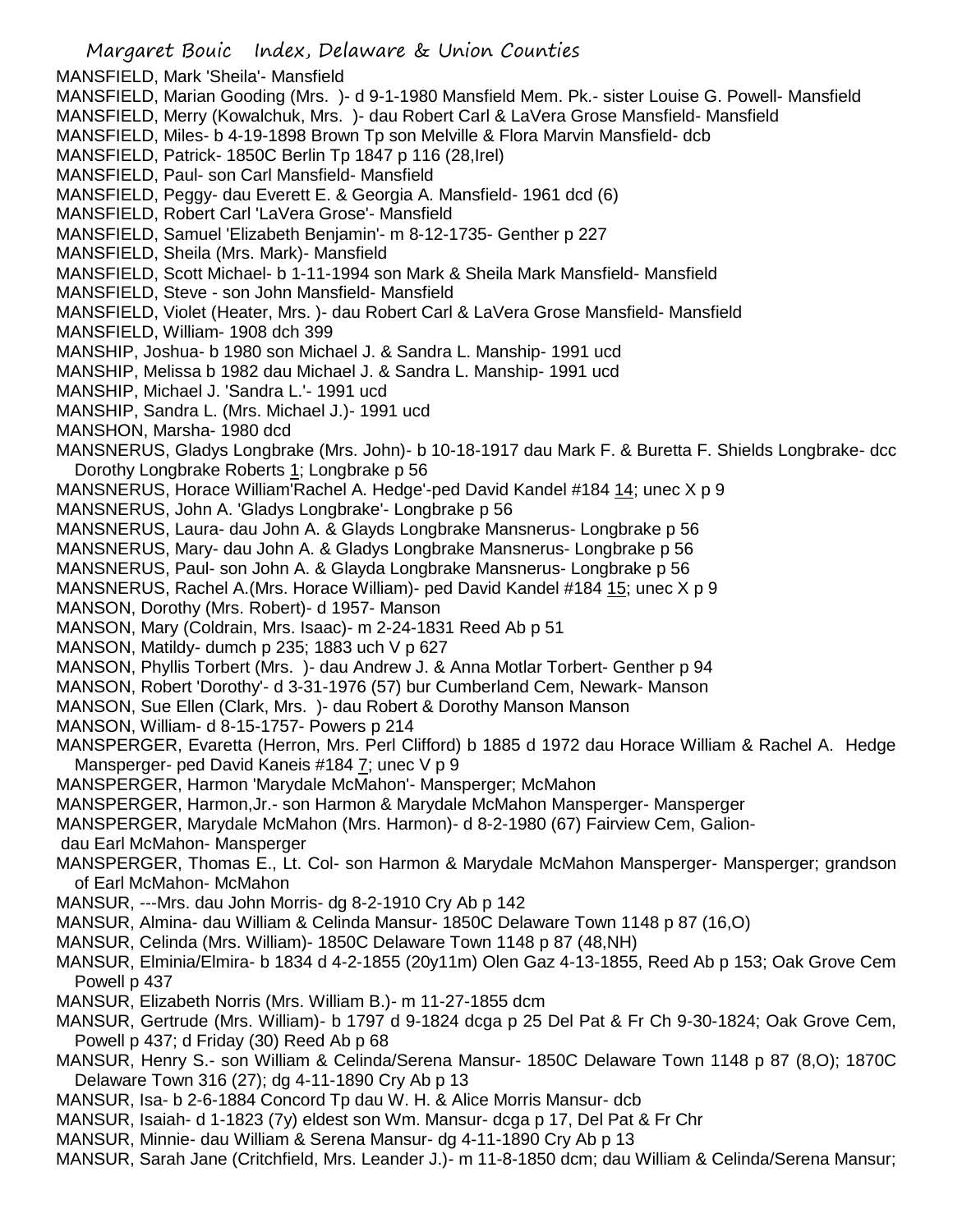1850C Delaware Town 1148 p 87 (20,O); Olen Gaz 11-8-1850, 11-11-1850 Wight II p 60, 61; dg 4-11-1890 Cry Ab p 13

MANSUR, Serena White (Mrs. William)- b 9-9-1802 m 12-8-1825 d Tuesday, dg 4-11-1890, Cry Ab p 13; dcga p 32, Del Pat & Fr Ch,Reed Ab p 76, 160; 1870C Delaware Town 316 (68\*)

- MANSUR, Serena- dau William & Celinda/Serena Mansur- 1850C Delaware Town 1148 p 87 (18,O); 1870C Delaware Town 316 (38); dg 4-11-1890 Cry Ab p 13
- MANSUR, William- b 1787 d 1868 Oak Grove Cem, Powell p 437
- MANSUR, William B. 'Elizabeth Norris'- b 1826 m 11-27-1855 dcm d 1856 Oak Grove Cem, Powell p 437
- MANSUR, William 'Celinda'- b 12-21-1787 d 8-20-1863 (76) dg 8-21-1863 Cry Ab p 34; delge V p 66, 67, VI p
- 20, IX p 53; 1820C Delaware Town; 1880 dch p 319, 358, 390; 1908 dch 88, 113, 242; ffd p 6; Poe p 24; Pabst 5 p 1; Pabst Pion Ii p 183; 1976 dch p 11; Powers Pat p 297; dcga p 17
- MANSUR, William 'Gertrude'- Reed Ab p 68
- MANSUR, William Isaiah- d 8-11-1824 infant son Wm. Mansur- dcga p 25
- MANSUR, William 'Serena White'- m 12-8-1825 dcga p 21, Del Pat & Fr Chron; Reed Ab p 76; dg 1-18-1856, estate; Reed Ab p 160; dg 4-11-1890, Cry Ab p 13
- MANSUR, William- son William & Serena Mansur- dg 4-11-1890 Cry Ab p 13
- MANSURE, William- 1835 men p 21 #37 p 34 Delaware Tp
- MANTEL, Alfrd Boyd- b 1-4-1932- son Alfred,Jr. & Edna Maria Laubach Mantel- Weiser p 605
- MANTEL, Alfred,Jr. 'Edna Maria Laubach'- m 9-24-1919- Weiser p 605
- MANTEL, Edna Maria Laubach (Mrs. Alfred,Jr.)- b 7-4-1899 dau Harvey & Sophia Brungart Laubach- Weiser p 605
- MANTEL, Elizabeth (Briant, Mrs. Lorenzo)- m 1-30-1842 Madison Co, unec IX p 56
- MANTEL,(or MARTLE) Elizabeth (Woods, Mrs. Isaac)- m 4-9-1811- onwq I
- MANTEL, Gertrude Eleanor- b 12-15-1921 dau Alfred,Jr. & Edna Maria Laubach Mantel- Weiser p 605
- MANTEL, Isabel Lydia- b 12-9-1929 dau Alfred,Jr. & Edna Maria Laubach Mantel- Weiser p 605
- MANTEL, Marjorie Helen- b 9-11-1933- dau Alfred,Jr. & Edna Maria Laubach Mantel- Weiser p 605
- MANTEL, Nevin Wentworth- b 8-16-1923- son Alfred,Jr. & Edna Maria Laubach Mantel- Weiser p 605
- MANTEL, Paul Joseph- b 8-18-1927 son Alfred,Jr. & Edna Maria Laubach Mantel- Weiser p 605
- MANTEL, Ralph Del Roy- b 9-14-1925- son Alfred,Jr. & Edna Maria Laubach Mantel- Weiser p 605
- MANTEL, Richard B.- b 3-29-1936- son Alfred,Jr. & Edna Maria Laubach Mantel- Weiser p 605
- Manter and Mantor spellings seem to be interchangeable, so they are here
- MANTER/ MANTOR, ---1908 dch 438; btp p 14
- MANTOR---family of Melanie Pratt, delge I p 10
- MANTER, ---b 10-15-1868 Kingston Tp son Aninias Manter- dcb
- MANTER, ---b 3-30-1869 Berlin Tp dau C. & Cemantha A. Manter- dcb
- MANTER, --- b 3-1-1893 Kingston Tp son Adolphas & --Durmont Manter- dcb
- MANTER, ---(Rider, Mrs. James Harvey)- m 3-22-1855 Olen Gaz 3-30-1855, Reed Ab p 152
- MANTER, Adaline (Devore, Mrs. Stephen H.)- m 6-7-1855 dcm
- MANTOR, Adeline- dau Daniel & Moriah Mantor- 1850C Berlin Tp 1955 p 120 (15,O)
- MANTER, Addie (Mrs. )- sister Mrs. C. O. Jones, Mrs. Henry Finch- dg 5-23-1901, Cry ab p 34
- MANTER, Adolphus- 1870C Kingston Tp 383 (1)
- MANTER, Alice F. Durfey (Mrs. )- dau Reuben & Emily Vining Durfey- dg 7-21-1908 Cry Ab p 146; dg 11-8- 1910 Cry Ab p 169; Pabst 8 p 65
- MANTER, Alvin A.- b 4-29-1895 Berlin Tp son Clarence & Alice F. Durvey Manter- dcb
- MANTER, Aranias- 1870C Kingston Tp 383 (28\*)
- MANTOR, Amanias 'Mary Stark'- m 10-28-1861 dcm; dcw Bk 4 p 439 (46)
- MANTOR, Annias- ch Major & Lydia Mantor- 1850c Porter Tp 3066 p 166 (8,O)
- MANTER, Arnold- b 5-5-1886 Belin Tp son Clarence & Alice Durfey Manter- dcb
- MANTOR, Athenia- ch John & Sarah Mantor- 1850C Berkhisre Tp 209 p 21 (6,O)
- MANTER, Beatrice Freshwater (Mrs. Stanley)(Young, Mrs. J. E.)- b 9-30-1903 m(1) 12-19-1923 div 1927 m(2) 3-11-1932 d 10-1-1943 dau Harry Rutherford & Laura Ellen Everts Freshwater - Freshwater p 105
- MANTER, Benjamin H.- b 12-31-1890 Genoa Tp d 1-15-1969 (79) bur Cheshire- son W. E. & Chirsta Sheets Manter- dcb; brother Myrtle Mantor- see Aller; Mantor
- MANTER, Bessie (Havens, Mrs. )- sister A. Glenn, Stanley W. Manter- Manter
- MANTER/MANTOR, Burton F 'Emma L.'- b 4-19-1891 Porter Tp d 1-12-1973 (81) bur Galena- son J. J. & Eliza Morris Manter- Mantor; Pabst 7 p 26; dcb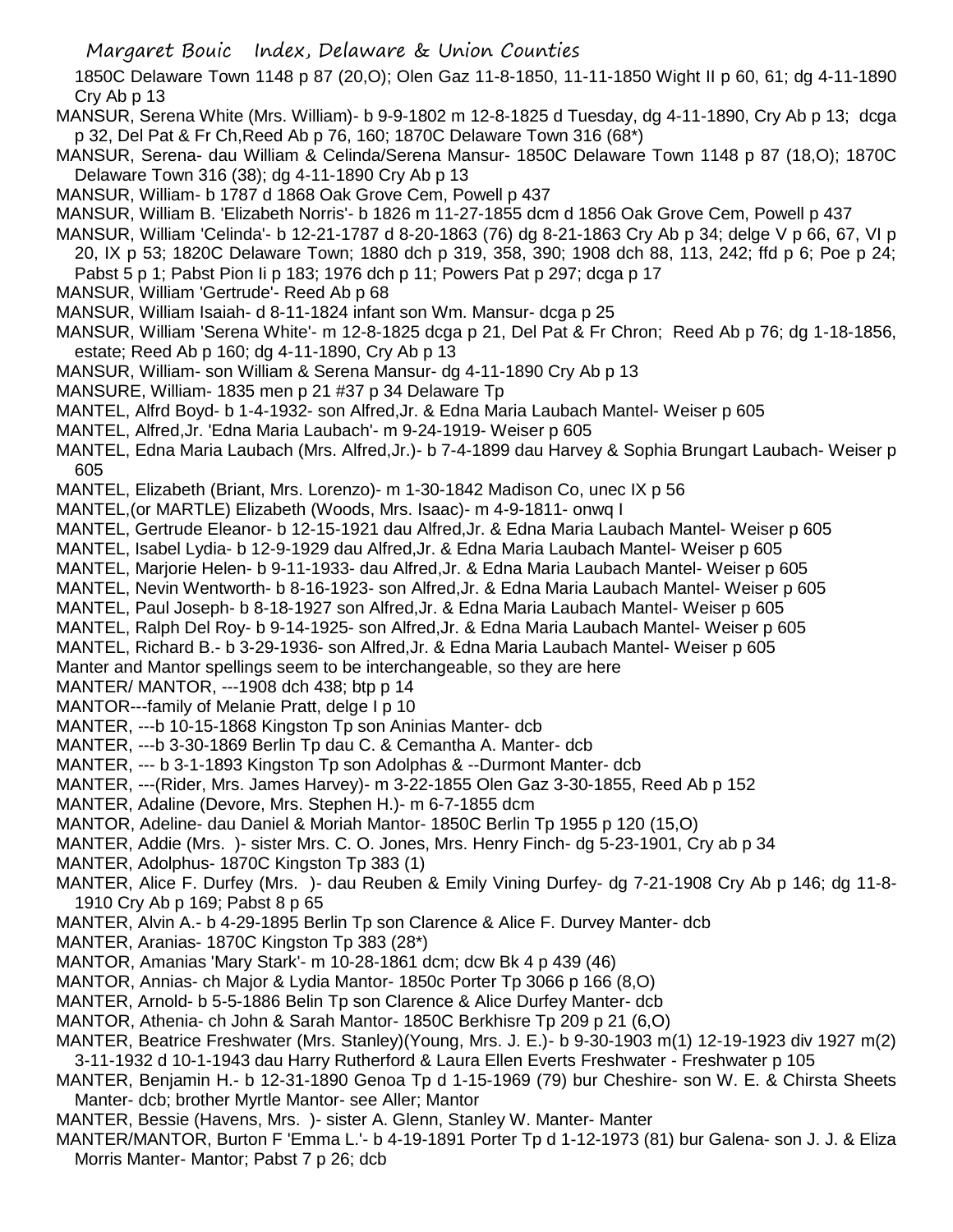MANTER, Carl David- b 4-18-1884 Belin Tp son Clarence & Alice Durfey Manter- dcb

MANTER, Celia- d inf dau William & Susan Stanton Manter- delge IX p 52; dg 9-7-1900 Cry Ab p 34

- MANTOR, Charles- son Walter & Sarah A. Mantor- 1850C Berkshire Tp 208 p 21 (8,O)
- MANTER, Charles H. 'Harriet E. Price'- m 7-7-1867 dcm; delge XII p 48; 1870C Berkshire Tp 212 (29\*)

MANTER/MANTOR, Chloe (RIder, Mrs. James)- m 3-22-1855 dcm dau Daniel & Moriah Mantor- 1850C Berlin Tp 1955 p 120 (13,O)

- MANTER, Clarance H.- b 9-16-1901 Berkshire Tp son Ernest & Lena Baker Manter- dcb
- MANTER, Clarence- Pabst 8 p 65; 1870C Berlin Tp 222 (17)
- MANTOR, Daniel F.- son William & Susanna Mantor- 1850C Berlin Tp 1954 p 120 (7,O)
- MANTER, Daniel 'Moriah Adams'- b Mass d 4-22-1894 (85-5-18) Berlin Tp dg 4-24-1891 Cry Ab p 54- son Major Manter- dcdeaths; delge V p 22; dg 4-24-1894 Cry Ab p 165; Pabst 8 p 49, 62, 65; CCC (1875 Berlin Tp); 1835 men p 15 #132 p 22 Burlin Tp; 1840C Berlin Tp 202 (30-40); 1850C Berlin Tp 1955 p 1120
	- (37,NY); 1870C Berlin Tp 221 (62\*)
- MANTOR, Daniel- son Major Mantor- Del Patron 8-20-1823 Reed Ab p 60
- MANTER, David- 1870C Berlin Tp 224 (28\*)
- MANTOR, David- son Major Mantor- dcw Bk 4 p 439 (46)
- MANTOR, David V.- 1850C Berkshire Tp 209 p 21 (9,O)
- MANTOR, Debbie- b 1960 dau Donald W. & Judith A. Mantor- 1975, 1977, 1979 ucd
- MANTER, Delia A. (Ambrose, Mrs. William)- m 11-20-1859 dcm
- MANTER, D, 'Maria'- Powell p 60
- MANTLE, Donald W. 'Judith A.'- 1975, 1977, 1979, 1981, 1991 ucd
- MANTOR, Dorothy (Buell, Mrs. )- d 1968- dau Grover C. & Sylvia L. Jaynes Mantor- Mantor
- MANTER, Dot- b 12-24-1892 d 12-26-1892 (2d) Berlin Tp dau Seley & S. A. Green Manter- dcb; dcdeaths
- MANTER, Edward- 1870C Berlin Tp 224 (1)
- MANTER, Effie (Mrs. )- sister Mrs. C. O. Jones, Mrs. Henry Finch- dg 5-23-1901, Cry Ab p 81
- MANTOR, Effie L. b 1856 d 1936 Berkshire Cem, Powell p 1
- MANTER, Eileen (Hatten, Mrs. Bernard)- dau A. Glenn & Helen Manter- Manter
- MANTOR, Eli- son Daniel & Moriah Mantor- 1850C Berlin Tp 1955 p 120 (11,O)
- MANTOR, Eliza- dau Daniel & Moriah Mantor- 1850C Berlin Tp 1955 p 120 (9,O)
- MANTOR, Elizabeth C. (Mrs. Roy)- b 1909 d 2-26-1967 (57) Claibourne Cem p 91- Mantor
- MANTER, Elsie May Tuller (Mrs. Lee)- b 3-10-1890 m 3-18-1908 d 12-4-1944 dau Erwin & Cora Verlindia Reynolds Tuller- Weiser p 249
- MANTER, Emma F.- b 12-12-1882 Genoa Tp dau Wm. E. & C. D. Scheedle Manter- dcb
- MANTOR, Emma L. (Mrs. Burton F.)- Mantor
- MANTOR, Emma (Vought, Mrs. )(Biddle, Mrs. )- d 12-21-1966 (84) Oak Grove Cem- sister Myrtle Mantor Aller- Mantor
- MANTER, Ernest L.- b 10-2-1875 Kingston Tp son Jefferson & Eliza Morris Manter- dcb
- MANTER, Esia- 1870C Berlin Tp 222 (15)
- MANTER/MANTOR, Ethel (Balzer, Mrs. )- dau Burton F. & Emma L. Mantor- Mantor Pabst 8 p 106, 108, 109, 110
- MANTER, Ethel M.- b 4--7-1879 Berlin Tp dau C. & Alice T. Durphy Manter- dcb
- MANTER, Florence F.- b 9-18-1880 Kingston Tp ch J. J. & Eliza Morris Manter- dcb
- MANTER, Flossie A. (Norris, Mrs. )- b 3-22-1890 Berlin Tp dau S. & S. A. Green Manter- dcb- sister LeRoy Manter- obit LeRoy,Del Mus Lib
- MANTER, Flossie Amy- b3-16-1889 Berlin Tp dau Sealy & Samantha Green Manter- dcb
- MANTER, Foran/Flexian F.- d 10-10-1880 10d- Kingston Tp, dcdeaths
- MANTER, Francis J. (Collier, Mrs. Simpson)- m 5-14-1865 dcm; dau William & Susan Stanton Manter- btp p 10; delge IX p 52 Collier dg 9-7-1900 Cry Ab p 34
- MANTER, Frank- d 11-25-1897 (59) Brown Tp- dcdeaths
- MANTER, Frank- son William & Susan Stanton Manter- delge IX p 52; dg 9-7-1900 Cry Ab p 34; btp p 10
- MANTOR, Franklin- son Walter & Sarah A. Mantor- 1850C Berkhsire Tp 208 p 21 (11,O); 1870C Brown Tp 248 (36\*)
- MANTER, Fred- Manter
- MANTER/MANTOR, A. Glen 'Helen Beck'- m 6-5-1930 d 5-16-1981(81) Marlborough Cem- brother Stanley W. Manter- Manter; 1976 dch p 351; 1961, 1964, 1969, 1971, 1980 dcd
- MANTER, Gregory Adam- b 5-12-1978 son Fred Manter- Manter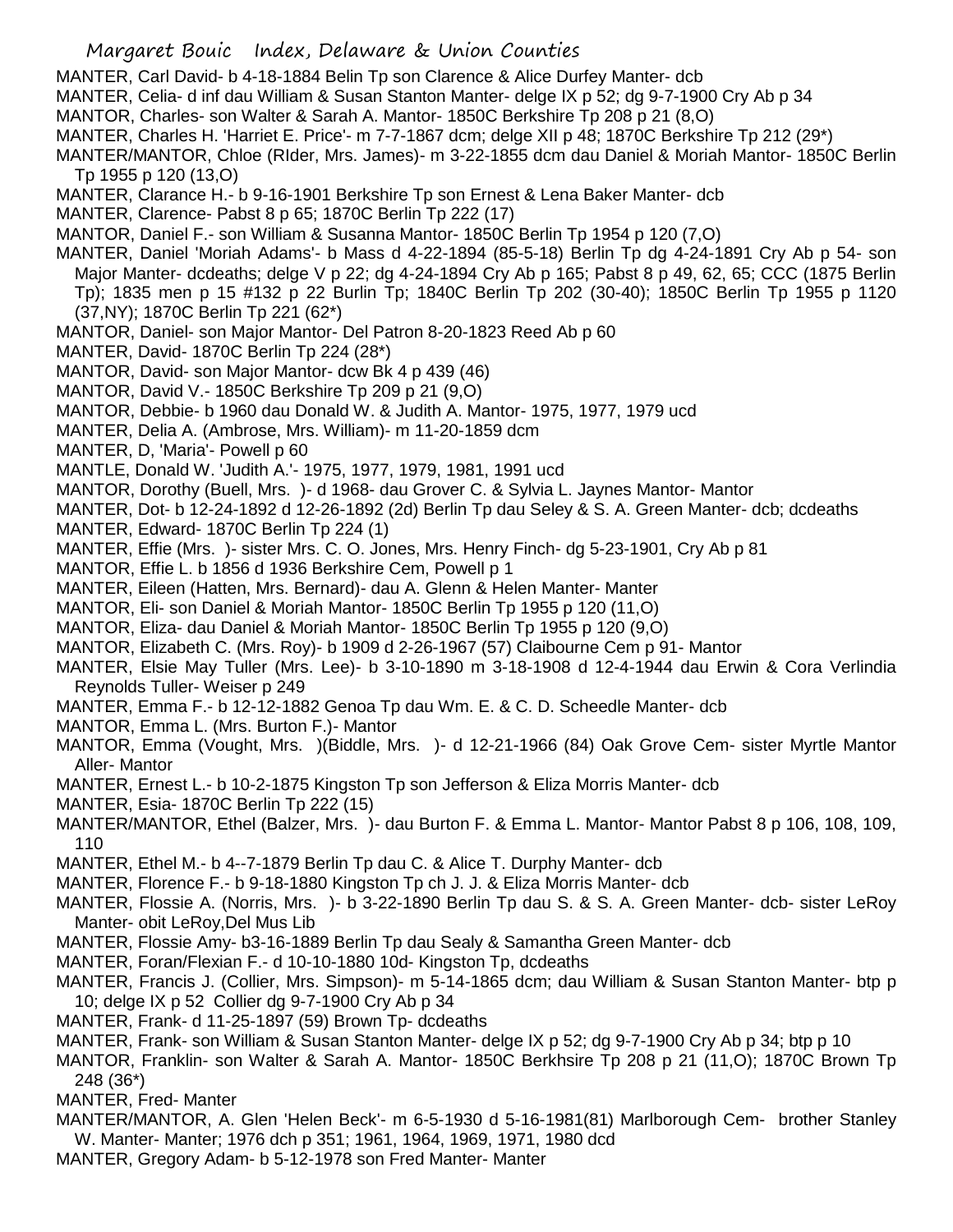MANTOR, Grover Clevelnad 'Sylvia L. Janes'- b 8-27-1887 Genoa Tp d 1968 son William,Jr. & Chirstie B. Schiedts Mantor- dcb; brother Myrtle Manter- Mantor; Aller; 1961, 1964 dcd

- MANTER, Harriet E.- 1870C Berkshire Tp 212 (20)
- MANTOR, Harry W.- d 10-23-1952 976) obit Del Mus Lib
- MANTER, Harvey P.- b 11-23-1870 Berlin Tp son David & Lovina Sheeks Manter- dcb
- MANTER, Hattie L.- 1870C Berkshire Tp 212 (2)
- MANTER, Hazel Ilo (Chesser, Mrs. Leo Ernest)- b 6-11-1915 dau Lee & Elsie May Tuller Manter- Weiser p 249
- MANTER, Helen Beck (Mrs. A. Glenn)- b 8-3-1902 m 6-5-1930 d 1-2-1995 (92) Marlborough Cem- dau Craig & Mae Beck- Manter; 1961, 1964, 1969, 1971, 1980 dcd
- MANTER, Helen Norris- b 3-5-1917 dau Lee & Elsie May Tuller Manter- Weiser p 249
- MANTER, Helen (Rammelsberg, Mrs. Neil)- dau A. Glenn & Helen Beck Manter- Manter
- MANTER, Helen (Vaughn, Mrs. Willis)- sister A. Glenn Manter- Manter
- MANTOR, Isabella (Dunham, Mrs. Ampudia)- m 10-26-1865 dcm- dau John & Sarah Mantor- 1850C Berkshire Tp 209 p 21 (4,O)
- MANTER, Ira- 1870C Berlin Tp 222 (13)
- MANTER, James J.- delge VIII p 14, dg 1-7-1908
- MANTOR, James Jefferson- son Major & Lydia Mantor- 1850C Porter Tp 3066 p 166 (4,O); dcw Bk 4 p 439 (46)
- MANTOR, Jane- dau William A. & Mary Mantor- 1961, 1964 dcd
- MANTER, Jay Willis Tuller- b 1-25-1919 son Lee & Elsie May Tuller Manter- Weiser p 249
- MANTOR, Jerry- b 1961 sonDonald W. & Judith A. Mantor- 1977 ucd
- MANTOR, Jerusha- ch Walter & Sarah A. Mantor- 1850C Berkshire Tp 208 p 21 (4,O); 1870C Oxford Tp 432 (21)
- MANTOR, John- son Major Mantor- dcw Bk 4 p 439(46)
- MANTER, John 'Sarah Still'- m 2-25-1840 dcm; 1840C Berkshire Tp p 182 (20-30); 1850C Berkshire Tp 209 p 23 (34,O); 1870C Berlin Tp 222 (54\*)
- MANTOR, Judith A. (Mrs. Donald W.)- 1975, 1977, 1979, 1981, 1983, 1991 ucd
- MANTER, Julia- 1870C Berlin Tp 222 (8)
- MANTER, Lavonia- 1870C Berlin Tp 224 (27)
- MANTER, Lee 'Elsie May Tuller'- b 8-9-1893 m 3-18-1908 d 11-30-1950- Weiser p 249
- MANTER, LeRoy- d 11-30-1950 (67) dg 11-20-1950 obit Del Mus Lib
- MANTER,---(Chesse, Mrs. Leo)- dau LeRoy Manter- obit LeRoy, Del Mus Lib
- MANTER, Lizzie- 1870C Kingston Tp 383 (8)
- MANTER, Lizzie E. (Benton, Mrs. Edward M.)- m 4-5-1884 dcm
- MANTOR, Louis D.- son Walter & Sarah A. Mantor- 1850C Berkshire Tp 208 p 21 (2,O)
- MANTER, Louisa (Justice, Mrs. Appollos/Paul)- m 2-12-1865 dcm- dau Daniel & Mariah Adams Manter-Newman letter; 1880 dch p 713; dg 4-17-1891 Cry Ab p 52.
- MANTER/MANTOR, Louise (Scott, Mrs. Dwight)- dau A. Glenn & Helen Beck Manter- Manter; dcq Roy Scott (1)
- MANTER, Lydia- 1870C Berlin Tp 222 (16)
- MANTER/MANTOR, Lydia (Mrs. Major)- d 2-11-1883 (79-11-5) Berkhsire Cem, Powell p 8; 1850C Porter Tp 3066 p 166 (43,O); dcw Bk 4 p 439 (46),exec
- MANTER, Maria (Mrs. Daniel)- d 4-12-1891 (77-3-23) Cheshire Cem, Powell p 60; 1870C Berlin Tp 221 (56) MANTER/Rev. Frank E. & Karis Brewster Manton- Manton
- MANTER/MANTOR, Major 'Lydia'- d 12-27-1867 (82-6-199 Berkshire Cem, Powell p 8; 1820C Harlem Tp; Pabst 5 p 2; will dcw Bk 4 p 439(46), 1869; 1840C Berkshire Tp p 182 (50-60); 1850C Porter Tp 3066 p 166 (64,Mass); dcga p 5,20; 1822 Del Patron & Franklin Chronicle; Del Pat 8-20-1823, Reed Ab p 60
- MANTOR, Mary- dau Daniel & Moriah Mantor- 1850C Berlin Tp 1955 p 120 (5,O)
- MANTER, Mary H.- 1870C Berlin Tp 228 (17)
- MANTER, Mary J.- Pabst 2 p 34
- MANTOR, Mary M. (Mrs. William A.)- 1961, 1964 dcd
- MANTER, Mary (Rose, Mrs. Eldridge)- m 7-20-1861 dcm
- MANTOR, Mary Stark (Mrs. Amanias)- m 10-28-1861 dcm; 1870C Kingston Tp 393 (29)
- MANTOR, Mary- dau Walter & Sarah A. Mantor- 1850C Berkshire Tp 208 p 21 (13,O)
- MANTOR, Mattie (Johnson, Mrs. )- sister Myrtle Mantor Aller- Aller
- MANTER, Maxine (Braumiller, Mrs. Arthur)- dau A. Glen & Manter- Manter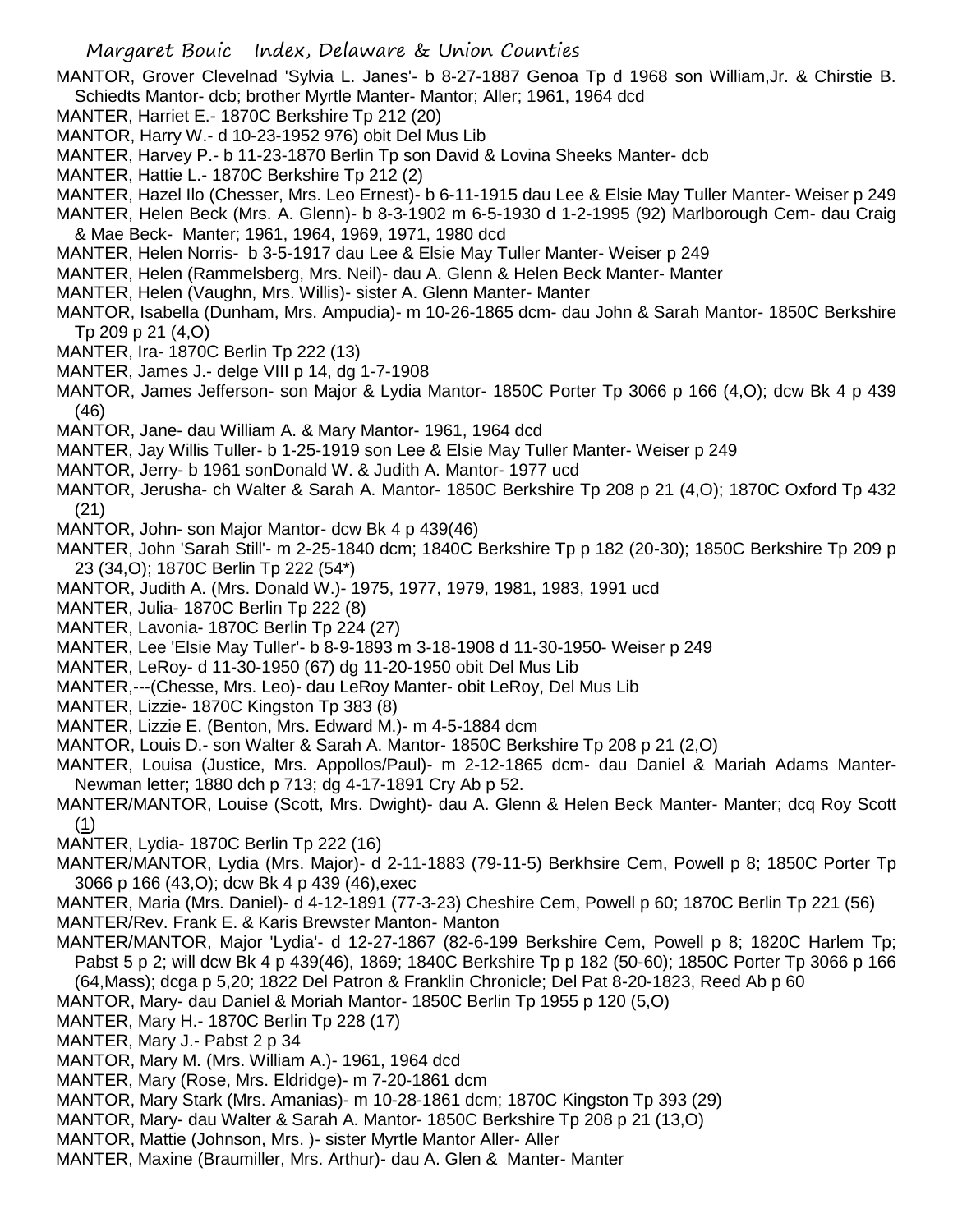MANTER, Mayor- 1835 men p 7 #106 p 5 Berkshire Tp

- MANTER, Mildred A. Murphy (Mrs. Stanley W.)- b 3-20-1912 d 1-25-1988 (75) St. Mary Cem- Manter; 1961, 1964, 1969, 1971, 1980 dcd
- MANTOR, Moriah/Maria Adams (Mrs. Daniel)- b 12-20-1813 d 4-12-1891 (77-3-22) dg 4-17-1891, 4-24- 1891, Cry Ab p 52, 54; 1850C Berlin Tp 1955 p 120 (18,O)
- MANTER, Myrl (Mural D.)- b 5-30-1881 Berlin Tp dau Clarence & Alice F. Durpey Manter- dcb; Pabst 8 p 98, 109, 110
- MANTOR, Myrtle (Aller, Mrs. )- sister Grover C. Mantor- Aller
- MANTOR, Myrtle May (Mrs. Harry W.)- d 8-7-1965 (83) bur sunbury- Mantor; 1964 dcd
- MANTER, Nesirta- -b 5-10-1880 Genoa Tp dau Wm. E. & Cristiania Sheeks Manter- dcb
- MANTER, Nina Maxine (Braumiller, Mrs. Arthur Everett)- b 6-23-1918 m 6-9-1940- Weiser p 269
- MANTER, Patricia A. (Logan, Mrs. )- dau Mildred A. Manter- Manter
- MANTER, Patricia (Van Der Woort, Mrs. )- dau Stanley W. & Mildred Manter- Manter
- MANTOR, W. Ray- d 2-8-1976 (23) Fairview Mem.- son Mrs. Charles Disbennett- Mantor
- MANTOR, Roberta Galbraith (Lackey, Mrs. )(Mrs. Ben H.)- d 10-31-1969 (71) bur Cheshire- Mantor
- MANTER, Rosa- 1870C berlin Tp 222 (21)
- MANTOR, Rosalia- dau Daniel & Moriah Mantor- 1850C Belin Tp 1955 p 120 (1,O)
- MANTOR, Roy C. 'Elizabeth C.'- b 1913 Claibourne Cem p 91; Mantor
- MANTER, Rubin L.- b 8-9-1893 Berlin Tp son Sedey & --Green Manter- dcb
- MANTOR, Ruth Ann (Water, Mrs. )- dau Burton F. & Emma L. Mantor- Mantor
- MANTOR, Sam- b 1960 son Donald W. & Judith A. Mantor- 1975, 1977, 1979, 1981 ucd
- MANTER, Samantha (Mrs. Sealy)- m 9-1868 Pabst 8 p 49, 62,65; hadc p 92; CCC (1900 Berlin Tp); 1870C Berlin Tp 222 (19)
- MANTOR, Sarah- d 7-3-1840 (52-10-3) Berkshire Cem, Powell p 8
- MANTOR, Sarah A. (Mrs. Walter)- 1850C Berkshire Tp 208 p 21 (40,Mass); 1870C Berlin Tp 228 (59)
- MANTER, Sarah Ann- d 3-13-1885 (74-1-20) Berlin Tp- dcdeaths; dg 3-19-1885 Cry Ab p 107
- MANTOR, Sarah (Mrs. John)- 1850C Berkshire Tp 209 p 21 (28,O)
- MANTER, Sarah M.- 1870C Berlin Tp 224 (2)
- MANTER, Sarah Still (Mrs. John)- m 2-25-1840 dcm
- MANTER, Sealy 'Samantha'- m 9-1868 son William & Susan Stanton Manter- btp p 10; Pabst 8 p 50, 52, 63,65, 106, 107, 108; dg 4-24-1900 Cry Ab p 18; CCC p 31 (1875 Berlin Tp);dg 8-28-1900 Cry Ab p 32; dg 9-7-1900 Cry Ab p 34; delge IX p 52; 1850C Berlin Tp 1954 p 120 (5,O); 1870C Berlin Tp 222 (24\*)
- MANTER, Seley A.- b 10-14-1873 Berlin Tp son Seley & Samantha Green Manter- dcb
- MANTER, Selia- dau William & Susan Stanton Manter- btp p 10
- MANTER, S. O.- brother LeRoy Manter- dg 11-30-1950; obit LeRoy Del Mus Lib
- MANTER, Stanley- brother A. Glen Manter- Manter
- MANTER, Stanley 'Beatrice Freshwater'- m 12-19-1923 div 1927 Freshwater p 105
- MANTER, Stanley W. 'Mildred'-b 6-23-1902 Berlin Tp d 9-15-1969 (67) bur St. Mary's- son L. O. & Fanny Scott Manter; dcb; 1961, 1964, 1969, 1971 dcd
- MANTER, ---(Vaughn, Mrs. Willis)- sister Stanley W. Manter- Manter
- MANTER, Susan- 1870C Berlin Tp 222 (1)
- MANTER, Mrs. Susan- d Fri (77) dg 3-19-1901 Cry Ab p 72
- MANTER, Susan M.Stanton (Mrs. William)- m 10-27-1840 dcm; btp p 10; delge IX p 52; dg 4-24-1900 Cry Ab p 18; dg 9-7-1900 Cry Ab p 34; 1850C Berlin Tp 1954 p 120 (26,NY); 1870C Berlin Tp 224 (46)
- MANTER, Susannah- b NY d 3-16-1901 (76-9-12) Genoa Tp dcdeaths
- MANTER, Susie (Freeman, Mrs. Jay)- Maugans Anc p 15
- MANTOR, Sylvia L. Jaynes (Mrs. Grover C.)- d 8-17-1974 (84) Cheshire Cem- Mantor; 1961, 1964, 1969, 1971 dcd
- MANTER, Thomas- 1870C Berlin Tp 228 (25\*)
- MANTOR, Thomas J.- son Manor & Lydia Mantor- 1850C Porter Tp 3066 p 166 (6,O))
- MANTOR, Thomas J.- son Walter & Sarah A. Mantor- 1850C Berkshire Tp 208 p 21 (6,O)
- MANTOR, Terry- b 1961 ch Donald W. & Judith A. Mantor- 1975, 1979, 1981 ucd
- MANTOR, Vaughn B.- son Burton F. & Emma L. Mantor- Mantor
- MANTER, Virginia (Ervin, Mrs. Thomas)- b 12-23-1925 m 1-10-1942 dau Stanley & Beatrice Freshwater Manter- Freshwater p 105
- MANTER, Virginia (Kinsell, Msr. )- dau Stanley W. & Mildred Manter- Manter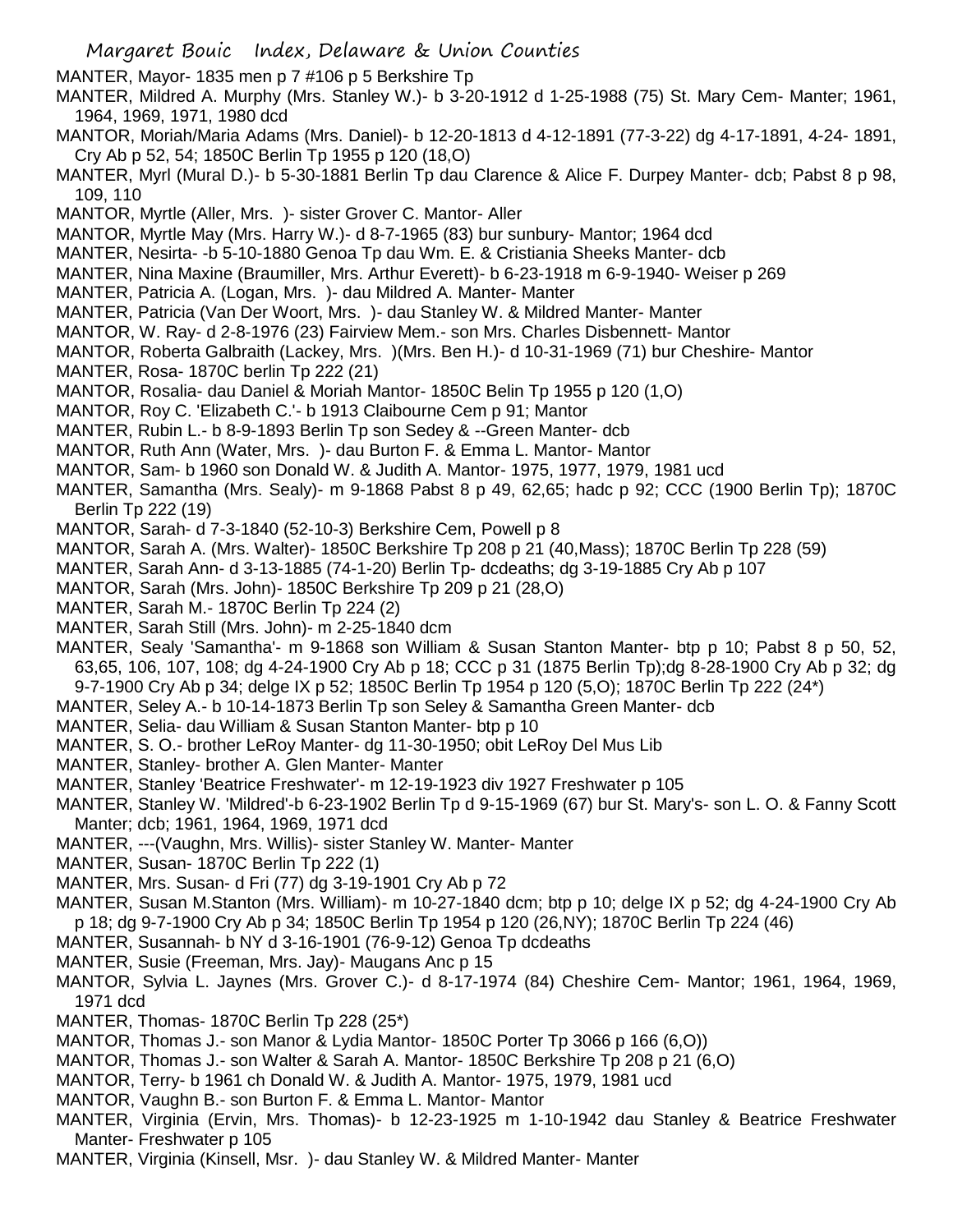- MANTER/MANTOR, Walter 'Sarah A.'- son Major Mantor; dcw Bk 4 p 439(46); 1835 men p 14 #54 p 19 Burlin Tp; 1840C Berkshire Tp p 182 (20-30); 1850C Berkshire Tp 208 p 27 (36,O); 1870C Berlin Tp 228 (47\*); CCC (1875 Berlin Tp); dg 3-19-1885 Cry Ab p 107
- MANTER, William- delge VIII p 4 (4-1900)
- MANTOR, William- Pabst 4 p 1
- MANTER, William- delge XII p 53 (Genoa Tp 1890)
- MANTOR, William A. 'Mary'- 1961, 1964 dcd
- MANTER, William E.- delge XII p 53 (Genoa Tp 1890)
- MANTER, William A.- b 8-14-1871 Berlin Tp d 12-15-1872 (14m1d) Berlin Tp son Silas & Samantha Green Manter- dcb; dcdeaths
- MANTER, William- b Berkshire Tp d 7-23-1900 (82-1-19) Genoa Tp dcdeaths
- MANTOR, William- son Major Mantor- dcw Bk 4 p 439 (46)
- MANTOR, Mrs. William- sister Mrs. Edward Vought- delge IX p 5
- MANTER, William 'Susan Stanton'- b 7-4-1818 m 10-27-1840 dcm d 8-23-1900; btp p 10; delge IX p 52; dg 9- 7-1900 Cry Ab p 34; 1850C Berlin Tp 1954 p 120 (32,O); 1870C Berlin Tp 224 (53\*)
- MANTER, William- son William & Susan Stanton Manter- btp p 10; delge IX p 52; dg 8-28-1900 Cry Ab p 34; dg 9-7-1900 Cry Ab p 54; 1870C Berlin Tp 224 (19)
- MANTER, Willie- 1870C Kingston Tp 383 (6)
- MANTEY, Crystal J. (Mrs. John David)- 1991 ucd
- MANTEY, Edward- Mantey
- MANTEY, Katelin Marie- b 10-28-1986 dau Lynn & Kris Mantey- Mantey
- MANTEY, Kristine L. (Mrs. Lynn E.)- Mantey; 1991 ucd
- MANTEY, Lynn E.'Kristine L.'- Mantey; 1991 ucd
- MANTEY, Thomas Edward- b 12-31-1991 son Kris & Lynn Mantey- Mantey
- MANTLE, Charles- from Madison Co to Ky- unec VIII p 30
- MANTLE, David- son John D. & Crystal Mantle- 1991 ucd
- MANTLE, David 'Matilda G. Noland'- m 8-3-1833 Madison Co, unec VII p 10
- MANTLE, Douglas- son John D. & Crystal J. Mantle- 1991 ucd
- MANTLE, Elizabeth(Hubbard, Mrs. Sterlind J.)-m 12-24-1846 Madison Co, unec X p 28
- MANTLE, Elizabeth (Luman, Mrs. Moses)- m 10-23-1823 Madison Co, unec IV p 64
- MANTLE, Emma Kious (Mrs. John)- m 3-26-1848 Madison Co, unec X p 64
- MANTLE, John David' Crystal J.'- son Maynard B. & Pauline K. Mantle- Mantle; 1991 ucd
- MANTLE, John 'Emma Kious'- m 3-26-1848 Mdison Co, unec X p 64
- MANTLE, Maynard B. 'Pauline K.'- d 7-14-1994 (92) Sunset Cem- Mantle
- MANTLE, Pauline K. (Mrs. Maynard B.)- Mantle
- MANTLE, Samuel 'Rachel Luzadder'- m 3-2-1828 Madison Co, unec V p 28
- MANTLE, Temperance D. (McCray, Mrs. John)- m 9-13-1828 Madison Co, unec IX p 17
- MANTLE, Virginia (Vickers, Mrs. )- sister Maynard B. Mantle- Mantle
- MANTLER, ---1880 dch p 446
- MANTLER, Daniel F.- 1908 dch 399
- MANTON, David (17-1959) son Rev. Frank E. & Karis Brewster Manton- Manton
- MANTON, Rev. Frank E. 'Karis Brewster'-Manton
- MANTON, Karis Brewster (Mrs. Rev. Frank E.)- dau Rev. William Brewster-Manton
- MANTON, Karis (22-1959) dau Rev. Frank E. & Karis Brewster Manton- Manton
- MANTON, Tom (20-1959) son Rev. Frank E. & Karis Brewster Manton- Manton
- MANTON, William (15-1959) son Rev. Frank E. & Karis Brewster Manton- Manton
- MANTOR, infant- d 8-27-1887 Genoa Tp ch William E. & Christie Schidts Mantor- dcdeaths
- MANTOR, Burton Fooce 'Emma Lurence Bennett'- (21-1912) d 1-1973 Mantor; dcb late (Vaughn B.)
- MANTOR, Donald- son William A. Mantor- Mantor
- MANTOR, Eliza Morris (Mrs. James Jefferson)- (39-1877) dcb late (Harrison W.)
- MANTOR, Emma Lurenas Bennett (Mrs. Burton F.)- d 6-13-1983 (91) Galena Cem- Mantor; (20-1912) dcb late Vaughn B.
- MANTOR, Gerald 'Norma'- son Ruth L. Mantor- Mantor
- MSNTOR, Harrison Wauldron- b 7-2-1877 son James Jefferson & Eliza Morris Mantor- dcb late
- MANTOR, James Jefferson 'Eliza Morris'- (40-1877) dcb late (Harrison W.)
- MANTOR, Jane- dau William A. Mantor- Mantor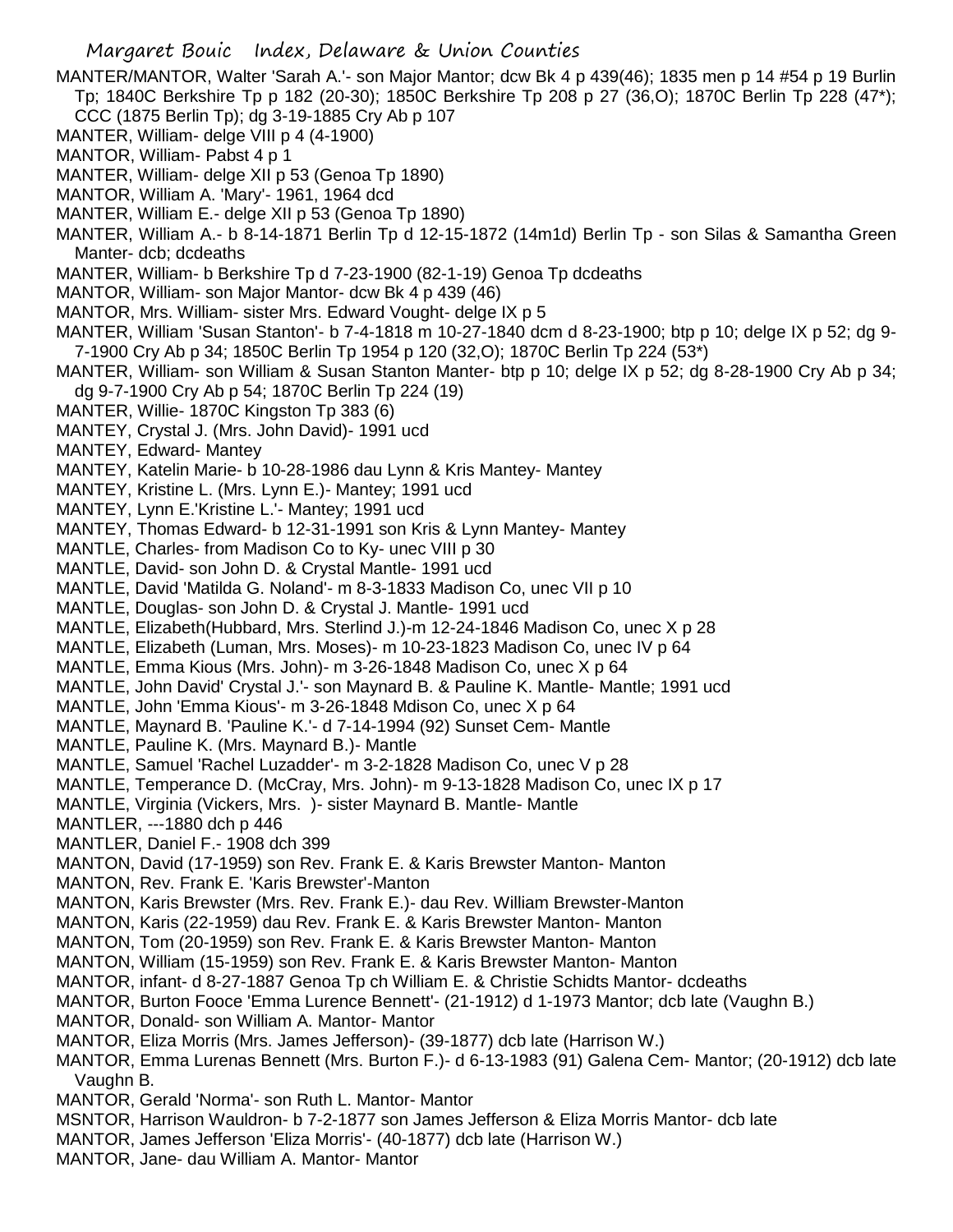- MANTOR, Lorance Wesley- b 11-2-1904 Berkshire Tp son Ernest & Malinda Baker Mantor- dcb
- MANTOR, Lydia Ruth (Blackman, Mrs. James Michael)- m 7-223-1977 dau Gerald & Norma Mantor- Mantor
- MANTOR, Mary McCain (Mrs. William A.)- Mantor
- MANTOR, Melvin- son Ruth L. Mantor-Mantor
- MANTOR, Norma (Mrs. Gerald)(White, Mrs. )- Mantor
- MANTOR, Ray A.- b 9-27-1913 d 2-20-1993 (79) son Mantor
- MANTOR, Ruth L. (Mrs. )- d 2-24-1989 (85) Sunbury Mem. Pk- Mantor
- MANTOR, Ruth (Ware, Mrs. )- dau Burton F. & Emma L. Mantor- Mantor
- MANTOR, S. D.- CCC (1875 Berlin tp)
- MANTOR, Vaughn B.- n 23-23-2923 son Burton Foose & Emma Lurence Bennett Mantor- dcb late; Mantor
- MANTOR, William A. 'Mary McCain'- b 8-20-1909 d 7-13-1987 (77) bur Springfield- Mantor
- MANTZ, Alicia Lee- b4-15-1987 dau Kenneth & Carper Mantz- Mantz
- MANTZ, Anthony- son John & Mary Pavel Mantz- Mantz
- MANTZ, Betty (Uvegas, Mrs. Joe)- dau John & Mary Pavel Mantz- Mantz
- MANTZ, Deborah Kay Kellar (Mrs. Stephen Lee)- m 8-13-1977 dau Robert O. Keller- Mantz
- MANTZ, Francis "Frank" S. 'Pat Payne'- b 6-25-1932 m 3-28-1955 d 7-30-1988 (56) Our Lady of Lourdes Cem- son John & Mary Pavel Mantz- Mantz
- MANTZ, Jeffrey- son Francis S. & Pat Payne Mantz- Mantz
- MANTZ, John 'Mary Pavel'- Mantz
- MANTZ, John- son John & Mary Pavel Mantz- Mantz
- MANTZ, Joseph- son John & Mary Pavel Mantz- Mantz
- MANTZ, Kenneth 'Laura Carper'- son Francis S.& Pat Payne Mantz- Mantz
- MANTZ, Laddie- son John & Mary Pavel Mantz- Mantz
- MANTZ, Lillian (Fisczner, Mrs. Joe)- dau John & Mary Pavel Mantz- Mantz
- MANTZ, Mary (Bean, Mrs. Samuel)- m 2-4-1869 d 10-26-1927- Bean (1136)
- MANTZ, Mary Pavel (Mrs. John)- Mantz
- MANTZ, Pat Payne (Mrs. Frank)- m 3-28-1955- Mantz
- MANTZ, Peter- son John & Mary Pavel Mantz- Mantz
- MANTZ, Stephen/Steven Lee 'Deborah Kay Kellar'- m 8-13-1977 son Francis S. & Pat Mantz- Mantz
- MANUEL, Mr.- 1915 uch p 532
- MANUEL, A. J. 'Sarah Franklin'- 1908 dch 576
- MANUEL, Alexander J. 'Mary Fogle'- m 12-24-1874 ucm 5605 Sbc p 40; mt 3 p 5,6; 1870C Leesburg Tp 182- 189 p 22 923,Va)
- MANUEL, Alice (Dilsaver, Mrs. Guy Ernest)- dau A. J. & Sarah Franklin Manuel- 1908 dch 576
- MANUEL, Alice- dau John W. & Jane Franklin Manuel- 1870C Leesburg Tp 182-189 p 22 (3,O)
- MANUEl, Cora J. (Mrs. Martin)- obit Martin, Del Mus Lib
- MANUEL, Donna L. (Mrs. Ralph)- 1964 dcd
- MANUEL, Dottie- dau Ralph & Donna L. Manuel- 1964 dcd (10)
- MANUEL, Elizabeth (Way, Mrs. Alton G.)- dau William A. & Lola W. Manuel- Manuel
- MANUEL, Floyd R.- d 7-21-1982 (92) Oak Grove Cem- Manuel
- MANUEL, Francis- son John w. & Jane Franklin Manuel- 1870C Leesburg Tp 182-189 p 22 (2,O)
- MANUEL, Frank- b 1865 d 10-28-1914 (49) Oakdale Cem 2692 (E245) I p 41 (E-R39-6); 1900C Paris Tp 73- 76 p 7A (32,O) uninf p 8
- MANUEL, Geraldine- dau Ralph & Donna L. Manuel- 1964 dcd (11)
- MANUEL, Jane Franklin (Mrs. John)- m 4-30-1865 ucm 3725; 1883 uch V p 432; 1870C Leesburg Tp 182-189 p 22 (40,O)
- MANUEL, Dr. H. S.- son Martin & Cora J. Manuel- obit Martin, Del Mus Lib
- MANUEL, John H.- d 10-26-1886 (28-11-1) New Millcreek Cem p 13, Powell p 256
- MANUEL, John 'Jane Franklin'- m 4-30-1865 ucm 3725; 1870c Leesburg Tp 182-189 p 22 (55,Va)
- MANUEL, John- son John W. Manuel- 1870C Leesburg Tp 152-189 p 22 (12,O)
- MANUEL, Kathleen- dau Ralph & Donna L. Manuel- 1964 dcd (14)
- MANUEL, Leo M.- son Martin & Cora J. Manuel- obit Martin, Del Mus Lib
- MANUEL, Lola W. (Mrs.William A.)- d 11-18-1980 (89) cremated, Oak Grove Cem- Manuel
- MANUEL, Lucy V. (Pounds, Mrs. Colvin W.)- m 1-24-1878 ucm 6195 dau John W. Manuel- 1870C Leesburg Tp 182-189 p 22 (15,O)
- MANUEL, Martha Jane (Littett, Mrs. John)-m 8-18-1868 ucm 4413 d 1-7-1881 (34-6-24); Carr (11414)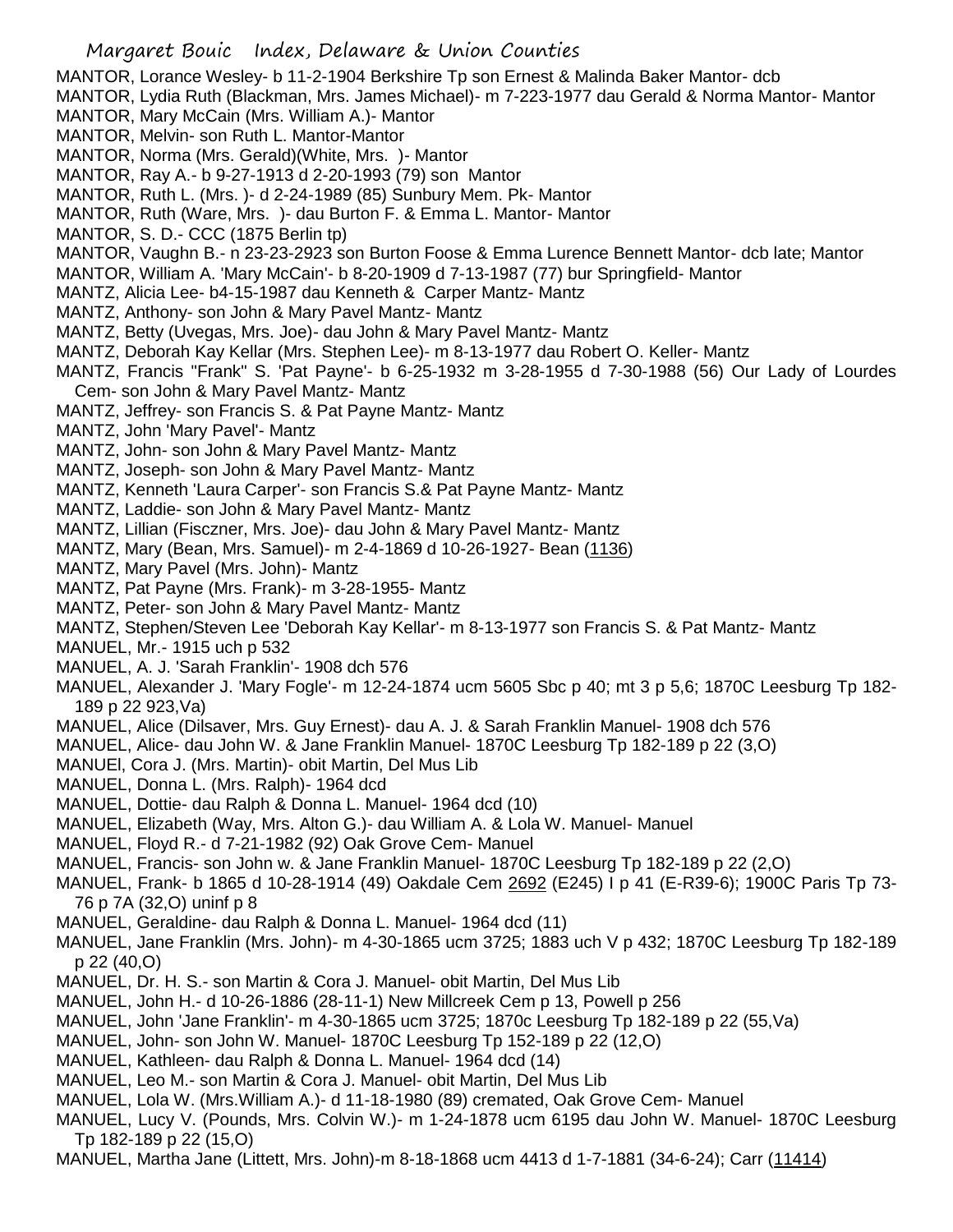Margaret Bouic Index, Delaware & Union Counties MANUEL, Martin 'Cora J.'- d Thursday (77) bur Middle Creek Ohio, obit Del Mus Lib MANUEL- Mary- 1870C Dover Tp 123-125 p 16 (16,O) MANUEL, Mary Fogle (Mrs. Alexander J.)- m 12-24-1874 ucm 5605 MANUEL, Mary M. (Fogle, Mrs. )- dau John W. Manuel- 1870C Leesburg tp 182-189 p 22 (21,Va) MANUEL, Michael- son Ralph & Donna L. Manuel- 1964 dcd (12) MANUEL, Mildred Maxine (Wells, Mrs. Henry Robert)- b 12-16-1920 m 8-1-1942- Weiser p 842 MANUEL, M. J.- 1883 uch V p 366 MANUEL, Mary M. (Fogle, Mrs. Israel)- m 9-27-1870 ucm 4778; Sbc p 40; mt 3 p 5,6 MANUEL, Nannie (Franklin, Mrs. Arad W.)- m 3-5-1871 ucm 4885; 1870C Leesburg Tp 182-189 p 22 (19,O) MANUEL, Ralph 'Donna L.'- 1964 dcd MANUEL, Dr. R. M.- grandson Martin Manuel- obit Martin- Del Mus Lib MANUEL, Sarah Franklin (Mrs. A. J.)- 1908 dch 576 MANUEL, Suzanne (Wyant, Mrs.Robert)- dau William A. & Lola W. Manuel- Manuel MANUEL, Vivian Lutz (Mrs. Rolla)-Fairview Cem p 17 dau A. & Winifred Lutz- opc 674 MANUEL- brother Martin Manuel- obit Martin- Del Mus Lib MANUEL, William A. 'Lola W.'- d 8-13-1970 (79)- Manuel; 1976 dch p 400 MANUER, William- Pabst 6 p 31 MANUGHU, 1883 uch V p 648 MANVILLE, ---1908 dch 487 MANVILLE, --- family of Geraldine De Jarnett- delge X p 17 MANVILLE, Alfred- 1880C Washington Tp 170-197 p 19 (27,O,O,O) MANVILLE, Allen 'Jane Robinson'- d 1-13-1862 Berkshire (28-2-20) dg 2-14-1862 Cry Ab p 20; son Nicholas & Amy Manville Powell p 29; 1850C Berkshire Tp 232 p 24 (16,O) MANVILLE, Allen J. 'Jennie C.'- d 2-18-1881 (33-1-29) Maple Dell Cem, djlm p 92 MANVILLE, Allen Monroe 'Nora Winston'- b 11-12-1872 m 12-1893 d 11-5-1943 (77) son Allen & Jane Robinson Manville- Pabst Pion I p 73; Winston 2,3; Jones 2,3; Kirkland 5; 1908 dch 515, 519; Freshwater p 190; obit mlib MANVILLE, Amy Arlington (Mrs. Eli) b 11-20-1768 m 7-5-1788 d 5-1-1835 (66-5-11) Sunbury Cem Powell p 36; 1820C Sunbury Tp; Pabst 5 p 3 MANVILLE, Amy M'Lean(Mrs. Nicholas)- m 9-29-1829 d 9-14-1870/6 (61/64) Sunbury Cem Powell p 29; dg 3- 25-1859 Cry Ab p 6; Del Pat 10-8-1829 Reed Ab p 44, dcga p 47; 1850C Berkshire Tp 232 p 24 (42,NY) MANVILLE, Ann (Cunningham, Mrs. )- dau Edwin & Gertrude E. Parrott Manville- Manville; Parrott 161791 MANVILLE, Ann E. (Rosecrans, Mrs. H. h.)- m 9-18-1845 dcm MANVILLE, Anna Lucetta Messenger (Mrs.E. D.)- b 7-10/19-1869/7 d 2-4-1907 (38) sister of H. H. Messenger; dg 2-24-1904 Cry Ab p 226; dg 2-8-1907 Cry Ab p 12 MANVILLE, Anna (Rohr, Mrs. Lowell)(McAllister, Mrs. Richard)- dau Allen Monroe & Nora Winston Manville-Winston 3,4; Jones 3,4; obit Allen Monroe, mlib; obit Nora mlib; Freshwater p 190 MANVILLE, Anna L.- b 3-26-1896 Scioto Tp dau Munroe & Ora Winston Manville- dcb MANVILLE, Bartlett Monroe 'Dora Hutchisson'- son Allen & Jane Robinson Manville- Kirkland 5,6; Hutchisson p 60; Turney MANVILLE, Carper C.'Mary Ellen DeGood'- b 8-10-1834 m 3-3-1859 dcm d 11-12-1903 Claibourne Cem p 40; Bokescreek Cem p 55; Powell p 236; Pabst Pion I p 129, 130; dg 11-20-1903 Cry Ab p 207 1870C Scioto Tp 117 (33,O); 1880C Sc Tp 158 (45,O); delge IV p 1i; MANVILLE, Casper- dg 7-13-1894 Cry Ab p 173 MANVILLE, Charlotte C. Wadsworth (Mrs. Eli W.)- m 10-15-1846 dcm MANVILLE, Chauncey 'Priscilla Marvin'- m 10-5-1843 dcm MANVILLE, Cora T. (Mrs. Emerson B.)- b 9-18-1872 d 4-1-1946 (73-6-19) Bethlehem Cem, Richwoodyoungest dau of Aquilla & Margaret Brown- Claibourne Cem p 15 MANVILLE, David 'Mary B.'- 1850C Porter Tp 3144 p 168 (25,O) MANVILLE, Dennison- son Nicholas Manville- 1850C Berkshire Tp 232 p 24 (13,O) MANVILLE, Dora Hutchisson(Mrs. Bartlett Monroe)- b 11-6-1865 d 3-13-1902 dau Joseph Rudolph & Delilah Mapes Hutchisson- Hutchisson p 60; Kirkland 5; Turney; delge VII p 24, dg 1-3-1902; 1880C Millcreek Tp 33 MANVILLE, E. D. 'Anna Lucetta Messenger'- dg 2-8-1907 Cry Ab p 12

- MANVILLE, Edward B, 'Harriet E. Hildreth'- m 10-15-1868 ucm 4450
- MANVILLE, Edwin B.- d 6-28-1869 (25-7-20) Bokescreek Cem p 55; Powell p 236
- MANVILLE, Edwin B 'Gertrude E.'- m 5-14-1932- Manville; 1961, 1964, 1969, 1971, 1980 dcd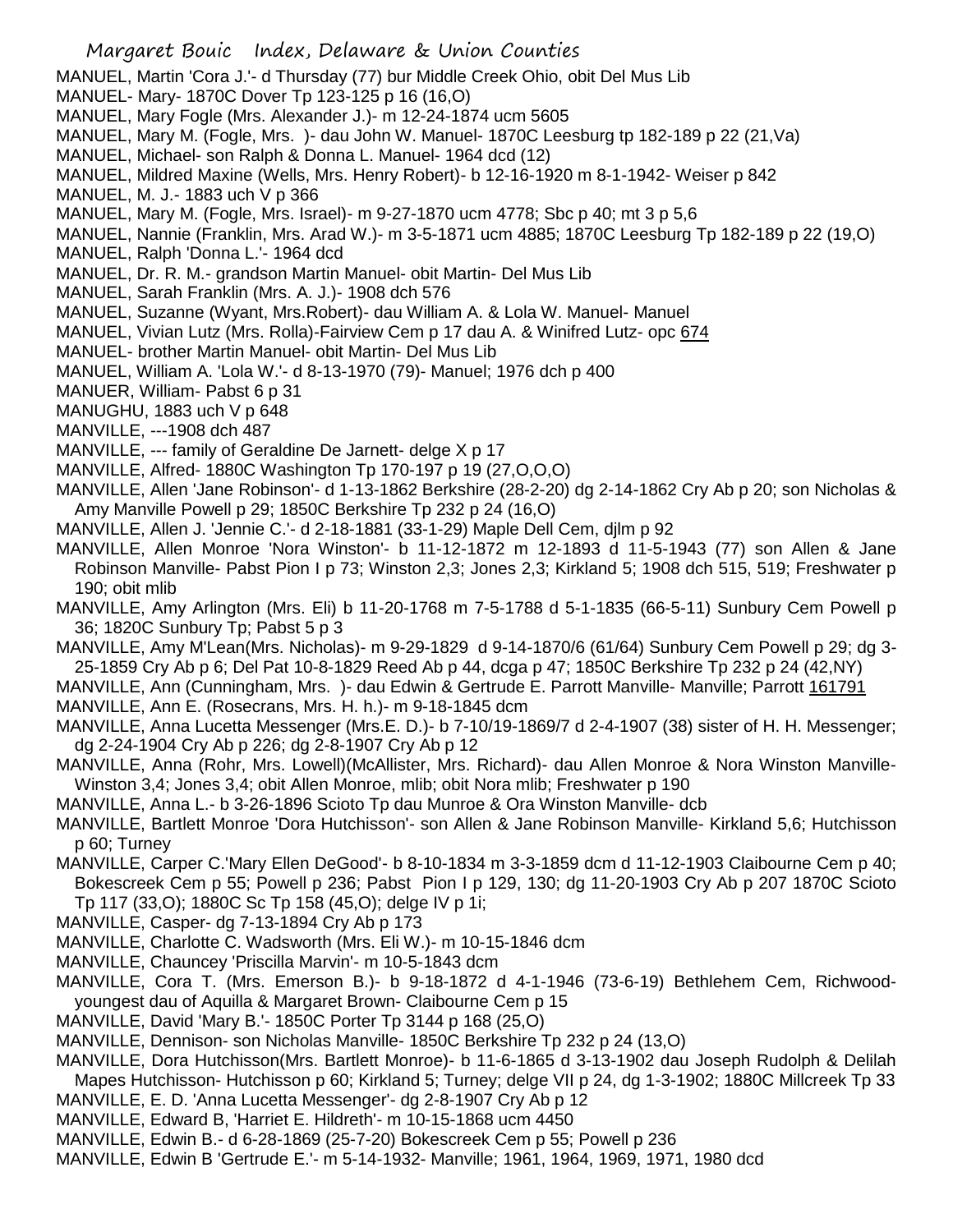MANVILLE, Edwin- son Emerson B. & Cora T. Brown Manville- obit Cora, Del Mus Lib

- MANVILLE, Edwin Gene 'Glenna Rea''Virginia'- m 10-9-1958 son Edwin & Gertrude E. Parrott Manville-Manville; 1973, 1975, 1977, 1979, 1981, 1983, 1991 ucd
- MANVILLE, Eli 'Amy Arlington'- m 7-5-1788 delge VI p 13, VII p 32, VIII p 55, IX p 34
- MANVILLE, Eli W. 'Charlotte C. Wadsworth'- m 10-15-1846 dcm; delge III p 9,10, V p 54, VII p 62
- MANVILLE, Eliza (Beckley, Mrs. Theodore)- m 6-2-1844 dcm
- MANVILLE, Eliza J.- dau David & Mary B. Manville -1850C Porter Tp 3144 p 16 (5,O)
- MANVILLE, Eliza Jane (Love, Mrs. Leonard)- m 1-30-1851 d 1918 bur Shoup Cem- Maugans Anc p 181
- MANVILLE, Eliza Whitney (Mrs. Capt. George)- d 10-13-1829 (29) Sunbury Cem Powell p 36- dau Lyman Whitney; dcga p 47, Del Pat & Fr Chronicle
- MANVILLE, Elizabeth (Boyd, Mrs. Henry)- m 11-14-1861 dcm dau Nicholas & Nancy Manville- 1880 dch p 828; 1850C Berkshire Tp 232 p 24 (20,O)
- MANVILLE, Elizabeth Sue- b 4-224-1961 d 4-27-1961 Price Cem, djlm p 55
- MANVILLE, Ellen- dau Nicholas Manville- 1850C Berkshire Tp 232 p 24 (8,O)
- MANVILLE, Elmer- delge I p 7; pallbearer for Mrs. Elizabeth Styer- dg 3-10-1905 Cry Ab p 14
- MANVILLE, Emer- delge VIII p 14, dg 1-7-1908
- MANVILLE, Emerson B.'Cora T.'- b 1866 d 1949 Claibourne Cem p 15 son Carper & Mary E. Manville- 1870C Scioto Tp 117 (3,O); 1880C Sc Tp p 58 (13,O)
- MANVILLE, Fae Richey (Mrs.Malcolm)- Parrott (161792); 1973, 1975, 1977, 1979, 1981, 1983, 1991 ucd
- MANVILLE, George- Bennington Tp 1826; delge V p 37
- MANVILLE, George & D. B.- delge VII p 22 (1853)
- MANVILLE, George- 1820 Sunbury Tp; Pabst 5 p 3;hadc p 14 (1849 Bennington Tp p 54
- MANVILLE, George E. D.- son Carper & Mary E. Manville 1870C Scioto Tp 117; 1880C Scioto Tp p 58 (16,O)
- MANVILLE, Capt. George 'Eliza Whitney'- d 10-13-1829 (28) Del Pat 10-15-1829 Reed Ab p 44; dcga p 47, Del Pat & Fr Chron
- MANVILLE, ----Whitney (Mrs. Capt. George)- dau Lyman Whitney- Del Pat 10-15-1829; Reed Ab p 44
- MANVILLE, Gertude E. Parrott (Mrs. Edwin)- b 12-4-1910 d 2-20-1990 (79) Claibourne Cem- dau William J. &
- ROse A. Bonnett Parrott- Manville; Parrott 16179; 1985 uch p 108, 110; 1961, 1964, 1969, 1971, 1980 dcd
- MANVILLE, Glenna Rea (Mrs. Edwin Gene)- b 1930 m 10-9-1958 d 10-8-1961 Price Cem djlm p 55- Manville
- MANVILLE, Harriet (Boyd, Mrs. John)- m 2-15-1863 dcm
- MANVILLE, Harriet E. Hildreth (Mrs. Edward B.)- m 10-15-1868 ucm 4450
- MANVILLE, Harriett- dau Nicholas Manville- 1850C Berkshire Tp 232 p 24 (14,O
- MANVILLE, Hattie E. (Gardner, Mrs. Albert)- m 8-7-1871 ucm 4954
- MANVILLE, Herbert Emery- b 1-1862 d 1945 Bokescreek Cem p 55, Powell p 236; Pabst 2 p 54; 1976 dch p 78,79; 1870C Scioto Tp 117 (8,O); 1880C Sc Tp 158 (18,O); 1900C Leesburg Tp 281-284 p 12A (38,O,O,O)
- MANVILLE, Howard E. 'Marguerite E.'- d 11-22-1977 (78) Green Mound Cem- Manville
- MANVILLE, Ida Maude (Benton, Mrs. Emery T.)- m 1896- unec IV p 53; delge I p 7
- MANVILLE, Ira- d 6-25-1828 (16) son Eli & Amy Manville- Sunbury Cem, Powell p 36
- MANVILLE, Israel- 1850C Trenton Tp 755 p 65 (22,O)
- MANVILLE, James- son David & Mary B. Manville- 1850C Porter Tp 3144 p 168 (3,O); delge II p 10
- MANVILLE, Jane Robinson (Mrs. Allen)- dau Adam & Elizabeth Kirkland Robinson- Turney; Kirkland
- MANVILLE, Jason- b 1969 son Edwin Gene & Virgnia Manville- Parrott 1617932; 1973, 1975, 1979, 1981, 1981, 1991 ucd
- MANVILLE, Jasper- 1870C Scioto Tp 116 (21,O)
- MANVILLE, Jean (Spiker, Mrs. )- dau Howard E. & Marguerite E. Manville- Manville
- MANVILLE, Jennie C.(Mrs. Allen J.)- d 5-16-1885 (33-10-5)or (32-8-25) Maple Dell Cem, djlm p 92; Scioto Tp dcdeaths
- MANVILLE, Jill D. (Mrs. Lee)- 1991 ucd
- MANVILLE, John- 1835 men p 12 #117 p 16 Bennington Tp; hadc p 14, 28; Pabst Pion II p 256
- MANVILLE, John,Jr.- 1835 men p 12 #116 p 16 Bennington Tp; hadc p 14 (1849 Ben.Tp)
- MANVILLE, John- d 3-9-1859 (15-5-3) Sunbury Cem, Powell p 29 son Nicholas & Amy N. Manville- 1850C Berkshire Tp 232 p 24 (6,O); Pabst Pion Ii p 256; hadc p 14, 28; dg 3-25-1859 Cry Ab p 6
- MANVILLE, Joyce J. Taylor (Mrs. Malcolm Lee)- div 1-1989- Manville; 1991 ucd
- MANVILLE, Katherine (Mrs. William S.)- Powell p 326
- MANVILLE, Lee 'Jill D'-son Malcolm Manville- 1973, 1975, 1991 ucd
- MANVILLE, Lou (Ballard, Mrs. )- death dg 7-13-1894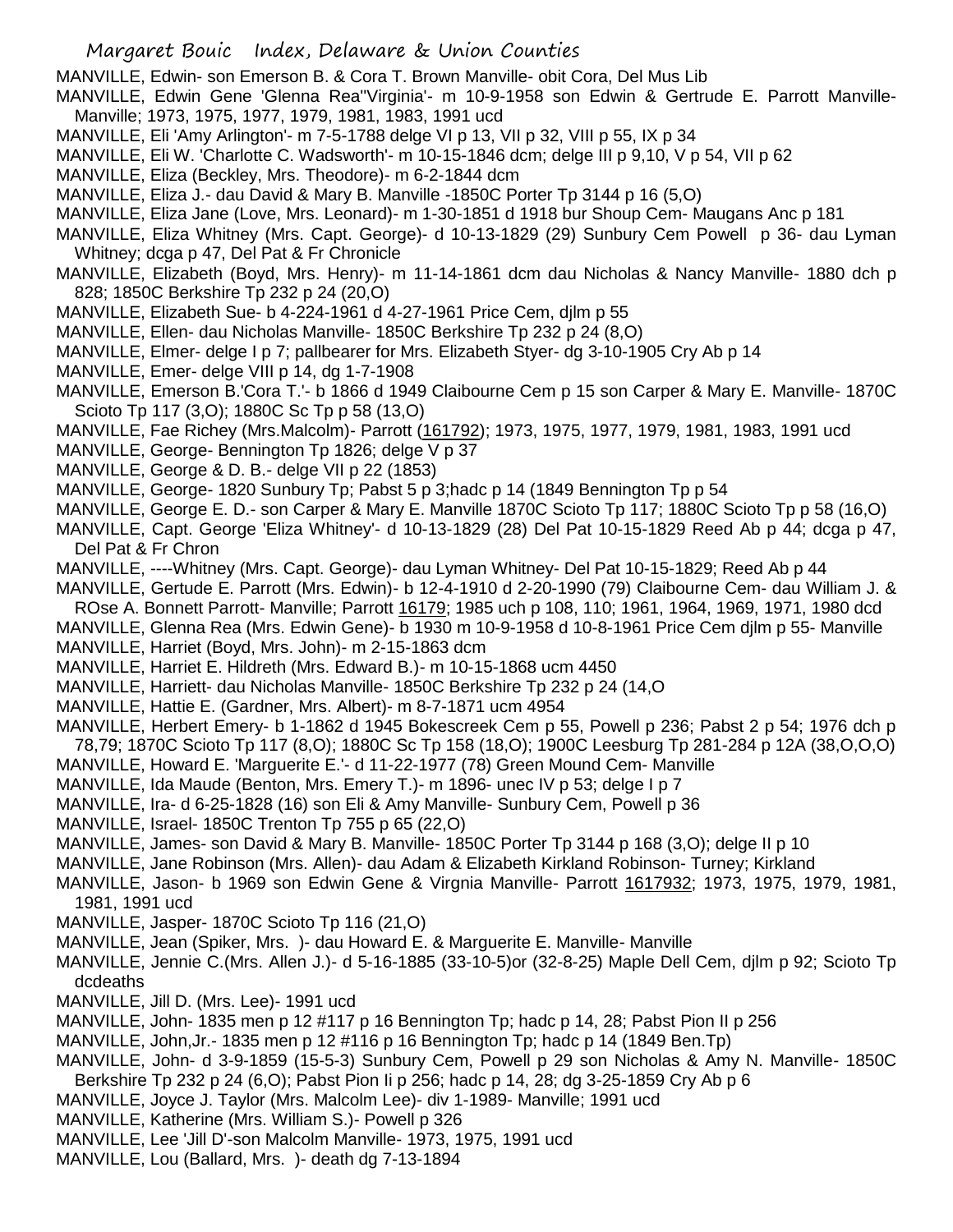- MANVILLE, Louisa A.- dau Carper & Mary E. Manville- dg 11-20-1903 Cry Ab p 207; 1880C Scioto Tp 158(8,O,O,O)
- MANVILLE, Rev. Mr. dg 3-24-1908, %-29-1908 Cry Ab p 120, 137
- MANVILLE, Malcolm J. 'Fae Richey'- son Edwin E. & Gertrude L. Parrott Manville- Manville; Parrott 161792; 1973, 1975, 1977, 1979, 1981, 1983, 1991 ucd
- MANVILLE, Malcolm Lee 'Joyce J. Taylor'- div- Manville; 1991 ucd
- MANVILLE, Margaret Ann (Cunningham, Mrs.Howard E.)- m 8-13-19-- dau Edwin E. Manville- Manville
- MANVILLE, Marguerite E. (Mrs. Howard E.)- d 1-12-1977 (77) Green Mound Cem- Manville
- MANVILLE, Marie E. (Price, Mrs. Elizur)- delge X p 21
- MANVILLE, Mark Robert- b 11-1966 son Edwin Gene & Virginia Meier Manville- Manville; Parrott 1617931; 1973, 1975, 1981, 1983, 1991 ucd
- MANVILLE, Marla J. (Gallant, Mrs. Douglas J.)- b 3-15-1957 m 3-19-1980 dau Malcolm J. & Fae Richey Manville- Manville; Parrott 161792; 1973, 1975 ucd
- MANVILLE, Mary A.- b NY d 10-26-1885 (78-2-10) Bokescreek Cem p 55; Scioto Tp- dcdeaths; 1870C Scioto Tp 116 (62,NY)
- MANVILLE, Mary B. (Mrs. David)- 1850C Porter Tp 3144 p 168 (25,NY)
- MANVILLE, Mary Ellen DeGood (Mrs. Carper)- b 11-9-1843 m 3-3-1859 dcm d 10-29-1922 Claibourne Cem p 40- 1870C Scioto Tp 117 (26,O); 1880C Sc Tp 158 (36); 1900C Leesburg Tp 281-284 p 12A (56,O,Md,Va); wid; 5 ch, 4 living; delge IV p 1i
- MANVILLE, Mary Ellen (Cone, Mrs. )- dau Howard E. & Marguerite E. Manville- Manville
- MANVILLE, Mary Jane (Hildreth, Mrs. LaFayette)- m 9-27-1860 dcm
- MANVILLE, Mary Lou (Fitspatrick, Mrs. Lowell E.)- m -14-19-- d dau Edwin E. Manville- Manville
- MANVILLE, Maude (Benton, Mrs. )- dau Allen & Jane Robinson Manville- obit A. M. Manville, mlib
- MANVILLE, Mervus/Hervis- d 1-11-1841 (1-11-9) son Wm. S. & Katherine Manville- Ebenezer Cem, Powell p 326
- MANVILLE, Minnie Celista(Adamson, Mrs. J. I.)- dau Carper & Mary Ellen DeGood Manville- 1908 dch 727; dg 11-20-1903 Cry Ab 207; 1870C Scioto Tp 117 (1,O); 1880C Scioto Tp 158 (11,O)
- MANVILLE, Nancy (Mrs. Nicholas)- 1880 dch p 828
- MANVILLE, Nicholas 'Amy M'Clean'- m 9-29-1829 d 3-3-1868 (60-11-27) Sunbury Cem, Powell p 29; dg 3-25- 1859 Cry Ab p 6; dg 8-3-1866 Cry Ab p 56; Del Patron 10-8-1829 Reed Ab p 44; adm of David Smith, Olen Gaz 8-27-1852 Reed Ab p 119; dcga p 47; adm of George Boyer Olen Gaz 8-12-1853 Reed Ab p 131; also Olen Gaz 11-7-1851; delge II p 11, 21, III p 9, 26; VII p 62, VIII p 55
- MANVILLE, Nicholas 'Nancy'- 1880 dch p 828; Sunbury p 24, 149; 1835 men p 9 #238 p 10 Berk. Tp; 1840C Berkshire Tp p 178 (30-40); 1850C Berk. Tp 232 p 24 (43,O; hadc p 16; CCC p 52
- MANVILLE, Nora B. Winston (Mrs. Allen Monroe) b 11-28-1872 m 12-1893 d 2-2-1955 New Millcreek Cemdau Thomas J. & Sarah Jones Manville; 1908 dch 519; obit mlib; Freshwater p 190; Winston 2,3; Jones 2,3; Kirkland 4,5; Turney
- MANVILLE, Priscilla Marvin (Mrs. Chauncey)- m 10-5-1843 dcm
- MANVILLE, Roxy (Hammond, Mrs. C. F.)- m 1857; Powell p 333
- MANVILLE, Sally J. (Morton, Mrs. Lewis V.)- m 9-18-1845 dcm
- MANVILLE, Sarah- d 7-24-1866 (27-10-19) Sunbury Cem, Powell p 29 dau Nicholas & Amy Manville- dg 8-3- 1866 Cry Ab p 56; 1850C Berkshire Tp 232 p 24 (11,O)
- MANVILLE, Virginia (Mrs. Edwin Gene)- Parrott 161793; 1973, 1975, 1971, 1983, 1991 ucd
- MANVILLE, Wm. S. 'Katherine' Powell p 326
- MANWARING, Estel (Kidd, Mrs. Harry DeLane)- b 11-15-1932 m 4-3-1869 dau Lavell & Ivy Gardner Manwaring- McKitrick p 157
- MANWARING, Ivy Gardner (Mrs. Lavell)- McKitrick p 157
- MANWARING, Lavell 'Ivy Gardner'- McKitrick p 157
- MANWILLER, Robert 'Ruth Grace Folk'- Weiser p 738
- MANWILLER, Ruth Grace Folk (Mrs. Robert)- Weiser p 738
- MANY, Charles J. 'Ellen N.'- 1969, 1971 dcd
- MANY, Charles "Chuck"- b 1966 son Charles J. & Ellen N. Many- 1969, 1971 dcd
- MANY, Ellen N. (Mrs. Charles J.)- 1969, 1971 dcd
- MANY, Kaherine/Cathy- b 1963/4- dau Charles J. & Ellen N. Many- 1969, 1971 dcd
- MANY Kevin- b 1961 son Charles J. & Ellen N. Many- 1969, 1971 dcd
- MANY?, Wm- b Ireland d 6-20-1873 (60y) dcdeaths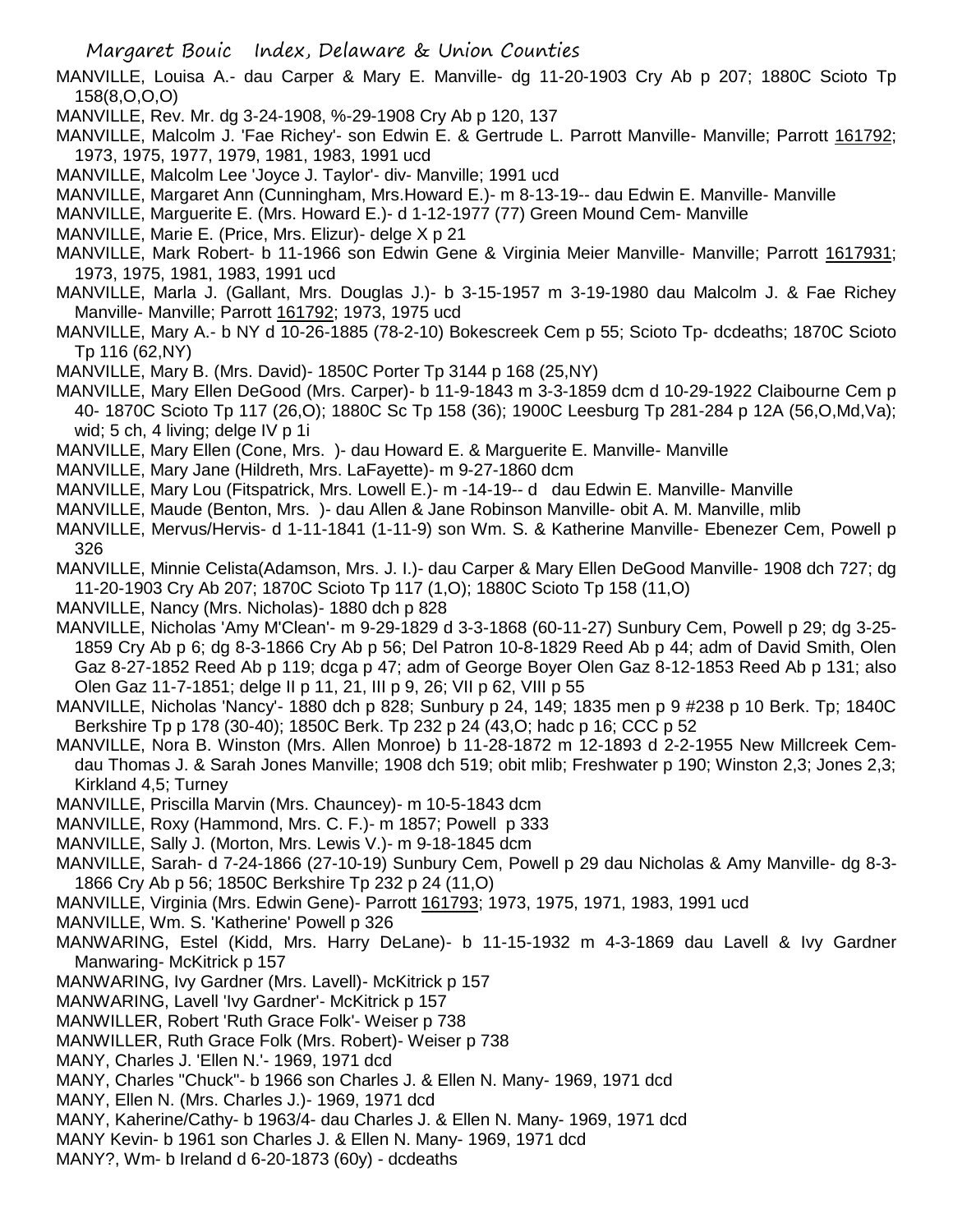- MANZANSKI, Pat E.- 1969 dcd
- MANZINI, Robyn Ratcliffe (Mrs. )- dau Susan Ratcliffe- Manzini
- MANZO, Michelle (Noteman, Mrs. Steven)- m 7-8-1978; 1985 uch p 105
- MAPES, Adam Michael- b 6-1-1991 son John Robert & Mona Elaine Rausch Mapes- St. Paul p 73
- MAPES, Amanda Michelle- b 5-25-1988 dau John Robert & Mona Elaine Rausch Mapes- St Paul p 73; Rausch 11312231, 1973231
- MAPES, Ashley Rochelle- d 7-3-1984 Unionville Cem- inf dau Steven Ray & Rebecca Ann Mapes- Mapes
- MAPES, Becky (Birchfield, Mrs. Earl)- dau Leland O. & Mary L. Mapes Mapes; 1959 ucd (12)
- MAPES, Beth (Rausch, Mrs. Brian)- dau Leland & Mary Mapes- Mapes
- MAPES, Betty (Garver, Mrs. Don)- dau Ralph & Twila Preister Mapes- Mapes
- MAPES, Burl- d 9-6-1969 father of Mrs. Joe Cline- Mapes
- MAPES, Carrie (Hamilton, Mrs. Frank N.)- Graham (1454); Hamilton (154)
- MAPES, Carrie- dau Jacob Mapes- 1870C Jerome Tp 213-204 p 28 (3,O); 1880C Jerome Tp 20 p 3 (13,O,O,O)
- MAPES, Carrie (Mayer, Mrs. H. M.)- dau L. O. & Louisa Brown Mapes- Mapes; Rausch (1353) II p 266, III p 273; DJ p 38
- MAPES, Cassie (Brown, Mrs. John W.)- m 3-21-1874 ucm 5473
- MAPES, Catherine (Brown, Mrs. John)- Mapes
- MAPES, Clayton- b 1881 son Isaac & Malinda D. Ketch Mapes- Ketch Bible- unec VI p 39
- MAPES, Delight (Anderson, Mrs. Thomas)- m 11-17-1852 ucm 1878; unec VII p 57, XV p 19
- MAPES, Delight (Stithem, Mrs. Andrew)- m 1-7-1847 ucm 1185
- MAPES, Delilah (Hutchisson, Mrs. Joseph R.)- b 4-16-1842 m 10-2-1862 ucm 3361 d 11-25-1912; Hutchisson p 60, 61; dcc Kathy Beckley 25
- MAPES, Delite- 1860C Taylor Tp 1020-1035 p 135 (64,O)
- MAPES, Edward- 1883 uch IV p 513
- MAPES, Elizabeth Amrine (Mrs. Jacob)- b 7-31-1828 m 3-11-1866 ucm 3926 d 9-5-1911 Unionville Cem, DJ p 32, 46; internment 9-6-1911
- MAPES. Elizabeth (Feree, Mrs. Alison)(Amrine, Mrs. John W.)(Mrs. Jacob)- m(2) 2-27-1859 (3) 3-11-1866- 1870C Jerome Tp 213-204 p 28 (42,O); 1910C Unionville 23 p 1B (81,O,O,O) 5 ch, 4 living
- MAPES, Elizabeth (McDarling, Mrs. Joseph)- m 12-21-1872 ucm 5202
- MAPES, Ella M.- dau Thomas A. & Mary Bryan Mapes; 1870C Marysville-Paris Tp 15 (4,O); 1880C Liberty Tp Un Co 127-131 p 14 (16,O,O,O)
- MAPES, Ella (Wilson, Mrs. Leonidas L.)- m 12-30-1880 ucm 6877
- MAPES, Emma (Mrs. Thomas)- b 10-14-1822 Guernsey Co d 7-5-1905 (82y9m) Oakdale Cem 1977 (318E) I p 49 (E-R49-2); b 1825 1900C Marysville 91-96 p 4A (74,O,Va,Va); m 8y, 8 ch, 6 living
- MAPES, Etta M.(Holycross, Mrs. Sanford W.)(Doddington M.)- b 10-25-1863 m(1) 11-1-1881 ucm 7053 d 4-- 28-1943 dau Isaac D. & Malinda D. Ketch Mapes- Ketch Bible unec VI p 38, 39
- MAPES, Frances Catherine (Brown, Mrs. John Wesley)- dau Thomas & Mary Bryan Mapes- 1985 uch p 19; WBrown IV p 471; 1860C Paris Tp 1202-1212 p 160 (6,O); 1870C Marysville-Paris Tp 134 p 15 (16,O)
- MAPES, George- son Jacob Mapes- 1870C Jerome Tp 213-204 p 28 (8,O); 1880C Jer Tp 20 p 3 (18,O,O,O); also 1880C Jer 43 p 5 (18,O,O,O)
- MAPES, Glenna Jones (Hyland, Mrs. )(Mrs. Rodney L.)- m(2) 7-8-1981- Mapes
- MAPES, Heather- b 1976 dau Larry J. & Juanita E. Mapes- 1977 ucd
- MAPES, Ida L. (Lee, Mrs. )- b 11-11-1865 or 10-25-1865 dau Isaac D. & Malinda D. Ketch Mapes- Ketch Bible; unec VI p 38,39
- MAPES, Inza C.- b 11-1896 dau Lem & Louisa Brown Mapes- 1900C Darby Tp 93-99 p 2A (3,O,O,O)
- MAPES, Isaac D.'Malinda D. Ketch'- b 1833 m 8-10-1862 ucm 3340 d 1909 Plain City Cem- son Jacob Mapeshjt p 198; 1883 uch IV p 513, V p 316; Ketch Bible; unec VI p 38, 39; 1870C Jerome Tp 213-204 p 28 (10,O; unec VII p 51; 1880C Jerome Tp 213-204 p 28 (10,O): 1880C Jer Tp 20 p 3 (21,O,O,O)
- MAPES, Jacob Wolf- internment Unionville Cem 2-18-1925 DJ p 46
- MAPES, Jack- uned VI p 59, VIII p 38
- MAPES, Jacob- un. Co 1893, delge V p 55
- MAPES, Jacob 'Miranda West''Elizabeth S. Amrine'- b 4-21-1836 m 11-1-1856 ucm 2473 m (2) 3-11-1866 ucm 3926 d 2-19-1925 Co K. 136 OVI Unionville Cem, DJ p 32, 52; hjt p 198; 1860C Darby Tp 333-335 p 47 (24,O); 1870C Jerome Tp 213 (33.O); 1880C Jer Tp 20 p 3 (44,O,NY,NY); 1900C Darby Tp Unionville 60-61 p 3A (64,O,NY,NY) 1910 Unionville 23 p 1B (75,O,Ger,NY) m2 25y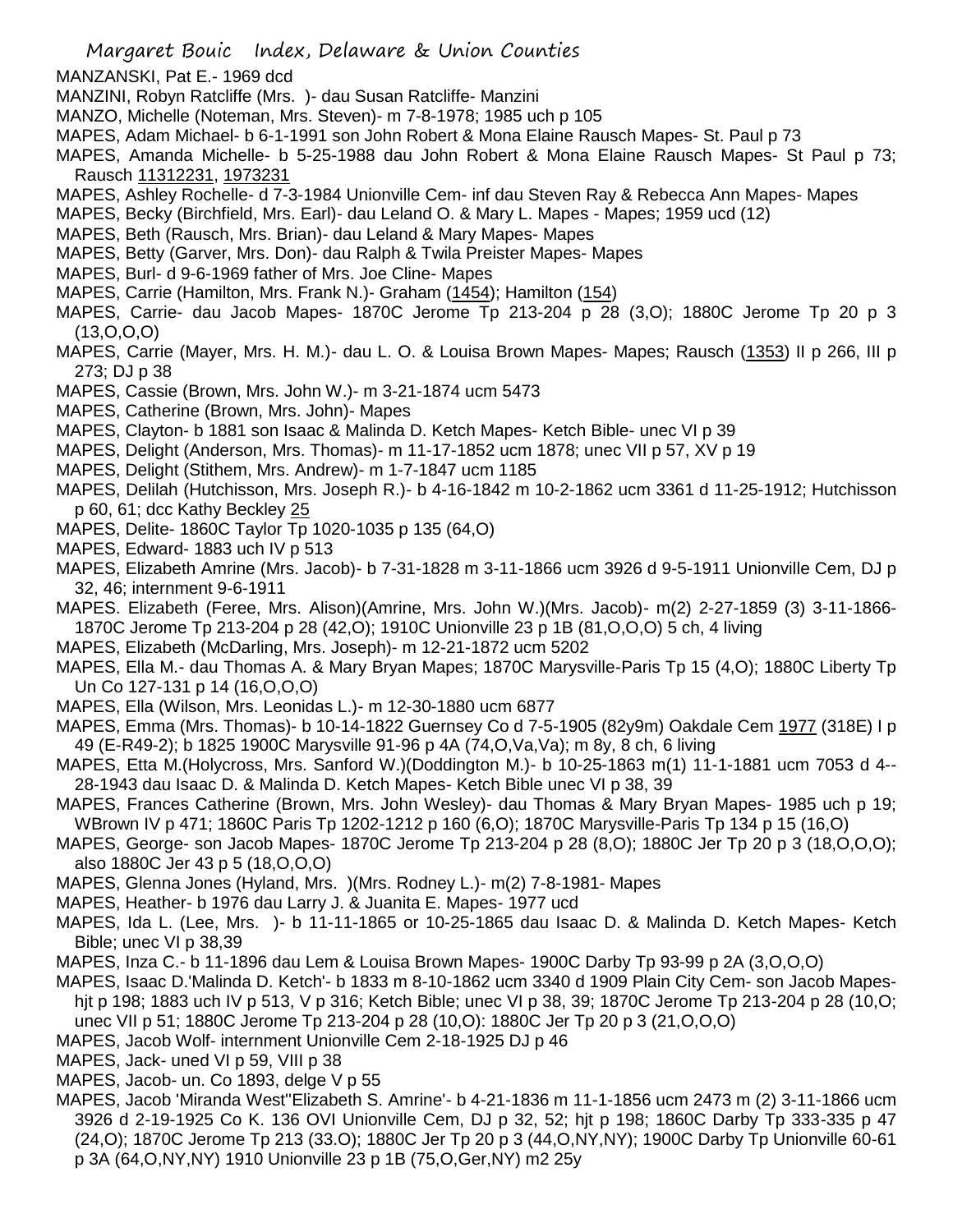MAPES, Jacob 'Miranda Wesst'- m 11-1-1856 ucm 2473

MAPES, Jennifer Rebecca- b 9-24-1975 dau Steven Ray & Rebecca Ann Brush Mapes- Mapes; 1977, 1979, 1981 ucd

MAPES, John Robert 'Mona Elaine Rausch'- b 1-27-1961 m 10-10-1981 son Leland & Mary Mapes- Mapes; St. Paul p 73; 1985 uch p 114, 148; Rausch (1131223), (197322); 1967, 1971, 1975, 1977, 1981, 1991 ucd

MAPES, Juanita E. (Mrs. Larry J.)- 1971, 1973, 1974, 1977, 1979 ucd

MAPES, Juanita"Nita" G. Bailey (Mrs. Ray L.)- b 4-28-1894 d 1-12-1983 (88) Unionville Cem- Mapes dau William & Mary E. Miller Bailey; DJ p 43, 51; 1949, 1959, 1962, 1967, 1971, 1973, 1975 ucd

- MAPES, Kenneth Burr 'Ulala Beard'- b 7-14-1917 d 1-1-1974 son Ray L. & Juanita G. Mapes- Mapes; obit Ray, mlib (brown);DJ p 43,44, 48, 51; 1959 1962, 1967, 1971, 1973, 1975, 1991 ucd
- MAPES, Larry J. 'Juanita E.'- 1967, 1971, 1973, 1975, 1977, 1979 ucd
- MAPES, Larry 'Sharon "Sherry"'- son Leland & Mary Mapes- Mapes; 1959 (11),1991 ucd
- MAPES, Laurie- b 1972 dau Larry J. & Juanita E. Mapes- 1973, 1977, 1979 ucd
- MAPES, Lela (Robinson, Mrs. H. E.)- b 12-1891 dau Lemuel O. & Louisa Brown Mapes- Mapes 1915 uch p 824; 1900C Darby Tp 93-97 p 4B (8,O,O,O)
- MAPES, Leland 'Mary L.' m 4-29-1944 DJ p 43, 49- son Ray L. & Juanita G. Mapes- Mapes; unvmec p 37; 1949, 1959. 1962, 1967, 1971, 1973, 1975, 1977, 1979, 1981, 1983, 1991 ucd
- MAPES, Lemuel O. 'Louisa Brown'- b 5-26-1869 m 1889 d 11-27-1961 (92) Unionville Cem- DJ p 38, 48- son Jacob Mapes- Mapes; 1915 uch p 824; 1985 uch p 19; 1870C Jerome Tp 213-204 p 25 (1,O); 1880C Jer. Tp 20 p 3 (11,O,O,O); 1900C Darby Tp 93-99 p 4B (31,O,O,O) m 11y; 1959 ucd
- MAPES, Lewis R.- b 6-1894 son Lemuel & Louisa Brown Mapes- 1900C Darby Tp 93-79 p 5A (5,O,O,O)
- MAPES, Linda- b 1957 dau Leland & Mary Mapes- Mapes; 1959, 1967, 1971, 1973, 19975 ucd
- MAPES, Lisa Marie (Cook, Mrs. Jeffrey Scott)- b 1964 m 6-28-1986 dau Leland & Mary Mapes- Mapes; 1967, 1971, 1973, 1975, 1977, 1979, 1981, 1983 ucd
- MAPES, Louisa Brown (Mrs. Lemuel O.)- b 1868/6 m 1889 d 1938 Unionville Cem, DJ p 38- dau John E. Brown- 1915 uch p 824; Mapes; 1900C Darby Tp 93-99 p 4B (33,O,O,O) m 11y, 3 ch
- MAPES, Lucy Nancy- b 2-9-1882 dau Isaac D. & Malinda D. Ketch Mapes- Ketch Bible; unec VI p 39
- MAPES, Lydia Ann- dau Thomas A. & Mary Bryan Mapes- 1870C Marysville-Paris Tp 134 p 15 (9,O); 1880C Lib Tp Un Co 127-131 p 14 (19,O,O,O)
- MAPES, Lydia (Stithem, Mrs. George W.)- m 6-5-1882 ucm 7180
- MAPES, Malinda D. Ketch (Mrs. Isaac O.)- b 1840 m 8-10-1862 ucm 3340; d 1903 Plain City Cem, unec VII p 51; 1883 uch V p 316; Ketch Bible; unec VI p 38,39;
- MAPES, Malissa J.- d 10-13-1852 (1-?-12) Amrine Cem dau T. A. & M.- lptw p 60
- MAPES, Marilyn (Keefer, Mrs. )- dau Kenneth B. & Ulala Mapes- Mapes
- MAPES, Marion Sutterfield (Mrs. Rodney L.)- d 1971- Mapes; 1959, 1962, 1967, 1971 ucd
- MAPES, Martin O. B.- 1883 uch V p 416
- MAPES, Mary Beth (Rausch, Mrs. Brian Ray)- b 1959 m 7-30-1977 dau Leland & Mary Mapes- Mapes; Rausch (16875)
- MAPES, Mary Bryan (Mrs. Thomas A.)- m 5-11-1843 ucm 882- unecVI p 3; lptw p 60; 1850C Paris Tp 622-636 p 95 (25,O); 1860C Paris Tp 1202-1212 p 159 (36,O); 1870C Marysville-Paris Tp 134 p 15 (44,O); 1880C Lib Tp 127-131 p 14 (56,O,Md,NY)
- MAPES, Mary L. (Mrs. Leland O)- unvmec p 37; 1959, 1967, 1971, 1973, 1975, 1977, 1979, 1981, 1983, 1991 ucd
- MAPES, Mary M.- d 12-3-1852 (4y18d) Amrine Cem dau Thomas A. & Mary Bryan Mapes- lptw p 60; 1850C Paris Tp 622-636 p 95 (2,O)
- MAPES, Marylin- dau Kenneth B. & Ulala Mapes- 1959 ucd
- MAPES, Mianda- b 3-25-1839 d 9-7-1865 Mitchell Cem DJ p 11
- MAPES, Miranda West (Mrs. Jacob)- m 11-1-1856 ucm 2473; 1860C Darby Tp 333-335 [ 47 (23,O)
- MAPES, Mona Elaine Rausch (Mrs. John Robert)- b 5-11-1961 m 10-10-1981 dau Kenneth W. & Glenna F.McBride Rausch- Mapes; St. Paul p 73; Rausch 1131223, 197323; 1985 uch p 114, 148; 1991 ucd
- MAPES, Pamela K. (Cook, Mrs. Charles Lee)- b 1962 m 6-13-1992 dau Leland & Mary Mapes- Mapes; 1967, 1971, 1973, 1975, 1977, 1979, 1981, 1983 ucd
- MAPES, Rachel (Statler, Mrs. Stephen)- m 3-1-1838 Madison Co unec IX p 5
- MAPES, Ralph 'Twila Preister'- Mapes
- MAPES, Ray L. 'Juanita G.'"Nita"- b 6-18-1896/4 d 2-11-1970 Unionville Cem DJ p 38, 43, 48, 49, 51- son Lemuel O. & Louisa Brown Mapes-Mapes; unvmec p 37; obit mlib (brown); 1949, 1959, 1962, 1967 ucd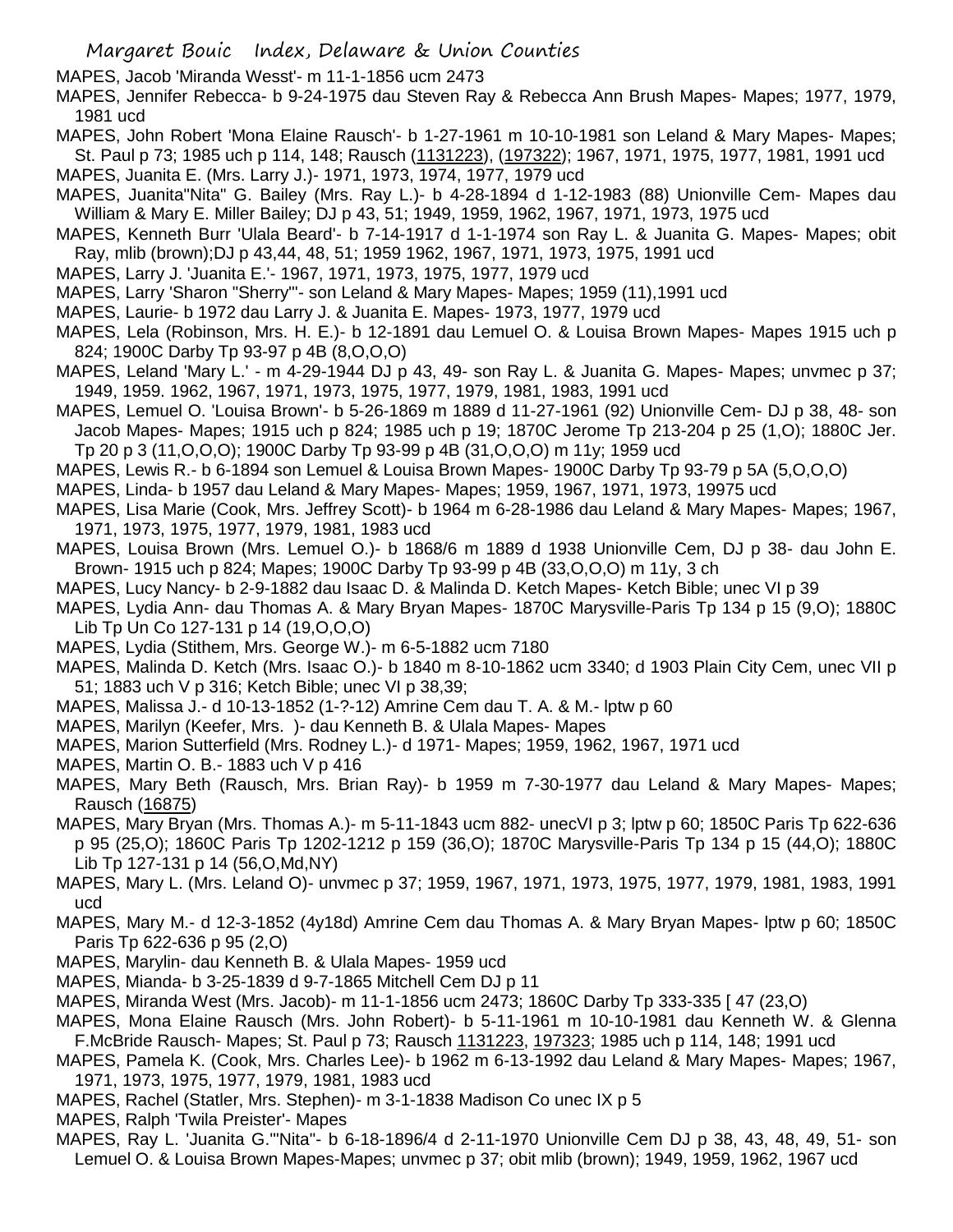- MAPES, Rebecca Ann Brush (Mrs. Steven R)-dau Carl R. & Joan Brush- Mapes; 1967, 1971, 1977, 1979, 1981, 1991 ucd
- MAPES, Rhoda A.(McDonald, Mrs. )- b 5-21/27-1871 d 6-30-1948 dau Isaac D. & Malinda D. Ketch Mapes-Ketch Bible; unec VI p 38,39
- MAPES, Rita (Watkins, Mrs. Dr. Lee E.)- b 1951 dau Kenneth & Ulala Mapes- Mapes; 1959, 1962, 1967, 1971 ucd
- MAPES, Roana E.- dau Thomas A. & Mary Bryan Mapes- 1850C Paris Tp 622-636 p 95 (4,O); 1870C Marysville-Paris Tp 134 p 5 (18,O)
- MAPES, Robert Eugene- son Ray L. & Juanita G. Mapes- Mapes; DJ p 43
- MAPES, Rodney L. 'Marion Sutterfield''Glenna Jones'- b 4-11-1919 m(2) 7-8-1981 d 1-5-1994 Marion Cemson Ralph & Twila Preister Mapes- Mapes; 1959, 1962, 1967, 1971 ucd
- MAPES, Sharon (Radcliffe, Mrs. Scott)(Arata, Mrs. Mike)- m(1) 9-28-1968 dau Leland & Mary Mapes- Mapes; 1959(13), 1967 ucd
- MAPES, Sharon"Sherry" (Mrs. Larry)- Mapes; 1991 ucd
- MAPES, Sherri Murrah- dau Larry & Saharon Mapes- 1991 ucd
- MAPES, Shirley Gilbert (Mrs. )- #76 ped 1- dau Wm. James & Katherine Maxine Gilbert- unec VI p 35
- MAPES, Stephanie Rae (Fairchild, Mrs. Patrick Lane)- (4-1975) m 7-29-1995 dau Steven Ray & Rebecca Ann Brush Mapes- Mapes; 1977, 1979, 1981, 1991 ucd
- MAPES, Steven Ray 'Rebecca Ann Brush'- b 1952 son Leland & Mary Mapes- Mapes; 1959, 1967, 1971, 1977, 1979, 1981, 1991 ucd
- MAPES, T. A.- 1883 uch IV p 486
- MAPES, Thelma (Simpson, Mrs. T. E.)- dau Lemuel O. & Louisa Brown Mapes- Mapes; DJ p 38
- MAPES, Thomas A. 'Mary Bryan''Emma'- b 1-28-1827/6 Green Co m 5-11-1843 ucm 882 d 5-4-1908 (81y4m) Oakdale Cem 2114 (318E); Co F. 66 OVI; 1850C Paris Tp 622-636 p 95 (24,O); 1860C Paris Tp 1202-1212 p 159 (36,O); 1870C Marysville-Paris Tp 134 p 15 Z(44,O); 1880C Liberty Tp Un Co 127-131 p 14 (54,O,NY,NY); 1900C Marysville 3rd ward(74,O,NY,NY) m 18y; unec VI p 3; lptw p 60
- MAPES, Thomas K.- mt 1-26-1853
- MAPES, Ulala R. Beard (Mrs. Kenneth Burr) b 1915 DJ p 44, 51; 1959, 1962, 1967, 1971, 1973, 1975, 1977, 1979, 1983 ucd
- MAPES, Viola R.- 1981 ucd, Darby Tp
- MAPES, W. L.- hmp p 144
- MAPLE, Aura C.- b 2-11-1895 dau Samuel & Wynona D. Freshwater Maple- Freshwater p 48
- MAPLE, John S.- 1967 ucd
- MAPLE, Reuben Henry- b 12-20-1905 son Samuel & Wynona D. Freshwater Maple- Freshwater p 48
- MAPLE, Samuel 'Wynona D. Freshwater'- Freshwater p 48
- MAPLE< Wynona D. Freshwater (Mrs. Samuel)- dau Reuben Henry & ELizabeth Endsley Freshwater Freshwater p 48
- MAPLES, Avis- 1964 dcd, Ashley
- MAPLES, Daniel- son Richard,Jr. & Janice Maples- Maples
- MAPLES, Dorothea D.- 1969l, 1971 dcd
- MAPLES, Fred C. 'Winnie R. Dunn'- d 1-15-1948- Mapes
- MAPLES, Janice Shults (Mrs. Richard,Jr.)- Maples
- MAPLES, Karen (Clagg, Mrs. )- dau Richard Jr. & Janice Maples- Maples
- MAPLES, Kirk- son Richard,Jr. & Janice Maples- Maples
- MAPLES, Laura (Hirth, Mrs. )- dau Richard Jr. & Janice Maples- Maples
- MAPLES, Lee- 1969, 1971 dcd
- MAPLES, Richard,Jr.'Janice Shults'- d 6-25-1982 (53) Ashley Union Cem- Maples
- MAPLES, Richard- son Richard,Jr. & Janice Maples- Maples
- MAPLES, Robert E. 'Veva May Porter'- Genther p 117
- MAPLES, Sherry (Waibel, Mrs. )- dau Richard,Jr. & Janice Maples- Maples
- MAPLES, Veva May Porter (Hefner, Mrs. )(Mrs. Robert E.)- dau Charles & Mary Ann Edgar Porter- Genther p 117
- MAPLES, Winnie R. Dunn (Mrs. Fred C.)(Jackson, Mrs. Victor)- b 2-20-1910 d 12-6-1983 (73) dau Arthur & Ellen Dunn- Mapes
- MAPLESDEN, Mary (Lavender, Mrs. Luke)- m 7-30-1841 dcm
- MAQUEEN, Ann (Harrod, Mrs. Levi)- Powell p 322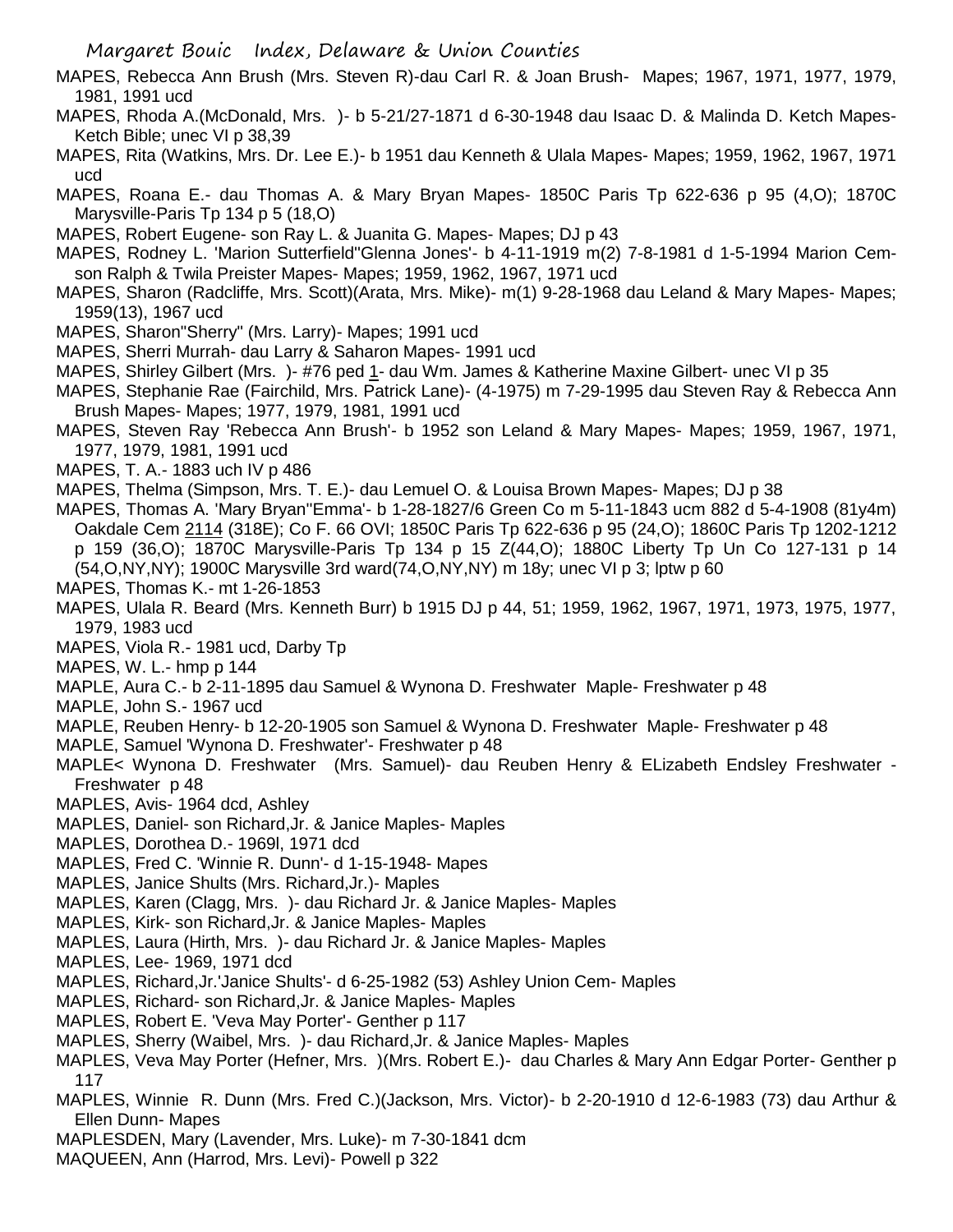Margaret Bouic Index, Delaware & Union Counties MAR, Elizabeth Storms (Mrs. John)- dau Gregory & Malinda Storms- 1883 uch V p 523 MAR, Jane (Atherton, Mrs. David)- m 3-24-1836 dcm MAR, John 'Elizabeth Storms'- 1883 uch V p 523 MARA, Anna- Grad DHS 1879, delge VI p 72; 1870C Delaware Town 336 (10) MARA, Dorothy M. (Garman, Mrs. )- sister Norma M. Mara- Mara MARA, Elmer C.- brother Norma M. Mara- Mara MARA, John- 1870C Delaware Town 336 (15) MARA, Margaret- 1870C Delaware Town 336 (40) MARA, Michael- 1870C Delaware Town 336 (50\*) MARA, Michael- 1870C Delaware Town 336 (6) MARA, Norma M. d 8-3-1978 bur Cleveland- sister Dorothy M. Garman- Mara MARAGNI, Joseph E. 'Nicolette'- 1980 dcd MARAGNI, Nicolette (Mrs. Joseph E.)- 1980 dcd MARALDO, Angelo T.'Evelyn'- b 2-29-1912, Berlin, Ger d 6-22-1993 (81) Oak Grove Cem- Maraldo MARALDO, Donna (Gilt, Mrs. Robert)- dau Angelo T. Maraldo- Maraldo MARALDO, Evelyn (Mrs. Angelo)(Shapman, Mrs. )- Maraldo MARALDO, Faith (Caldwell, Mrs. )- dau Angelo T. Maraldo- Maraldo MARALDO, John Michael 'Shirley Ann Haas''Denise'- m 7-5-1969 son Angelo & Evelyn Maraldo- Maraldo MARALDO, Shirley Ann Haas (Mrs. John Michael)- m 7-5-1969 dau John Haas- Maraldo MARAN, Chester E.- b 2-1-1898 Berlin Tp son E. S. & Ida Freshwater Maran- dcb MARANDA, William- 1870C Delaware Town 317 (19) MARARTZ, Cahterine Connor (Mrs. John)- m 4-19-1854 dcm MARARTZ, John 'Catherine Connor'- m 4-19-1854 dcm MARASEK, Craig- b 1969 son Thomas R. & Nancy L. Marasek- 1971 dcd MARASEK, Georgianna "Peggy"- 1961, 1964 dcd MARASEK, Nancy L. (Mrs. Thomas R.)- 1969, 1971 dcd MARASEK, Thomas R. 'Nancy L.'- 1964, 1969, 1971 dcd MARBAUGH, Alan- 1980 dcd MARBERGER, Sally Heaffer (Mrs. )- dau George & Anna Wiser Heaffer- Weiser p 844 MARBLE----Sunbury p 55 MARBLE, Catherine Little (Mrs. Nathan)- dau John Little- 1908 dch 664 MARBLE, Christine- dau Ephraim & Leanna Davidson Marble- 1908 dch 663 MARBLE, Dorcas L.- 1870C Berkshire Tp 206 (9) MARBLE, Ephraim 'Leanna Davidson'- son Nathan Marble- 1908 dch 663 MARBLE, Esther- dau Ephraim & Leanna Davidson Marble- 1908 dch 663 MARBLE, Fannie R. (Patrick, Mrs. Norman)- dau Nathan & Louisa Kempton Marble- 1908 dch 664 MARBLE, Han M.- 1870C Berkhsire Tp 206 (3) MARBLE, Hannah Jane (Wormell, Mrs. Charles)- dau Nathan & Louisa Kempton Marble-MARBLE, Hiram- 1835 men p 56 #36 p 104 Thompson Tp MARBLE, Josephine Warner (Mrs. Nathan)- d 8-29-1889 (51-9-12) Sunbury Cem, Powell p 42- dau William Warner- 1908 dch 664; dcdeaths MARBLE, Leanna Davison (Mrs. Ephraim)- 1908 dch 663 MARBLE, Lewa d. (Peck, Mrs. Henry)(Peck, Mrs. Clinton N.)(Dorman, Mrs. Thomas L.- dau Nathan & Louisa Kempton Marble- 1908 dch 664 MARBLE, Louisa Kempton (Mrs. Nathan)- m 6-1-1851 dcm d 4-3-1877 (44-4-14) Sunbury Cem, Powell p 42 dau Henry & Louisa Wright Kempton- 1908 dch 664; 1870C Berkshire Tp 206 (38) MARBLE, Mary Ann- dau Ephraim & Leanna Davison Marble- 1908 dch 663 MARBLE, Mary Maud- d 1-15-1900 (?m)Sunbury, dau Nathan & Josephine Warner Marble- 1908 dch 663; dcdeaths MARBLE, Mattie Jane (Crego, Mrs. Charles)- dau Nathan & Louisa Kempton Marble- 1908 dch 664; dg 1-25- 1910 Cry Ab p 90; 1870C Berkshire Tp 206 (7)

- MARBLE, N.- pallbearer for Joseph Barnes Berry- dg 10-11-1907, Cry Ab p 74
- MARBLE, Mrs. N.- d Friday dg 9-3-1889 Cry Ab p 241
- MARBLE, Nathan- 1908 dch 664; Sunbury p 1
- MARBLE, Nathan- 'Louisa Kempton''Josephine Warner''Catherine Little'- b 11-29-1829 d 1910 (81-2-7) Sunbury Cem, Powell p 42;son Ephraim & Leanna Davison Marble- 1908 dch 399, 663, 664; 1870C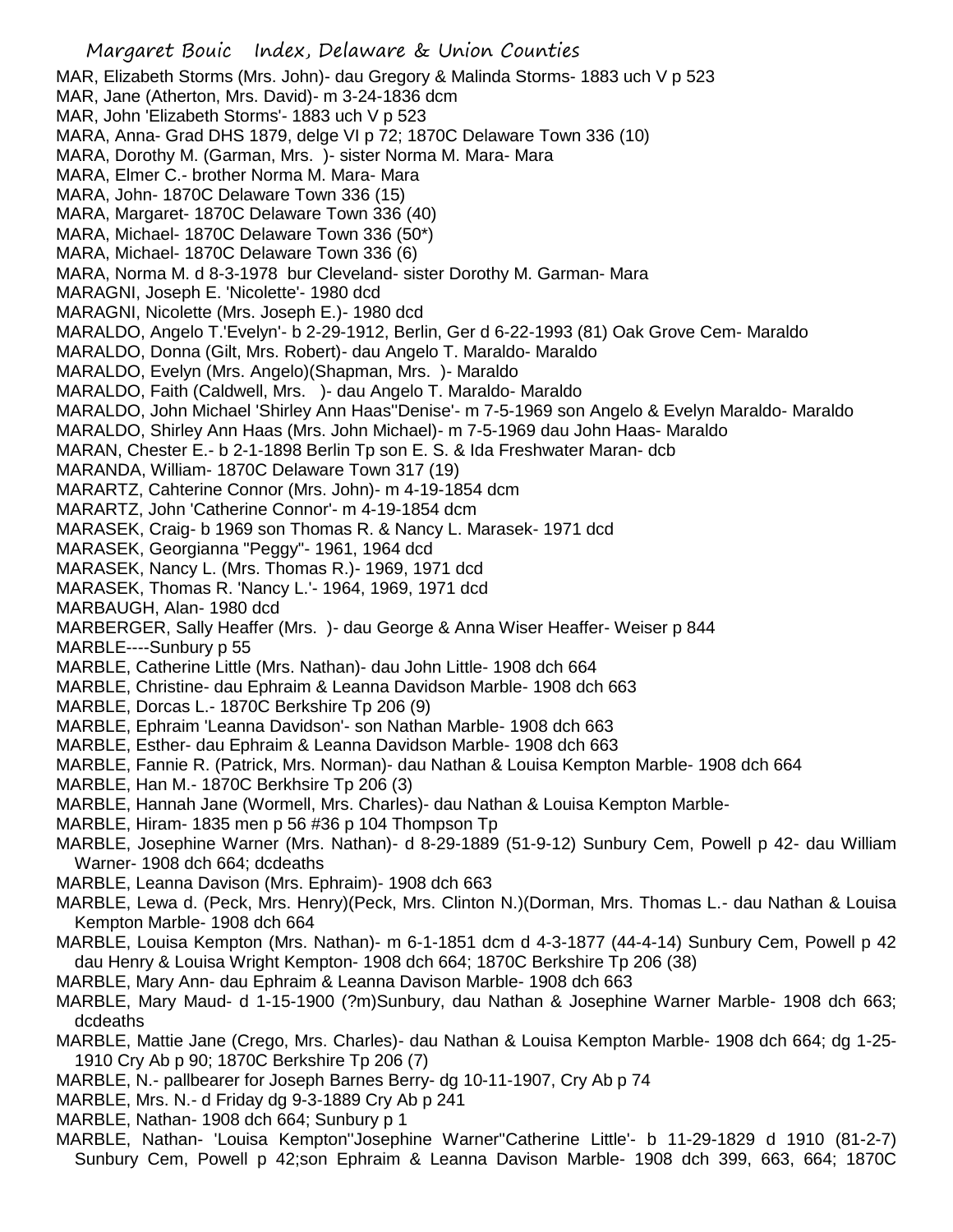Margaret Bouic Index, Delaware & Union Counties Berkshire Tp 206 (41\*); dg 1-25-1910 (81) MARBLE, Reese- son Ephraim & Leanna Davison Marble- 1908 dch 663 MARBLE, Sarah Ann- dau Ephraim & Leanna Davison Marble- 1908 dch 663 MARBLE, Talitha- dau Ephraim & Leanna Davison Marble- 1908 dch 6663 MARBLE, Wright- b 7-30-1872 Berkshire Tp son Nathan & Louisa Kempton Marble- dcb; 1908 dch 664 MARBLER,----1880 dch p 445 MARBOURNE, Helen (Mrs. Col. Alexander)- d 6-1-1827 (32) dcga p 38; Del Pat & Fr Chronicle MARBRY, Meaghan Anne- b 4-1-1996 dau Roger & Susan Marbry- Marbry MARBRY, Roger 'Susan'- Marbry MARBRY, Susan (Mrs. Roger)- Marbry MARBURGER, Ann Fairfax Adams (Mrs. George Gerald,Jr.)- dau Francis Lee Adams- Adams; Marburger MARBURGER, Becky- b 1967 dau Verlin & Rosemarie Marburger- 1969, 1971, 1980 dcd MARBURGER, Dan- b 1951 son Verlin & Rosemarie Marburger- 1969, 1971 dcd MARBURGER, David- b 1951 son Verlin & Rosemarie Marburger- 1969, 1971 dcd MARBURGER, Francis Lee- b 11-17-1970 son George Gerald,Jr. & Ann Fairfax Adams Marburger- Marburger MARBURGER, George G. 'Lorena Runkle'- m 12-25-1932- Marburger MARBURGER, George Gerald' '- son Rosie M. Marburger- Marburger MARBURGER, George Gerald,Jr. 'Ann Fairfax Adams'- son George Gerald Marburger,Sr.- Adams; Marburger MARBURGER, Capt. George C.- son George G. & Lorena Runkle Marburger- Marburger MARBURGER, Janice (Geiger, Mrs. James)(Morris, Mrs. )- dau George G. & Lorena Runkle Marburger-Marburger MARBURGER, John- b 1956 son Verlin & Rosemarie Marburger- 1969, 1971 dcd MARBURGER, John R. 'Valerie S.'- 1980 dcd MARBURGER, Judith- b 1960 dau Verlin & Rosemarie Marburger- 1969, 1971 dcd MARBURGER, Lorena M. Runkle (Mrs. George G.)- b 3-5-1910 m 12-25-1932 d 4-24-1988 (78) bur near Ashville- Marburger MARBURGER, Mark- b 1955 son Verlin & Rosemarie Marburger- 1969, 1971 dcd MARBURGER, Paul- b 1963 son Verlin & Rosemarie Marburger- 1969, 1971, 1980 dcd MARBURGER, Rosemarie (Mrs. Verlin)- 1969, 1971, 1980 dcd MARBURGER, Rosie M. (Mrs. )- b 12-15-1861 d 2-13-1965 (88) Groveport Cem- dau George Gerald,Jr. & Ann Fairfax Adams Marburger- Marburger MARBURGER, Tennile- b 980 ch John R. & Valerie S. Marburger- 1980 dcd MARBURGER, Timothy b 1958 son Verlin & Rosemarie Marburger- 1969, 1971 dcd MARBURGER, Valerie S. (Mrs. John R.)- 1980 dcd MARBURGER, Verlin 'Rosemarie'- 1969, 1971, 1980 dcd MARBURY, Anne (Hutchinson, Mrs. William)- dau Rev. Ed Margury- Hutchisson p 72 MARBURY, Rev. Ed- Hutchisson p 72 MARBURY, Col. Leonard- Powers p 41 MARCE, Eseph 'Jane Butcher'- m 8-1-1849 ucm 1444 see Morse, Asop MARCE, Jane Butcher (Mrs. Eseph)- m 8-1-1849 ucm 1444 MARCELL, Eloise- dau James Everett & Mary Helen Dillon Marcell- Pounds 4 MARCELL, Florence- dau James Everett & Mary Helen Dillon Marcell- Pounds 4 MARCELL, James Everett'Mary Helen Dillon'- Pounds 3,4 MARCELL, James Everett- son James Everett & Mary Helen Dillon Marcell- Pounds 4 MARCELL, Mary Helen Dillon (Mrs. James Everett)- dau Harrison & Zelinda Pounds Dillon- Pounds 3,4 MARCH, ----Oakdale Cem p 99 MARCH, Rev.- dg 7-24-1891 Cry Ab p 64 MARCH, Anna E.- b 1863 d 1873 Oakdale Cem I p 148 (C-R3-11)- dau Rev. Wm. G. & Elizabeth Elder March MARCH, Anna Elder-b Harrisburg Pa d 10-25-1907 (79y3m) -Oakdale Cem 2073 (35C) MARCH, Annie M. Ballow/Ballou (Mrs. Philo A.)- m 12-24-1866 ucm 4088 MARCH, Arthur W.- dpc p 34, 36, 42, 44, 50, 54, 97, 103 MARCH, J;. Calvin- son Rev. William G. & Elizabeth Elder March- 1870C Marysville-Paris Tp 211-213 p 24 (12,O) MARCH, Carol Ann May (Mrs. Timothy Edward)- m 7-15-1969 dau dr. Lloyd May- March MARCH, Clara Ann- dau Coovert March- Weiser p 570

MARCH, Coovert- son Harry & Mollie Coovert March- Weiser p 570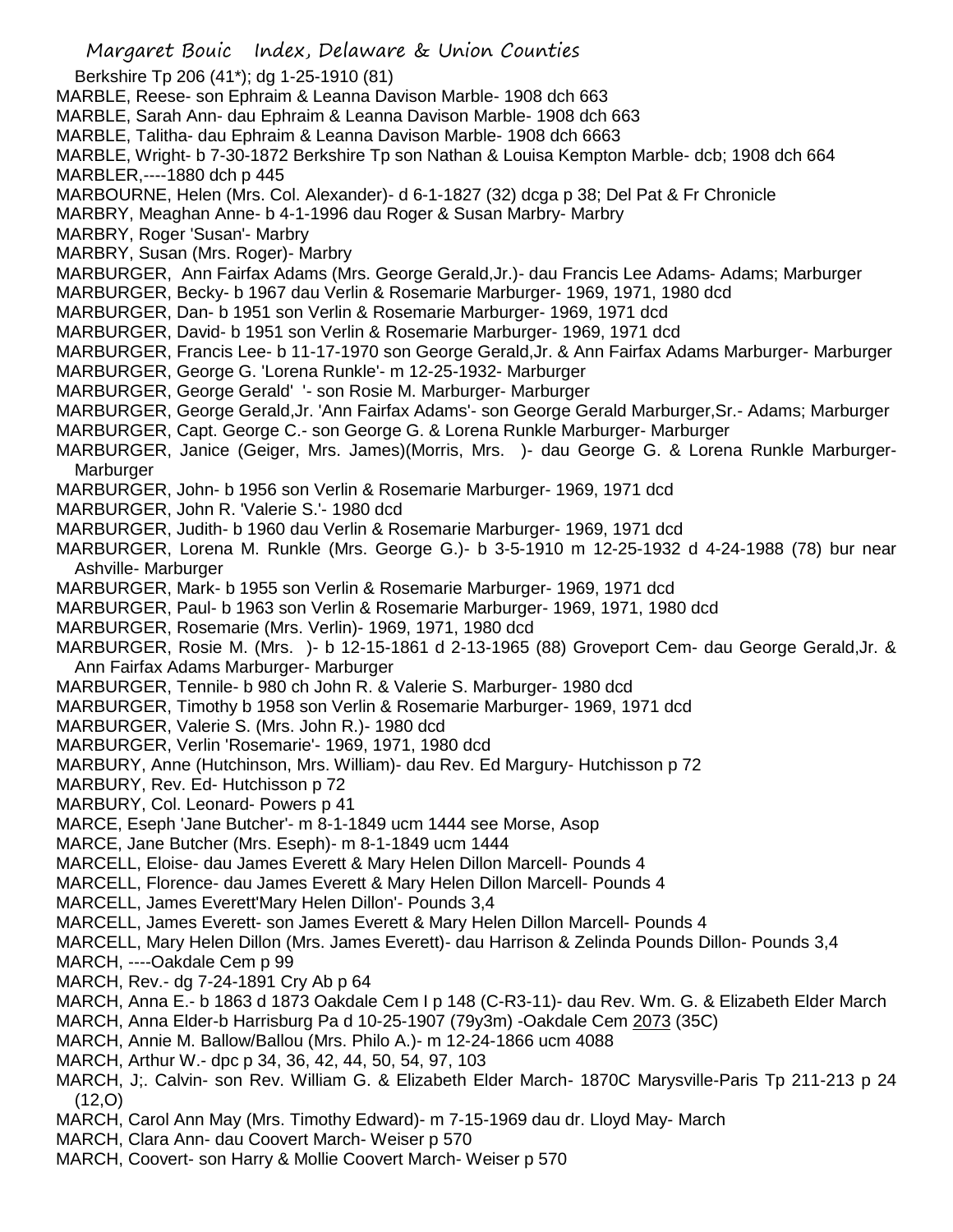- Margaret Bouic Index, Delaware & Union Counties MARCH, Daisy Lavinia Royer (Mrs. Walter S)- b 1875 dau Abraham R. & Mary Cecilia Good Royer- Weiser p 832 MARCH, David 'Josephine'- 1880C Marysville 176-180 p 18 (30.O,O,Pa) MARCH, D. W.- 1915 uch p 265; 1883 uch V p 61 MARCH, E. C.- 1883 uch V p 191 MARCH, Elizabeth E.- b 4-1828- 1900C Marysville 4th ward 356-366 p 14B (72,Pa,Pa,Pa) wid, 3 ch, 2 living MARCH, Elizabeth G.- dau Rev. William G. & Elizabeth J. Elder March- 1870C Marysville-Paris Tp 211-213 p 24 (15,O) MARCH, Elizabeth Huatt (Warren, Mrs. Richard)- b 1583 m 1605 d 1673 dcc Helen Wornstaff Kern 2679 MARCH, Elizabeth J.- b 8-1854 dau Elizabeth E. March- 1900C Marysville 4th ward 356-366 p 14B (45,O,O,Pa) MARCH, Elizabeth J. Elder (Mrs. Rev. William G.)- b 1828 Harrisburg Pa d 10-25-1907 (79y3m) Oakdale Cem I p 148 (C-R3-11)- dau Robert & Elizabeth Elder- hmp p 220, picture 324, 323, 325; 1870C Marysville-Paris Tp 211-213 p 24 (41,Pa) MARCH, Frank B.- b 1-1893 grandson Columbus W. & Sarah M. Benedict Burgoon- 1900C Jackson Tp 87-89 p 4B (5,O,O,O) MARCH, George- 1870C Oxford Tp 440 (33\*) MARCH, George 'Mary Masterson'- son Harry & Nollie Coovert March- Weiser p 570 MARCH, Harry Elwood- son Coovert marc- Weiser p 570 MARCH, Harry 'Mollie Coovert'- d 9-12-1921- Weiser p 570 MARCH, Ida Larua (Lang, Mrs. Fred)- dau Harry & Mollie Coovert March- Weiser p 570 MARCH, J.- hadc p 14 (Bennington Tp) MARCH, James N.- son David & Josephine March- 1880C Marysville 176-180 p 18 (5,O,O,Pa) MARCH, Joel- bro-in-law of John Crawford- dg 3-17-1903 Cry Ab p 174 MARCH, Dr. John- Nash p 310 MARCH, John C.- b 1858 d 1-2-1915 (56) Oakdale Cem 2709 (C-35) I p 148 (C-R3-11) MARCH, Joseph H.- Pabst 8 p 1 MARCH, Josephine (Mrs. David)- 1880C Marysville 176-180 p 18 (27,Pa,NY,Pa) MARCH, Josiah- delge VIII p 52 (87-1880) Concord Tp MARCH, Judge- delge VI p 25 MARCH, Leona (Donley, Mrs. Floyd M.)- Donley MARCH, Lulu (82-1958) uninf p 32 MARCH, Mary Masterson (Mrs. George)- Weiser p 570 MARCH, Mary Tammon, Mrs. John)- dau George & Mary Masterson March- Weiser p 570 MARCH, Maryetta (Shepherd, Mrs. W. A.)- Maugans Anc p 7 MARCH, Miriam (Laymon, Mrs. William)- m 12-26-1858 dcm MARCH, Mollie Coovert (Mrs. Harry)- dau Martz & Sarah Elizabeth Snyder Coovert- Weiser p 570 MARCH, Nina (Moyer, Mrs. Frank)- m 1-11-1934- Genther p 199 MARCH, Pheby Matilda (Wilson, Mrs. Jacob)- m 10-12-1848 Madison Co, unec XI p 8 MARCH, Philip 'Sarah G.'- hmp p 219 MARCH, Philo A. 'Annie M. Ballow/Ballou' m 12-24-1866 ucm 4088 MARCH, Russell- 1971, 1980 dcd MARCH, Sarah G. (Mrs. Philip)- hmp 219 MARCH, Sarah (Wilber, Mrs. Owen)- m 3-27-1855; ucm 2261; 1883 uch V p 482 MARCH, Timothy Edward 'Carol Ann May'- m 7-15-1969 son Rex. March- May; March MARCH, Walter S. 'Daisy Lavinia Royer'- Weiser p 832 MARCH, Will E.- b 10-1867 1900C Milford 44-48 p 2B (32,O,O,O) m 4y MARCH, Rev. William Gilmore 'Elizabeth J. Elder'- b 1826 d 6-17-1885 Oakdale Cem I p 148 (C-R3-1)- son Philip & Sarah G. March- 1883 uch III p 333, V p 582; 1908 dch 269; Pabst 1 p 67, 1915 uch p 206, 207, 208, 211; hmp 5, picture 24, 51, 54, 55, 63, 64, 84, 85, 87, 88, 90, 92, 174, 210, 219, 322; delge V p 55; 130, 159; 1883 uch IV p 503, V p 35, 37, 38, 41; unec XV p 35; In Memoriam, mlib; dg 10-22-1874 Cry Ab p 120; 1870C Marysville-Paris Tp 211-213 p 24 (43,O) MARCHALL, Frances (Sanders, Mrs. Willard Russell)- Poe p 18
- MARCHANT, Ada- b 11-9-1882, colored Concord Tp dau John C. & Jane St. Clare Marchand- dcb
- MARCHANT, Marion Isabelle (Freshwater, Mrs. Chester Elmer)- b 11-13-1914 m 8-5-1948- Freshwater p 135,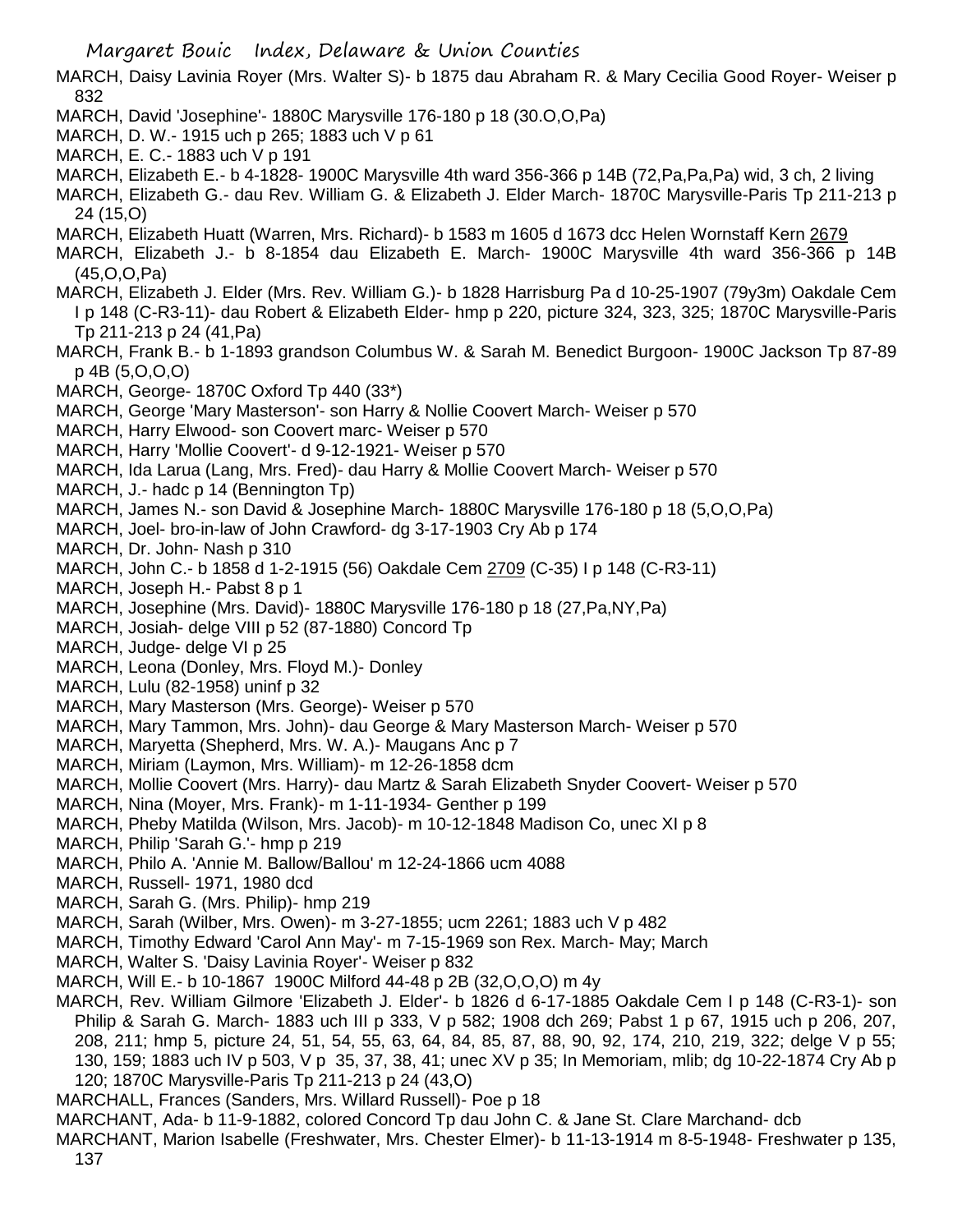Margaret Bouic Index, Delaware & Union Counties MARCHANT, Osborn L.- b 5-6-1884 colored, Concord Tp; son M. & Rachel Depp Marchant- dcb MARCHANT, Ruth (Gibson, Mrs. Esteven L.)- b 3-5-1751 d 6-15-1822- 1985 uch p 144 MARCHELL, Marrinda- unec IX p 50 MARCHI, Cam (Swift, Mrs. Lucas)- dau Italo & Virginia Marchi- Marchi; 1961(5), 1964 dcd MARCHI, Frances (Schawan, Mrs. Jacob)- sister Italo Marchi- Marchi MARCHI, Gina- sister Italo Marchi- Marchi MARCHI, Helen (Zeciski, Mrs. Edward)- sister Italo Marchi- Marchi MARCHI, Italo "Tee" 'Virginia'- d 11-29-1975 Resurrection Cem, US 235; Marchi; 1961, 1964 dcd MARCHI, Jean (Van Cooney, Mrs. Robert)- dau Italo & Virginia Marchi- Marchi; 1961, 1964, 1969, 1971 dcd MARCHI, John- son Italo & Virginia Marchi- Marchi-; 1961(9), 1964 dcd MARCHI, Katherine "Kathy" (George, Mrs. Albert,Jr.)- dau Italo & Virginia Marchi- Marchi; 1961 dcd MARCHI, Marguerite (Rea, Mrs. Ralph)- sister Italo Marchi- Marchi MARCHI, Mary (Hirby, Mrs. Charles)- sister Italo Marchi- Marchi MARCHI, Patricia (McCartney, Mrs. Gregory)- dau Italo & Virginia Marchi- Marchi MARCHI, Rick- son Italo & Virginia Marchi- Marchi; 1961(16), 1964 dcd MARCHI, Virginia (Mrs. Italo)- 1961, 1964 dcd MARCHIANO, Rose (Headlee, Mrs. Jerry)- Smart 6,7 MARCHIO, Domineck 'Evelyn'- d 8-30-1984 (70) bur Clarksburg, WVa- brother Sam Marchio- Marchio MARCHIO, Dominick Jay- son Domineck & Evelyn Marchio- Marchio MARCHIO, Ethel (Devona, Mrs. )- sister Domineck Marchio- Marchio MARCHIO, Evelyn (Mrs. Domineck)- Marchio MARCHIO, Joyce (Gutierrez, Mrs. )- dau Domineck & Evvelyn Marchio- Marchio MARCHIO, Lena- sister Domineck Marchio- Marchio MARCHIO, Mary Alice (Worley, Mrs. )- dau Domineck & Evelyn Marchio- Marchio MARCHIO, Penny Evelyn- dau Domineck & Evelyn Marchio- Marchio MARCHIO, Randy Duane- son Domineck & Evelyn Marchio- Marchio MARCHIO, Rawney, Dianne (Bailey, Mrs. )- dau Domineck & Evelyn Marchio- Marchio MARCHIO, Roxie (Cantaline, Mrs. )- sister Domineck Marchio- Marchio MARCHIO, Sam- brother Domineck Marchio- Marchio MARCHIO, Toby Don- son Domineck & Evelyn Marchio- Marchio MARCHMAN, Watt P.- Pabst 2 p 4, 13,15; Sunbury p 124 MARCINKO, David Gerard'Kathryn Elizabeth Krause'- son Robert Marcinko- Marcinko MARCINKO, Elizabeth Rose- b 12-12-1989- dau David Gerard & Kathryn Elizabeth Krause Marcinko-Marcinko MARCINKO, Kathryn Elizabeth Krause (Mrs. David Gerard)- m 11-27-1987 dau Charles H. Krause- Marcinko MARCINKO, Olivia Kathryn- b 9-30-1992 dau David Gerard & Kathryn Elizabeth Krause Marcinko- Marcinko MARCINKO, Rita- sister Winifred R. Marcinko- Marcinko MARCINKO, Winifred R. (Jacks, Mrs. Stephen)- m 5-12-1973- Marcinko MARCKEL, B. C.- 1980 dcd, Concord Tp MARCKLE, Catharine (Hull, Mrs. Johnson)- m 7-5-1827 Madison Co, unec V p 27 MARCKLE, Gabriel 'Rebacah Atchison'- m 10-16-1821 Madison Co, unec IV p 52 MARCKLE, Patsy Foster (Mrs. Samuel)- m 9-15-1813 Madison Co, unec IV p 22 MARCKLE, Rebacah Atchison (Mrs. Gabriel)- m 10-16-1821 Madison Co, unec IV p 52 MARCKLE, Samuel 'Patsy Foster'- m 9-15-1813 Madison Co, unec IV p 22 MARCKLEY, Aaron- delge VII p 19 (1827), Radnor Tp MARCKLEY, Ezra- delge VII p 48 (1826) Radnor Tp MARCKLEY, Flora M. (Mrs. Woodrow W.)- 1964 dcd, Ashley MARCKELY, John- delge VII p 61; Thompson Tp, 1826 MARCKLEY, Woodrow W.'Flora M.'- 1964 dcd; Ashley MARCKLY, Daniel- 1820 Big Rock Tp MARCO, John 'Mary Bean'- m 12-10-1805 Maugans Anc p 109; Bean (13) MARCO, Mary Bean (Mrs. John)-b 1761 m 12-10-1805- Bean 13; Maugans Anc p 109 MARCOM, Frank O. 'Martha J.'- 1969, 1980 dcd MARCOM, Martha J. (Mrs. Frank O.)- 1980 dcd MARCOM, Tracy- b 1973 dau Frank O. & Martha J. Marcom- 1980 dcd MARCOM, Troy- b 1974 son Frank O. & Martha J. Marcom- 1980 dcd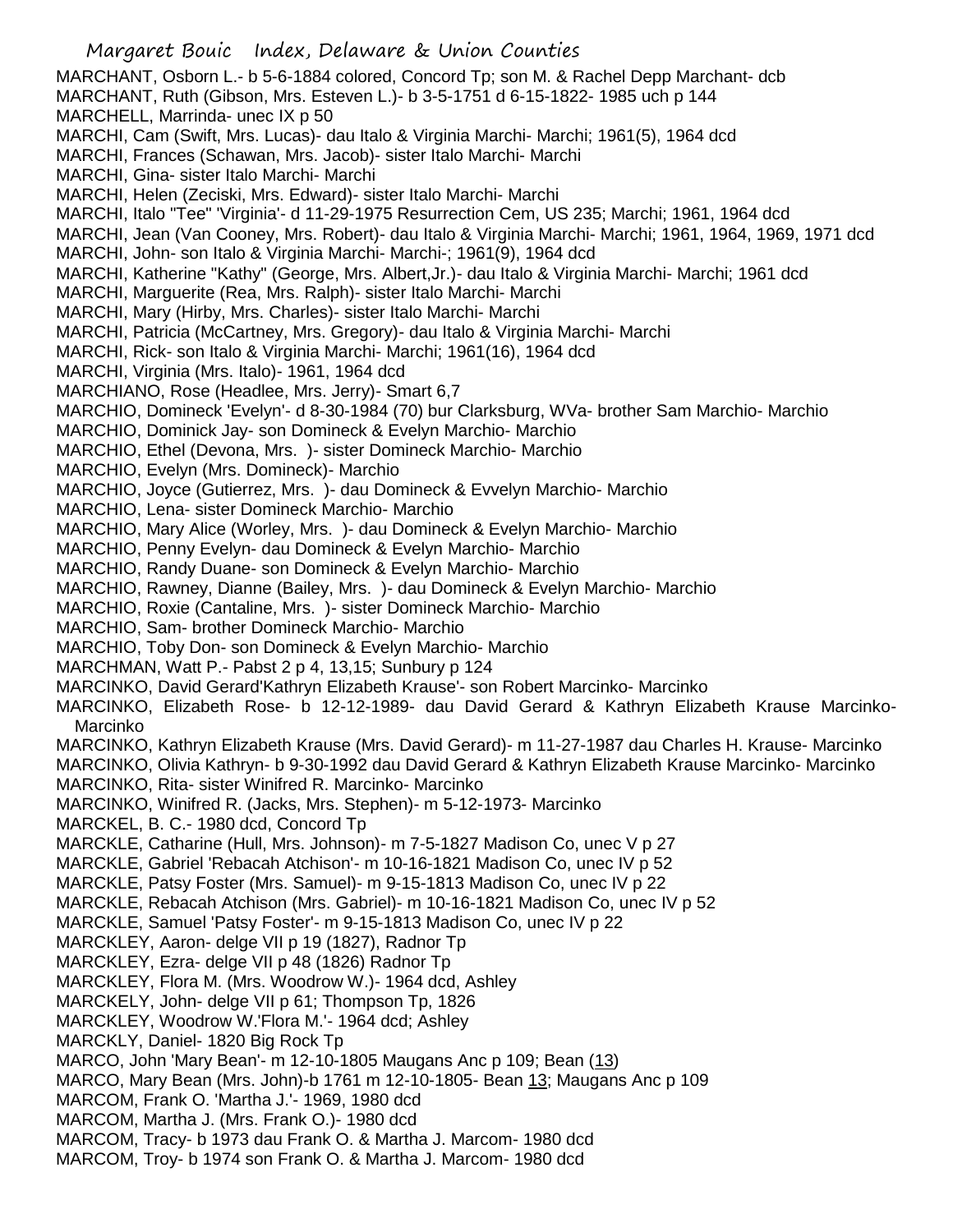Margaret Bouic Index, Delaware & Union Counties MARCONET, Jeff- son Melvin & Lois Marconet- 1983 ucd MARCONET, Lois (Mrs. Melvin)- 1983 ucd MARCONET, Melvin 'Lois'- 1983 ucd MARCONET, Shannon- ch Melvin & Lois Marconet- 1983 ucd MARCONI, Anthony- Marconi MARCONI, Margaret Katherine- b 7-12-1984 dau Anthony Marconi- Marconi MARCS---d 1983 soldier Oakdale Cem II p 125, Lot 95 MARCUM, Abe 'Shirley'- 1964 dcd MARCUM, Albert 'Emma Jackson'- 1908 dch 883; McKitrick p 277 MARCUM, Angela- b 1965 dau James E. & Linda K. Marcum- 1975 ucd MARCUM, Anthony 'Lynn-Marie Underwood'- son Joe & Carol Marcum- Marcum MARCUM, Archie,Jr. 'Linda'- 1980 dcd MARCUM, Asenath- dau Betty L. Crego Marcum- Marcum MARCUM, Betty L. Crego (Mrs )- b 5-16-1927 Hilliard d 10-8-1996 (69) Green Mound Cem- dau Alford & Fern Sunivley Crego- Marcum MARCUM, Carol (Mrs. Joe)- Marcum MARCUM, Cheryl (Lombardi, mrs. )- dau Grady Marcum,Sr.- Marcum MARCUM, Christine H. (Mrs. Lacy)- 1991 ucd MARCUM, Curtis- son Grady,Sr. Marcum- Marcum MARCUM, David- b 1965 son Glenville & Loretta Marcum- 1969 dcd MARCUM, David J.- son Lacy & Doreen Marcum- 1981, 1983 ucd MARCUM, Diana- dau Abe & Shirley Marcum- 1964 dcd MARCUM, Doreen (Mrs. Lacy)- 1981, 1983 ucd MARCUM, E. A.- 1971 dcd MARCUM, Edward 'Mildred L. Rush'- m 9-20-1957 Rush-Cole Bible; unec XV p 20; 1964, 1969, 1971 dcd MARCUM, Eleanor- Fessler- Ranck- delge II p 30 MARCUM, Emma Jackson(Corbin, Mrs. Daniel)(Diven, Mrs. Lincoln)(Mrs. Albert)- dau William & Catherine McKitrick Jackson- 1908 dch 883; McKitrick p 277 MARCUM, Germaine (Mrs. Michael)- Marcum MARCUM, Glenville 'Loretta'- 1964, 1969 dcd MARCUM, Glenville- b 1962 son Glenville & Loretta Marcum- 1964, 1969 dcd MARCUM, Grady,Jr. 'Kathy'- d 9-12-1986 (48) bur Sunset Cem, Galloway- son GradySr. & Mildred Marcum-**Marcum** MARCUM, Grady,Sr. 'Mildred'- Marcum MARCUM, Jackie- b 1963 dau Paul M. & Linda Marcum- 1971, 1980 dcd MARCUM, James E. 'Linda K.'- 1975 ucd MARCUM, Jamie- b 1965 ch Archi,Jr. & Linda Marcum- 1980 dcd MARCUM, Jeanette (Mrs. Vanis)- 1964 dcd MARCUM, Jill- dau Grady,Jr. & Kathy Marcum- Marcum MARCUM, Jody- b 1968 dau James E. & Linda K. Marcum- 1975 ucd MARCUM, Joe 'Carol'- Marcum MARCUM, John- b 1964 son Glenville & Loretta Marcum- 1964, 1969 dcd MARCUM, Karen (Walls, Mrs. )- dau Grady,Sr. Marcum- Marcum MARCUM, Kathy (Mrs. Grady,Jr.)- Marcum MARCUM, Keith- b 1969 son Archi,Jr. & Linda Marcum- 1980 dcd MARCUM, Kenneth- b 1959 son Glenville & Loretta Marcum- 1964, 1969 dcd MARCUM, Kevin- b 1964 son James E. & Linda K. Marcum- 1975 ucd MARCUM, Lacy 'Doreen''Christine H.'- 1981, 1983, 1991 ucd MARCUM, Linda (Mrs. Archie,Jr.)- 1980 dcd MARCUM, Linda K. (Mrs. James E.)- 1975 ucd MARCUM, Linda (Mrs. Paul M.)- 1971, 1980 dcd MARCUM, Lloyd "Buck" 'Sandra'- son Betty L. Crego Marcum- Marcum MARCUM, Lois (Johnson, Mrs. )- dau Grady,Sr. Marcum- Marcum MARCUM, Loretta (Mrs.Glenville)- 1964, 1969 dcd MARCUM, Lynn-Marie Underwood (Mrs. Anthony)- dau Bob Underwood- Marcum MARCUM, Manuel- b 1966 son Paul M. & Linda Marcum- 1971, 1980 dcd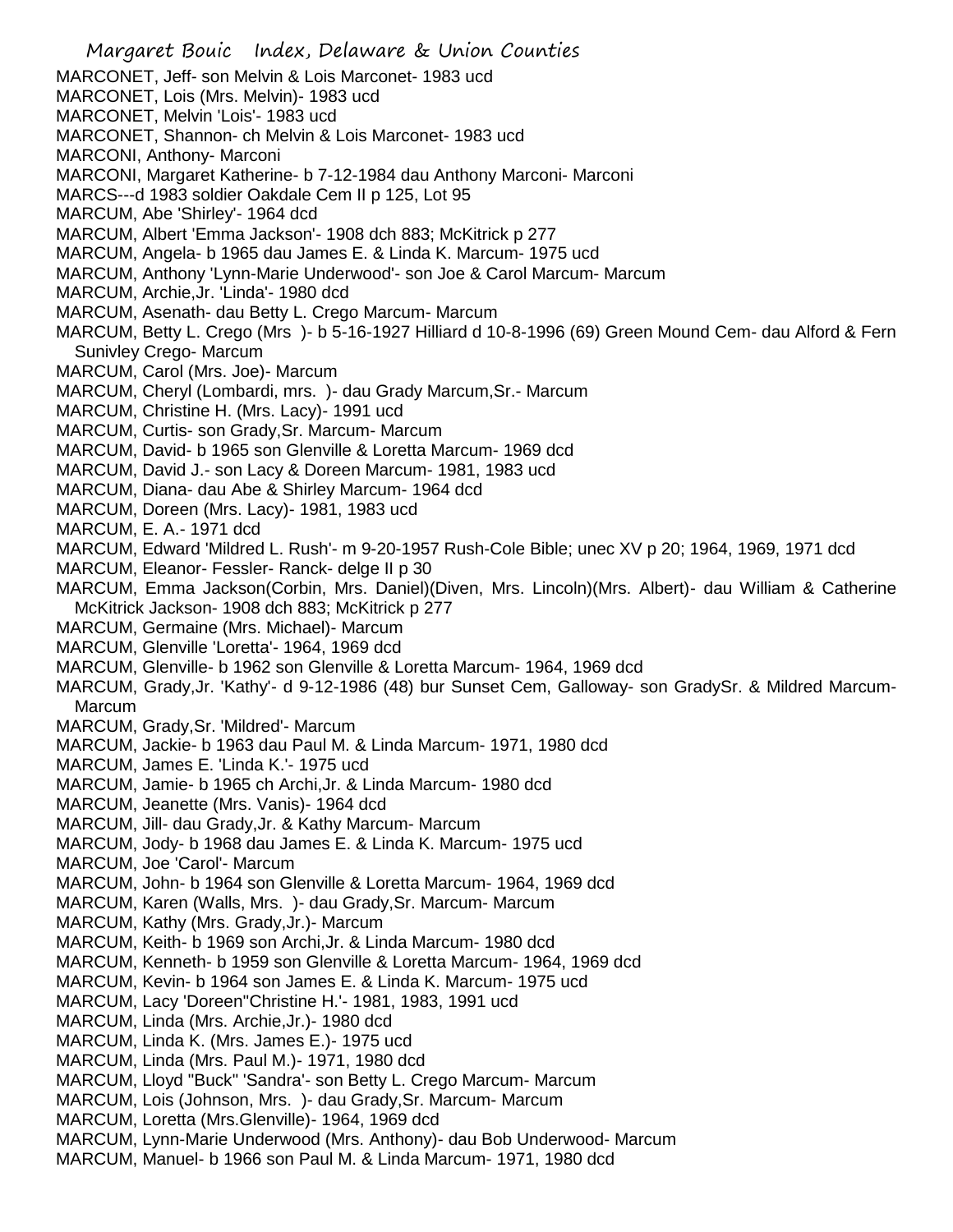Margaret Bouic Index, Delaware & Union Counties

- MARCUM, Mark Anthony,Jr.- stillborn 4-10-1994 Glen Rest, Reynoldsburg son Tony & Lynn-Marie Marcum-Marcum
- MARCUM, Michael 'Germaine'- son Betty L. Crego Marcum- Marcum,
- MARCUM, Michael H. 'Rosanna'- 1971 dcd
- MARCUM, Mildred (Mrs. Grady,Sr.)- Marcum
- MARCUM, Mildred L. Rush (Mrs. Edward)- m 9-20-1957 Rush-Cole Bible- unec XV p 20; 1964, 1969, 1971 dcd
- MARCUM, Missy- b 1973 ch Paul M. & Linda Marcum- 1980 dcd
- MARCUM, Nels- 1983 ucd
- MARCUM, Paul- b 1966 son Glenville & Loretta Marcum- 1969 dcd
- MARCUM, Paul M. 'Linda'- 1971, 1980 dcd
- MARCUM, Rhonda- 1980 dcd, Orange Tp
- MARCUM, Robin- dau Grady,Jr. & Kathy Marcum- Marcum
- MARCUM, Rosanna (Mrs. Michael H.)- 1971 dcd
- MARCUM, Rosel/Roshell b 1967 ch Paul M. & Linda Marcum- 1971, 1980 dcd
- MARCUM, Scott- b 1971 son Michael H. & Rosanna Marcum- 1971 dcd
- MARCUM, Sheila- b 1972 dau Archie,Jr. & Linda Marcum- 1980 dcd
- MARCUM, Shirley (Mrs. Abe)- 1964 dcd
- MARCUM, Stacy- ch Lacy & Doreen Marcum- 1981, 1983 ucd
- MARCUM, Tammy- dau Grady,Jr. & Kathy Marcum- Marcum
- MARCUM, Thomas- son Grady,Sr. Marcum- Marcum
- MARCUM, Vanis 'Jeanette'- 1964 dcd
- MARCUM, Vanis- son Vanis & Jeanette Marcum- 1964 dcd (18m)
- MARCUM, Victoria (Blythe, Mrs. Steve)- dau Betty L. Crego Marcum- Marcum
- MARCUM, Virgil/Virgie- b 1969 son Paul M. & Linda Marcum- 1971, 1980 dcd
- MARCUM, Wendy- dau Grady,Jr. & Kathy Marcum- Marcum
- MARCUM, Wendy- b 1970 dau James E. & Linda K. Marcum- 1975 ucd
- MARCUS, Dr.- 1915 uch p 446; 1883 uch V p 401
- MARCUS, Christopher- 1820C Darby Tp 275 (45+); unec V p 41
- MARCUS, Gregory A. son Steven Marcus- Marcus- engaged to Susan J. Fricke
- MARCUS, James- 1820C Darby Tp 270 (26-45); unec V p 41
- MARCUS, Martha (Ford, Mrs. James0- m 9-7-1836 ucm 394; unec III p 29
- MARCUS, Steven- Marcus
- MARCY, Bessie Lewis (Mrs. Lawson)- d 5-3-1981 (79) bur Charleston, ILL- Marcy
- MARCY, Edward- ex. of Thomas Weeks- Freshwater p 236
- MARCY, Flora Ellen Hughes (Mrs. Francis S.)- m 2-21-1901d Saturday (40) dau George H. & Sarah C. Hughes- dg 1-19-1909 Cry Ab p 6
- MARCY, Francis S/F 'Flora Ellen Hughes'- m 2-21-1901 dg 1-19-1909 Cary Ab p 6
- MARCY, John- adm Frances Smith- Del Pat & Fr Ch 11-27-1822 Reed Ab p 8
- MARCY, John 'Sarah Hadlock'- b Eng. Powell p 334
- MARCY, Lawson (7-1909) son Francis S. & Flora Ellen Hughes Marcy- dg 1-19-1909 Cry Ab p 6
- MARCY, Martha (Smith, Mrs. )- b 12-4-1813 m 11-8-1832 Powell p 334
- MARCY, Polly (Smith, Mrs. )- m 8-3-1823 Powell p 334 dau Zebulon Marcy,Jr.
- MARCY, Sarah Hadlock (Mrs. John)- Powell p 334
- MARCY, Zebulon,Jr.- b 7-10-1789- Powell p 334
- MARCZIKA, Steven Jr.- 1983, 1991 ucd
- MARDEN, Abigail (Huntley, Mrs. William)- Huntley 6,7; 1908 dch 803
- MARDEN, Marie- unec X p 14
- MARDIS, Alice (Morrison, Mrs. George)- dau M. Earl& Elizaabeth Mardis- Mardis
- MARDIS, Colleen (Lahmon, Mrs. James William)- b 1956 m 3-5-19-- dau Floyd C. & Rosemary Mardis-Mardis; 1961, 1964, 1969, 1971 dcd
- MARDIS, Donald- son M. Earl & Elizabeth Mardis- Mardis
- MARDIS, M. Earl 'Elizabeth''Minnie Belle'- d 6-11-1973 (7) Mardis
- MARDIS, Edith (Bailey, Mrs. Lester)- dau M. Earl & Elizabeth Mardis- Mardis
- MARDIS, Elizabeth (Mrs. M. Earl)- d 1945- Mardis
- MARDIS, Floyd C.'Rosemary'- son M. Earl & Elizabeth Mardis- Mardis; 1961, 1964, 1969, 1971, 1980 dcd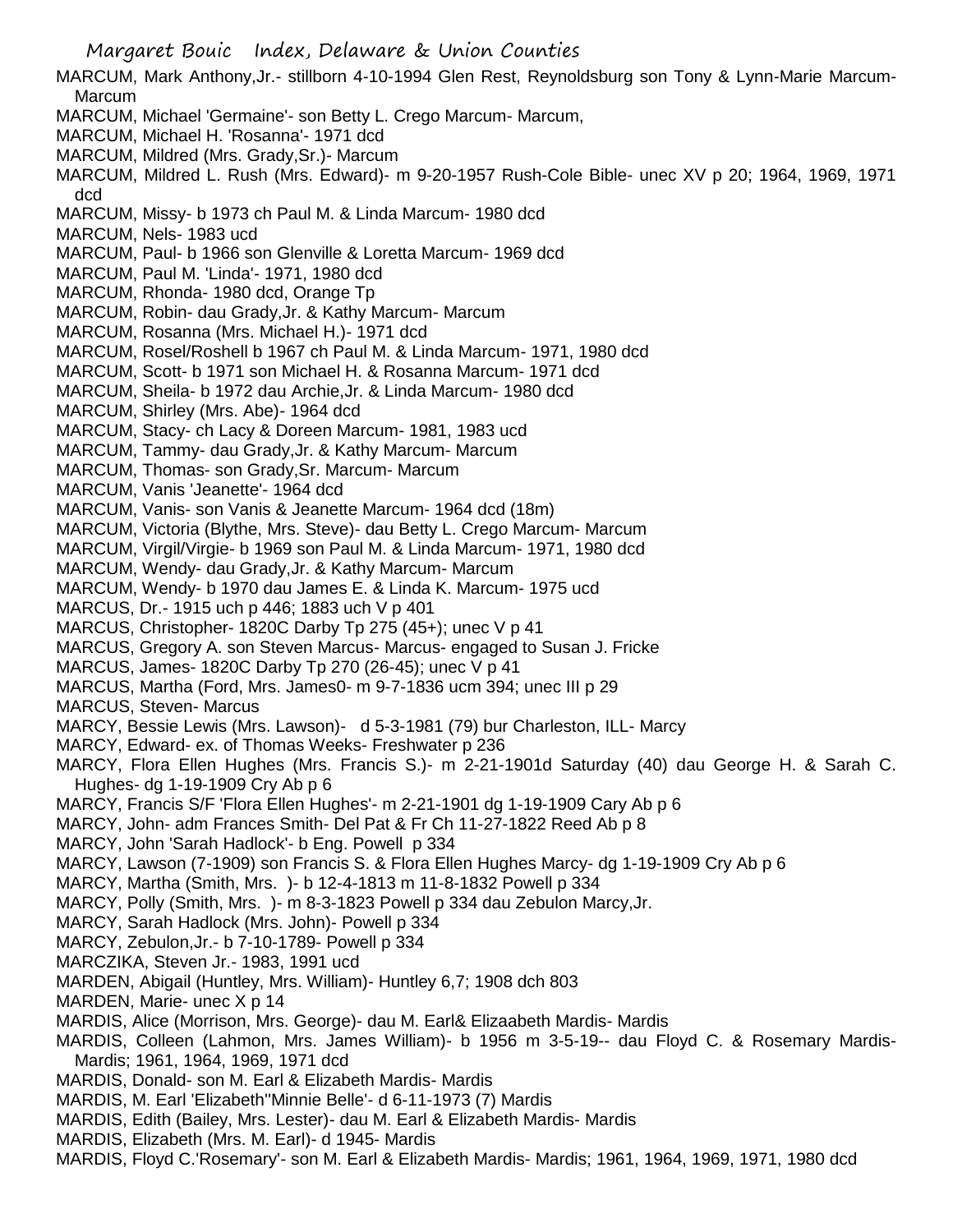Margaret Bouic Index, Delaware & Union Counties MARDIS, James W.- son M. Earl & Elizabeth Mardis- Mardis MARDIS, Judy Anne (Stratton, Mrs. Donald Eugene)- m 9-22-1968 dau James W. Mardis- Mardis MARDIS, Minnie Belle (White, Mrs. )(Mrs. M. Earl)- d 12-24-1973 (84) Green Mound Cem, Kilbourne- Mardis MARDIS, Rosemary (Mrs. Floyd C.)- 1961, 1964, 1969, 1971, 1980 dcd MARDIS, Shirley May- dau James W. Mardis- Mardis MARDIS, Tanya- b 1963 dau Floyd C. & Rosemary Mardis- 1964, 1969, 1971 dcd MARDIS, Thelma (Berry, Mrs. Paul)- dau M. Earl & Elizabeth Mardis- Mardis MARE, Ethel (Zettle, Mrs. John Erhard)- Weiser p 577 MARE, Lambert- 1870C Brown Tp 244 (15\*) MARE, Lambert- 1870C Brown Tp 106-109 (25,O); delge II p 40 MAREL, George P. 'Lucinda'- 1860C Union Tp 680-686 p 94 (34,O) MAREL, Lucinda (Mrs. George P.)- 1860C Union Tp 680-686 p 94 (30,Ind) MAREL, Mary L.- dau George P. & Lucinda Marel- 1860C Union Tp 680-686 p 94 (3/12,O) MAREL, Mata M.- dau George P. & Lucinda Marel- 1860C Union Tp 680-686 p 94 (2,O) MARELD,? Charles G.- son John A. & Elizabeth Mareld- 1860C York Tp 1331-1341 p 180 (1,O) MARELD, Elizabeth (Mrs.John A.)- 1860C York Tp 1331-1341 p 180 (29,NY) MARELD, Hesse D.- dau John A. & Elizabeth Mareld- 1860C York Tp 1331-1341 p 180 (3,O) MARELD, Hester- dau John A. & Elizabeth Mareld?- 1860C York Tp 1331-1341 p 180 (4,O) MARELD, Jane (Mrs. Samuel P.)- 1860C Allen Tp 808-817 (45,Va) MARELD?, John A. 'Elizabeth'- 1860C York Tp 1331-1341 p 180 (38,O) MARELD, Samuel P. 'Jane'- 1860C Allen Tp 808-817 p 111 (56,Va) MARESTON,---btp p 15 MARFIELD, Elizabeth J. (Mullen, Mrs. Charles)- see Murfield- 1883 uch V p 15 MARFORD, John- 1883 uch V p 285; unec XV p 21 MARGARD, Charles- d 12-22-1872 (4y6m) Delaware - dcdeaths MARGARD, Frank- d 4-15-1872 (1y2m) Delaware - dcdeaths MARGGRAF, Zella- delge IX p 64 MARGIN, Alexander A. 'Mary Elizabeth Bearinger'- b 3-5-1891- Maugans Anc p 57 MARGIN, Carl Bearinger- b 2-25-1921 son Alexander & Mary Elizabeth Bearinger Margin- Maugans Anc p 57 MARGIN, Lucile Miriam- b 11-6-1919 dau Alexander A. & Mary Elizabeth Bearinger Margin- Maugans Anc p 57 MARGIN, Mary Elizabeth Bearinger (Mrs. Alexander A.)- b 1-31-1896 dau William Henry & Leah Jeanette Hause Barringer- Maugans Anc p 57 MARGIN, Richard Enis- b 8-16-1926 son Alexander A. & Mary Elizabeth Bearinger Margin- Maugans Anc p 57 MARGIN, Robert Alexander- b 2-11-1917 son Alexander A. & Mary Elizabeth Bearinger Margin- Maugans Anc p 57 MARGINS, --Mr. -child died - Center village- dg 2-19-1892 Cry Ab p 86 MARGIO, Anthony Francis 'Mae Elizabeth Bucher'- b 4-1-1908 m 8-15-1951 Weiser p 396 MARGIO, Mae Elizabeth Bucher (Mrs. Anthony Francis)- b 5-22-1933 m 8-15-1951 dau Jaohn Jacob & Katie Elizabeth Snyder Bucher- Weiser p 395 MARGOLIS, David Jacob- b 8-17-1973 son Geoffrey & Leslie Mullens Margolis- Margolis; 1975, 1977 ucd MARGOLIS, Geoffrey 'Leslie Mullens'- son Max Margolis- Margolis; 1975, 1977 ucd MARGOLIS, Leslie Mullens (Mrs. Geoffrey)- dau Arnold Mullens- Margolis; 1975, 1977 ucd MARGOLIS, Michael Joshua- b 4-25-1977 son Geoffrey & Leslie Mullens Margolis- Margolis; 1977 ucd MARGOLIS, Sidney E.- 1975, 1977 ucd MARGRAFF, Andrew- b 1964 son Charles E. & Marselle A. Margraff- 1969, 1971 dcd MARGRAFF, Carl Gene 'Deborah Sue Mattix'- m 6-30-1973 son Mrs. Charles Haycook- Margraff MARGRAFF, Charles E. 'Marselle A.'- 1969, 1971 dcd MARGRAFF, Christopher- b 1966 son Charles E. & Marselle A. Margraff- 1969, 1971 dcd MARGRAFF, Deborah Sue Mattix (Mrs. Carl Gene)- m 6-30-1973 dau Rex C. Mattix- Margraff MARGRAFF, Marselle A. (Mrs. Charles E.)- 1969, 1971 dcd MARGRAFF, Ronald- b 1957 son Charles E. & Marselle A. Margraff- 1969, 1971 dcd MARGUET, Carroll B.- b 10-1-1886 Lib Tp son Louis & Flora Boardman Marquet- dcb MARHAL, Caroline- Pabst 2 p 82 MARHR, James H. 'Mildred'- 1961 dcd

MARHR, Mildred (Mrs. James H.)- 1961 dcd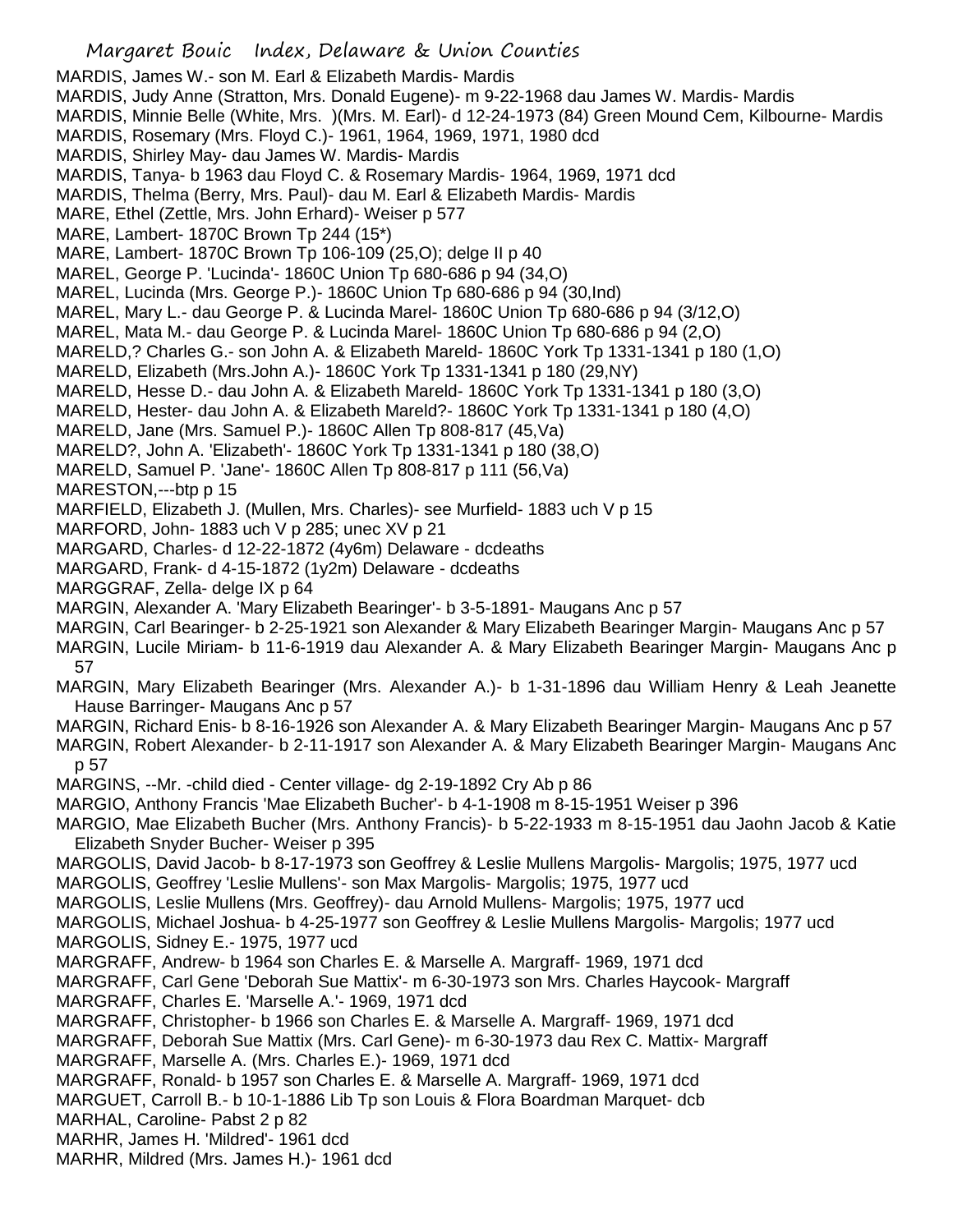- MARIAN, William N.- d 5-1-1863 (39-11-6) Baughan Cem, lptw p 5
- MARIARITY, Mary (Johnston, Mrs. John)- ped Dallas Michael Morse #25; unec III p 36
- MARIGER, Michael- d 7-1-1895 (63-O-O) b Md d Scioto Tp son John Mariger
- MARIMON, Sue Ellen- dau Robert J. Marimon- Marimon- engaged to Joseph M. Speakman
- MARIN, Eduardo 'Rosa Virginia Lobas'- b 9-12-1921 Genther p 78, 79
- MARIN, Melanie Maria (Lobenstein, Mrs. Enrigue Stucken)- b 12-19-1952 dau Eduardo & Rosa Virginia Lobas-Genther p 79
- MARIN, Rosa Virginia (Salter, Mrs. Roberto)- b 12-18-1951 dau Eduardo & Rosa Virginia Lobos Marin-Genther p 79
- MARIN, Rosa Virginia Lobos (Mrs. Eduardo) b 7-31-1931 d 2-3-1965 dau Francisco & Rosa Virginia Newberry Lobos- Genther p 78,79
- MARIN, Serena- b 1827 Champaign Co d 7-30-1911 (84y5m) SR Oakdale Cem I p 143 (C

-R1-9)

- MARIN, Susana Eugenia (Joost, Mrs. Erico)- b 2-9-1957 dau Eduardo & Rosa Virginia lobos Marin- Geuenther p 79
- MARINE, Agnes (Hagar, Mrs. Clarence)- dau Ralph E. & Iva M. Patrick Marine- Marine
- MARINE, Anna McCloud (Mrs. ) dau Charles & Anna Benjamin McCloud- 1883 uch V p 226
- MARINE, Berlin H. 'Bessie Barger'- b 9-6-1902 m 1922 son Robert O. & Lettie Critzer Marine- Marine; Barger; obit Robert O,mlib
- MARINE, Bessie Barger (Mrs. Berlin H.)- b 5-9-1902 m 10-29-1922 d 2-2-1954 dau E. C. & Blanche Bateman Barger- Barger; Marine; obit mlib
- MARINE, Betty L. (Mrs. Harold E.)- 1971, 1973 ucd
- MARINE, Beverly (Grose, Mrs. )- dau Dwight Robert Marine- Marine
- MARINE, Charley O.- b 12-1897 son Lewis & Leutheria Marine- 1900C Leesburg Tp 238-241 p 10B (2,O,O,O)
- MARINE, Danny- son Mary M. Marine- 1959 ucd (4)
- MARINE, Dwight Robert- b 9-25-1915 d 10-3-1990 (75) York Cem- son Robert O. & Laticia Critzer Marineobit Robert O.,mlib; obit Robert O., mlib
- MARINE, Gerald R.- 2-21-1923 d 7-7-1944 WWII Hopewell Cem, djlm p 79 son Berlin G & Bessie Barger Marine- obit Bessie; obit Gerald, mlib
- MARINE, Gerald Critzer- b 8-4-1904 d 8-24-1962 (58)-son Robert O. & Lettie Critzer Marine- Marine; obit Robert Ol mlib
- ARINE, Gladys Cramer (Moore, Mrs. George E.)(Mrs. )- b 10-11-1893 d 5-3-1988 (91) Oakdale Cem II p 69 (H-R5-1)- dau Guy & Maude Aller Cramer- Marine; 1973, 1975, 1979, 1981, 1983, 1991 ucd
- MARINE, Gladys Effie Ellinwood (Mrs. Dwight Robert)- b 1-11-1916 d 6-12-1994 (78) bur Richwood- dau Howard Francis & Hazel Mae Harris Ellinwood- Marine; 1985 uch p 46; 1971, 1973, 1975, 1977, 1983 ucd MARINE, Gladys- Grad of Richwood HS- 1985 uch p 51
- MARINE, Harold E. 'Betty L.'- b 2-21-1923 d 4-1-1982 Hopewell Cem, djlm p 80; son Berlin H. & Bessie Barger Marine- obit Bessie, mlib; 1971, 1973 ucd
- MARINE, Heather- b 1974 dau Robert D. & Lola D. Marine- 1975, 1991 ucd
- MARINE, Helen (Saxton, Mrs. )(Daugherty, Mrs. )- dau Robert O. & Lettie Critzer Marine- Marine; obit Lettie, mlib (brown)
- MARINE, Iva M. Patrick (Ms. Ralph E.)- b 10-27-1893 m 1-11-1917 d 6-12-1985 (91) dau Thomas & Agnes Flack Patrick- Marine
- MARINE, James 'Rosetta Asman'- m 7-30-1938 son Robert O. & Lettie Critzer Marine- Marine; obit Robert O. mlib; Asman; obit Robert O, mlib; obit Lettie mlib (brown)
- MARKS, Jane- dau Mary M. Marine- 1959 ucd (3)
- MARINE, Janice (Reed, Mrs. )- dau James Marine- Marine
- MARINE, M. Jean (Butler, Mrs. John H. "Skud")- b 5-28-1917 m 1-1-1943 d 1-30-1993 (750 Oakdale Cem -dau Robert O. & Lettie Critzer Marine- Marine; obit Lettie, mlib (brown)
- MARINE, Joyce (McGinnis, Mrs. )- dau Dwight Robert Marine- Marine
- MARINE, Lettie/Laticia Critzer (Mrs. Robert O.)- b 10-10-1880 d 4-21-1970 Oakdale Cem II p 98 (H-RD-7); dau Albert & Mary Carter Critzer- Marine; obit Lettie,Mlib (brown)
- MARINE, Leutheria (Mrs. Lewis)- b 7-1864 1900C Leesburg Tp 238-241 p 10B (35,O,O,Missouri) m 6y, 2 ch
- MARINE, Lewis 'Leutheria'- b 8-1872 1900C Leesburg Tp 238-241 p 10B (27,O,O,O) m 6y
- MARINE, Lola D. (Mrs. Robert E.)- 1973, 1975 ucd
- MARINE, Lore- b 1971 dau Robert D. & Lola D. Marine- 1973, 1975 ucd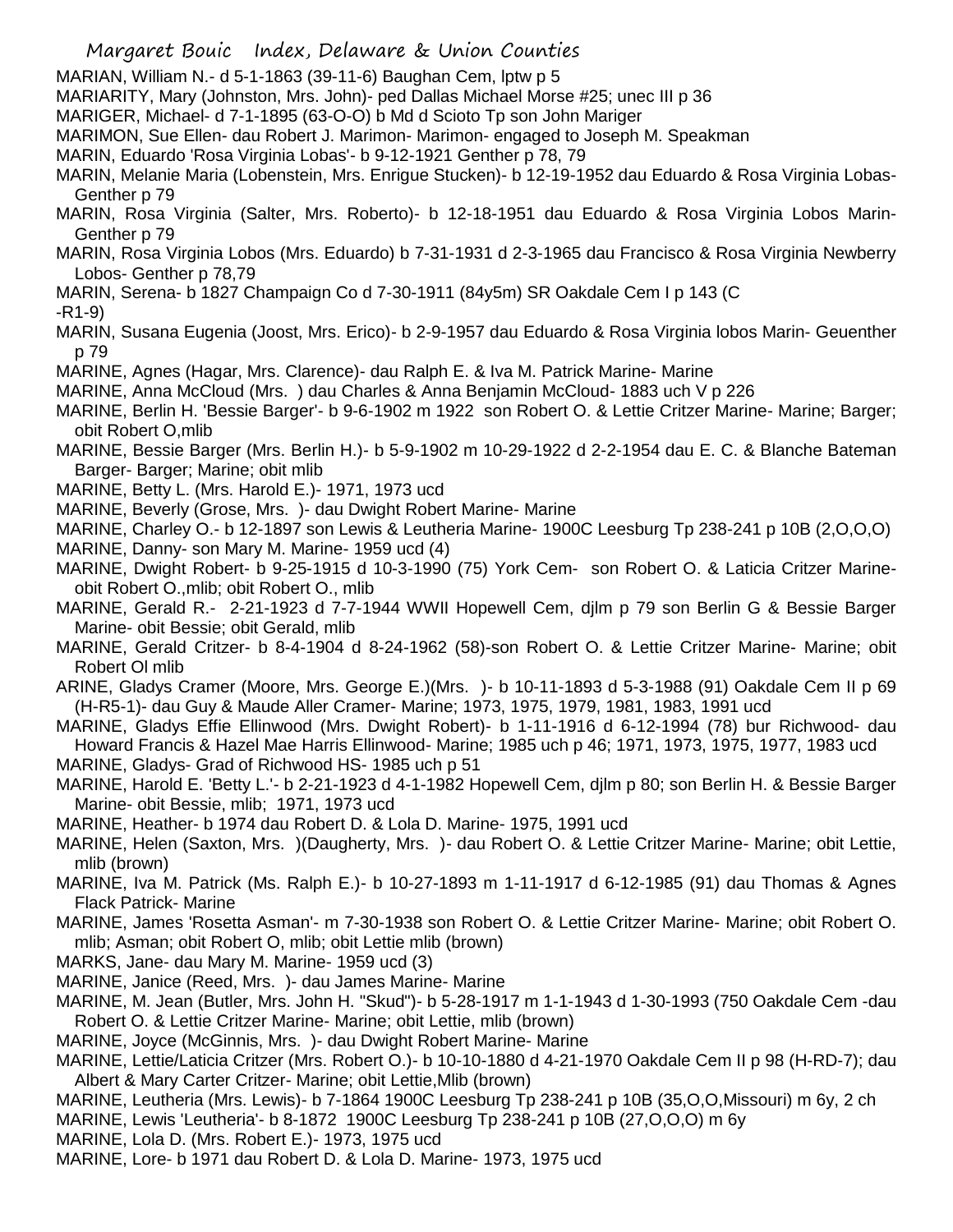MARINE, Margery (Kerns, Mrs. )- dau James Marine- Marine

MARINE, Mary Frances"Midge" (Sabins, Mrs. Fred)- b 12-1-1921 m 9-18-1937 d 10-23-1996 dau Robert O.& Leticia Critzer Marine- Marine; Graham (144744); Tossey; Weaver (129464); obit Robert, Mlib, Lettie, mlib (brown)

MARINE, Mary M.- 1959 ucd

- MARINE, Phyllis (Mullins, Mrs. )- dau Dwight Robert Marine- Marine
- MARINE, Ralph E. 'Iva M. Patrick'- b 1-1896 m 1-11-1917 d 1947- son Lewis & Leutheria Marine- 1900C Leesburg Tp 238-241 p 10B (4,O,O,O); Marine
- MARINE, Robert- son Dwight Robert Marine Marine
- MARINE, Robert D. 'Lola D.'- son Robert O. & Lettie Critzer Marine- Marine; obit Lettie, mlib (brown); 1973, 1975, 1983 ucd
- MARINE, Robert O. 'Lettie Critzer'- b 12-21-1877 m 11-17-1901 d 12-26-1954 Oakdale Cem II p 98 (H-RD-7); son Jonus & Amanda Ross Marine- obit Lettie, mlib (brown); Marine
- MARINE, Rosetta Asman (Mrs. James)- dau Conrad J. Asman- Asman
- MARINE, Sandra- dau Mary M. Marine- 1959 ucd (13)
- MARINE, Shannon- b 1967 dau Robert D. & Lola D. Marine- 1973, 1975 ucd
- MARINEL, Nancy- 1870C Scioto Tp p 491 (14)
- MARING, Aaron 'Mary Ann Jones'- m 2-12-1842 dcm; 1850C Genoa tp 345 p 36 (29,O)
- MARING, Andrew 'Mary'- 1850C Genoa Tp 346 p 36 (61,NJ); 1835 men p 26 #11 p 44, Genoa Tp; delge IV p 31
- MARING, Andrew 'Phebe'- Marysville p 106
- MARING, Ardelia- dau Jonathan & Sarah Maring- 1850C Radnor Tp 154 p 180 (4,O)
- MARING, Catherine Roberts (Mrs. John B.)- m 11-9-1837 dcm
- MARING, Elizabeth (Bockoven, Mrs. George)- b 1778 m 1900 d 1-27-1848- Powell p 299; dcq Ruby Bockoven Pugh 17; Charlotte Pittman Silverwood 31
- MARING, George 'Katie'- 1870C Paris Tp 52-53 p 7 (38,Bavaria)
- MARING, Isaac N.- d 7-21-1842 (11m2d) Galena Cem- son J. & S.- Powell 25
- MARING, Jacob- son George & Katie Maring- 1870C Paris Tp 52-53 p 7 (12,O)
- MARING, John B.'Catherine Roberts'- m 11-9-1837 dcm; 1840C Genoa Tp delge IV p 67
- MARING, Jonathan 'Sarah Bockover'- m 1-5-1837 dcm; 1850C Radnor Tp 154 p 180 (37,NJ); 1840C Brown Tp (20-30)
- MARING, J. 'S.'- Powell p 25
- MARING, Katie (Mrs. George)- 1870C Paris Tp 52-53 p 7 (39,Bavaria)
- MARING, Katie- dau George & Katie Maring- 1870C Paris Tp 52-53 p 7 (9,O)
- MARING, Martha E.- dau Jonathan & Sarah Maring- 1850C Radnor Tp 154 p 180 (1,O)
- MARING, Mary (Mrs. Andrew)- 1850C Genoa Tp 346 p 36 (58,NJ)
- MARING, Mary Ann Jones (Mrs. Aaron)- m 2-12-1842 dcm
- MARING, Mary- dau George & Katie Maring- 1870C Paris Tp 52-53 p 7 (7,O)
- MARING, Oscar- son Jonathan & Sarah Maring- 1850C Radnor Tp 154 p 180 (10,O)
- MARING, Phebe (Mrs. Andrew)- d 4-19-1847 (56-10-9) Burnside Cem- Powell p 106
- MARING, S. (Mrs. J)- Powell p 25
- MARING, Sarah Bockover (Mrs. Jonathan)- m 1-5-1837 dcm; 1850C Radnor Tp 154 p 180 (33,NJ)
- MARING, Susan- dau George & Katie Maring- 1870C Paris Tp 52-53 p 7 (6,O)
- MARING, William- son Andrew & Mary Maring- 1850C Genoa Tp 346 p 36 (18,O)
- MARINON, Peter J.- 1860C York Tp 1373-1383 p 185 (1,NC) lived with Ann Ellis
- MARION, Anna Maxwell Hause (Mrs. Thomas Jackson)- b 9-10-1909 m 8-1-1889 d 5-5-1939 dau John Jr. & Frances V. Springer Hause- Maugans Anc p 54
- MARION, Athan 'Sondra B.'- 1991 ucd
- MARION, Barbara- dau George & Catherine Reicelt Marion- 1915 uch p 797
- MARION, Cameron 'Helen'- 1977 ucd
- MARION, Catherine Reicelt (Gruenbaum, Mrs. John)(Fisher, Mrs. Peter)(Mrs. George)- 1915 uch p 796, 797
- MARION, Charles N.- 1870C Orange Tp p 418 (12)
- MARION, Esther Lorraine Smallwood (Mrs. Vernon Austin)- Maugans Anc p 54
- MARION, Francis- Powers p 145,158, 171
- MARION, Francis Oren 'Florence F. Simmons'- b 1-3-1902 m 2-25-1943 son Thomas Jackson & Anna Maxwell Hause Marion- Maugans Anc p 54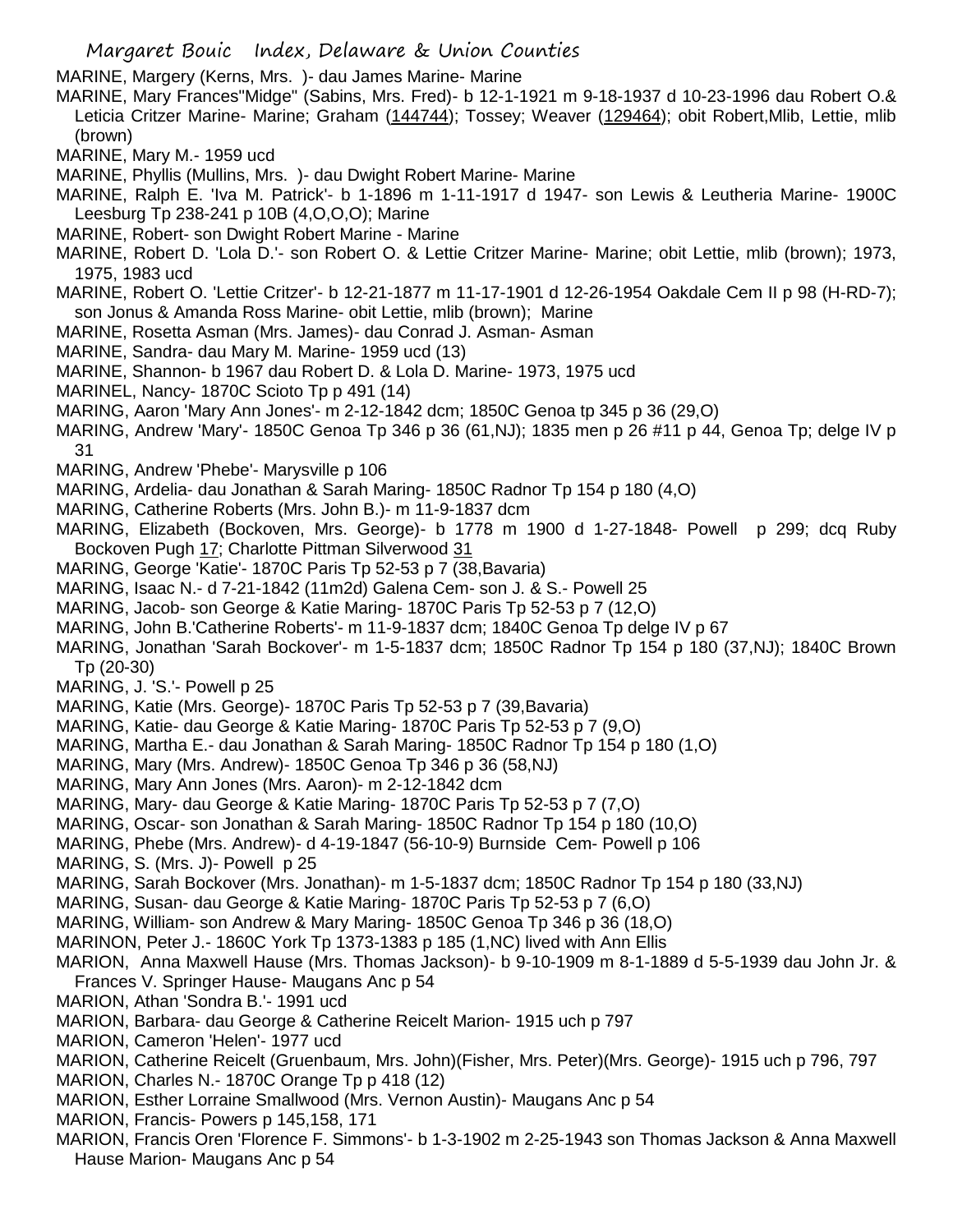- Margaret Bouic Index, Delaware & Union Counties MARION, George- 1880C Paris Tp 46-59 p 44 (20,Atlantic Ocean, Ger,Ger) MARION, George 'Catherine Reicelt'- 1915 uch p 797 MARION, G. W.- son William & Maria Marion- 1860C Liberty Tp Un Co 1060-1070 p 144 (8,O) MARION, Helen (Mrs. Cameron)- 1977 ucd MARION, ---House (Mrs. R. J. Jr.)- dau John & Frances E. Springer House- dg 10-22-1909 Cry Ab p 67 MARING, Leonard- son George & Catherine Reicelt Marion- 1915 uch p 797 MARION, Maria (Mrs. William)- 1870C Liberty Tp Un Co 1060-1070 p 144 (31,Md) MARION, Marjorie Monbeck (Mrs. William W.)- b 1912 d 1963 dau Harvey A. & Nattie Bowsher Monbeck-Cowgill p 9 MARION, Mary J.- dau William & Maria Marion- 1870C Liberty Tp Un Co 1060-1070 p 144 (2,O) MARION, Sondra B. (Mrs. Athan)- 1991 ucd MARION, Thomas Jackson 'Anna Maxwell Hause' b 1866 m 8-1-1889- Maugans Anc p 54 MARION, Urial- 1850C Liberty Tp 1569 p 105 (60,vt) MARION, Vernon Austin 'Esther Lorraine Smallwood'- b 5-30-1894 son Thomas Jackson & Anna Maxwell Hause Marion- Maugans Anc p 54 MARION, William 'Maria'- 1870C Liberty Tp Un Co 1060-1070 p 144 (35,NY) MARION W. 'Marjorie Monbeck'- b 1910 Cowgill p 9 MARIOTT, Annie- dau Samuel & Phebie Mariott- 1850C Jackson Tp 26 p 4 (10,O) MARIOTT, Charles- son Samuel & Phebie Mariott- 1850C Jackson Tp 26 p 4 (7,O) MARIOTT, Cora- 1949 ucd; Marysville R 1 MARIOTT, infant- b 8-8-1870 Harlem Tp son B. J. & Addie Tyler Mariott ; dcb MARIOTT, John G. - son Samuel & Phebie Mariott- 1850C Jackson Tp 26 p 4 (21,Pa) MARIOTT, Phebie Ann- dau Samuel & Phebie Mariott- 1850C Jackson Tp 26 p 4 (13,O) MARIOTT, Phebie (Mrs. Samuel)- 1850C Jackson Tp 26 p 4 (44,Pa) MARIOTT, Rachal- dau Samuel & Phebie Mariott- 1850C Jackson Tp 26 p 4 (18,Pa) MARIOTT, Samuel 'Phebie'- 1850C Jackson Tp 26 p 4 (53,NY) MARIOTT, Samuel T.- son Samuel & Phebie Mariott- 1850C Jackson Tp 26 p 4 (16,Pa) MARIS, Ada (Hancock, Mrs. George)- b 1878 d 1923 Claibourne Cem p 73 dau William Perry & Susan Elizabeth Price Maris- Graham 138351; 1880C Taylor Tp 209-211 p 20 (2,O,O,O) MARIS, Adeline Elizabeth (Bethell, Mrs. Nelson George)- b 8-25-1909 dau Jesse Clarence & Evelyn St. James Maris- Graham 183532 MARIS, Agnes A.- b 7-5-1897 d 8-2-1898 New Millcreek Cem, Liberty Tp, lptw p 17 MARIS, Ann Wickersham (Mrs. Joseph)- 1883 uch V p 411 MARIS, Arminda Lane (Mrs. Dr. Sylvester)- b 1854 d 1922 New Millcreek Cem, Kliberty Tp lptw p 191
- MARIS, Byron- b 1903 d 1907 New Millcreek Cem, Lib. Tp- son Charles P. & Ida M. Maris- lptw p 17
- MARIS, Carie B./Carry Bell- b 2-23-1863 dau Jesse & E.- d 10-3-1866 (3-7-10) New Millcreek Cem, Liberty Tp, lptw p 17
- MARIS, Charles P.'Ida Mae Wilgus'- b 1872 m 12-1893 d 5-7-1953 New Millcreek Cem, Liberty Tp lptw p 17 son Jesse & Elizabeth Davis Maris- 1883 uch V p 411; 1880C Liberty Tp Un Co 278-188 p 29 (8,O,O,Pa)
- MARIS, Dora A. (Mrs. Dowling)- b 11-1865 1870C Liberty Tp Un Co 10 p 1A (34,O,O,O) m 17y, no ch
- MARIS, Dowling 'Dora A.'- b 3-1860 1900C Liberty tp Un Co 10 p 1A (40,O,O,O) m 17y
- MARIS, Elizabeth Davis (Stanley, Mrs. Simon)(Mrs. Jesse)- b 3-7-1830 m 6-1857 d 6-10/11-1879 New Millcreek Cem, Liberty Tp, lptw p 17; 1883 uch V p 411; 1870C Liberty Tp Un Co 77 p 9 (40,Pa)
- MARIS, Evelyn St. James (Mrs. Jesse Clarence)- Graham (18353)
- MARIS, George Ebert- b 11-1869- son Jesse & Elizabeth Davis Maris- 1883 uch V p 411; 1870C Liberty Tp Un Co 77 p 10 (7/12,O); 1880C Lib Tp 278-188 p 29 (10,O,O,Pa)
- MARIS, Harry- 1915 uch p 327
- MARIS, Hattie (Hommes, Mrs. )(Mrs. Jesse Clarence)- Graham (18353)
- MARIS, Ida Mae Wilgus (Mrs. Charles P.)- b 5-12-1874 m 12-1892 d 2-22-1965 New Millcreek Cem, Lib. Tp,lptw p 17 dau Alonzo & Orindo Atha Wilgus- Maris
- MARIS, James Dowling- son Jesse & Elizabeth Davis Maris- 1883 uch V p 411; 1880C Liberty Tp Un Co 278- 188 p 29 (20,O,O,Pa); 1860C Lib. Tp 1098-1108 (4/12,O); 1870C Lib Tp 77 p 10 (10,O)
- MARIS, Jesse Clarence 'Evelyn St. James' Hattie'- son William Perry & Susanna Elizabeth Price Marisdumch p 144; 1883 uch III p 328; Graham 18353- 1860C Liberty Tp Un Co 1098-1108 p 150 (34,Pa); 1870C Lib. Tp 77 p 9 (45,O)
- MARIS, Jesse 'Rachel J. Chesher''Elizabeth Davis''Rebecca E. Gordon'- b 8-6-1826 m(1) 3-30-1849 (2) 6-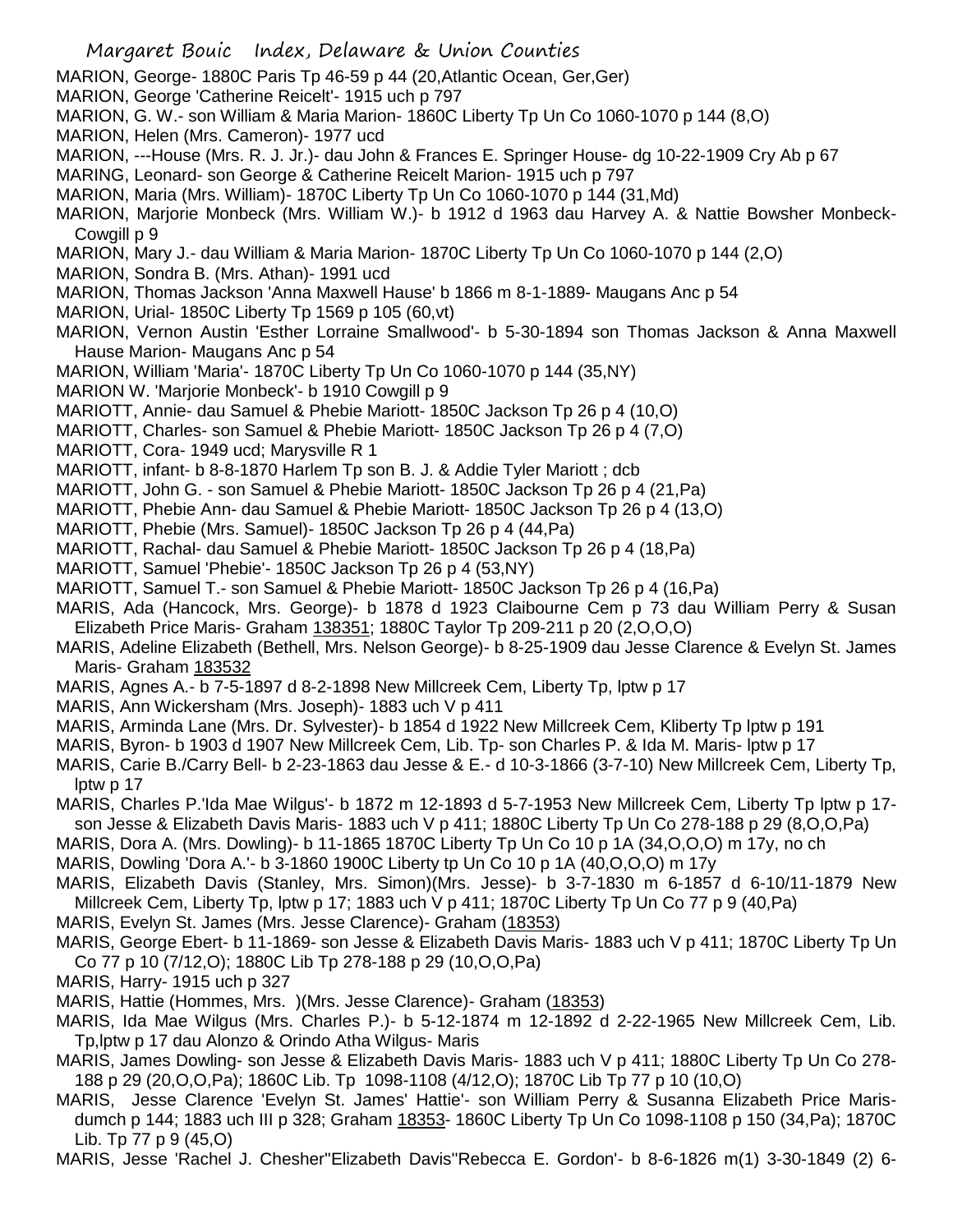1857 (3) 4-29-1881 d 1909 New Millcreek Cem Liberty Tp, lptw p 17 -son Joseph & Ann Wickersham Maris-1883 uch IV p 512, V p 411; 1850C Liberty Tp Un Co 954-971 p 142 (24,O); 1880C Lib Tp 238-188 p 29  $(54, 0, -,-)$ 

MARIS, Joseph 'Ann Wickersham'- 1883 uch V p 411

- MARIS, Joseph G.- son Jesse & Rachel J. Chesher Maris- 1883 uch V p 411; 1850C Liberty Tp Un Co 954- 971 p 142 (1/12,O); 1860C Lib. Tp 1098-1108 p 150 (11,O)
- MARIS, Lydia H.- b 4-28-1858 d 3-7-1895 New Millcreek Cem, Lib Tp, lptw p 17- dau James & Elizabeth Davis Maris- 1883 uch V p 411; 1860C Liberty Tp Un Co 1098-1108 p 150 (5,O); 1870C Lib Tp 77 p 9 (11,O); 1880C Lib Tp 278-188 p 29 (21,O,O,Pa)
- MARIS, Metta- b 6-15-1908 d age 3- Graham 18353- ch Jesse Clarence & Evelyn St. James Maris
- MARIS, Mildred- b 1-1890 adopted dau Dowling & Dora A. Maris- 1900C Liberty Tp Un Co 10 p 1A (10,O,?,?)
- MARIS, Myrtle (Burgoon, Mrs. Charles)- b 8-11-1880 m 3-31-1896 d 6-5-1963 dau William Perry & Susanna Elizabeth Price Maris- Graham 18352
- MARIS, William Perry 'Susanna Elizabeth Price'- m 5-12-1877 ucm 6067; son Jesse Maris- Graham (13835); 1860C Liberty Tp Un Co 1098-1108 p 150 (5,O); 1870C Lib Tp 77 p 9 (15,O); 1880C Taylor Tp 209-211 (25,O,O,O)
- MARIS, Rachel J. Chesher (Mrs. Jesse)- m 3-30-1849 d 5-1855 dau John & Julia Chesher- 1883 uch V p 411; 1850C Liberty Tp Un Co 954-971 p 142 (24,O)
- MARIS, Rebecca E. Gordon (Mrs. Jesse)- b 8-1837 m 4-29-1881 dau John & Elizabeth Gordon- 1883 uch V p 411
- MARIS, Susanna Elizabeth Price "Bessie"(Mrs. William Perry)- b 1859 m 5-12-1877 ucm 6067 d 1935 Claibourne Cem- dau David Harvey & Elizabeth Myers Price- Graham 13835; 1880C Taylor Tp 209-211 p 20 (20,O,O,O)
- MARIS, Dr. Sylvester 'Marilda Lane'- m 11-30-1872 ucm 5179 d 2-11-1889 (36-3-15) New Millcreek Cem. Lib Tp lptw p 19- son Jesse & Rachel J. Chesher Maris- 1883 uch V p 411; 1860C Liberty Tp Un Co 1098-1108 p 150 (8,O);1870C Lib Tp 77 (17,O)
- MARIS, Victor- d 10-30-1883 (15-4-30 son Dr. Sylvester & M. Maris, New Millcreek Cem, Liberty Tp ,lptw p 19 MARIS, William P.- son Jesse & Rachel J. Chesher Maris- 1883 uch V p 411
- MARISE, Richard G.- 1971 dcd, Porter Tp
- MARK, Ann Bowie (Mrs. Calvin A.)- m 1859 unec IV p 10
- MARK, Calvin A. 'Ann Bowie'- m 1859; unec IV p 10
- MARK, Clara, Miss- Powers p 262
- MARK, David- 1991 ucd
- MARK, David- son William & Sarah Mark- Genther p 144,147, 148, 149
- MARK, Elijah- son William & Sarah Mark- Genther p 144, 146, 147, 148, 149
- MARK, Eliza (Taylor, Mrs. John)- b 11-21-1812 m 2-28-1833 d 8-5-1894 dau James & Nancy Vankirk Mark-Genther p 47, 141, 150
- MARK, Elizabeth (Bradley, Mrs. James Lawson)- b 12-7-1814 m 9-30-1832 unec VII p 9; dau James & Nancy Vankirk Mark- Genther p 150
- MARK, Eliabeth (Mrs. Robert)- Genther p 149
- MARK, Esther (Jerue, Mrs. Henry) Cowgill p 77
- MARK, Hannah Hayden (Mrs. Washington)- Genther p 150
- MARK, Jackson- b 11-2-1821 d 11-29-1826 son James & Nancy Van Kirk Mark- Genther p 150
- MARK, James 'Marian Rutherford'- 1908 dch 757
- MARK, James 'Nancy Vankirk'- b 2-14-1782 Ky m 9-3-1809 d 12-10-1845 son William & Sarah Mark- Genther p 45, 47, 889, 141, 144, 148, 149, 150
- MARK, James W.- b 11-30-1835 d 7-11-1852 son James & Nancy Van Kirk Mark- Genther p 150
- MARK, Jefferson- b 8-20-1816 d 11-20-1816 son James & Nancy Vankirk Mark- Genther p 150
- MARK, John- 1915 uch p 490; 1883 uch V p 565
- MARK, John- d 3-1-1814 son William & Sarah Mark- Genther p 148
- MARK, Joseph 'Rebekah'- son William & Sarah Mark- Genther p 144, 146, 147, 148, 149
- MARK, Lucinda (Ferguson, Mrs. Rev. Jesse B.)- dau James & Nancy Vankirk Mark- Genther p 150
- MARK, Marian Rutherford (Mrs. James)- dau Archibald H. & Eliza Jane Glazer Rutherford- 1908 dch 757
- MARK, Martha Jane (Black, Mrs. William)- d 10-16-1852 (66) Old Millcreek Cem p 6- dau William & Sarah
- Mark- Genther p 149; Freshwater p 110; 1840C Scioto Tp (50-60); 1850C Sc Tp 2349 (65,O) MARK, Mary (Moler, Mrs. John)- dau William & Sarah Mark- Genther p 149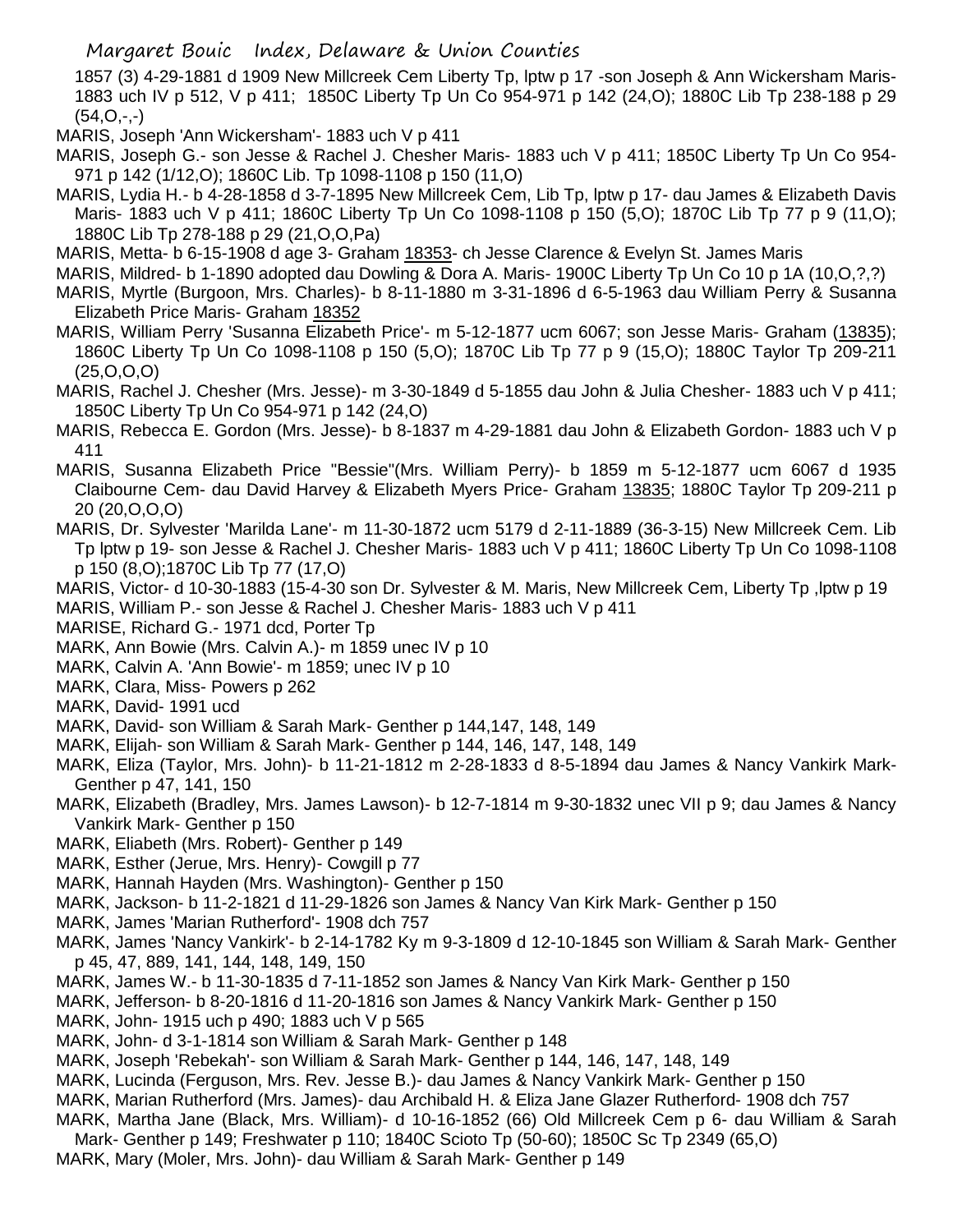- MARK, Matilda (Foos, Mrs. Gustavus)- b 12-28-1823 d 2-17-1843 dau James & Nancy Vankirk Mark- Genther p 150
- MARK, Matthias Davis 'Virginia Long'- b 9-30-1826 d 10-9-1864 son James & Nancy Vankirk Mark- Genther p 150
- MARK, Melvina- Genther p 150
- MARK, Millie- Genther p 150
- MARK, Nancy- Genther p 150
- MARK, Nancy Vankirk (Mrs. James)- Genther p 47,141, 149
- MARK, Patricia (Hess, Mrs. John W.)- b 6-5-1936 m 6-30-1954- Weiser p 777
- MARK, Rev. P. L.- pmc p 2
- MARK, R,- delge IX p 63
- MARK, Rebekah (Mrs. Joseph)- Genther p 149
- MARK, Robert 'Elizabeth- son William & Sarah Mark- Genther p 148, 149
- MARK, Sarah (Foos, Mrs. William)- b 9-21-1817 m 1837 dau James & Nancy Vankirk Mark- Genther p 144, 147, 150
- MARK, Sarah (Mrs. William)- Genther p 144, 148
- MARK, Tardy (Reichenbacher, Mrs. John)- m 9-1-1860 ucm 3061
- MARK, Virginia Long (Mrs. Matthias Davis)(Taylor, Mrs. James)- b 1846 d 1909- Genther p p 51, 150
- MARK, W.- delge IX p 63
- MARK, Washington 'Hannah Hayden'- b 1-28-1810 d 9-19-1868 son James & Nancy Vankirk Mark- Genther p 150
- MARK, William C. 'Sarah'- Genther p 144, 145, 147, 148
- MARK, William,Jr.- d c 1815 son William & Sarah Mark- Genther p 148, 149
- MARKAN, Margene (Mrs. Vic)- Markan
- MARKAN, Vic 'Margene'- Markan
- MARKEE, Audrey- dau George Frederick & Iva Ethel McKitrick Markee- McKitrick p 108
- MARKEE, Bert- son George Frederick & Iva Ethel McKitrick Markee- McKitrick p 108
- MARKEE, Ethel- dau George Frederick & Iva Ethel McKitrick Markee- McKitrick p 108
- MARKEE, Fern- dau George Frederick & Iva Ethel McKitrick Markee- McKitrick p 108
- MARKEE, George Frederick 'Iva Ethel Massenburg'- m 8-2-1903 d 11-5-1962- McKitrick p 108
- MARKEE, Iva Ethel Massenburg (Mrs. George Frederick)- b 2-12-1885 m 8-2-1903 dau Andrew & Ann Telfer McKitrick - McKitrick p 108
- MARKEE, Thelma- dau George Frederick & Iva Ethel McKitrick Markee- McKitrick p 108
- MARKEL, ---b 12-31-1872 Delaware Town dau Jonathan & Esther Markel- dcb
- MARKEL/MARKLE, Aaron- son Ephraim Markel- dcw Bk 2 p 197; 1830C Radnor Tp p 104; delge III p 71
- MARKEL, Alice- Grad DHS 1885; delge VII p 6
- MARKEL, Annette- b 1964 dau Monty R. & Janet L. Markel- 1980 dcd
- MARKEL, Bertha- dau Jeremiah Markel- dg 3-7-1902 Cry Ab p 129; Grad DHS 1885, delge VII p 6
- MARKEL, Betty (Lee, Mrs. )- sister James Curtis Markel- Markel
- MARKEL, Betty (Taylor, Mrs. Lee)- dau George E. & Lydia E. Markel- Markel
- MARKEL, Caroline- b 1852 d 1887 d Tues- Oak Grove Cem, Powell p 437- sister Jonathan & Jerry Markel- dg 10-21-1887, Cry Ab p 166
- MARKEL, Catherine (Weimer, Mrs. Jacob)- m 7-16-1835 dcm
- MARKEL, Charles- d 3-26-1892 937-10-4) Chillicothe son Jerimiah Markel- dcdeaths
- MARKEL, Daisey- b 11-1-1871 Delaware Town dau J. & Ana Barkdull Markel- dcb
- MARKEL, Daniel- son Ephraim Markel- dcw Bk 2 p 197
- MARKEL, Donald 'Violet'- Maugans Anc p 181
- MARKEL, Earl H. 'Margaret Helen'- d 2-6-1971 (44) dau George E. & Lydia E. Markel- Markel; 1961, 1964, 1969 dcd
- MARKEL/MARKLE, Edith B. (Hough, Mrs. Benson Walker)- b 2-10-1879 Delaware Town dau Jeremiah & S. A. Burkdall Markel- 1908 dch 713; dg 3-7-1902 Cry Ab p 129
- MARKEL, Eli- son Ephraim Markel- dcw Bk 2 p 197
- MARKEL, Elizabeth (Mrs. John)- dcw Bk 2 p 227
- MARKEL, Emily- b 1832 d 1856 Oak Grove Cem, Powell p 437
- MARKEL, Emma (Mrs. Louis H.)- d 3-31-1966 Delaware Mausoleum- Markel; delge III p 58
- MARKEL/MARKLE, Ephraim- dcw Bk 2 p 197, hadc; 1830C Radnor Tp p 104; delge III p 71; hadc p 51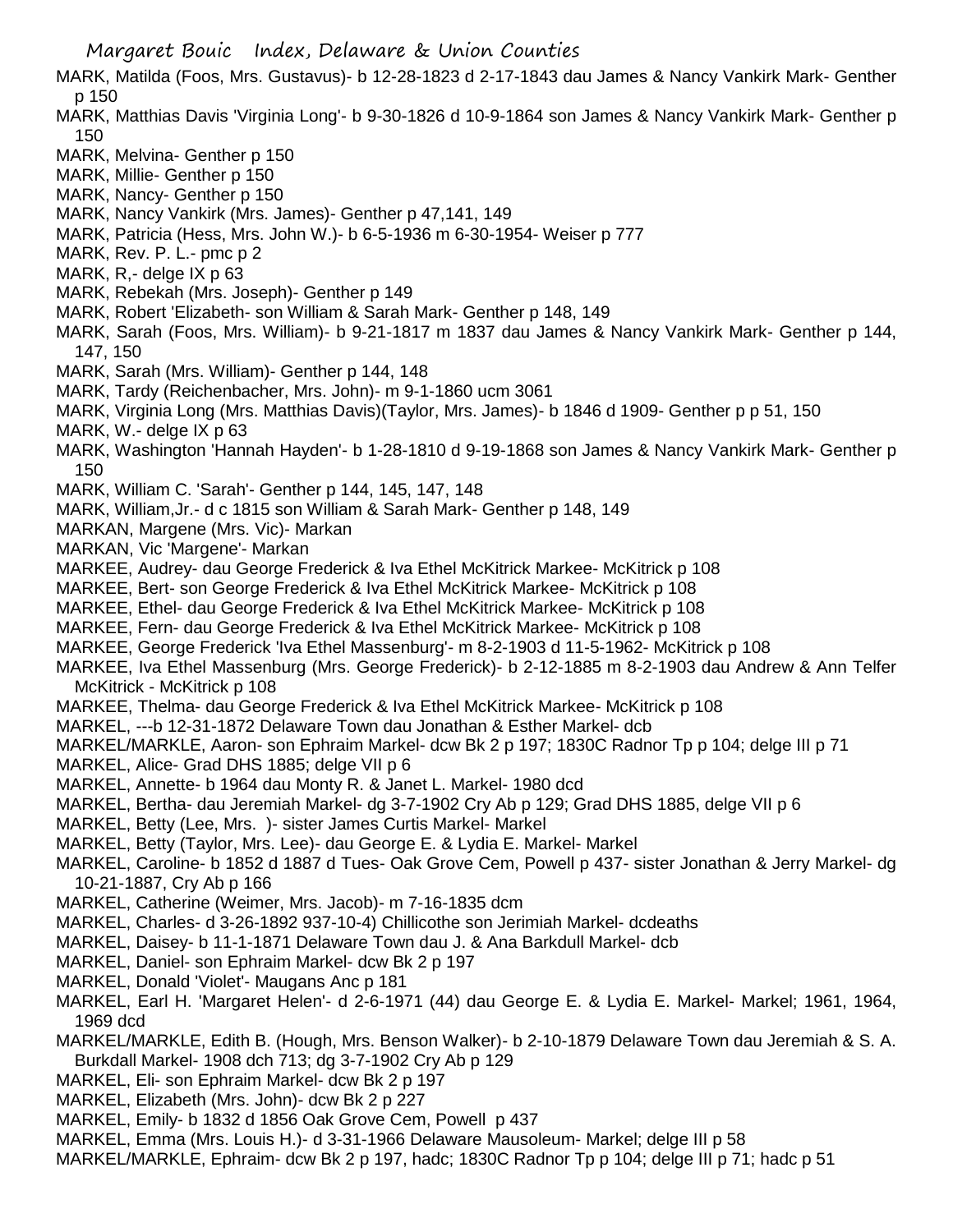- Margaret Bouic Index, Delaware & Union Counties
- MARKEL/MARKLE, Ezra- son Ephraim Markel- dcw Bk2 p 197; 1830C Radnor Tp p 104, delge III p 71
- MARKEL, Gabriel 'Hannah Little'- m 4-17-1836 Madison Co unec VII p 24
- MARKEL, George E. 'Lydia E. Baker'- d 6-9-1969 (72) Fairview Mem. Pk- Markel; 1949 uc,; 1961, 1964, 1969 dcd
- MARKEL, George Robert 'Idalene Spangler'- d 9-6-1991 (70) Fairview Mem. Cem- son George E. & Lydia E. Baker Markel- Markel
- MARKEL, Geraldine (Fidler, Mrs. Paul)- dau George E. & Lydia E. Baker Markel- Markel
- MARKEL, Haldee Richards (Mrs. William)- m 4-1902, delge VII p 31
- MARKEL, Hannah (Parden, Mrs. )- dcw Bk 2 p 197
- MARKEL, Margaret Helen (Mrs. Earl H.)- Markel; 1961, 1964, 1969, 1971, 1980 dcd
- MARKEL, Helen (Mrs. James Curtis)- Markel
- MARKEL, Idalene Spangler (Mrs. George Robert)- Markel
- MARKEL, Mrs. J. A.- delge X p 37
- MARKEL, James Curtis 'Helen'- d 5-31-1978 (61) Fairview Mem. Pk- Markel
- MARKEL, James- son George E. & Lydia E. Markel- Markel
- MARKEL, Janet L. (Mrs. Monty R.)- 1980 dcd
- MARKEL, Jeremiah- d 3-6-1902 dg 3-7-1902 Cry Ab p 129; 1908 dch 713
- MARKEL, ---(Wolf, Mrs.Marshal)- dau Jeremiah Markel- dg 3-7-1902 Cry Ab p 129
- MARKEL, Jerry- brother Caroline markel- dg 10-21-1887 Cry Ab p 166
- MARKEL, John 'Elizabeth'- dcw Bk 2 p 227
- MARKEL, John- son Ephraim Markel- dcw Bk 2 p 197
- MARKEL, John J.- 1840C Thompson Tp delge IV p 5; Thompson Tp p 108 (50-60)
- MARKEL, Jonathan- b 1798 d 1840 Oak Grove Cem, Powell p 437; brother Caroline Markel- dg 10-21-1887 Cry Ab p 166
- MARKEL, Judith "Judy" Karlene (Earhart, Mrs. John R.)- m 12-16-1972 dau Earl H. & Margaret Helen Markel-Markel; 1961(11), 1964, 1969, 1971 dcd
- MARKEL, Leatrice (Schacherbauer, Mrs. Paul E.)- m 11-24-1949 dau George E.& Lydia E.Baker Markel-Markel
- MARKEL, Louis H. 'Emma'- Markel; delge III p 58, Delaware Mausoleum
- MARKEL, Lydia E. Baker (Mrs. George E.)- d 9-29-1969 Fairview Mem. Pk- Markel; 1949 ucd; 1961, 1964, 1969 dcd
- MARKEL, Maria (Hedrick, Mrs. Joseph)- dcq Harold Reed Cellars 7; sister Jeremiah Markel- dg 3-7-1902 Cry Ab p 129
- MARKEL, Mary- b 1795 d 1872 Oak Grove Cem, Powell p 437
- MARKEL, Mary (Hamlin, Mrs. Charles H.)- m 7-13-1835 dcm
- MARKEL, Monty 'Janet L.'- son Earl H. & Margaret Helen Markel- Markel; 1961 (13), 1964, 1980 dcd
- MARKEL, Oscar- b 1852 d 1856 Oak Grove Cem, Powell p 436
- MARKEL, Rachel Parks (Fairfield, Mrs. )- dau Ephraim Markel- dcw Bk 2 p 197
- MARKEL, Richard 'Virginia'- 1969 dcd, minister
- MARKEL, Robert"Bob"- son George & Lydia Baker Markle- Markle
- MARKEL, Ron- son George Robert & Idalene Spangler Markel- Markel
- MARKEL, Ruth (Sipes, Mrs. Dale)- d 8-7-1987 (67) dau George E. & Lydia E. Baker Markel- Markel
- MARKEL, Sally Ann (McDonald, Mrs. Jack)- b 1-19-1944 dau Donald & Violet Markel- Maugans Anc p 181
- MARKEL, Sandy- dau George Robert & Idalene Spangler Markel- Markel
- MARKEL, Violet (Mrs. Donald)- Maugans Anc p 181
- MARKEL, Virginia (Mrs. Richard)- 1969 dcd
- MARKEL, Warner- b 1963 son Monty R. & Janet L. Markel- 1980 dcd
- MARKEL, William ' ''Haldee Richards'- m (2) 4-1902, delge VII p 31
- MARKEL, Willie- Grad DHS 1880; delge VI p 72
- MARKEL,Winiford- b 5-4-1877 Delaware Town dau Jonathan & Ester Shoemaker Markel- dcb
- MARKELEY, Jeremiah- Pabst 2 p 78
- MARKELEY, Mariah- Pabst 2 p 79
- MARKER, Dorothy Lucile Gebhart (Bayham, Mrs. William)- Richard, Mrs. Ira Lee)(Mrs. Ralph Baker)- b 10-16- 1906 m(1) 4-6-1926 (2) 9-22-1940 (3) 10-16-1958 dau William Ernest & Olie Catherine Cook Gebhart-Weiser p 727
- MARKER, Clyde E. 'Elsie Huey'- Marker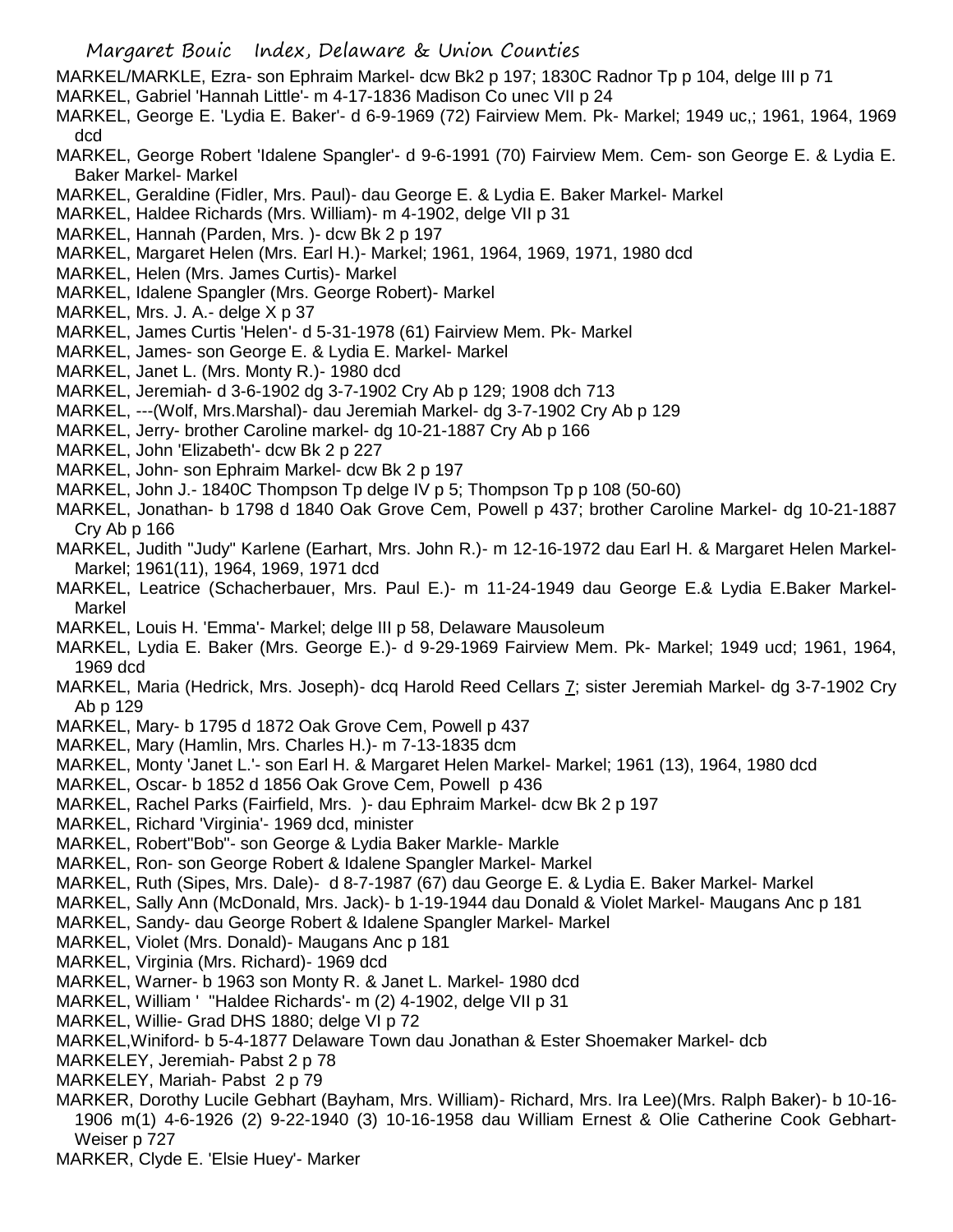- Margaret Bouic Index, Delaware & Union Counties MARKER, Elsie Huey (Mrs. Clyde E.)- Marker MARKER, Elsie (Young, Mrs. )- dau Clyde E. & Elsie Huey Marker- Marker MARKER, Rev. J. M.- 1883 uch V p 464 MARKER, Ralph Baker 'Dorothy Lucile Gebhart'- b 5-29-1904 m 10-16-1958- Weiser p 727 MARKER, Virginia J. (Armstrong, Mrs. Wilbur)- b 12-30-1926 d 2-5-1988 (61) Forest Lawn Cem- dau Clyde E. & Elsie Huey Markeer- Marker MARKER, William- delge VI p 23 MARKES, Elizabeth- Peacock Bible- unec VII p 22 MARKESS, Allias- son David & Catharine Markess- 1860C Darby Tp 273 p 39 (2,O) MARKESS, Catharine (Mrs. David)- 1860C Darby Tp 273 p 39 (28,O) MARKESS, David 'Catharine'- 1860C Darby Tp 273 p 39 (32,O) MARKESS, Delmore- son David & Catharine Markess- 1860C Darby Tp 273 p 39 (5,O) MARKESS, Ellones- dau David & Catharine Markess- 1860C Darby Tp 273 p 39 (8,O) MARKESS, infant- son David & Catharine Markess- 1860C Darby Tp 273 p 39 (2/12,O) MARKEY, Andrew- Ekelberry Ledger- delge X p 53 MARKEY, Marjorie Isabel Henderson (Carnes, Mrs. Clarence E.)(Mrs. Phillip R.)- m(1) 10-30-1917 (2) 10-26- 1932 dau Don Carlos Elsworth & Alice Aramminta Kahle Henderson- Weiser p 686 MARKEY, Phillip R. 'Marjorie Isabel Henderson)- m 10-26-1932- Weiser p 686 MARKHAM, Barbara (Hooper, Mrs. Donald)- 1985 uch p 11 MARKHAM, Barbara (Mrs. John)- 1980 dcd MARKHAM, Brent- son Martin L. & Teresa Perkins Markham- Markham; 1991 ucd MARKHAM, Clara Koerner (Mrs. )- b 8-4-1899 d 3-3-1990 (90) dau Christopher L. & Margaret Rausch Koerner- Markham MARKHAM, David- b 1956 son Victor D. & Margene Markham- 1973, 1975, 1977, 1979 ucd MARKHAM, George Dickson 'Mary Mckittrick'- McKitrick p 369 MARKHAM, Jodi/Judi- b 1965 dau John W. & Judy V. Markham- 1969, 1971 dcd MARKHAM, John 'Barbara'- 1980 dcd MARKHAM, John- b 1967 son John W. & Judy V. Markham- 1969, 1971 dcd MARKHAM, John W. 'Judy V.'- 1969, 1971 dcd MARKHAM, Judy V. (Mrs. John W.)- 1969, 1971 dcd MARKHAM, Margene (Mrs. Victor D.)- 1973, 1975, 1977, 1979, 1981, 1983, 1991 ucd MARKHAM, Martin L. 'Teresa Perkins'- Claibourne Cem p 95- son Vic Markham- Markham; 1975, 1977, 1979, 1991 ucd MARKHAM, Mary McKittrick (Mrs. George Dickson)- dau Hugh & Mary Webber Cutter McKittrick- McKitrick p 369 MARKHAM, Millie (Beck, Mrs. Herman)- dau Clara Koerner Markham- Markham MARKHAM, Teresa Perkins (Mrs. Martin L.)- Claibourne Cem p 95- dau Duane Perkins- Markham; 1977, 1979, 19793, 1991 ucd MARKHAM, Tolby- 1980 dcd, Harlem Tp MARKHAM, Travis Charles- stillborn 1-2-1988 Claibourne Cem p 95; son Martin L. & Teresa Perkins Markham- Markham MARKHAM, Victor D. 'Margene'- 1973, 1975, 1977, 1979, 1981, 1983, 1991 ucd MARKHAM, William- Genther p 17,22 MARKIEWICZ, Anna (Mrs. Michael)- Markiewicz MARKIEWICZ, Edna F. (Weiskircher, Mrs. Richard H.)- b 1-14-1915 d 6-30-1994 (79) bur Martin's Ferry- dau Michael & Anna Markiewicz- Markiewicz MARKIEWICZ, Michael 'Anna'- Markiewicz MARKIN, Alice Ernestine (Stump, Mrs. Jack)- b 6-12-1924 m 1944 d 10-6-1990 (66) dau Ernest & Ethel Egger Markin- Markin MARKIN, Calvin- b 1959 son Ralph W. & Jewell Markin- 1962, 1971, 1973, 1975, 1977 ucd MARKIN, Charles 'Lucinda'- b 1833 ped Norman E. Enderud #192 30; unec XI p 65 MARKIN, Charles 'Susan Cernick'- Markin MARKIN, Edward 'Sharon'- Markin MARKIN, Ernest W. 'Ethel Egger'- b 9-26-1892 d 2-13-1973 Raymond Cem, lptw p 43 son Charles & Susan Cernick Markin; 1949, 1959, 1962, 1967, 1971, 1973 ucd
- MARKIN, Ernestine (Stump, Mrs. )- dau Ernest W. & Ethel Egger Markin- Markin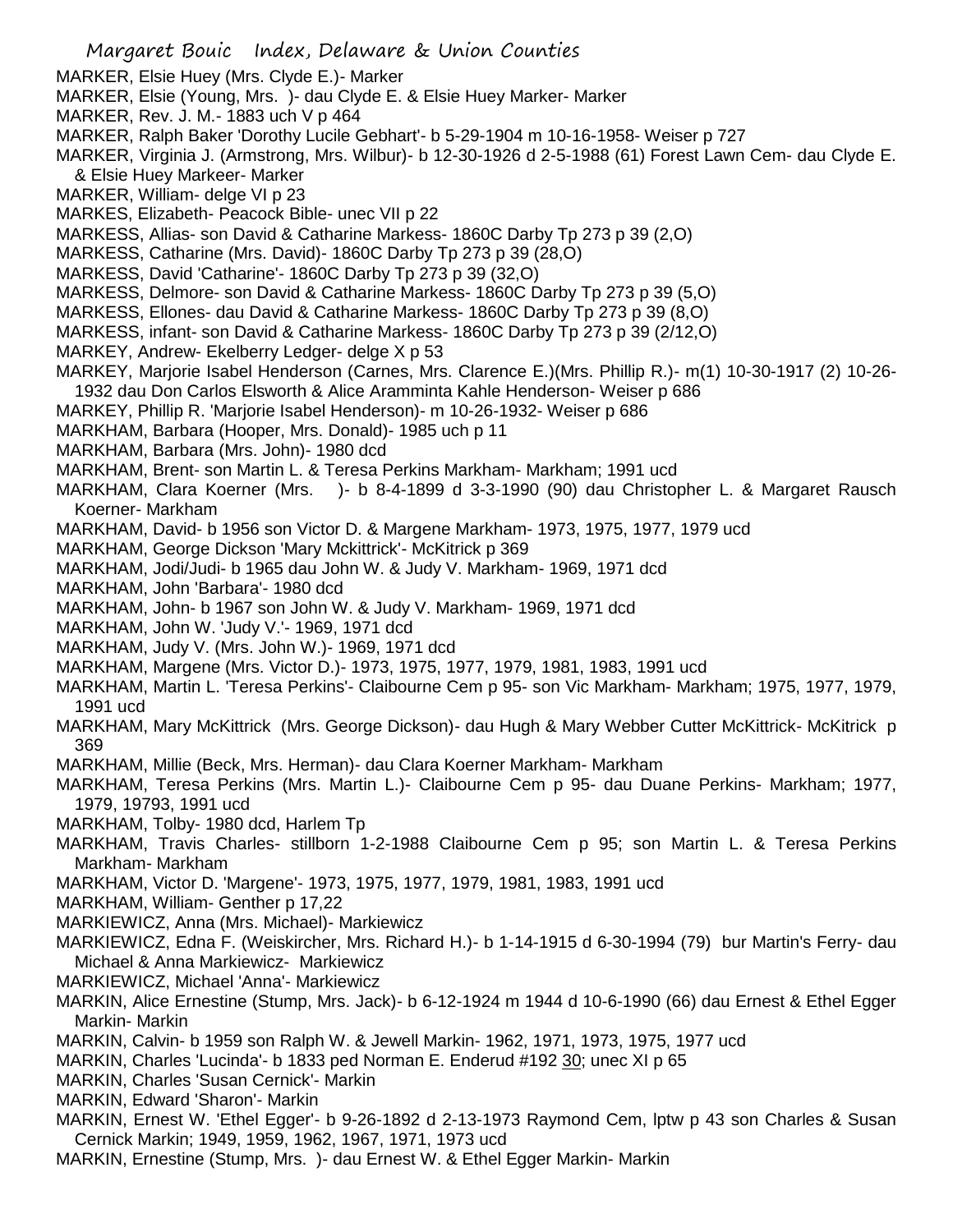MARKIN, Ethel Egger (Mrs. Ernest W.)- b 1902 Raymond Cem, lptw p 43; Markin; 1949, 1959, 1962, 1967, 1971, 1973 ucd

- MARKIN, Georgie (Greenawalt, Mrs. David)- dau Nettie Louise Harper Markin- Markin
- MARKIN, Goldie (Smith, Mrs. )- dau Charles & Susan Cernick Markin- Markin
- MARKIN, Janet E. Bliss (Mrs. Larry L.)- m 7-10-1986 dau Julius Bliss- Markin; 1979, 1981, 1983, 1991 ucd
- MARKIN, Jewell E. Wilson (Mrs. Ralph W.)- dau Martin & Thelma Cunningham Wilson- 1985 uch p 148; 1949, 1959, 1962, 1971, 1973, 1975, 1977, 1979, 1981, 1983, 1991 ucd
- MARKIN, Kimberly-b 1963 ch Ralph W. & Jewell E. Markin- 1973, 1975, 1977, 1979 ucd
- MARKIN, Larry L. 'Janet E. Bliss'- m 7-10-1976 son Ernest & Ethel Markin- Markin; 1949, 1959(16), 1962, 1967, 1971, 1973, 1979, 1981, 1983 ucd
- MARKIN, Lucinda(Mrs. Charles)- b 1855 ped Norman E. Enderud #192 31; unec XI p 65
- MARKIN, Lucinda P. (Shannon, Mrs. Aaron R)- b 1823 d 1902 dau Charles & Lucinda Markin- ped Norman E. Enderud #192 15; unec XI p 65
- MARKIN, Mary (Thompson, Mrs. Robert)- dau Nettie Louise Harper Markin- Markin
- MARKIN, Nettie Louise Harper (Mrs. ) b 7-4-1914 d 1985 (71) bur Minto- dau Homer Heaton & Nellie May Dixon Harper- Markin
- MARKIN, Patricia Ann- b 1954 dau Ralph & Jewell Markin- Markin; 1959(5), 1962, 1971, 1973 ucd
- MARKIN, Rachel Eileen Moore (Mrs. Shaun Edward)- m 8-19-1995 dau Terry & Sharon Moore- Markin
- MARKIN, Ralph 'Jewell E.'- son Ernest W. & Ethel Egger Markin- Markin; 1949, 1959, 1962, 1971, 1973, 1975, 1977, 1979, 1981, 1983, 1991 ucd
- MARKIN, Ronald E.- d 7-13-1950 Raymond Cem, lptw p 29
- MARKIN, Ruth (Watkins, Mrs. Charles)- dau Nettie Louise Harper Markin- Markin
- MARKIN, Sharon (Mrs. Edward)- Markin
- MARKIN, Shaun Edward 'Rachel Eileen Moore'- m 8-19-1995 son Edward & Sharon Markin- Markin
- MARKIN, Susan Cernick (Mrs. Charles)- Markin
- MARKING, Judith (Crusie, Mrs. Mark Alan)- m 1-8-1983 dau Betty Marking- Marking
- MARKINS, Terry- 1969 dcd
- MARKLE, Aaron- 1830C Radnor Tp p 104, delge III p 71
- MARKLE, Alice- 1870C Delaware Town p 320 (2)
- MARKLE, Adam 'Mary Brian'- m 11-25-1835 Madison Co, unec IX p 17
- MARKLE, Bertha L.- 1870C Delaware Town p 314 (2)
- MARKLE, Bros.- Pabst 3 p 33 6 p 12
- MARKLE, Brian- b 1970 son Roy L. & Sharon R. Markle- 1977, 1981, 1983 ucd
- MARKLE, Caroline- 1870C Delaware Town p 321 (30)
- MARKLE, Caroline- dau Mary Markle- Pabst 2 p 81; 1850C Liberty Tp Del Co 1614 p 107 (13,O)
- MARKLE, Charles- 1870C Delaware Town p 314 (16)
- MARKLE, Elsie (Hanover, Mrs. Marvin Julius)- b 11-3-1902- Weiser p 516
- MARKLE, Emily Marshall (Mrs. Jeremiah)- m 5-15-1851 dcm; Olen Gaz 5-23-1851 Reed Ab p 107
- MARKLE, Emmeline- Pabst 2 p 81
- MARKLE, Esther- 1870C Delaware Town p 320 (32)
- MARKLE, Esther- 1870C Delaware Town p 320 (8)
- MARKLE, Mrs. J.- 1908 dch 164, 169, 174, 177, 178
- MARKLE, Jacob- son Mary Markle- 1908 dch 399; hadc p 11; 1850C Liberty Tp Del Co 1614 p 107 (10,O)
- MARKLE, Jeremiah 'Emily Marshall'- m 5-15-1851 dcm; Olen Gaz 5-23-1851, Reed Ab p 107
- MARKLE, Jeremiah- son Mary Markle- 1850C Liberty Tp Del Co 1614 p 107 (23,Pa)
- MARKLE, Jeremiah 'Sarah Ann Barksdale'- m 1-22-1861 dcm d 3-4-1902 (74-8-10) son J. & Mary Markle; dcdeaths; b Berks Co Pa; 1870C Delaware Town p 314 (42\*)
- MARKEL, --b 10-15-1868 Delaware Town dau Jeremiah & S. A. Markle- dcb
- MARKLE, Mrs. Jeremiah & child- killed fair ground accident- dg 10-3-1856 Reed Ab p 168
- MARKLE, John- 1830C Thompson Tp p 116, delge III p 71
- MARKLE, John- 1850C Delaware Town 1216 p 90 (24,Pa); delge XII p 32, 35
- MARKLE, John L.- estate, Olen. Gaz, Reed Ab p 130
- MARKLE, John 'Malinda Wilson'- m 3-3-1834 Madison Co, unec VII p 10
- MARKLE, Jonathan- 1870C Delaware Town p 320 (40\*)
- MARKLE, Jonathan 'Mary Cryder'- m 10-16-1820 Madison Co, unec IV p 52
- MARKLE, Jonathan son Mary Markle- Pabst 2 p 81; 1850C Liberty Tp Del Co 1614 p 107 (18,Pa)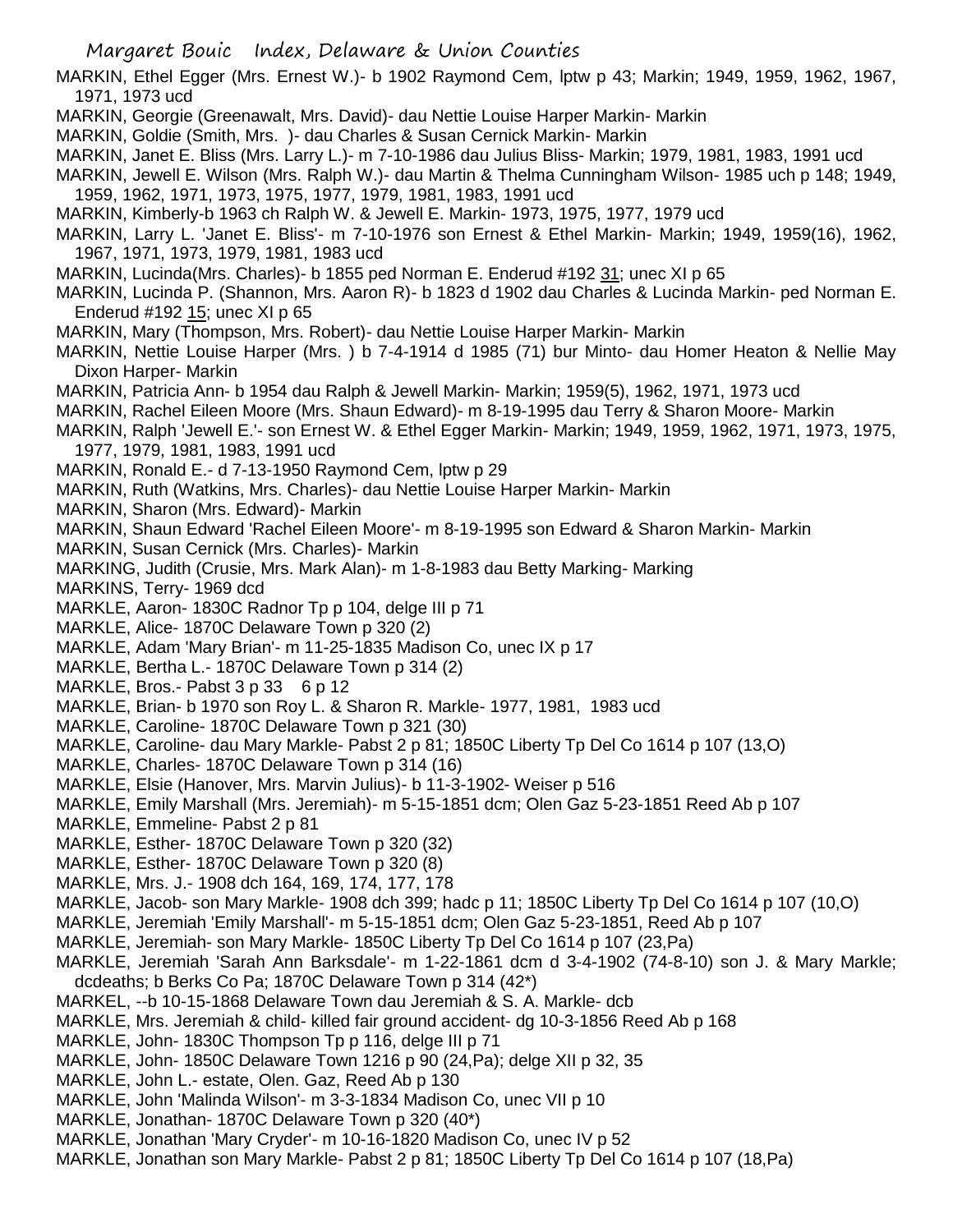- MARKLE, Joseph- scalded, fair ground accident- dg 10-3-1856, Reed Ab p 168
- MARKLE, Louis H.- b 9-9-1875 Delaware Town son Jonathan & Esther Ann Stuckler Markle; dcb
- MARKLE, Malinda Wilson (Mrs. John)-m 3-3-1834 Madison Co, unec VIII p 10
- MARKLE, Maria (Hedrick, Mrs. Joseph)- m 3-8-1849 dcm
- MARKLE, Mary (Mrs. )- d 10-9-1872 (76-11-21) dg 10-25-1872 Cry Ab p 101; 1850C Del Co 1614 p 107 (54,Pa); 1870C Delaware Town p 321 (74\*)
- MARKLE, Mary- 1870C Delaware Town p 320 (10)
- MARKLE, Mary Brian (Mrs. Adam)- m 11-25-1838 Madison Co, unec IX p 17
- MARKLE, Nancy (Pemberton, Mrs. William)- m 6-8-1847 Madison Co, unec X p 64
- MARKLE, Nellie- b 12-26-1881 Delaware Towqn dau Charles & Dollie Green Markle- dcb
- MARKLE, Oscar- d fair ground accident- dg 10-3-1856 Reed Ab p 168; 1880 dch p 264
- MARKLE, Rachel (Fix, Mrs. Henry)- m 9-5-1839 Maidon Co, unec IX p 18
- MARKLE, Roy L.'Sharon R.'- 1977, 1979, 1981, 1983 ucd
- MARKLE, Sarah Ann Barksdale (Mrs. Jeremiah)- m 1-22-1861 dcm; 1870C Delaware Town p 314 (30)
- MARKLE, Sarah- dau Mary Markle- 1850C Liberty Tp Del Co 1614 p 107 (15,Pa); Pabst 2 p 81
- MARKLE, Sarah (Weiser, Mrs. Solomon B.)- m 12-23-1956 dcm- Weiser p 93
- MARKLE, Sharon R.(Mrs. Roy L.)- 1977, 1979, 1981, 1983 ucd
- MARKLE, Shelly- b 1973 dau Roy R. & Sharon R. Markle- 1977, 1979, 1981, 1983 ucd
- MARKLE, Sophia- 1870C Delaware Town p 320 (13)
- MARKLE, Willie- 1870C Delaware Town p 320 (7)
- MARKLE, Winifred (Thompson, Mrs. Edwad Ridgeley,3rd) Thompson p 3
- MARKLEY, Aaron 'Margaret'- 1883 uch V p 508; 1870C Jackson Tp 19 p 3 (17,O)
- MARKLEY, Altia S.(Mrs. J. Paul)- d 11-22-1972 (84) Ashley Cem; Markley; 1964, 1969, 1971 dcd, Ashley
- MARKLEY, Ann E (Mrs. Joseph)- 1870C Darby Tp 182-170 p 24 (31,Pa)
- MARKLEY, Annabell (Conkle, Mrs. )- sister Clyde F. Markley- obit Clyde F.,mlib
- MARKLEY, Annetta Mitchell (Mrs. william M.)- m 2-12-1874 ucm 5434
- MARKLEY, Barbary- 1850C Claibourne Tp 139 p 22 (17,O)
- MARKLEY, Bertha Ellen Jenkins (Mrs. Leroy Victor)(Stoneburner, Mrs. Edwin Eugene0- dau Omar W. & Velma Taylor Jenkins- Genther p a7
- MARKLEY, Brent Alan 'Rebecca Pack'- b 2-17-1960 son Irvin J. & Charlotte Shields Markley- 1985 uch p 94; 1971, 1973, 1975, 1979 ucd
- MARKLEY, Bruce Leland 'Susan Lynn Cook'- b 10-10-1955 m 8-11-1990 son David Ray,Sr. & Margaret Evelyn McFadden Markley- Markley; 1985 uch p 95
- MARKLEY, Catherine (Armstrong, Mrs. George)- m 12-22-1878, delge XII p 77
- MARKLEY, Catherine Everhart (Mrs. Daniel)- b 1797 d 1876 ped David Ray Markley #19 17; unec III p 26
- MARKLEY, Catherine (Moore, Mrs. John)- b 5-1842 m 4-3-1859 dcm dau Aaron & Margaret Markley- 1883 uch V p 508
- MARKLEY, Charlotte Jane Shields (Mrs. Irvin,Jr.)- b 4-11-1940 m 8-23-1959 dau Charles & Celia Eva Knapp Shields- Markley; 1985 uch p 94, 126; 1973, 1975, 1979, 1981, 1983 ucd
- MARKLEY, Christina (Mrs. William)- 1870C Jackson Tp 70-69 p 10 (48,Ger)
- MARKLEY, Clara- dau Joseph & Ann E. Markley- 1870C Darby Tp 182-170 p 24 (3,O)
- MARKLEY, Clyde F. 'Leora Schmutz'- b 5-10-1904 m 2-24-1932 d 10-21-1981 bur Nevada,O. obit mlib, Marion Star
- MARKLEY, Craig Allen- b 4-4-1962 son Leroy Victor & Bertha Ellen Jenkins Markley- Genther p a7
- MARKLEY, Daniel 'Catherine Everhart'- b 1795 d 1842 ped David Ray Markley #19 16; unec III p 26
- MARKLEY, Daniel 'Laura A. Hoobler'- b 1854 d 1906 son David & Eleanor Stephens Markley- ped David Ray Markley #19 $4$ ; unec III p 26
- MARKLEY, David Edward- b 7-18-1989 son David R. Markley,Jr.- Markley
- MARKLEY, David 'Eleanor Stephens'- b 1815 d 1906 son Daniel & Catherine Everhart Markley- ped David Ray Markley #19 8; unec III p 26
- MARKLEY, David Ray,Sr. 'Margaret McFadden'- b 1-26-1924 m 6-17-1950 son Ray D. & Helen Shivers Markley- Markley; #20 ped 1, 1985 uch p 94, 95; unec III p 26, IX p 14, XII p 1,2; XIII p 1,3,37; XIV p 1,113, 25, 37, 49, 61; XV p 1, 13, 25, 37, 73
- MARKLEY, David R.,Jr.'Kathryn Anne Power'- b 11-7-1952 m 6-28-1975 son David P. & Margaret Evelyn McFadden Markley- Markley; 1985 uch p 95;
- MARKLEY, Earl J. 'Martha F. Main'- Main (1316131313); Markley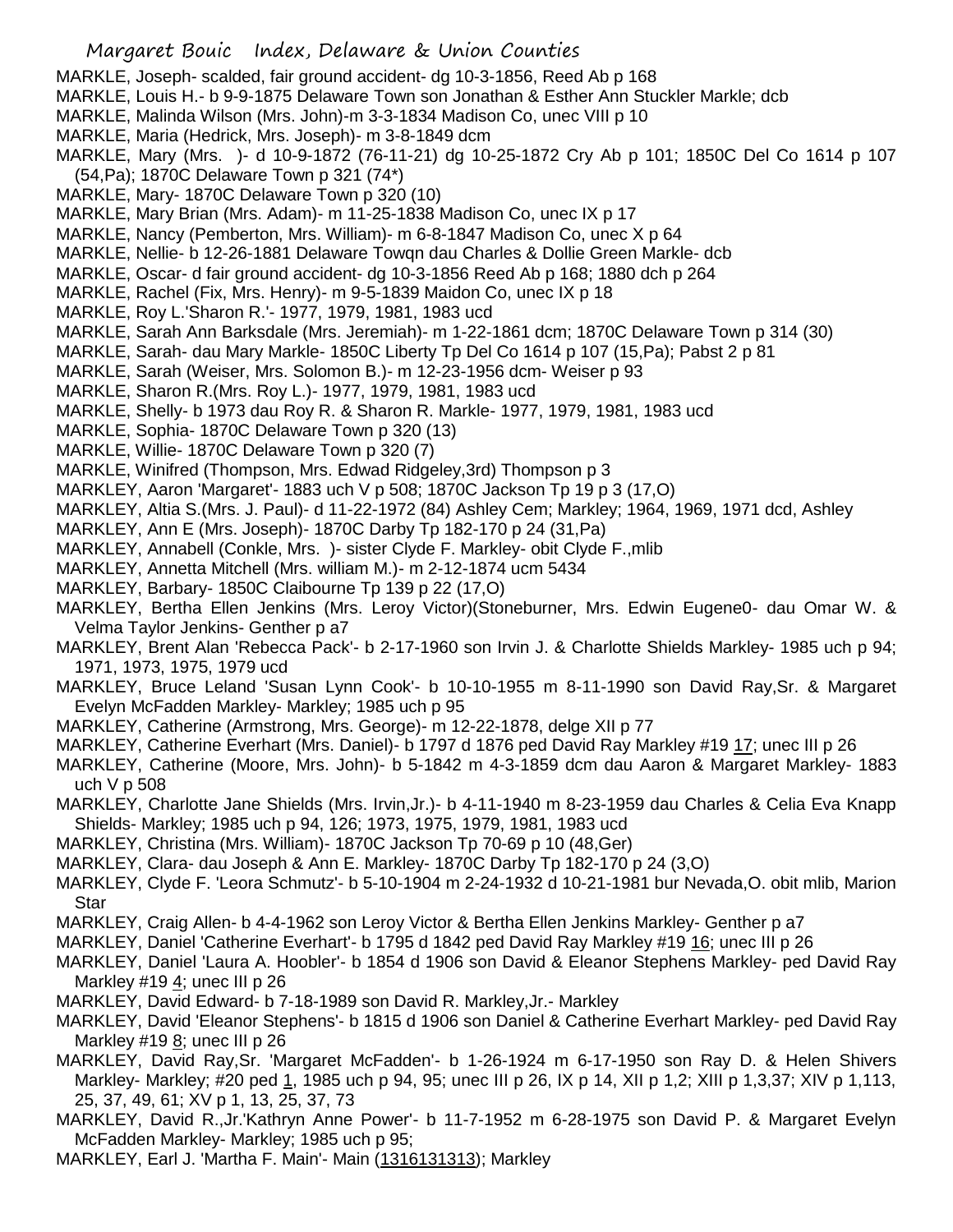MARKLEY, Effy L.- dau William & Christina Markley- 1870C Jackson Tp 70-69 p 10 (12,O)

MARKLEY, Eleanor Stephens (Mrs. David)- b 1828 d 1918 dau Jonathan & Elizabeth Salmon Stephens- ped David Ray Markley #19 $9$ ; unec III p 26

- MARKLEY, Eliza J.- dau William & Christina Markley- 1870C Jackson Tp 70-69 p 10 (8,O)
- MARKLEY, Emma Taylor (Mrs. Martin)- m 3-11-1880 ucm 6669; 1880C Leesburg Tp 3 p 175A (38,O,Pa,Va)
- MARKLEY, Ephraim- 1835 men p 51 #1 p 94 Radnor Tp; 1915 uch p 125; 1883 uch III p 342; dcw B 2 p 197
- MARKLEY, Estella Carney, Mrs. Pabst 2 p 20
- MARKLEY, Esther (Swartz, Mrs. Joseph)- sister Clyde F. Markley- obit Clyde F.,mlib
- MARKLEY, Fred 'Phyllis Brosn'- W. Brown VI p 766

MARKLEY, Gabriel 'Rebecca'- Madison Co Democrat 9-24-1879, unec XII p 8

MARKLEY, Harlen- d 2-2-1968 (43) son J. Paul & Altia Markley- Markley

MARKLEY, Helen Louise Shivers (Mrs. Ray D.)- b 4-24-1894 d 2-28-1987 bur Cadiz- dau Elmer Ellsworth & Mary Green Shivers- Markley; ped David Ray Markley #19 3

- MARKLEY, Irene (Savage, Mrs. James)- sister Clyde F. Markley- obit Clyde F.,mlib
- MARKLEY, Irvin- brother Clyde F. Markley- obit Clyde F.,mlib
- MARKLEY, Irvin,Jr. 'Charlotte Jane Shields'- b 10-27-1940 m 8-23-1959 son Irvin & Virginia Markley,Sr.- Markley; 1985 uch p 94; 1959, 1971, 1973, 1975, 1979, 1981, 1983 ucd
- MARKLEY, Irvin,Sr. 'Virginia'- 1985 uch p 94; Markley
- MARKLEY, Isaac E.- ch Joseph & Ann E. Markley- 1870C Darby Tp 182-170 p 24 (5,O)
- MARKLEY, Jill Annette- b 5-4-1963 dau Irvin Jr. & Charlotte Jane Shields Markley- 1985 uch p 94; 1971, 1973, 1975, 1979, 1981, 1983 ucd
- MARKLEY, John- b 10-1884 1900C Claibourne Tp 276-292 p 12A (15,O,O,O)
- MARKLEY, John- married mother of John Fisher- McKitrick p 193
- MARKLEY, John- son William & Christina Markley- 1870C Jackson Tp 70-69 p 10 (18,O)
- MARKLEY, Joseph 'Ann E.'- 1870C Darby Tp 182-170 p 24 (32,Pa)
- MARKLEY, Kathryn Power (Mrs. David Ray,Url)- m 6-28-1975 dau Edward J. Power- Markley
- MARKLEY, Laura A. Hoobler (Mrs. Daniel)- b 1865 d 1905 son Isaac & ELizabeth Shaffer Hoobler- unec II p 26
- MARKLEY, Laurabell- sister Clyde F. Markley- obit Clyde F.,mlib
- MARKLEY, Leota Schmutz (Mrs. Clyde F.)- m 2-24-1932, obit Clyde F.,mlib
- MARKLEY, Leroy Victor 'Bertha Ellen Jenkins'- Genther p a7
- MARKLEY, Lester- brother Clyde F. Markley- obit Clyde F.,mlib
- MARKLEY, Lewis D.- son William & Christina Markley- 1870C Jackson Tp 70-69 p 10 (14,O)
- MARKLEY, Lucinda A. Mitchell (Mrs. William M.)- dau John Caldwell & Nancy Jane McCullough Mitchell-Genther p 140
- MARKLEY, Margaret (Mrs. Aaron)- 1883 uch V p 508
- MARKLEY, Margaret Elaine (Brock, Mrs. Ohlen Ray)- b 3-7-1959 m 7-31-1982 dau David Ray,Sr. & Margaret Evelyn McFadden Markley- Markley; 1985 uch p 95
- MARKLEY, Margaret Evelyn McFadden (Mrs. David Ray,Sr.)- b 1-20-1927 m 6-16-1950- dau Harry Leland & Phoebe Hart McFadden- Markley; 1985 uch p 94, 95; unec V p 36; VI p 34, 37, IX p 14, XII p 2, 16, 41; XIII p 1, 3, 9, 13; XIV p 1, 13, 25, 28, 37, 49, 61; XV p 1, 13, 25, 37, 73
- MARKLEY, Margaret M. (Parish, Mrs. Anthony)- m 10-9-1873 ucm 5345; 1870C Jackson Tp 19 p 4 (14,O)
- MARKLEY, Martha F. Main (Mrs. Earl J.)- d 9-2-1973 bur Chesterville Cem- dau James & Margaret C. Sherwood Main- Markley; Main 1316131313
- MARKLEY, Martin 'Emma Taylor'- m 3-11-1880 ucm 6669; 1880C Leesburg Tp 3 p 175A (40,O,Ger,Ger)
- MARKLEY, Mary Pearl (Straw, Mrs. Harry Franklin)- b 10-20-1888 m 12-1-1907 d 12-22-1879 Cowgill p 11
- MARKLEY, Mary- dau Ray D. & Helen Shivers Markley- Markley
- MARKLEY, Meghan Elizabeth- b 10-14-1984 dau David Ray, Jr. & Kathryn Ann Power Markley, Jr.- Markley; 1985 uch p 95
- MARKLEY, J. Paul 'Altia'- d 1950- Markley
- MARKLEY, Phyllis Brown (Mrs. Fred)- b 1936 dau Roy Gene & Bernadean Clement Brown- WBrown VI p 766
- MARKLEY, Ray D. 'Helen Louise Shivers'- b 1893 d 1965 son Daniel & Laura A. Hoobler Markley- ped David Ray Markley #19 2; unec III p 26; Markley
- MARKLEY, Raymond- brother Clyde F. Markley- obit Clyde F.,mlib
- MARKLEY, Rebecca (Mrs. Gabriel)- Madison Co Democrat 9-24-1879 (81) unec XII p 8
- MARKLEY, Rebecca Pack (Mrs. Brent Alan)- 1985 uch p 84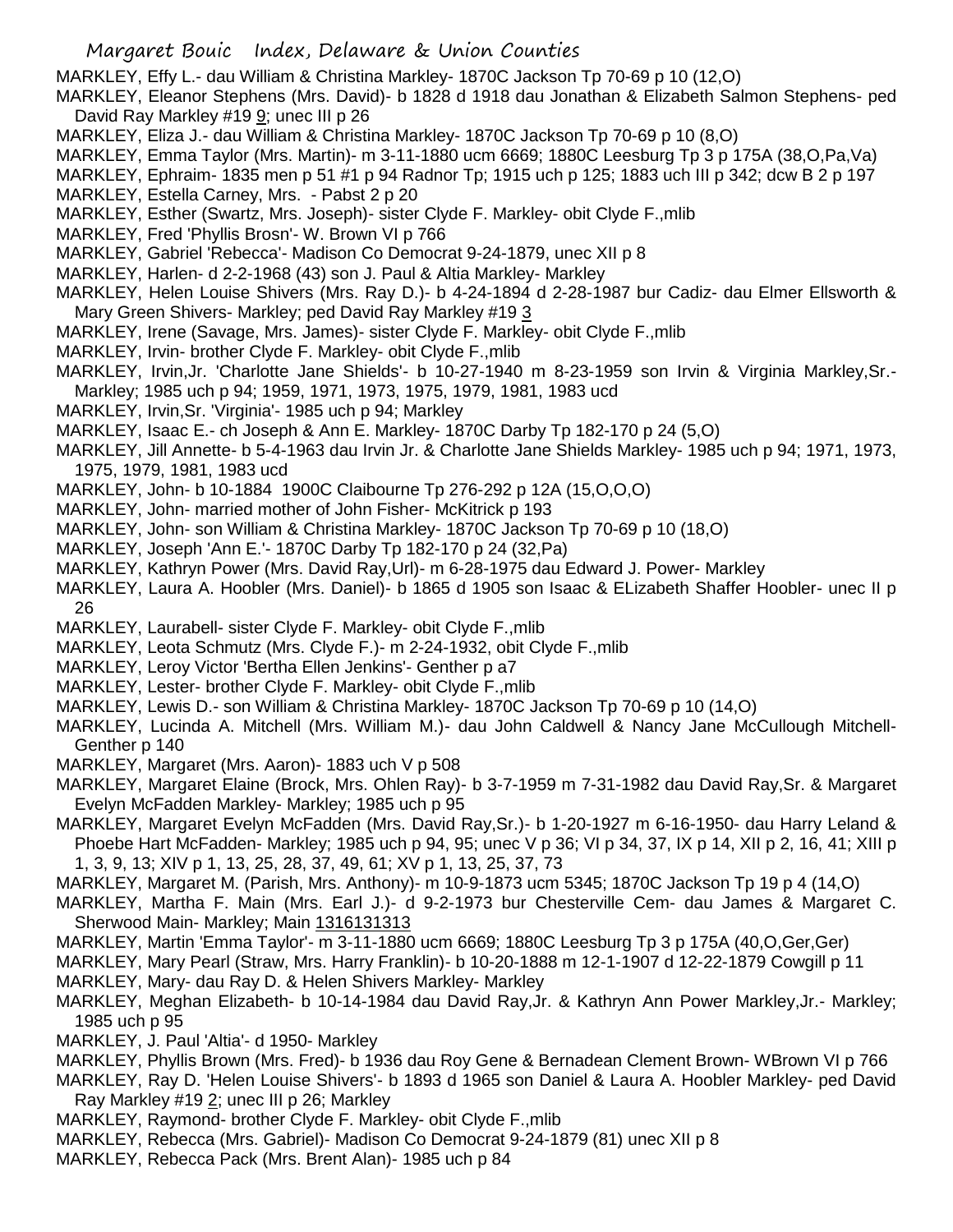- MARKLEY, Ruth (Banks, Mrs. Cletus)- sister Clyde F. Markley- obit Clyde F.,mlib
- MARKLEY, Sarah E.- dau William & Christina Markley- 1870C Jackson Tp 70-69 p 10 (7,O)
- MARKLEY, Susan Lynn Cook (Mrs. Bruce L.)- m 8-11-1990 dau Charles H. Cook- Markley
- MARKLEY, Susan (Walker, Mrs. Albert)- dg 2-3-1893 Cry Ab p 113
- MARKLEY, Teresa Lynn- b 1-1-1958 dau Leroy Victor & Bertha Ellen Jenkins Markley- Genther p a7
- MARKLEY, Virginia (Mrs. Irvin)- 1985 uch p 94
- MARKLEY, William Alexander- son Brent Alan & Rebecca Pack Markley- 1985 uch p 94
- MARKLEY, William 'Christina'- 1870C Jackson Tp 70-69 p 10 (48,O)
- MARKLEY, William M. 'Lucinda A. Mitchell'- Genther p 140
- MARKLEY, William M. 'Annetta Mitchell'- m 2-12-1874 ucm 5434
- MARKLEY, Zachary Mills- son Brent Alan & Rebecca Pack Markley- 1985 uch p 94
- MARKLY, Aaron- 1820C Radnor Tp
- MARKLY, Ephraim- 1820C Radnor Tp
- MARKLY, John- 1820C Radnor Tp
- MARKLY, Lucinda A. Mitchell (Mrs. William)- dau John C. & Nancy J. McCullough Mitchell- 1883 uch V p 253 MARKLY, William 'Lucinda A. Mitchell'- 1883 uch V p 253
- MARKS, Rev,- dg 6-18-1909 Cry Ab p 38
- MARKS, A.- Constable, unec III p 39
- MARKS, Abel- d 8-1850 (14y) mt 8-28-1850; 1850C Marysville-Paris Tp 498-507 p 76 (14,O)
- MARKS, Abel 'Nancy'- d 1875 (76) mt 3 p 29; mt 8-28-1850; 1840C Marysville 843 (40-50); 1850C Marysville-Paris Tp 498-507 p 76 (52,Va); 1860C Marysville 1464-1454 p 192 (62,Va); 1870C Marysville-Paris Tp 309- 319 p 36 (71,Va); unclaimed letter, unec XI p 29, XII p 70
- MARKS, Alphonzo 'Malintha Eastman'- m 5-2-1877 ucm 6059; son Thomas & Elizabeth Marks- 1860C Marysville 1460-1450 p 92 (6,O)
- MARKS, Alvin Halstead 'Charlotte Thomas'- son Winfield Scott & Josephine Case Marks- 1908 dch 800
- MARKS, Amelia/Armelia d 1-21-1901 (78) Potter's Field; lpbt p 58; uninf p 8
- MARKS, Andrew- son Calvin & Anna M. Bowie Marks- 1870C Marysville 35 p 4 (7,O); 1880C Marysville 470- 517 p 36 (18,O,O,O)
- MARKS, Andrew 'Annette Goldin'- b Va m 3-29-1867 ucm 4166 d 11-18-1908 (76y9m) Oakdale Cem 2156 (15E)I p 4 (E-R2-1); Co F. 680H Inf 1883 uch IV p 457, 485; 1900C Marysville 2nd ward 366-383 p 5B (66,O,O,O)
- MARKS, Andrew Harlan- b 1906 d 1926 Price Cem, dlm p 59- son Charles T. & Mabel Estella Lane Marks-1910C Claibourne Tp SP 113 p 5A (3,O,O,O)
- MARKS, Andrew 'Nancy E.'- son Jonah & Annily Marks- 1860C Paris Tp 1262-1253 p 167 (2,O); 1870C Paris Tp 82-83 p 12 (12,O: 1880C Paris Tp 125-129 p 13 (22,O,Ky,NY)
- MARKS, Ann- 1880C Marysville 470-517 p 36 (41,O,Va,Va)
- MARKS, Ann Knight (Mrs. Sheldon)- d 6-9-1879 (79-4-19) Old Lib Chyd; Powell p 151; 1908 dch 800; 1880 dch p 667; 1850C Liberty Tp Del Co 1510 p 103 (50,Pa); 1870C Lib Tp p 395 (71); dcdeaths
- MARKS, Ann M. Bowie (Mrs. Calvin)- m 12-22-1859 ucm 2969; 1860C Marysville 1467-1489 p 193 (22,O); 1870C Marysville 35 p 41 (31,O)
- MARKS, Ann- b 5-1839 1900C Marysville 36 p 1B (63,O,Va,Va) 7 ch
- MARKS, Anna M.- b 5-1-1838 Noble Co d 5-30-1906 (68y1m), Oakdale Cem 2054 (310E) I p 49 (E-R48-7)
- MARKS, ---b 7-1891 dau Anna Marks- 1900C Marysville 36 p 1B (8,O,O,O)
- MARKS, Annette Golden (Marks, Mrs. Andrew)- m 3-29-1867 ucm 4166 Oakdale Cem I p 4 (E-R2-1)- dau Jonah & Amelia Marks-1860C Paris Tp 1262-1253 p 167 (16,O); 1870C Marysville-Paris Tp 133 p 15 (28,O)
- MARKS, Annily (Mrs. Jonah)- 1860C Paris Tp 1262-1253 p 167 (38,NY); 1870C Paris Tp 82 p 12 (41,NY); 1880C Paris Tp 125-128 p 13 (60.,NY,NY,NY)
- MARKS, "Aunty"- Madison County Democrat 10-15-1879 almost 95
- MARKS, Arlie'Helen'- son Carl Wayne & Frances Marks- Marks; 1949 ucd
- MARKS, Armelia- 1900C Paris Tp 73-76 p 7A (78,NY)
- MARKS, Avi J.- 1870C Liberty Tp Del Co p 397 (28)
- MARKS, Benjamin F. son Eli & Mary A. Marks- 1850C Liberty Tp Del Co 1579 p 105 (7/12,O)
- MARKS, Benjamin son Jonah & Amelia Marks- 1860C Paris Tp 1262-1253 p 167 (8,O); 1870C Paris Tp 82- 83 p 12 (17,O)
- MARKS, Bernard H. 'Mary S.'- 1964, 1969, 1971 dcd
- MARKS, Bertha (Mrs. Solomon)- McKitrick p 477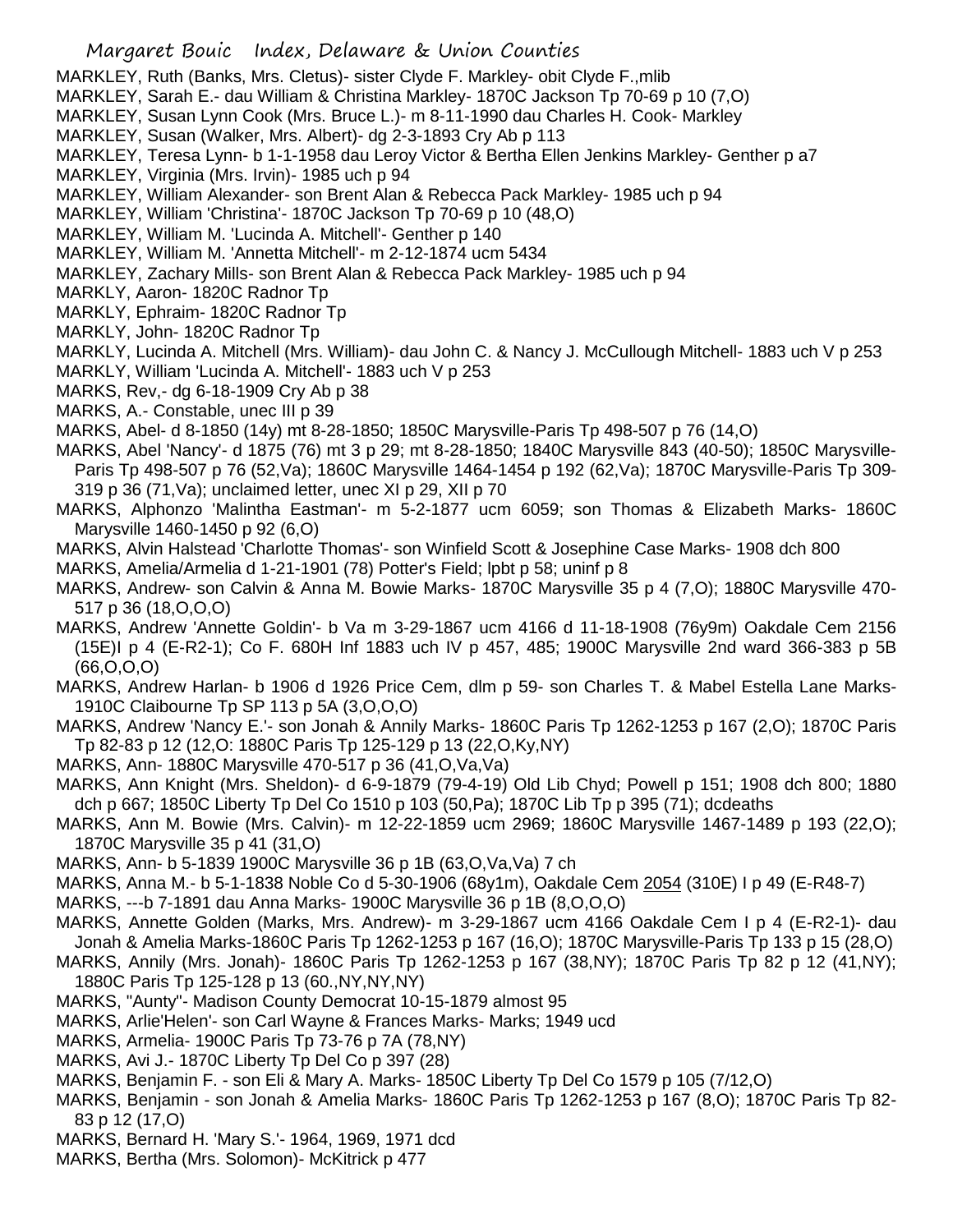- MARKS, Bessie- d 8-4-1892 (1Y) Oakdale Cem 741 I p 15
- MARKS, Buddy- son Arlie & Helen Marks- 1949 ucd
- MARKS, Calvin 'Ann M. Bowie'- m 12-22-1859 ucm 2969 d 1875 (39) mt 3 p 29; 1840C Marysville 843 (-5); 1850C Marysville 498-507 p 77 (12,O); 1860C Marysville 1467-1458 p 193 (30,O); 1870C Marysville 35 p 4 (30,O)
- MARKS, Candice- b 11-8-1953 dau Shelly & Jane Husler Gruver Marks- Weiser p 691
- MARKS, Carl- son Milo Sheldon Marks- 1908 dch 800
- MARKS, Carl Wayne 'Frances'- d 2-9-1976 (88) bur Fairview Mem. Pk- Marks
- MARKS, Carlene (Burroughs, Mrs. Ralph)- dau Carl Wayne & Frances Kerr Marks- Marks
- MARKS, Carolyn Kanode (Mrs. Wayne)- dau Milroy Kanode- Marks
- MARKS, Catharine Harris (Mrs. George W.)- lic 4-4-1840 ucm 1119; unec VI p 68; 1850C Union Tp 1247-1265 p 187 (26,O); 1860C Darby Tp 384-386 p 55 (35,O)
- MARKS, Celia (Gibson, Mrs. Joshua M.)- b 1852 m 12-1-1876 ucm 5977 d 8-15-1893 Oakdale Cem I p 91 (D-R7-8)- dau Thomas & Elizabeth Marks- 1860C Marysville 1460-1450 p 192 (8,O); 1870C Darby Tp 200-188 p 25 (18,O)
- MARKS, Charles 'Elizabeth Reed'- m 1-23-1850 ucm 1582; unec VIII p 3, XIV p 18; 1985 uch p 114
- MARKS, Charles F. 'Mabel Elizabeth Lane'- b 1877 m 9-5-1905 d 1955/6 Price Cem, djlm p 59; obit Mabel E.,mlib (brown)- 1985 uch p 87; 1910 Claibourne TpSP 113 p 5A (33,O,Pa,Va); 1949 ucd
- MARKS, Charles Leroy- stillborn son Charles & Mabel Estella Lane Marks- 1985 uch p 87
- MARKS, Charles T.'Elizabeth Peacock'- b 1830 d 8-31-1864 (34) Oakdale Cem 851 (D166) unec IV p 34; buried here 5-25-1893 Oakdale Cem I p 91 (D-R7-8)
- MARKS, Charlie- b 4-1877 1900C Claibourne Tp 167-181 p 7B (23,O,Pa,UN); 1910C Claibourne SP 113 p 5A (33,O,Pa,Va) m 4y
- MARKS, Charlotta Thomas (Mrs. Alvin Halstead)- dau Chalres Thomas- 1908 dch 803
- MARKS, Christa Ann McNeal (Mrs. Jonah H.)- m 3-16-1850 ucm 1514; unec VII p 60, XIV p 17
- MARKS, Clara- 1870C Liberty Tp Del Co p 397 (5)
- MARKS, Clara Edna (Hall, Mrs. John)- dau Winfield Scott & Josephine Case Marks- 1908 dch 800; 1880 dch p 667
- MARKS, J. Corydon- 1870C Liberty Tp Del Co p 397 (15)
- MARKS, Dale Allen- son William & Florence Whitehead Marks- Marks; dpc p 73; obit Herbert Milo Marks, Del Mus Lib
- MARKS, W, Dale 'Virginia T.'- 1961, 1964, 1969, 1971, 1980 dcd
- MARKS, Dell (34-1906) uninf p 13
- MARKS, Delmore- b 4-1872 son Anna Marks- 1900C Marysville 36 p 1B (28,O,O,O)
- MARKS, Daniel- 1880 dch p 668
- MARKS, David- 1880 dch p 192, 503, 504, 505; 1908 dch 298; Powers p 19; Powell p 211; delge III p 10, 24, VII p 62 (1810), VIII p 56 Radnor Tp, IX p 29
- MARKS, Della Tharp (Mrs. Paul Lee)- Marks
- MARKS, Delmore- son Ann Marks- 1880C Marysville 4470-517 p 36 (9,O,O,O)
- MARKS, Dewey- stepson Clarence A. & Florence Chaney Marks- Marks
- MARKS, Donna- dau Arlie & Helen Marks- 1949 ucd
- MARKS, Dorothy (Lavender, Mrs. )- dau Myron & Pearl M. Harris Marks- Marks
- MARKS, Earl- d 1-22-1888, only son of John C. & Rose J. Hyland Marks- dg 2-17-1888,Cry Ab p 183
- MARKS, Edith-dau James E. & Rachel A. Marks-1880C Allen Tp 244-259 p 25 (11,O,O,O)
- MARKS, Edith (Kibler, Mrs. )- sister Fay Marks- obit Guy, mlib
- MARKS, Edward- 1908 dch 800
- MARKS, Edward Cicero- son Winfield Scott & Josephine Case Marks- 1908 dch 800
- MARKS, Eli 'Mary A. Irvin'- m 3-28-1847 dcm; 1850C Liberty Tp Del Co 1579 p 105 (29.Va)
- MARKS, Elisha I.- son Eli & Mary A. Irvin Marks- 1850C Liberty Tp Del Co 1579 p 105 (2,O)
- MARKS, Eliza Abraham (Mrs. Jonah S.)- m 4-23-1868 ucm 4375
- MARKS, Elizabeth Kain (Mrs. William)- m 3-13-1817 Madison Co, unec IV p 29
- MARKS, Elizabeth Peacock (Mrs. Charles T.)- b 1829 Del Co m 7-27-1873 ucm 5300 d 6-2-1913 (84y8m) Oakdale Cem 2553 (D 166) I p 91 (D-R7-8)
- MARKS, Elizabeth Reed (Mrs. Charles)- m 1-23-1850; dau Wm. & ELizabeth Sager Reed; 1985 uch p 114; unec VIII p 3, XIV p 18
- MARKS, Elizabeth (Mrs. Thomas)- 1860C Marysville 1460-1450 p 192 (30,O)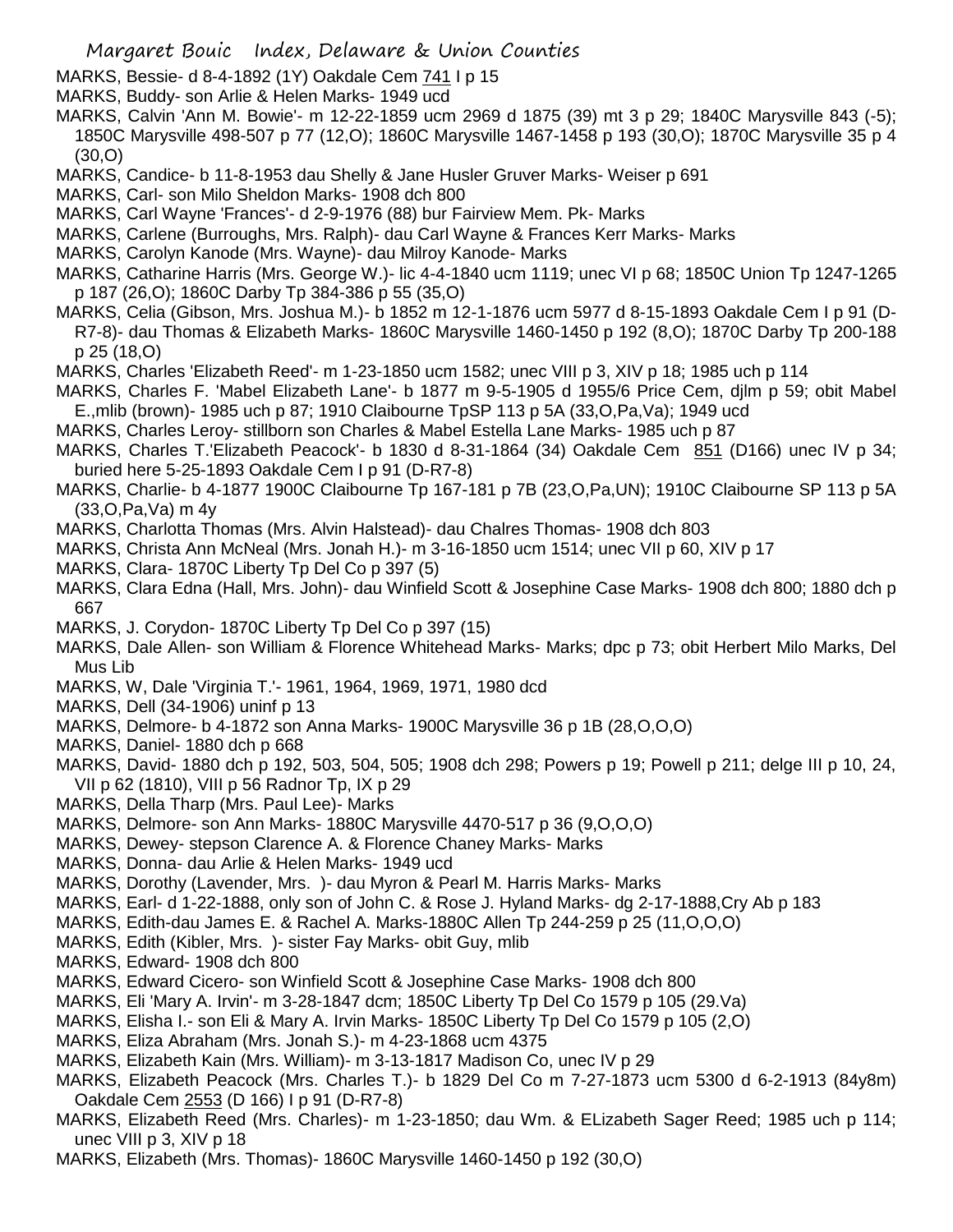- MARKS, Ellen- b 1955 dau Bernard H. & Mary S. Marks- 1964, 1969, 1971 dcd
- MARKS, Ellsworth- son Edward Cicero & Josephine Case Marks- 1908 dch 800
- MARKS, Emma/Emeroy- dau Calvin & Ann Bowie Marks- 1870C Marysville 35 p 4 (9,O); 1880C Marysville 470-517 p 36 (20,O,O,O)
- MARKS, Emma (Randall, Mrs. John B.)- m 6-20-1882 ucm 7184
- MARKS, Emma (Mrs. William)- b 12-1865 1900C Marysville 366-383 p 15B (34,O,O,O) no ch
- MARKS, Erasuts Bryant 'Lucy E. Dedrick'- b 1825 m 10-16-1850 dcm d 1909 Old Lib Chyd, Powell p 151- son Sheldon & Ann Knight Marks- 1880 dch p 668; 1908 dch 399, 800; 1850C Liberty Tp 1510 p 103 (24,Pa)
- MARKS, Ethel- b 2-26-1887 Liberty Tp dau J. C. & Rosa Hyland Marks- dcb
- MARKS, Eugene Earl- b 4-16-1883 d 1-22-1888 (4-9-6) Lib Tp son J. C. & Rosa Hyland Marks- dcb, dcdeaths
- MARKS, Flora- b 1870 d 8-18-1895 (25y3m) Marlborough I p 6 (E-R6-1)
- MARKS, Mary Florence- dau Andrew & Annette Golden Marks- 1870C Marysville-Paris Tp 133 p 15 (5/12,O); 1964, 1969, 1971, 1980 dcd
- MARKS, Florence Chaney (Hildreth, Mrs. Clarence A.)- m 1-20-1935- Marks
- MARKS, Florence E.- d 7-29-1856 (2-3-2) Old Liberty Chyd Powell p 151 dau Erastus Bryant & Lucy E. Dedrick Marks- 1908 dch 800; 1880 dch p 668
- MARKS, Florence- b 3-27-1894 Liberty Tp dau J. C. & Rosa J. Hyland Marks- dcb
- MARKS, Florence (McKittrick, Mrs. Frank Henry)- b 7-17-1870 New Zealand m 6-27-1900 d 1954- dau Solomon & Bertha Marks- McKitrick p 477
- MARKS, Florence Whitehead (Mrs William)-d 9-28-1970 (84) Radnor Cem; 1961, 1964, 1969 dcd; Marks
- MARKS, Floyd Mitchel- b 1921 son Charles & Mabel Estella lane Marks- 1985 uch p 87; obit Mabel, mlib (brown)
- MARKS, Frances, Miss- dpc p 73, 87, 111, 112
- MARKS, Frances- 1980 dcd, Brown Tp
- MARKS, Frances (Mrs. Carl Wayne)- Marks
- MARKS, Frances Kerr (Mrs. )- d 7-14-1981 (81) Fairview Mem. Pk Marks
- MARKS, Frances- dau William H. & Florence Marks- Marks; obit Herbert Milo, Del Mus Lib
- MARKS, Frances C.- dau William E. & Phebe A. Marks- 1850C Liberty Tp Del Co 1514 p 103 (4,O)
- MARKS, French- Jerome IOOF, DJ p 124
- MARKS, George- unclaimed letter- unec XI p 67
- MARKS, George W.'Catharine/Caroline Harris'- m 4-5-1846 ucm 1119; unec VI p 68; 1850C Union Tp 1247- 1265 p 187 (36,O); 1860C Darby Tp 384-386 p 55 (44,O)
- MARKS, George W.- bankruptcy- unec XII p 23
- MARKS, Goldie Isabella (Price, Mrs. )- b 1915 dau Charles & Mabel E. Lane Marks- obit Mabel E.,mlib (brown); 1985 uch p 87
- MARKS, Grace Ann Kimmel (Mrs. Wade)- b 3-16-1882 m 1923 d 2-27-1963 bur Findlay- dau George T. & Millie Jan Mahone Kimmel- Marks
- MARKS, Guy- b 10-12-1871 killed 8-16-1922 d 8-4-1922 Oakdale Cem I p 172 (C-47) by Mexican banditsson James S. & Rachel Ann Marks, Oakdale Cem - Marks; obit mlib
- MARKS, Hannah (Marsh, Mrs. William)- m 2-26-1846 dcm
- MARKS, Harriet Chambers (Mrs. Thomas)- m 9-26-1836 Madison Co unec VII p 24
- MARKS, Harry Raymond- b 10-4-1880 son Winfield Scott & A. Josephine Case Marks- 1908 dch 800; dcb
- MARKS, infant b 2-3-1872 Liberty Tp son Winfried & Abby Case Marks- dcb
- MARKS, Helen (Mrs. Aralie)- 1949 ucd
- MARKS, Herbert Milo 'Lura Patrick'- d 4-20-1951 (41) Oak Grove Cem- son William & Florence Whitehead Marks- Marks; obit Del Mus Lib
- MARKS, ---(Russell, Mrs. Harold)- dau Herbert Milo & Lura Patrick Marks- obit Herbert Milo, Del Mus Lib
- MARKS, Ida- b 2-1869 dau Anna Marks- 1900C Marysville 36 p 1B (31,O,O,O)
- MARKS, Idamay- dau Calvin & Ann Bowie Marks- 1870C Marysville 35 p 4 (1,O); 1880C Marysville 470-517 p 36 (11,O,O,O)
- MARKS, Isaac- 1883 uch IV p 486
- MARKS, J. A. 'U. S.'- dg 8-8-1890 Cry Ab p 26
- MARKS, James- Marks
- MARKS, James E. 'Rachel'- b 12-1834 Champaign Co d 10-19-1918 Oakdale Cem I p 172 (C-47); Soldier; 1880C Allen Tp 2244-259 p 25 (45,O,Va,Va); 1900C Allen Tp 160-164 p 8A (65,O,Va,Va); 1910 Allen Tp 24-25 p 2 (75,O,Va,Va) m 42y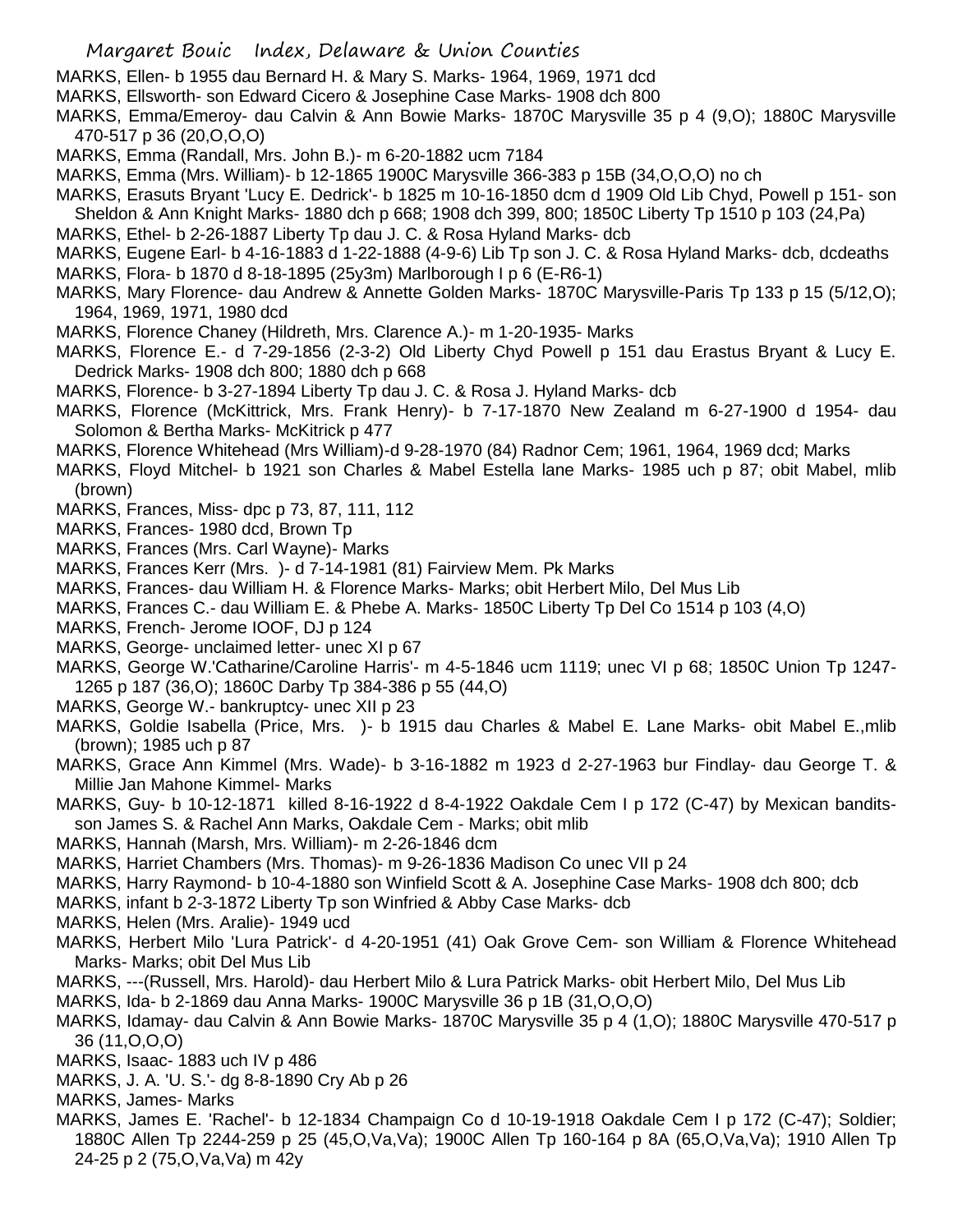- MARKS, James- son Frances Kerr Marks- Marks
- MARKS, James M.-son George W. & Catharine Marks- 1860C Darby Tp 384-386 p 55 (1,O)
- MARKS, James 'Nancy Vinhirk'- m 9-3-1809 onwq I
- MARKS, James S. 'Rachel Ann'- b 1834 d 1918 Oakdale Cem Marks
- MARKS, Jane Husler Gruver (Mrs. Shelly)- b 6-29-1929 m 3-29-1952 dau Lauren Clark & Edna Husler Gruver-Weiser p 691
- MARKS, Jay C.- b 8-21-1891 Liberty Tp son J. C. & Rosa J. Hyland Marks- dcb
- MARKS, Jeffrey Dale 'Nikki Jo Hodgdon'- b 1956 m 8-1981, dg 8-5-1981 son William Dale & Virginia T. Marks-Marks; 1961, 1964, 1969, 1971 dcd
- MARKS, Jesse (54-1946) d 2-11-1948 uninf p 28
- MARKS, Jessie L.- d 10-10-1887 (2-9-6) Lib Tp ch Milo S. Marks
- MARKS, John- 1835 men p 19 #56 p 29 Concord Tp; 1840C Concord Tp p 121 (50-60)
- MARKS, John- Co K. 96 Rev OVI moved here 5-23-1888 OMarlborough p 170 (C-11)

MARKS, John- delge VI p 10

- MARKS, John- son Able & Nancy Marks- 1850C Marysville-Paris Tp 498-507 p 77 (8,O); 1860C Marysville 1464-1454 p 192 (18,O)
- MARKS, John C.- delge VIII p 14, dg 1-7-1908
- MARKS, John C. 'Rosa J. Hyland'- m 6-20-1877 ucm 6083; dg 2-17-1888 Cry Ab p 183
- MARKS, John G.- d 1864- 1883 uch IV p 501, 541; Oakdale Cem 387
- MARKS, John William- b 1910 d 1969 son Charles & Mabel Estella Lane Marks- 1985 uch p 87
- MARKS, Jonah 'Annily'- 1860C Paris Tp 1262-1253 p 167 (49,Va); 1870C Paris Tp 82-83 p 12 (59,Va); 1880C Paris Tp 125-128 p 13 (68,Ky,Ky,Ky)
- MARKS, Jonah H.'Christa Ann McNeal- m 3-16-1850 ucm 1514; unec VII p 60, XIV p 17
- MARKS, Jonah S. 'Eliza Abraham'- m 4-23-1868 ucm 4375
- MARKS, Jonas- 1883 uch IV p 486
- MARKS, Josephine Case (Ms. Edward Cicero)- dau Levi Case- 1908 dch 800
- MARKS, Josephine Case (Mrs. Winfield Scott)- dau Augustus & Cynthia Tuller Case- 1880 dch p 667, 668; 1908 dch 597, 800
- MARKS, Joshua O.- unclaimed letter- unec VIII p 44; 1850C Marysville 565-578 p 86 (23,Va)
- MARKS, Kurt Jeffrey- b 1-29-1985 son Jeffrey Dale & Nikki Jo Hodgdon Marks- Marks
- MARKS, Lawrance- b 3-27-1894 Liberty Tp twin son J. C. & Rosa J. Hyland Marks- dcb
- MARKS, Lewis- 1870C Delaware Town p 322 (22\*)
- MARKS, Lilly Bell (Wilcox, Mrs. Harry)- b 2-16-1872 d 7-27-1890 (18-5-110 dau J. A. & U. S. Marks- dg 8-8- 1890 Cry Ab p 26; dg 7-29-1890 Cry Ab p 25
- MARKS, Lillie Bell (Wilcox, Mrs. Harry)- dau Winfield Scott & Josephine Case Marks- 1880 dch p 668; 1908 dch 800, 803
- MARKS, Lois- dau Edward Cicero & Josephine Case Marks- 1908 dch 800
- MARKS, Lorenda (Andrews, Mrs. Sylvester)- m 3-15-1843 dcm- dau Sheldon & Ann Knight Marks- 1908 dch 800
- MARKS, Lucinda E.- dau William E. & Phebe A. Marks- 1850C Liberty Tp 1514 p 103 (6,O)
- MARKS, Lucy E.- dau Ann Marks- 1880C Marysville 4470-517 p 36 (7,O,O,O)
- MARKS, Lucy E. Dedrick (Mrs. Erastus)- b 9-21-1833 m 10-16-1850 dcm d 8-15-1952 Powell p 151- dau William Dedrick- 1880 dch p 668; 1908 dch 800
- MARKS, Lura Patrick (Mrs. Herbert Milo)- obit Herbert Milo, Del Mus Lib
- MARKS, Lydia- dau Able & Nancy Marks- 1850C Marysville-Paris Tp 498-507 p 77 (9,O)
- MARKS, Lydian- dau Andrew & Annette Golden Marks- 1870C Marysville-Paris Tp 133 p 15 (2,O)
- MARKS, Mabel Estella Lane (Mrs. Charles)- b 10-30-1884 m 9-5-1905 d 4-17-1986 Price Cem djlm p 59- dau Henry & Mary Howard Lane; obit mlib (brown); 1985 uch p 87; 1949, 1959, 1962, 1967 ucd; 1910 Claibourne SP 113 p 5A (25,O,O,O);m 4y, 1 ch
- MARKS, male- 1870C Liberty Tp Del Co p 397 (2)
- MARKS, Malintha Eastman (Mrs. Alphonzo)- m 5-2-1877 ucm 6059
- MARKS, Marcella Stanberry (Mrs. Thaddeus Stevens)- m 10-20-1864 dcm; 1908 dch 800;
- MARKS, Margaret- dau Able & Nancy Marks- 1850C Marysville-Paris Tp 498-507 p 77 (6,O)
- MARKS, Margaret J. (Worley,Mrs. David)- m 12-23-1862 ucm 3392
- MARKS, Marta (Burns, Mrs. George)- dau Frances Kerr Marks- Marks
- MARKS, Martha- b 1954 dau Bernard H. & Mary S. Marks- 1964, 1969, 1971 dcd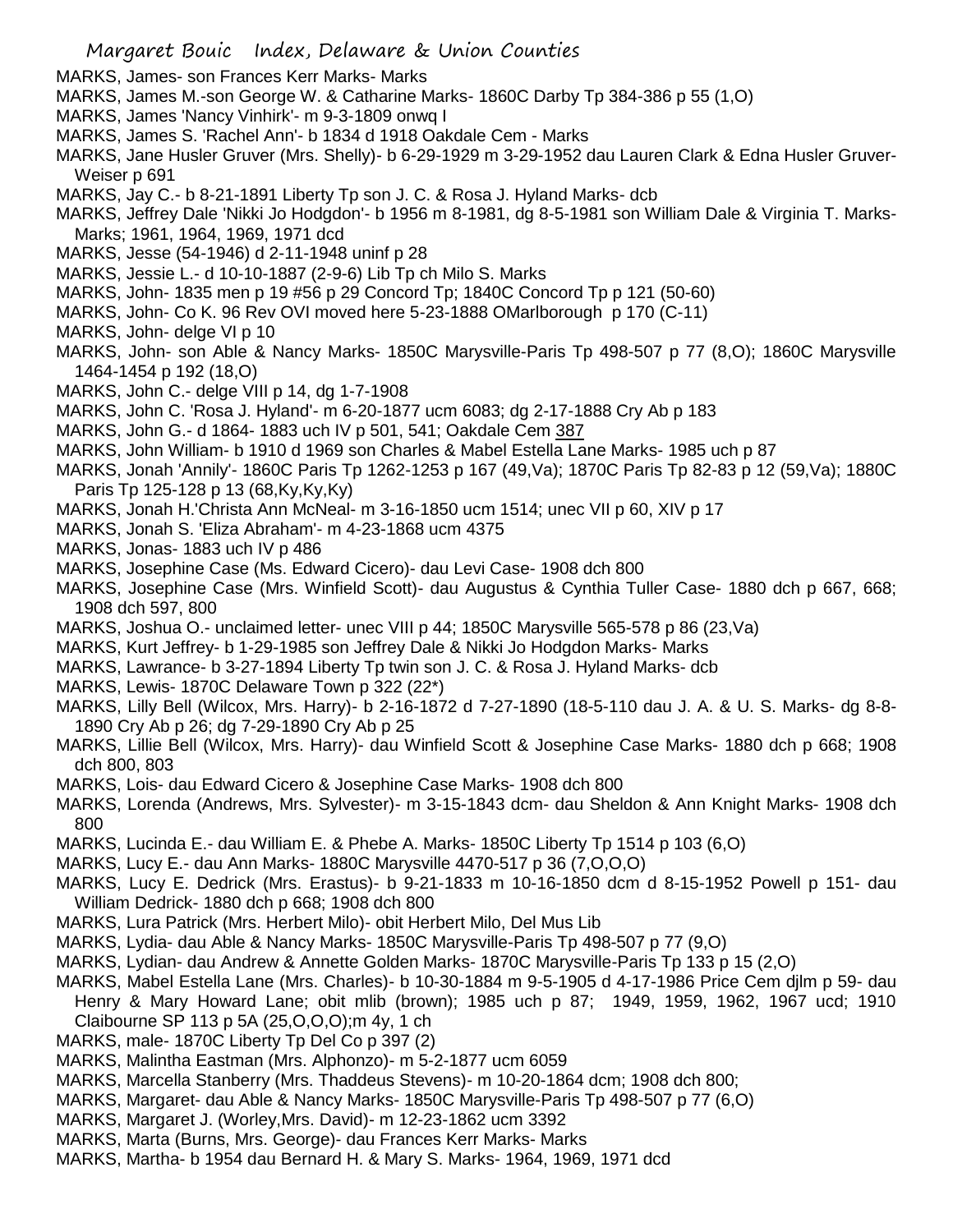- MARKS, Martha (Brehm, Mrs. )- dau Carl Wayne & Frances Marks- Marks
- MARKS, Mary- unclaimed letter- delge VII p 10
- MARKS, Mary A. Irvin (Mrs. Eli)- 1850C Liberty Tp 1579 p 105 (-,O)
- MARKS, Mary Ann- b 101-20-1883 Liberty Tp -dau Winfield Scott & Josephine Case Marks- 1908 dch 800; dcb
- MARKS, Mary Barber (Mrs. Nilo)- 1908 dch 800
- MARKS, Mary Coyle (Mrs. Sylvester Bryant)- (30-1901) dcb late (Sheldon R.)
- MARKS, Mary Frances b 10-26-1920 d 10-19-1992 (71) dau William & Florence Whitehead Marks- Marks
- MARKS, Mary J.- dau Calvin & Ann Bowie Marks- 1870C Marysville 35 p 4 (3,O); 1880C Marysville 470-517 p 36 (14,O,O,O)
- MARKS, Mary Lou- dau Aarlie & Helen Marks- 1949 ucd
- MARKS, Mary S. (Mrs. Bernard H.)- 1964, 1969, 1971 dcd
- MARKS, Matilda (Foos, Mrs. Gistaves) m 6-16-1840 Madison Co, unec IX p 31
- MARKS, L. May- b 9-29-1880 Liberty Tp dau J. C. & Rosa J. Hyland Marks- dcb
- MARKS, Miles Gordon- son Sheldon & Ann Knight Marks- 1908 dch 800
- MARKS, Milo 'Mary Barber'- son Sheldon & Ann Knight Marks- death 5-3-1889 Cry Ab p 229; 1908 dch 800; 1850C Liberty Tp 1510 p 103 (20,Pa)
- MARKS, Milo S.- d 5-1-1889 (28-9-14) dcdeaths; 1870C Liberty Tp Del Co p 397 (10)
- MARKS, Milo Sheldon- son Winfield Scott & Josephine Case Marks- 1880 dch p 668; 1908 dch 800
- MARKS, Minnie A.- unclaimed letter- delge VII p 10
- MARKS, Minnie Mariah- b 8-19-1878 Liberty Tp dau John C. & Rose J. Hiland Marks- dcb
- MARKS, Miriam Louise- dau William H. & Florence Marks- Marks
- MARKS, Myron 'Pearl M. Harris'- d 1974 Marks
- MARKS, Myrtle Black (Mrs. Harry Raymond)- dau William Black- 1908 dch 803
- MARKS, Nancy (Mrs. Able)- d 4-18-1888 (85) uninf p 1,3; 1850C Marysville-Paris Tp 498-507 p 77 (47,Va); 1860C Marysville 1464-1454 p 192 (56,Va); 1870C Marysville-Paris Tp 309-319 p 36 (67,Va)
- MARKS, Nancy E. (Mrs. Andrew)- 1880C Paris Tp 125-129 p 13 (26,O,O,O)
- MARKS, Nancy Vinhirk (Mrs. James)- m 9-3-1809 onwq I
- MARKS, Nancy (Walley, Mrs. Adam)- m 7-18-1839 dcm
- MARKS, Nancy- b 1955 dau William Dale & Virginia Marks- Marks; 1961, 1964, 1969, 1971, 1980 dcd
- MARKS, Nikki Jo Hodgdon (Ms. Jeffrey Dale)- m 8-1981, dg 8-5-1981- dau Elliott Hodgdon- Marks
- MARKS, Paul- son Carl Wayne & Frances Marks- Marks
- MARKS, Paul E.- 1980 dcd
- MARKS, Paul Lee 'Della Tharp'- b 2-22-1895 d 8-9-1963 (68( Prospect Cem- Marks
- MARKS, Pearl M. Harris (Mrs. Myron)- b 12-19-1904 d 10-17-1990 (85) Fairview Mem. Pk- dau Artie & Lula Shoemaker Harris-
- MARKS, Phebe Ann Dedrick (Mrs. William Edward)- m 8-11-1844 dcm; 1908 dch 800; 1850C Liberty Tp 1514 p 103 (28,NY)
- MARKS, Rachel Ann (Mrs. James S.)- b 1843 Belmont Co d 4-1-1916 Oakdale Cem I p 172 (C-47); Marks; 1880C Allen Tp 244-259 p 25 (36,O,Va,Va) 1900C Allen Tp 160-164 p 8A (58,O,Va,Va); 1910C Allen Tp 24- 25 p 2 (67,O,O,O) m 42y, 2 ch
- MARKS, Ricky- b 1957 lived with Roger W. & Joy Harrington- 1971 ucd
- MARKS, Rosa J. Hyland (Mrs. John C.)- m 6-20-1877 ucm 6083; dg 2-17-1888 Cry Ab p 183
- MARKS, Rosabelle/Rose- dau Calvin & Ann Bowie Marks- 1870C Marysville 35 p 4 (5,O0; 1880C Marysville 470-517 p 36 (16,O,O,O)
- MARKS, ---d 4-26-1886 infant dau of S. Marks- dg 5-6-1886 Cry Ab p 131
- MARKS, Samuel b 11-1853 (52-1905) uninf p 13, 17, 18, 20; 1900C Dover Tp 137=-139 p 6B (46,O,Va,Va); 1910 Dover Tp 12 p 1 (58,O,O,O)
- MARKS, Samuel- b 1850 d 11-25-1936 Oakdale Cem I p 15
- MARKS, Samuel G.- son James E. & Rachel A. Marks- 1880C Allen Tp 244-259 p 25 (8,O,O,O)
- MARKS, Samuel- son Jonah & Annily Marks- 1860C Paris Tp 1262-1253 p 167 (5,O); 1870C Paris Tp 82-83 p 12 (14,O); 1880C Paris Tp 125-128 p 13 (24,O,Ky,NY)
- MARKS, Samuel 'Sarah A. Sager'- m 10-29-1846 ucm 1169; unec VI p 69
- MARKS, Sarah A. Sager (Mrs. Samuel)- m 10-29-1846 ucm 1169; unec VI p 69
- MARKS, Sarah (Foos, Mrs. William)- m 8-26-1837 Madison Co, unec IX p 6
- MARKS, Sarah (Hawkins, Mrs. Dean)- dau Carl Wayne & Frances Kerr Marks- Marks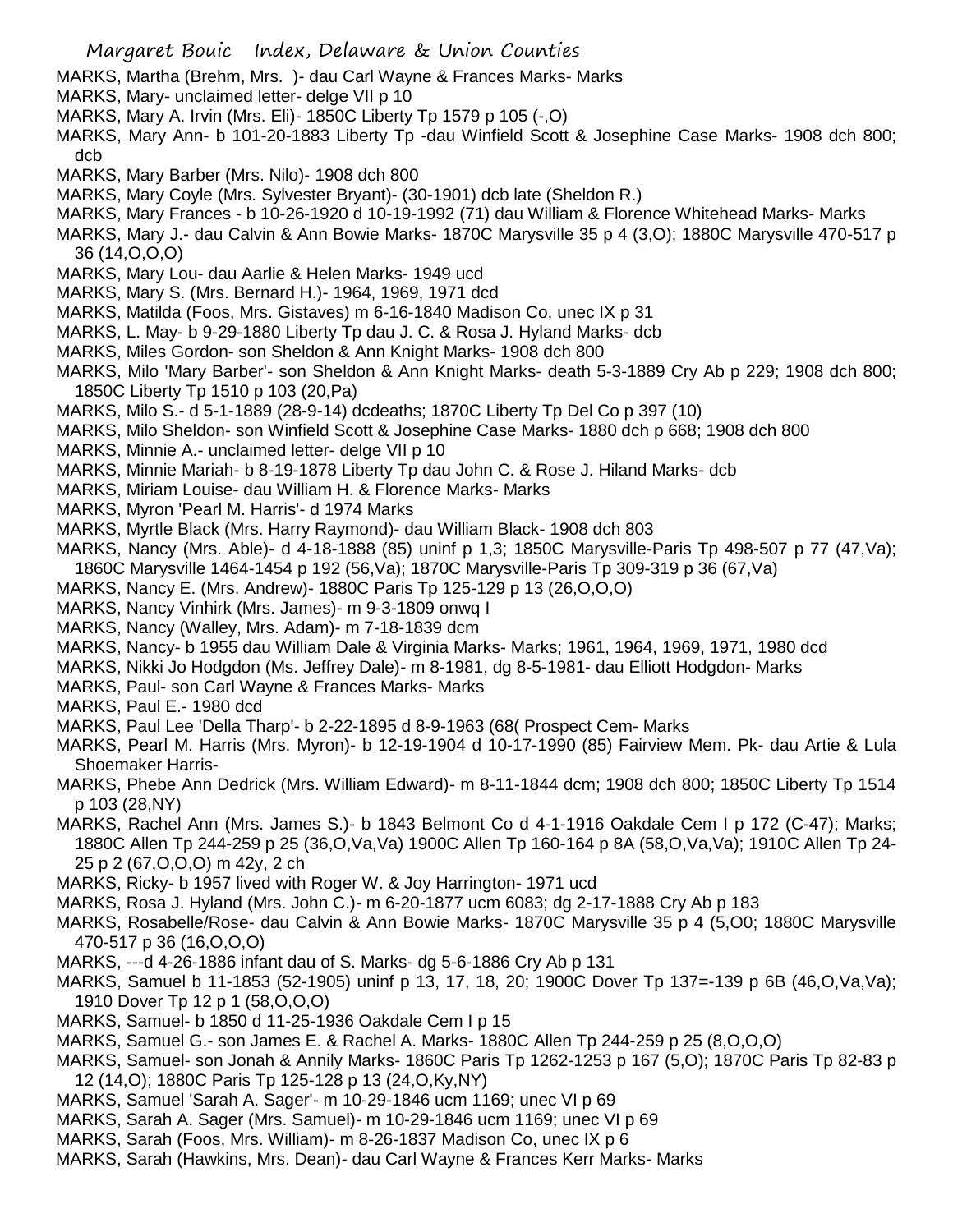MARKS, Scott J.- b 1959 lived with Roger W. & Joy Harrington 1971, 1977, 1979 ucd

MARKS, Sheldon- d 5-7-1879 (89-11-17) Lib Tp, dcdeaths

- MARKS, Sheldon 'Ann Knight'- d 5-14-1879 (86-11-10) Old Liberty Chyd, Powell p 151- son Edward Cicero & Josephine Case Marks- 1880 dch p 667, 668; 1908 dch 800; Marks; delge VII p 9(1843), 22, VIII p 66; 1850C Liberty Tp Del Co 1510 p 105 (58,Conn); 1870C Lib Tp p 395 (78\*)
- MARKS, Sheldon Bryant- b 5-19-1901 son Sylvester Bryant & Mary Coyle Marks- dcb late
- MARKS, Shelly 'Jane Husler Gruver'- b 1-24-1924 m 3-29-1952- Weiser p 691
- MARKS, Solomon 'Bertha'- McKitrick p 277
- MARKS, Stephen-son Sheldon & Ann Knight Marks- 1850C Liberty Tp 1510 p 103 (14,Pa)
- MARKS, Sylvester T.- d 8-16-1845 (13) Old Lib Chyd, Powell p 151- son Sheldon & Anna Knight Marks- 1908 dch 800
- MARKS, Sylvester Bryant 'Mary Coyle' (50-1901) dcb late (Sheldon B.)- son Erastus Bryant & Lucy E. Dedrick Marks- 1908 dch 800
- MARKS, Terri (Gansheimer, Mrs. Timothy)- b 1960 m 2-1979, mt 2-27-1979 dau Mr. & Mrs. Roger Hrrington-Marks; lived with Roger W. & Joy Harrington- 1971, 1977, 1979 ucd
- MARKS, Thaddeus Stevens 'Marcella Stanberry'- m 10-20-1864 dcm son Sheldon & Ann Knight Marks- 1908 dch 800
- MARKS, Theodore S.- son Erastus Bryant & Lucy E. Dedrick Marks- 1908 dch 800
- MARKS, Thomas 'Elizabeth'- 1850C Marysville 565-578 p 86 (20,Va); 1860C Marysville 1460-1450 p 192 (30,O)
- MARKS, Thomas 'Harriet Chambers'- m 9-26-1836 Madison Co, unec VII p 24
- MARKS, Thomas- b 1958 son William Dale & VIrginia Marks- Marks; 1961, 1964, 1969, 1971 dcd
- MARKS, Virginia T.(Mrs. William Dale)- Marks' 1961, 1964, 1969, 1971, 1980 dcd
- MARKS, Wade 'Grace Ann Kimmel'- m 1923 d 1950- Marks
- MARKS, Wayne "Bud"- son Carl Wayne & Frances Kerr Marks- Marks
- MARKS, William- 1883 uch IV p 494
- MARKS, Mrs. William- dpc p 112
- MARKS, William Dale 'Virginia'- d 11-27-1985 (68) Radnor Cem-
- MARKS, William E.- Liberty Tp servant girl death; dg 6-25-1889 Cry Ab p 234
- MARKS, William Edward 'Phebe Dedrick'- son Sheldon & Ann Knight Marks- 1908 dch 800; 1850C Liberty Tp 1514 p 103
- MARKS, William 'Elizabeth Kain'- m 3-13-1817 Madison Co, unec IV p 29
- MARKS, William 'Emma'- b 12-1871 son Andrew Marks- 1900C Marysville 2nd ward 366-383 p 15A (28,O,O,O) m 1 y
- MARKS, William H.'Florence Whitehead'- Marks
- MARKS, William L.- b 1872 d 1937 Price Cem djlm p 59
- MARKS, William- son Milo Sheldon- 1908 dch 800
- MARKS, William Oscar- son Winfield Scott & Josephine Case Marks- 1880 dch p 668; 1908 dch p 800 Wm. O. son W. S. & A. J. d 3-24-1866 (2-10-7) Old Lib. Chyd, Powell p 151
- MARKS, Winfield Scott 'Josephine Case'- son Cheldon & Ann Knight Marks- 1880 dch p 667; 1908 dch 597, 800; 1850C Liberty Tp Del Co 1510 p 103 (8,O); 1870C Lib Tp p 397 (30\*)
- MARKS, --dau of W. L. Marks- dg 7-29-1890 Cry Ab p 25

MARKSBERRY, Fred- b 8-1871- stepson Frank & Sarah Watson- 1900C Milford 145-156 p 6B (28,Ind,Ind,O)

- MARKSCH, Hazel (Mrs. )- Marsch
- MARKSCH, Judy (Nolting, Mrs. )- dau Robert C. Marsch- Marsch
- MARKSCH, Karen (Mrs. Roger D.)- 1980 dcd
- MARKSCH, Mary- dau Roger C. Marsch- Marsch; 1969, 1971 dcd
- MARKSCH, Magen- b 1979 dau Roger D. & Karen Marksch- 1980 dcd
- MARKSCH, Roger- son born 3-11-1976- Marsch
- MARKSCH, Roger C.- d 6-3-1967 (45) son Hazel Marsch- Marsch
- MARKSCH, Roger D. 'Karen'- 1980 dcd
- MARKSCH, Roger,Jr.- son Roger C. Marsch- Marsch
- MARKSCH, Todd -b 1976 son Roger D. & Karen Marksch- 1980 dcd
- MARKSON, Janet L.(Davis, Mrs. Thomas W.,Jr.) m 4-20-1991 dau Robert E. & Eileen G. Hurley- Markson
- MARKUM, --Gillet (Mrs. C. A.)- dau John Mitchell & Harriet Daniels Gillet- dg 1-4-1907 Cry Ab p 3
- MARKUM, Horace- 1820C Big Rock Tp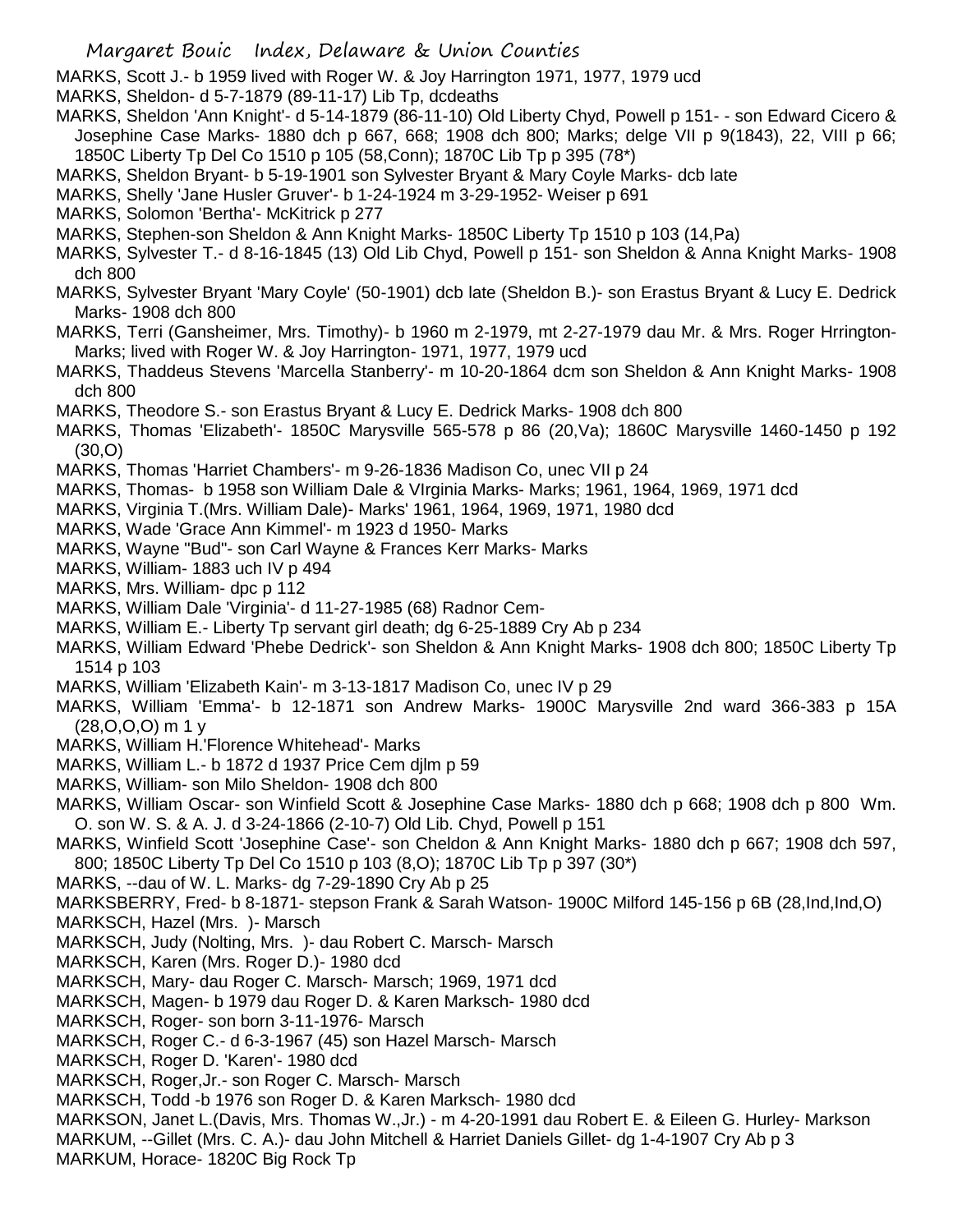- Margaret Bouic Index, Delaware & Union Counties MARKUM, Roy- 1980 dcd, Troy Tp MARKWARD, Emma C. (Hershner, Mrs. George W.)- b 1845 m 1865 dau Samuel & Mary Markward- 1880 morch p 837 MARKWARD, Mary (Mrs. Samuel)- 1880 morch p 837 MARKWARD, Samuel 'Mary;- 1880 Morch p 837 MARKWELL, Rev. Mr.- dg 5-17-1904 Cry Ab p 245 MARKWITH, Adrian (Tinkham, Mrs. Reuben S.)- m 4-8-1848 dcm MARKWITH, Deborah Thomson (Mrs. Robert Lincoln)- dau H. C. Thomson- Markwith MARKWITH, Emily S.-d 11-10-1851 (14y) dau R.J. & Rachel- Harlem Cem, Powell p 137 MARKWITH, Erica- dau Robert Lincoln & Deborah Markwith- Markwith MARKWITH, Jack- son J. W. Markwith- Markwith MARKWITH, John 'Mary Elizabeth Sparks'- delge I p 5 MARKWITH, J. W.- Markwith MARKWITH, Lincoln- son Robert Lincoln & Deborah Markwith- Markwith MARKWITH, Lydia (Quimby, Mrs. Caleb M.)- m 5-21-1844 dcm; Wight II p 14 MARKWITH, Mary Elizabeth Sparks (Mrs. John)- dau Wlater,Jr. & Nancy King Sparks- delge I p 5 MARKWITH, Rev. M. M.- Bussard Bible- delge XII p 9 MARSHALL, Rachel (Mrs. R. J.)- Powell p 1137 MARKWITH, Rachel- 1870C Berkshire Tp p 218 (78) MARKWITH, Richard- 1840C Berkshire Tp p 183 (50-60) MARKWITH, Richard J.- 1870C Berkshire Tp p 218 (81\*) MARKWITH, R. J. 'Rachel'- Powell p 137 MARKWITH, Robert Lincoln 'Deborah Thomson'- d 1-11-1992 (67) - son J. W. Markwith- Markwith MARKWITH, Robert Lincoln II son Robert Lincoln & Debbie Thomson Markwith- Markwith MARKWITH, Robert Lincoln III b 8-18-1976 son Robert L. Markwith II- Markwith MARKWITH, Robin (Fulbright, Mrs. )- dau Robert Lincoln & Deborah Markwith- Markwith MARKWITH, Tamorah (Condley, Mrs. )- (13-1964)- dau Robert Lincoln & Deborah Thomson Markwith-**Markwith** MARKWOOD, Myrtie J. (Alspach, Mrs. Lester Beaty)- b 12-1-1880 m 4-10-1902 d 10-2-1906- Weiser p 648 MARLAY, Abigail Dildine (Mrs. John M.)- m 3-6-1837 dcm MARLAY, Francis- guard- delge VI p 61 MARLAY, Frank- War of 1812 Oller Cem, Powell p 82 MARLAY, John- d 1-25-1826 (41-1-21) Oller Cem, Powell p 82 MARLAY, John H.-d 12-21-1835 (26-4-11) Harlem Cem, Powell p 135; 1835 men p 29 #2 p 50 Harlem Tp MARLAY, John M. 'Abigail Dildine'- m 3-6-1837 dcm MARLAY, Katherine (Mrs. Francis)- d 4-20-1836 (42-3-11) Oller Cem; Powell p 82 MARLAY, Mary Ann (Baker, Mrs. Hardin)- m 1-12-1837 dcm MARLAY, Peter O.- d 3-23-1834 (1-2-4) Oller Cem, Powell p 82 MARLAY, Sudner- guard- delge VI p 61 MARLAY, Susan- d 11-22-1835 (2m) Oller Cem, Powell p 82- dau Francis & Katherine Marlay MARLDS, Ida- b 1869 d 12-19-1936 SR Oakdale Cem II p 34 (G-R3-21) MARLE, Rose Ann (Boliver, Mrs. Judy)- m 2-24-1848 Madison Co, unec IX p 64 MARLEY, Abigail (Mrs. John M.)- 1850C Radnor Tp 103 p 178 (39,O) MARLEY, Barbara L.- dau Francis M.,Sr & Barbara O. Reinhard Marley- Marley MARLEY, Barbara O. Reinhard (Mrs. Francis M.,Sr.)- b 12-4-1914 d 8-13-1990 (75) dau Edmund F. & Anna Margaret Teufel Reinhard- Marley MARLEY, Catharine A.-dau John M. & Abigail Marley-1850C Radnor tp 103 p 178 (13,O) MARLEY, Catharine (Fulton, Mrs. James)- m 1-15-1835; dcga p 65, Ohio St Gaz; Olen Gaz 1-17-1835, Reed Ab p 29
- MARLEY, Eveline S. Hide (Mrs. Jacob)- m 5-5-1855 dcm
- MARLEY, Francis- 1850C Concord Tp 2146 p 127 (9,O)
- MARLEY, Francis- 1880 dch p 494; 1908 dch 448; Pabst Pion I p 199; 1835 men p 19 #78 p 30 Concord Tp; 1840C Con Tp p 125 (40-50); 1850C Con Tp 2146 p 127 (58,Va)
- MARLEY, Francis M.,Sr. 'Barbara O. Reinhard'- d 1985- Marley
- MARLEY, Francis M.,Jr.- son Francis M.,Sr. & Barbara O. Reinhard Marley- Marley
- MARLEY, Frank- 1908 dch 380; delge X p 34; War of 1812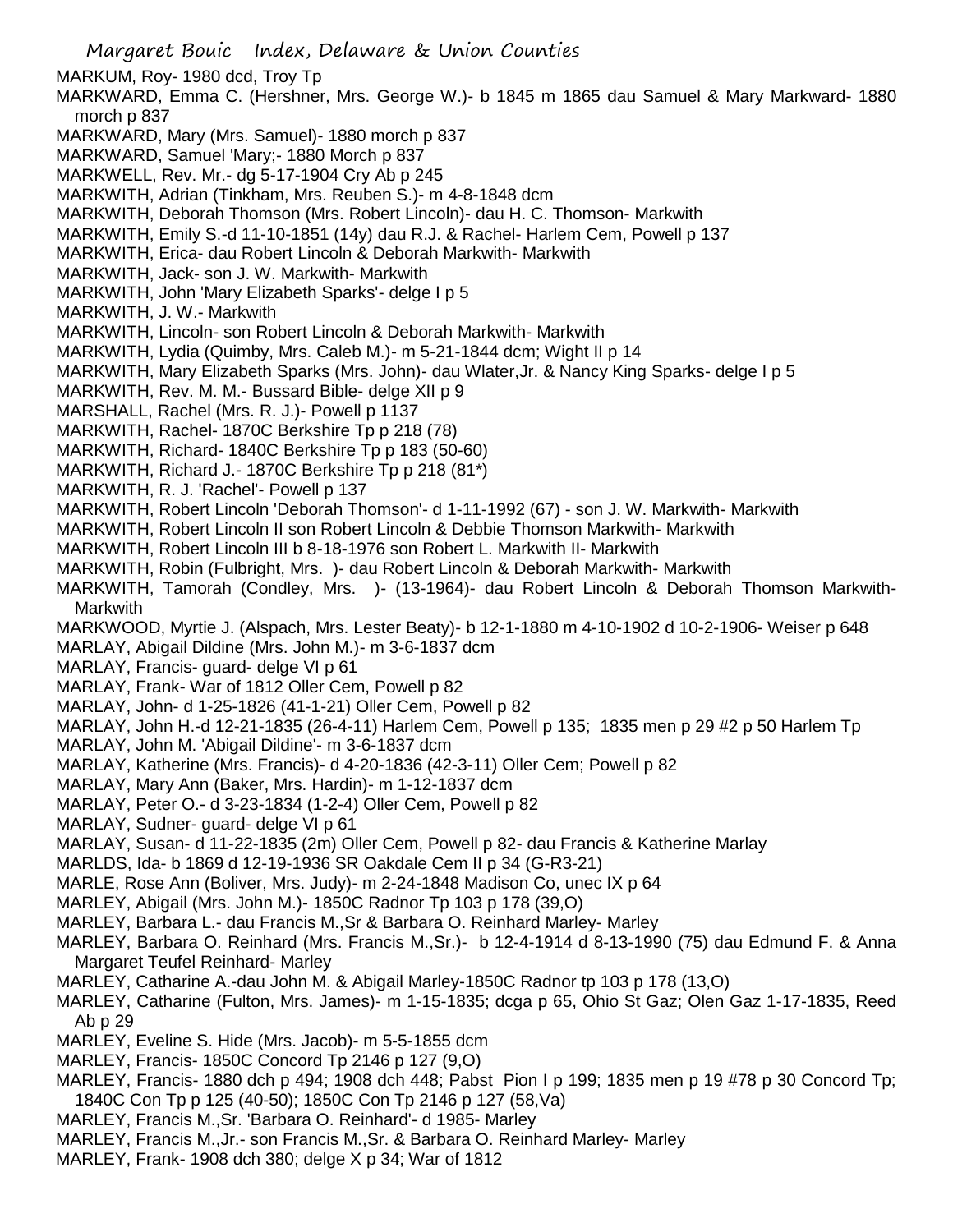MARLEY, Jacob 'Eveline S. Hide'-m 5-5-1855 dcm; 1850C Concord Tp 2146 p 127 (17,O)

MARLEY, John M. 'Abigail'- Resolutions, Olen Gaz 5-12-1854 Reed Ab p 140; est Olen Gaz 6-23-1854 Reed

- Ab p 141; dg 4-24-1857 Reed Ab p 173; 1850C Radnor Tp 103 p 178 (35,Va)
- MARLEY, Rev. Michael- 1883 uch V p 188, 464
- MARLEY, Michael- unec XV p 6
- MARLEY, Michael J.- son Francis M. Sr. & Barbara O. Reinhard Marleu- Marley
- MARLEY, Ralph E.- son John M. & Abigail Marley- 1850C Radnor Tp 103 p 178 (11,O)
- MARLEY, Sidney- 1850C Concord Tp 2146 p 127 (50,O)
- MARLEY, Sidney- 1850C Concord Tp 2146 p 127 (11,O)
- MARLEY, Susan (Dunn, Mrs. )- dau Francis M.,Sr. & Barbara O. Reinhard Marley- Marley
- MARLEY, William E.- son Francis M.,Sr. & Barbara O. Reinhard Marley- Marley
- MARLIN, Betty- 1991 ucd
- MARLIN, Estella Shirk (Mrs. George W.)- m 7-25-1882 ucm 7198
- MARLIN, Eunice (Moser, Mrs. John T.)- m 5-29-1869 ucm 4555
- MARLIN, George W.'Estella Shirk'- m 7-25-1882 ucm 7198; 1883 uch IV p 557; 1880C Marysville 481-528 p 38 (29,Pa,Pa,Pa)
- MARLIN, Henry 'Sarah Ward'- b 1823- Powers Pat p 87
- MARLIN, Margaret J. (Douthet, Mrs. Andrew Thomson)- b 10-19-1842 d 1-1-1884 dau Henry & Sarah Ward Marlin- Powers Pat p 87
- MARLIN, Sarah Ward (Mrs. Henry)- b 9-10-1826- Powers Pat p 87
- MARLING, Meda- b 1837 d 1879 Oak Grove Cem, Powell p 437
- MARLING, Ruth E.- b 1897 d 1-12-1937 York Cem p 97
- MARLING, William J.- b 1884 d 4-4-1957 York Cem p 97
- MARLKE, Jacob- Oak Grove Cem, delge VIII p 25
- MARLOR, Henry S. 'Martha V."- 1985 uch p 132
- MARLOR, Martha E.- 1975 ucd
- MARLOR, Martha Elizabeth (Speyer, Mrs. Joseph Paul)- dau Henry S. & Martha V. Marlor- 1985 uch p 132
- MARLOR, Martha V. (Mrs. Henry S.)- 1985 uch p 132
- MARLOW, Ellen (Mrs. Rev. Raymond)- Harlow- 1973 ucd
- MARLOW, Jeremiah- dumch p 355
- HARLOW, Rev. Raymond 'Ellen'- Harlow; 1973 ucd
- HARLOW, Rebecca (Mathews, Mrs. William)- d 1883 dau Jeremiah Harlow- dumch p 355
- MARLOW, Vieno (Renner, Mrs. Alphonso)- b 5-28-1908 Rausch 14122 II p 268
- MARLOWE, Anna M. (Mrs. William H.)- 1959, 1962, 1967 ucd
- MARLOWE, Debra- b 1953 dau Eugene W. & Delores L. Marlowe- 1971 dcd
- MARLOWE, Delores L/M. (Mrs. Eugene W.)- 1971, 1980 dcd
- MARLOWE, Diana- b 1957 dau Eugene W. & Delores L. Marlowe- 1971 dcd
- MARLOWE, Eugene W. 'Delores L.'- 1971 dcd
- MARLOWE, Steven- b 1955 son Eugene W. & Delores L. Marlowe- 1971, 1980 dcd
- MARLOWE, Vertrude- dau Wm. H. & Anna M. Marlowe- 1959 ucd (12), 1962 ucd
- MARLOWE, William H. 'Anna M.'- 1959, 1962, 1967 ucd
- MARMAN, Eric S. 'Sophia E. Dever'- m 2-21-1861 ucm 3149
- MARMAN, Hannah (Brid, Mrs. Daniel)- m 10-16-1856 unec VIII p 65
- MARMAN, Sophia E. Dever (Mrs. Eric S.)- m 2-21-1861 ucm 3149
- MARMIN, David 'Rachel'- 1860C York Tp 1208-1218 p 163 (59,NC)
- MARMIN, Eri S.- son David & Rachel Marmin- 1860C York Tp 1208-1218 p 163 (28,O)
- MARMIN, Henry- son David & Rachel Marmin- 1860C York Tp 1208-1218 p 163 (26,O)
- MARMIN, Louis- son David & Rachel Marmin- 1860C York Tp 1208-1218 p 163 (23,O
- MARMIN, Rachel (Mrs. David)- 1860C York Tp 1208-1218 p 163 (45,O)
- MARMIN, Sarah- dau David & Rachel Marmin- 1860C York Tp 1208-1218 p 163 (18,O)
- MARMON, ---family of Jerald Ramsey #81; unec VI p 2, V p 14, VII p 2
- MARMON, Rev. Alma Lockwood (Mrs. John Lawrence)- m 7-10-1943 d 4-25-1984- dau John & Sarah Francis Lockwood- Marmon
- MARMON, Ann (Murray, Mrs. )(Mrs. Solomon)- m Thursday- Union Gaz 5-25-1842 unec XII p 5
- MARMON, C. A. 'Sarah A.'- b 12-27-1826 d 2-22-1899 Claibourne Cem p 43
- MARMON, Charles'Elizabeth'- b 12-1868 1900C Washington Tp 92 p 4B (31,O,O,O) m 9y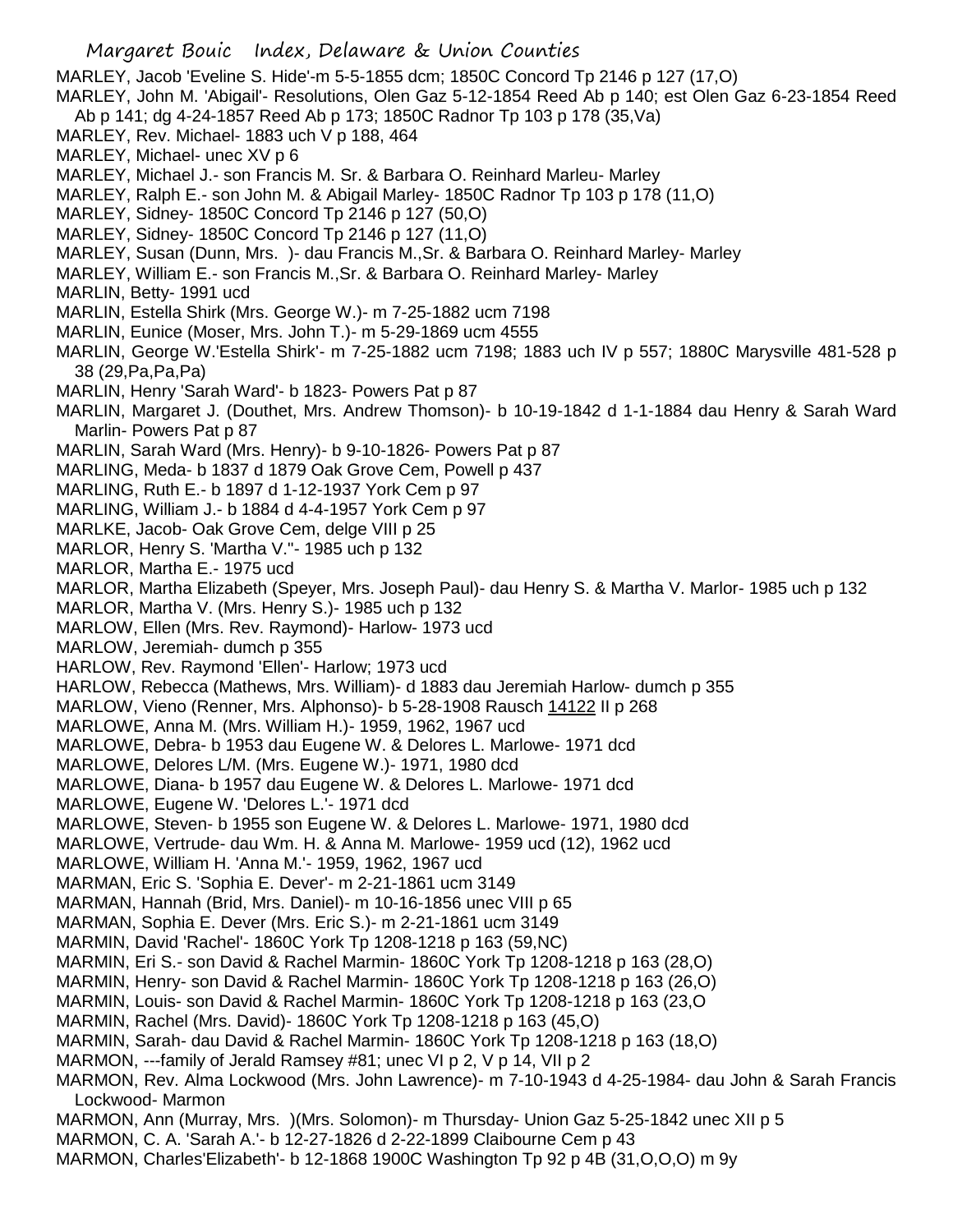- Margaret Bouic Index, Delaware & Union Counties
- MARMON, Clara- 1910C Richwood 107-109 p 4A (58,O,O,O)
- MARMON, Corinne (Buchanan, Mrs. Larry)- dau John Lawrence & Alma Lockwood Marmon- Marmon
- MARMON, David 'Rachel'- b 3-27-1806 d 3-12-1865 York Cem p 40
- MARMON, Doris (Barnhart, Mrs. Carroll E.)- m 11-28-1938- Marmon
- MARMON, Elizabeth (Mrs. Charles)- b 8-1870 1900C Washington Tp 92 p 4B (29,O,O,L) m 9y, 3 ch
- MARMON, Harry- b 9-1892 son Charles & Elizabeth Marmon- 1900C Washington Tp 92 p 4B (7,O,O,O)
- MARMON, Henry R.- 3-22-1862 SR York Cem p 40
- MARMON, Imogene (Long, Mrs. )- dau John & Ida Stratton Marmon- Marmon
- MARMON, John F. 'Sallie Stamets'- m 11-19-1874 ucm 5576; mt 3 p 4
- MARMON, John Lawrence 'Alma Lockwood'- b 7-26-1911 m 7-10-1943 d 11-13-1988 (77) Zanesfield Cem. son John & Ida Stratton Marmon- Marmon
- MARMON, John R.- b 8-1897 son Charles & Elizabeth Marmon- 1900C Washington Tp 92 p 4B (2,O,O,O)
- MARMON, Lewis M.- 4-9-1862 SR York Cem p 40
- MARMON, Martha (Sager, Mrs. Frederick)- m 5-24-1855 mt 5-30-1855; 1883 uch V p 138
- MARMON, Martin Sr.- d 2-4-1843 (60) Union Gazette- unec XII p 57
- MARMON, Martin- b 6-1862 son Sarah A. Marmon- 1900C Richwood 33-36 p 2A (37,O,O,O); 1910C Richwood 107-109 p 4A (?,O,O,O)
- MARMON, Mary M.- b 11-1894 dau Charles & Elizabeth Marmon- 1900C Washington Tp 92 p 4B (5,O,O,O)
- MARMON, Mary (Waltzer, Mrs. )- dau John & Ida Stratton Marmon-Marmon
- MARMON, Peter- 1880 dch p 294
- MARMON, Rachel (Mrs. David)- b 4-10-1814 d 1-15-1899 York Cem p 40
- MARMON, Sallie Stamets (Mrs. John f.)- m 11-19-1874 ucm 5576; mt 3 p 4
- MARMON, Sarah A. (Mrs. C. A.)- b 8-13-1825 d 1-3-1910 Claibourne Cem p 43
- MARMON, Sarah A.- b 8-1821 mother of Martin Marmon- 1900C Richwood 33-36 p 2A (74,O,O,NY) wid; 4 ch, 3 living
- MARMON, Sarah (Kuhnheim, Mrs. James)- dau John Lawrence & Alma Lockwood Marmon- Marmon
- MARMON, Sharon (Morris, Mrs. Steven)- dau John Lawrence & Alma Lockwood Marmon- Marmon
- MARMON, Solomon 'Ann Murray'- m Thursday Union Gaz 5-25-1842, unec XII p 5
- MARMON, Susan (Monroe, Mrs. )- 4-24-1849 d 1887 Oak Grove Cem Powell p 437
- MARMON, William (17-1882)- Broadway Ch- unec III p 3
- MARNE, John 'Nancy A.'- dumch p 433
- MARNE, Nancy A. (Mrs. John)- dumch p 433
- MARNE, Roxy J. (Staley, Mrs. William)- dau John & Nancy A. Marne- dumch p 433
- MARNELL, Eleanor- b 1914 Oak Grove Cem, Powell 438
- MARNELL, Elizabeth Teresa Mahoney (Mrs. R. E.)- d Sunday obit Del Mus Lib
- MARNELL, Frances (Fisher, Mrs. )- b 12-2-1899 Delaware Town dau Richard E. & Elizabeth Mahoney Marnell- obit Elizabeth, Del Mus Lib
- MARNELL, Mary (Townsend, Mrs. )- dau R. E. & Elizabeth Mahoney Marnell- obit Elizabeth, Del Mus Library
- MARNELL, R. E. 'Elizabeth Teresa'- obit Elizabeth T., Del Mus Lib
- MARNELL, Richard- Sand p 4; delge XII p 45; son born semi-dg 2-26-1901; pallbearer for Morris Lynch- dg 6- 16-1906; Cry Ab p 32
- MARRELL, Richard R.- b 2-21-1901 Delaware Town son R. & ELizibeth Mahony Marrell- dcb
- MARNELL, Walter- son R. E. & Elizabeth Teresa Mahoney Marnell; obit Elizabeth T. Del Museum Lib.
- MAROHN, Debby (Hall, Mrs. Eric)- son Paul R. & JoAnn Marohn- Marohn
- MAROHN, Donald R.- son Paul G. & Mary Ann Marohn- Marohn
- MAROHN, Ginney (Mrs. Jerry)- Marohn
- MAROHN, Jerry 'Ginny'- son Paul G. & Mary Ann Marohn- Marohn
- MAROHN, JoAnn (Mrs. Paul R.)- Marohn
- MAROHN, John- son Paul G. & Mary Ann Marohn- Marohn
- MAROHN, Mary Ann (Mrs. Paul G.)- Marohn
- MAROHN, Mary Lou (Nolan, Mrs. William)- dau Paul G. & Mary Ann Marohn- Marohn
- MAROHN, Paul G. 'Mary Ann'- Marohm
- MAROHN, Paul R. 'JoAnn'- b 10-20-1931 d 9-17-1994 son Paul G. & Mary Ann Marohn- Marohn
- MAROHN, Stephen 'Teresa'- son Paul R. & JoAnn Marohn- Marohn
- MAROHN, Teresa (Mrs. Stephen)- Marohn
- MAROMEY, John- 1850C Berlin Tp 1845 p 116 (37,Ire)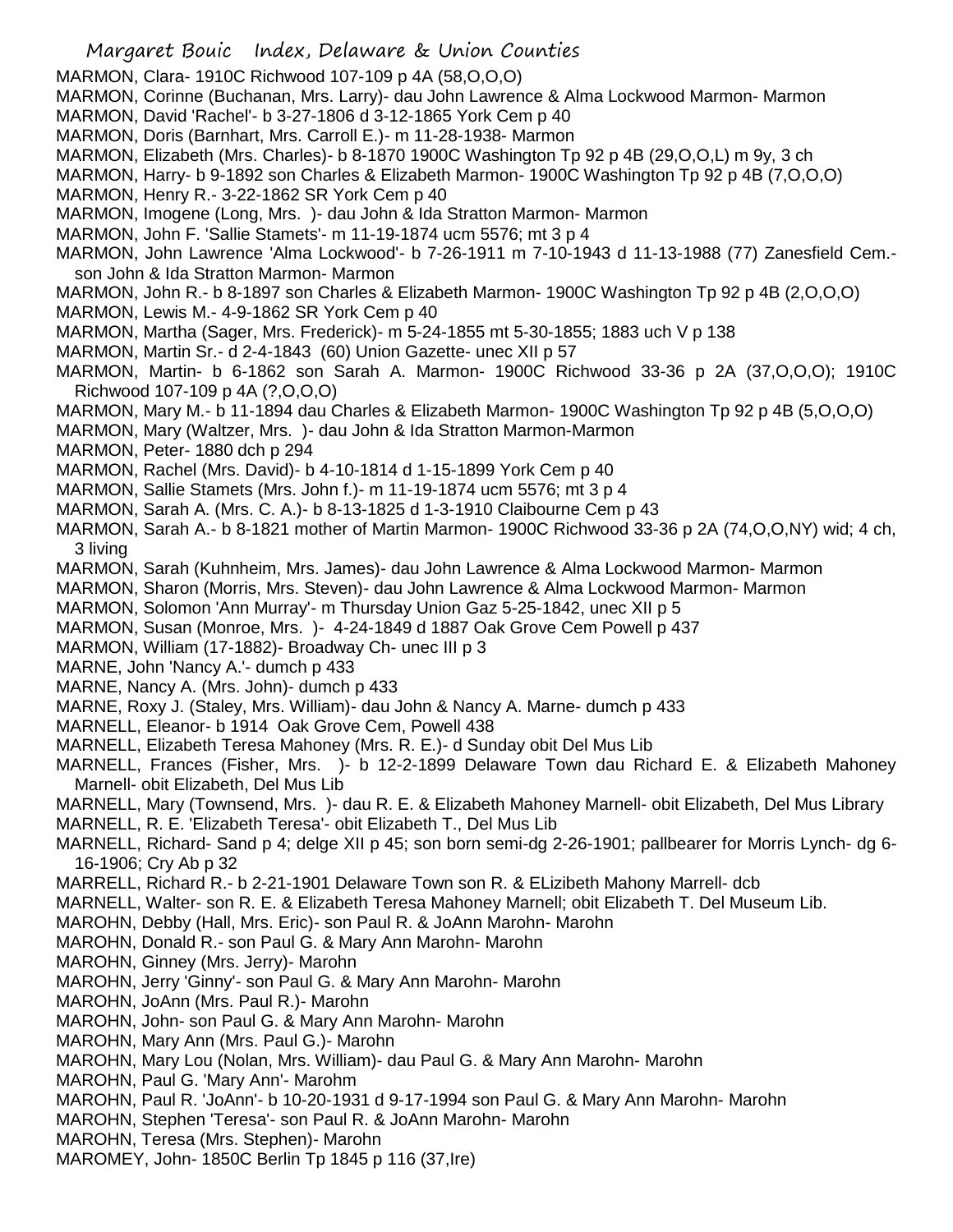Margaret Bouic Index, Delaware & Union Counties MARON, C. W.- d 8-14-1899 (72-0-0) Powell, b Licking Co; dcdeaths MARON, Lucy- 1870C Harlem Tp p 374 (59\*) MARONEY, Charles William- b 1956 son Jack William & Lois Jean Griffith Maroney- Maroney; 1969 dcd MARONEY, Jack William 'Lois Jean Griffith'- Maroney; 1969 dcd MARONEY, Jacquelyn (Smith, Mrs. )- b 1959 dau Jack William & Lois Jean Griffith Maroney- Maroney; 1969 dcd MARONEY, Lois Jean Griffith (Mrs. Jack William)- d 5-6-1980 (43) Trenton Tp Cem- dau Virginia L. Griffith-Maroney; 1969 dcd MARONEY, Rebecca (Hammitt, Mrs. )- b 1960 dau Jack William & Lois Jean Griffith Maroney- Maroney; 1969 dcd MARONEY, Susan- b 1967 dau Jack William & Lois Jean Griffith Maroney- Maroney; 1969 dcd MARONEY, Timothy- b 1963 son Jack William & Lois Jean Griffith Maroney- Maroney; 1969 dcd MAROSI, Caroline (Freshwater, Mrs. Donald Duane)- b 11-27-1908 m 2-9-1933 Freshwater p 147 MAROSI, Christina(Freshwater, Mrs. Charles Oscar)- b 1910 d 1969- Freshwater p 148 MAROUTS, infant son d (5d) J. S. & Virginia Marouts, lptw p 46, Raymond Cem MAROUTS, J. S. 'Virginia'- lptw p 46 MAROUTS, Virginia (Mrs. J. S.)- lpte p 46 MARPEL, Able'Eliza'- Pabst 2 p 18 MARPLE, Allan C.- son Carson M. & Mary Miller Marple- Marple MARPLE, Ann E- 1870C Oxford Tp p 441 (44) MARPLE, Carson 'Mary Miller'- d 1964- Marple MARPLE, Daniel- 1870C Oxford Tp p 441 (46<sup>\*</sup>) MARPLE, Donna (Moceri, Mrs. Don)- dau Carson M. & Mary Miller Marple- Marple MARPLE, Eliza (Mrs. Able)- Pabst 2 p 18, 27, 32 MARPLE, Gary L.- son Carson M. & Mary Miller Marple- Marple MARPLE, Henry- son Abel & Eliza Marple- Pabst 2 p 21 MARPLE, Mary Miller (Mrs. Carson M.)- b 8-1-1916 d 6-22-1987 (70) bur Salem,O.- dau John & Sophia Adams Miller- Marple MARPLE, Rebecca Jane (Burkham, Mrs. Stephen)- b 1835 d 1916 ped Linda Smiley #97 27; unec VII p 16 MARPLE, Richard J.- son Carson M. & Mary Miller Marple- Marple MARPLE, Robert C.- son Carson M. & Mary Miller Marple- Marple MARQUAND, Alice (Shipps, Mrs.Preston Cromwell)- 1908 dch 388 MARQUARDT, Werner- hadc p 107 (1900 Liberty Tp) MARQUART, Alice M.- 1964 dcd MARQUART, Anna- 1870C Liberty Tp Del Co p 398 (2) MARQUART, Augustus 'Christina Reichart'- m 5-24-1855 dcm; 1870C Delaware Town p 345 (67\*) MARQUART, Augustus- 1870C Delaware Town p 345 (14) MARQUART, Charles- 1870C Delaware Town p 345 (2) MARQUART, Charlie- 1870C Liberty Tp Del Co p 398 (5) MARQUART, Christina Reichart (Mrs. August)- m 5-24-1855 dcm; 1870C Delaware Town p 345 (40) MARQUART, Diane Kay (Fisher, Mrs. Christopher A.)- m 6-15-1969 dau Edward J. Marquart- Marquart MARQUART, Edward J.- Marquart MARQUART, Flora- 1870C Delaware Town p 345 (5) MARQUART, Joanna- 1870C Liberty Tp Del Co p 398 (35) MARQRET, Joanna- b 3-6-1891 Liberty Tp dau Louis & Flora E. Boardman Marqret MARQUART, John- 1870C Liberty Tp Del Co p 398 (12) MARQUART, Lewis- 1870C Liberty Tp Del Co p 398 (12) MARQUART, --b 12-17-1887 Liberty Tp dau Louis & FLora Boardman Marquart- dcb MARQUET, Mary E.- b 3-10-1901 dau Louis & Annie Eliza Duchman Marquet- dcb MARQUART, Louisa- 1870C Delaware Town p 345 (12) MARQUART, Louise- 1870C Liberty Tp Del Co p 398 (6m) MARQUART, Mary- 1870C Liberty Tp Del Co p 398 (11) MARQUART, Mary- 1870C Delaware Town p 345 (9) MARQUART, Peter- 1870C Liberty Tp Del Co p 398 (8) MARQUART, Samuel- 1870C Delaware Town p 345 (1) MARQUART, Sarah- d 5-6-1888 (21-2-6) Lib Tp dau Harnes? & Anna Whitten Marquart- dcdeaths; 1870C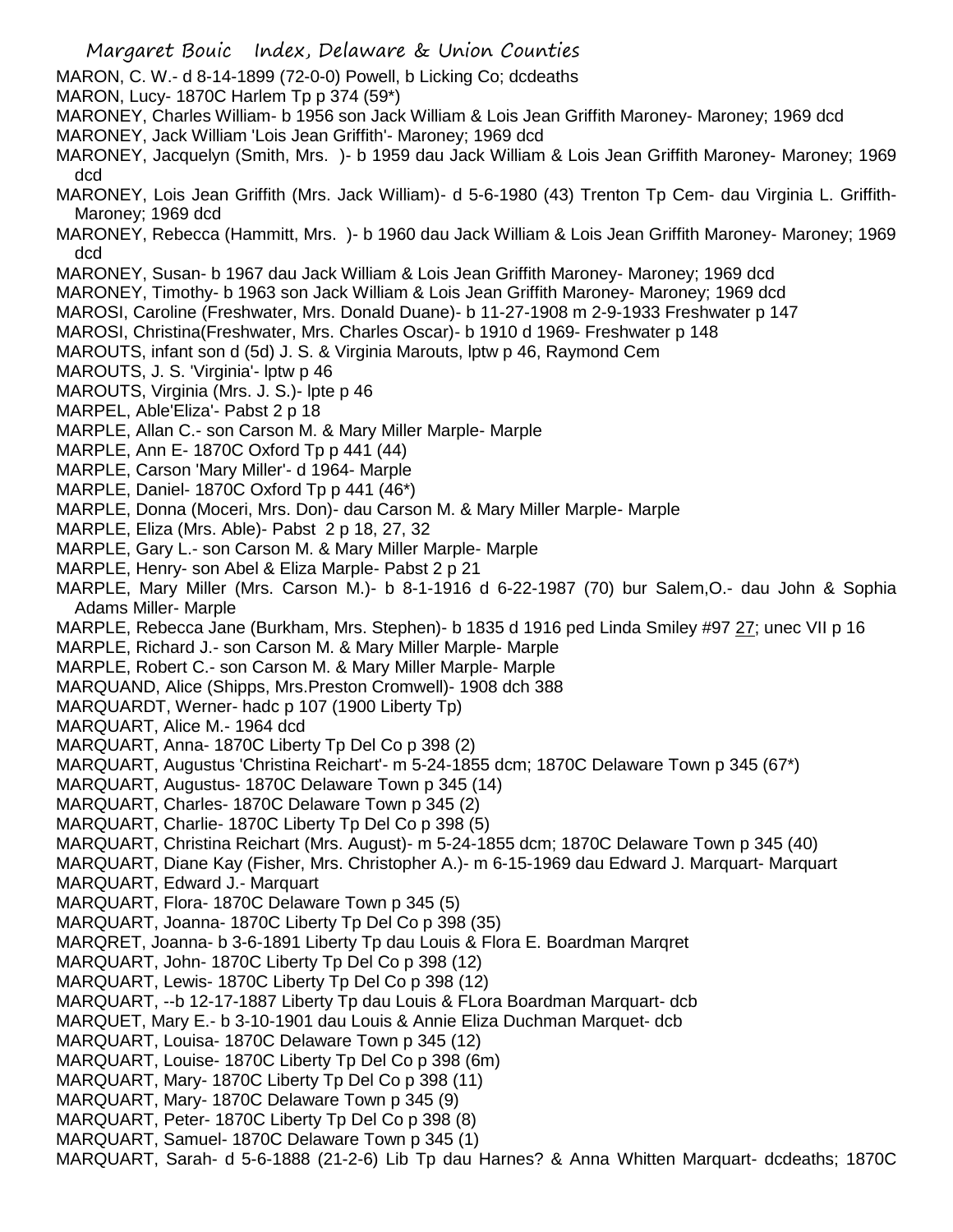Margaret Bouic Index, Delaware & Union Counties Liberty Tp Del Co p 398 (3) MARQUART, Warner- 1870C Liberty Tp DelCo p 398 (40\*) MARQART, infant b 12-18-1871 dau Warner & Jo Ann Miller Marqart- dcb MARQUET, infant b 2-4-1874 dau Warner & Johana Weidman Marquart- dcb MARQUES, H. H. 'Mary Jain Allen'- m 2-16-1845 Madison Co unec X p 17 MARQUES, Mary Jain Allen (Mrs. H. H.)- m 2-16-1845 Madison Co, unec X p 17 MARQUES, Mary Wells (Mrs. William)- m 11-19-1813 Madison Co, unec VII p 10 MARQUES, William 'Mary Wells'- m 11-19-1813 Madison Co, unec VII p 10 MARQUESS, Nancy (Parmenter, Mrs. George)- lic 8-14-1821 ucm 17; 1883 uch III p 283 MARQUET, Ann- dau Warner & Joanna Whiteman Marquet- 1880 dch p 668 MARQUET, Antony 'Mary Hartsing'- 1880 dch p 668 MARQUET, Callie- ch Warner & Joanna Whiteman Marquet- 1880 dch p 668 MARQUET, Charles- son Warner & Joanna Whiteman Marquet- 1880 dch p 668 MARQUET, E. Flora (Mrs. Lewis)- b 8-14-1859 d 3-15-1891 (31-0-0) dcdeaths, Cole Cem, Powell p 161- dau C. H. Boardman MARQUET, Eliza Ellen- d 4-14-1846 (5d) Plain City Cem, unec VII p 65 MARQUET, Joanna Whiteman (Mrs. Warner)- 1880 dch p 668; d Tues dg 11-30-1900, Cry Ab p 43 MARQUET, John- son Warner & Joanna Whiteman Marquet- 1880 dch p 668 MARQUET, Louis- son Warner & Joanna Whiteman Marquet- 1880 dch p 668 MARQUET, Louisa- dau Warner & Joanna Whiteman Marquet- 1880 dch p 668 MARQUET, Mary Hartsing (Mrs. Antony)- 1880 dch p 668 MARQUET, Mary- dau Warner & Joanna Whiteman Marquet- 1880 dch p 668 MARQUET, Minnie- dau Warner & Joanna Whiteman Marquet- 1880 dch p 668 MARQUET, Peter- son Warner & Joanna Whiteman Marquet- 1880 dch p 668 MARQUET, Sadie, Miss- d Thursday Liberty Tp dg 5-15-1888, Cry Ab p 193 MARQUET, Sarah- dau Warner & Joanna Whiteman Marquet- 1880 dch p 668 MARQUET, Warner 'Joanna Whiteman'- son Antony & Mary Hartsing Marquet- 1880 dch p 668 MARQUET, Werner- 1908 dch 399 MARQUETT, Annie- b Germany d 11-27-1900 (67-0-0) Liberty Tp- dcdeaths MARQUETT, Lucy B. (Talley, Mrs. Charles F.)- dau Warner Marquett- 1908 dch 618 MARQUETT, Warner- 1908 dch 618 MARQUETTE, Alice May Orr (Mrs. Carroll B.)- b 8-22-1896 d 5-26-1996 (9) Oak Grove Cem- dau Thomas & Cora Disbennett Orr- Marquette; 1961, 1969, 1971, 1980 dcd MARQUETTE, Carroll B.'Alice'- d 9-15-1959 (72) Oak Grove Cem- Marquette MARQUETTE, Charles 'Sarah'- b 2-10-1865 d 9-6-1887 Oak Grove Cem Powell p 437; dg 9-20-1887 Cry Ab p 164 MARQUETTE, Fabian W. "Mark" 'Mary Kathryn Wilson'- d 1962- Marquette MARQUETTE, Flora (Carson, Mrs. )- sister Carroll B. Marquette- Marquette MARQUETTE, Joanna- b 1833 d 1900 Oak Grove Cem, Powell p 438 MARQUETT, Lewis- son Walter Marquette dg 11-13-1906 Cry Ab p 131 MARQUETTE, Lewis- pallbearer for Wm. McCloud- dg 10-25-1907 Cry Ab p 76 MARQUETTE, Mary Kathryn Wilson (Mrs. Fabian W. "Mark") b 6-10-1915 d 11-24-1996 (81) Maple Grove Cem- dau Warren F. & Bessie R. Townsend Wilson- Marquette MARQUETTE, Richard- Pabst 6 p 62, 63, 64 MARQUETTE, Sarah (Mrs. Charles)- b 1867 d 1888 Oak Grove CemCe Powell p 437 MARQUETTE, ---(Pliickabam, Mrs. A.)- dau Walter Marquette- dg 11-13-1906 Cry Ab p 13 MARQUETTE, ---(Talley, Mrs. Dr.)- dau Walter Marquett- dg 11-13-1906 Cry Ab p 131 MARQUETTE, ---(Steitz, Mrs. Charles)- dau Walter Marquett- dg 11-13-1906 Cry Ab p 131 MARQUETT, Walter- d Friday dg 11-13-1906 Cry Ab p 1131 MARQUETTE, Warner- b 1830 d 1906 Oak Grove Cem, Powell p 438 MARQUIS, ---hmp p 37 MARQUIS, Andrew 'Mary Hagel'- m 12-16-1863 ucm 3500 son John & Eleanor Croy Marquis- Marquis MARQUIS, Angeline Talman (Mrs. James E.)- m 8-1-1872 ucm 5121 MARQUIS, Anjaret- d 9-30-1852 Unionville Cem, DJ p 57 son David & Catharine Conklin Marquis- 1850C Darby Tp 1629-1649 p 242 (1); unec VI p 18 MARQUIS, Anna Wolf (Mrs. Charles)- Marquis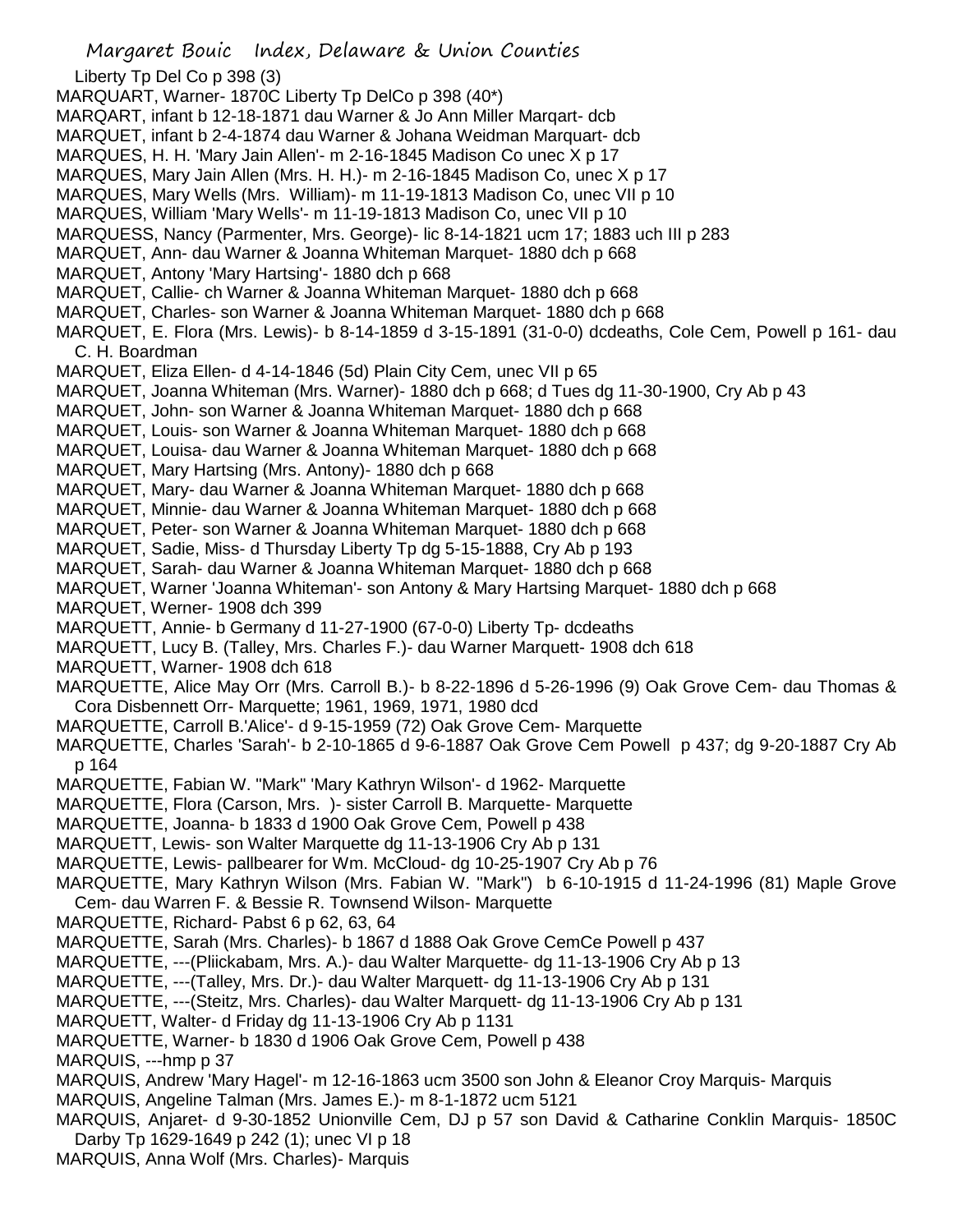Margaret Bouic Index, Delaware & Union Counties

MARQUIS, Barbara (Eastman, Mrs. Apples)- m 6-1-1829 ucm 179; 1883 uch III p 288; unec II p 26

- MARQUIS, Barbara Sager (Mrs. James)- m 3-12-1811 Madison Co, unec IV p 21 d 10-12-1846 (63y9m) Plain City Cem, unec VII p 8; 1883 uch V p 227, 234; 1985 uch p 122
- MARQUIS, Barbara Sager (Peasley, Mrs. Jeptha)(Mrs. William)(Eastman, Mrs. Appelles)- dau Christian & Maria Elizabeth Shover Sager- 1985 uch p 122
- MARQUIS, Benjamin Aaron- b 1-13-1981- son Thomas Alan Marquis- Marquis
- MARQUIS, Betsy (Bennett, Mrs.John)- m 6-23-1814 Madison Co, unec IV p 22
- MARQUIS, Catharine Conklin (Mrs. David)- m 8-24-1848 ucm 1337 DJ p 37; unec VI p 18, VII p 40; 1850C Darby Tp 1629-1649 p 2242 (19,O); Marquis
- MARQUIS, Charles 'Anna Wolf'- Marquis
- MARQUIS, Christopher- d 7-3-1831 (80) Plain City Cem, unec VII p 64; 1830C Darby Tp 88 (60-70)
- MARQUIS, Cicero- d 10-4-1852 (2y19d) son Richard & Content Marquis- DJ p 6
- MARQUIS, Clara B.- b 11-1880 niece Martha Martin- 1900C Claibourne Tp 109-117 p 5A (19,O,O,O)
- MARQUISS, Content Tinckham (Mrs. Richard)- m 6-22-1837 dcm d 7-6-1839 (20) Mitchell Cem, DJ p 6
- MARQUIS, Cynthia McCloud (Mrs. Wesley)- b 5-19-1836 m 11-3-1853 d 2-4-1856 919-8-15) Bigelow Cem,
- unec V p 58- dau John & Laura B. McCloud MARQUIS, D.- 1883 uch IV p 449
- MARQUIS, David 'Catharine Conklin'- mt 3-22-1854; unec VI p 18, VII p 40; 1850C Darby Tp 1629-1649 p 242 (23,O); Marquis; DJ p 37
- MARQUIS, David b 1970- son Thomas & Sarah Marquis- Marquis; 1971 dcd
- MARQUIS, Debbie- dau Thomas Marquis- Marquis
- MARQUIS, Mrs. Edward D.,Jr.- d 7-23-1973- Marquis
- 0MARQUIS, Edward G.,Sr.- d 6-20-1971 (78) Greenlawn Cem- Marquis; 1961, 1964, 1969 dcd
- MARQUIS, Edward G.,Jr.'Nancy R.'- d 7-23-1973- Marquis; 1961, 1964, 1969, 1971 dcd
- MARQUIS, Edward G.- son Edward G.,Jr. & Nancy R. Marquis- 1961 dcd
- MARQUIS, Elinor Croy (Mrs. John)- m 5-30-1816 Madison Co; unec IV p 29, VII p 65
- MARQUIS, Eliza Ellen- d 4-14-1846 (5d) Plain City Cem- unec VII p 65
- MARQUIS, Elizabeth (Smith, Mrs. )- dau James & Barbara Sager Marquis- 1883 uch V p 227; 1985 uch p 122; unec XV p 79
- MARQUIS, Emma (Cutler, Mrs. Electic B.)- b 1817 m 12-15-1836 Madison Co, unec VIII p 67
- MARQUIS, George G.- son James & Barbara Sager Marquis- 1883 uch V p 227; unec XV p 79; 1985 uch p 122
- MARQUIS, Harvey- d 4-25-1852 (29-5-15) Plain City Cem, unec VIII p 8; unec XV p 79; 1985 uch p 122; 1883 uch V p 227
- MARQUIS, Rev. James- 1915 uch p 407; unvmec p 2
- MARQUIS, James- unec II p 11, Madison Co
- MARQUIS, James- 1830C Darby Tp 99 (80-90) WBrown IV p 514; unec V p 50, XI p 54
- MARQUIS, James- 1840C Darby Tp 1014 (50-60) unec V p 61
- MARQUIS, James 'Barbara Sager'- m 3-12-1811 Madison Co, unec IV p 21; 1883 uch V p 227, 234; unec XV p 79; 1985 uch p 122; unec VIII p 8
- MARQUIS, James B.- son James & Barbara Sager Marquis- 1883 uch V p 227; 1985 uch p 122; unec XV p 79
- MARQUIS, James E. 'Angeline Talman'- m 8-1-1872 ucm 5121
- MARQUIS, James- son John & Eleanor Croy Marquis- Marquis
- MARQUIS, Jed- b 1954 son Edward G. & Nancy R. Marquis,Jr.- Marquis; 1961, 1964, 1969, 1971 dcd
- MARQUIS, John- d 7-23-1973 son Edward G. & Nancy R. Marquis,Jr- Marquis
- MARQUIS, John- 1840C Darby Tp 1060 (40-50); unec V p 62, XII p 21, 54, 55, 56
- MARQUIS, John 'Eleanor Croy'- m 5-20/30-1816 Madison Co d 1-15-1854 (63y5m) Plain City Cem, unec IV p 29, VII p 65; mt 3-22-1854
- MARQUIS, John Jr.- son John & Eleanor Cory Marquis- Marquis
- MARQUIS, Julia- b 1957 dau Edward G. & Nancy R. Marquis,Mr.- 1961, 1964, 1969, 1971 dcd
- MARQUIS, Laura Anna (Reams, Mrs. Leo)- b 1-7-1902 Iowa d 9-14-1994 Oakdale Cem dau Charles & Anna Wolf Marquis- Marquis
- MARQUIS, Lavina (Cutler, Mrs. Gideon B.)- m 3-12-1835 ucm 342; unec III p 7
- MARQUIS, Leah Marie- b 9-27-1986 son Thomas Marquis- Marquis
- MARQUIS, Lydia Tinkham (Mrs. Richard)- m 8-17-1845 ucm 1064; unec VI p 32
- MARQUIS, Maley- ch John & Eleanor Croy Marquis- Marquis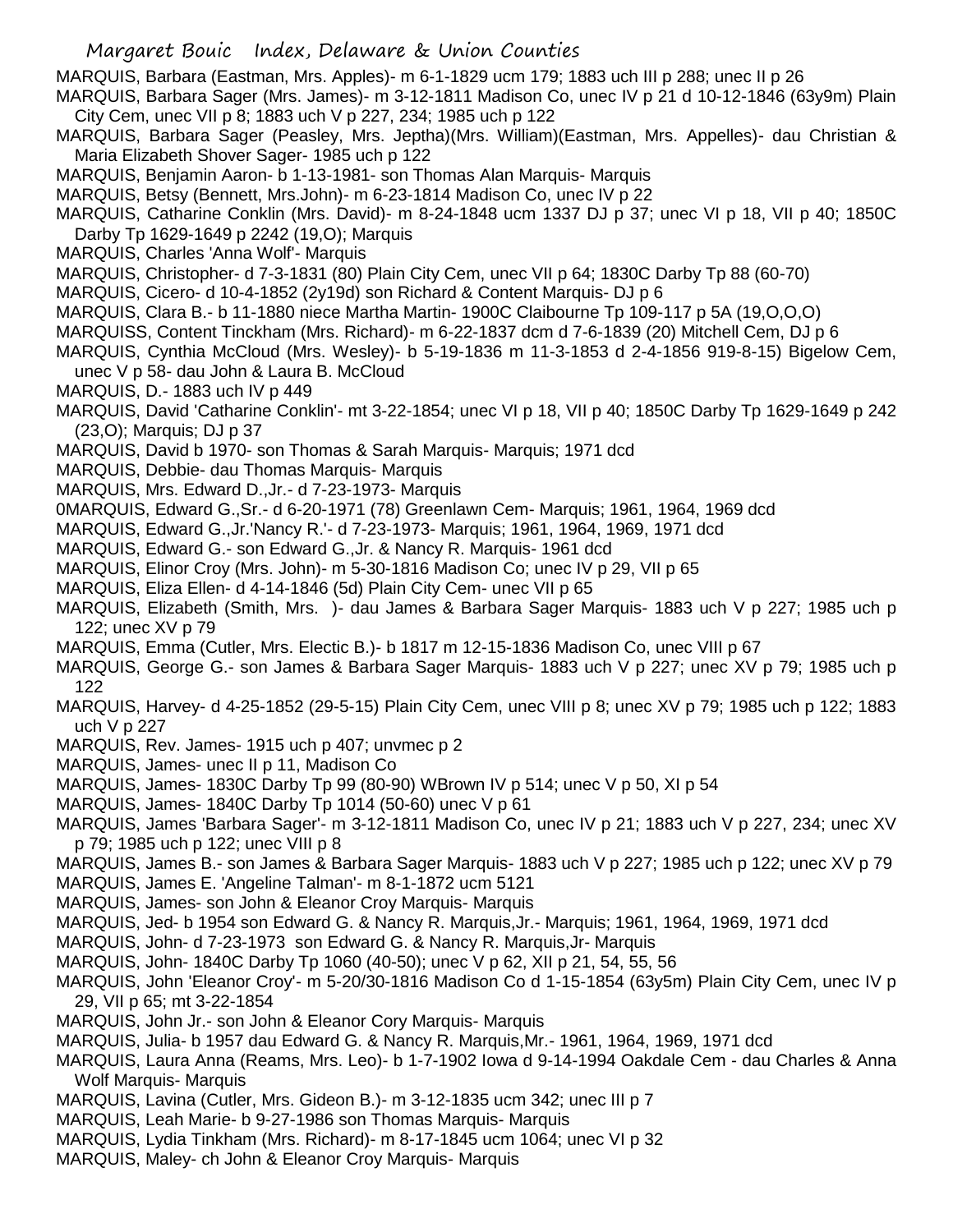Margaret Bouic Index, Delaware & Union Counties

- MARQUIS, Martha (Ford, Mrs. )- dau James & Barbara Sageer Marquis- 1883 uch V p 227; 1985 uch p 122; unec XV p 79
- MARQUIS, Mary E. (Smith, Mrs. Samuel)- m 1-1-1831 ucm 219; unec II p 27
- MARQUIS, Mary G.- d 9-29-1840 921y5m) Plain Coity Cem, unec VIII p 8- dau James & Barbara Sager Marquis- 1985 uch p 122
- MARQUIS, Mary Hagel (Mrs. Andrew)- m 12-16-1863 ucm 3500
- MARQUIS, Melvin- delge XII p 35 (1890,Del)
- MARQUIS, Milington- 1835 men p 19 #70 p 30 Concord Tp
- MARQUIS, Nancy (Cutler, Mrs. )- dau James & Barbara Sager Marquis- 1883 uch V p 227; 1985 uch p 122
- MARQUIS, Nancy(Parmenter, Mrs. George)- lic 8- 14-1821 no return, unec II p 13
- MARQUIS, Nancy R. (Mrs. Edward G.Jr.- 1961, 1964, 1969, 1971 dcd
- MARQUIS, Polly (Johnson, Mrs. Jonathan)- lic 2-10-1824. unec II p 14
- MARQUIS, Rachel (Newberry, Mrs. )- b 1968 dau Thomas & Sarah Marquis- Marquis- 1971 dcd
- MARQUIS, Rebecca (Smith, Mrs. Kirk)- b 1952 dau Edward G. & Nancy R. Marquis,Jr.- Marquis; 1961, 1964, 1969, 1971 dcd
- MARQUIS, Richard 'Content Tinckham''Lydia Tinkham'- b 1819 m(1) 6-22-1837 dcm (2) 8-17-1845 ucm 1064; mt 3-22-1854; unec VI p 32
- MARQUIS, Sarah W. (Mrs. Thomas A.)- 1971 dcd
- MARQUIS, Sarah (Mitchell, Mrs. Daniel)- m 3-19-1842 ucm 784; 1883 uch V p 253; Mitchell (11212); unec V p 59; ped Jon Francis Davis #89 25; unec VI p 63; Genther p 106, 138
- MARQUIS, Dr. Starit- 1850C Liberty Tp Un Co 883-900 p 132 (25,O)
- MARQUIS, Stephen- son Thomas Alan Marquis- Marquis
- MARQUIS, Susannah (Park, Mrs. Thomas)- 1883 uch V p 645
- MARQUIS, Thomas- Marquis
- MARQUIS, Thomas A. 'Sarah W.'- 1971 dcd
- MARQUIS, Thomas Alan- Marquis
- MARQUIS, Thomas Allen II- d 5-15-1975 (2m) Oak Grove Cem- son Thomas Marquis- Marquis
- MARQUIS, Victoria- dau Thomas Marquis- Marquis
- MARQUIS, Wesley 'Cynthia McCloud'- m 11-3-1853 son John & Eleanor Croy Marquis- Marquis; unec V p 58
- MARQUIS, William 'Barbara Sager'- 1985 uch p 122
- MARQUIS, W, V.- 1883 ucy III p 418
- MARQUITH, Emily- dau Richard & Rachel Marquith- 1850C Berkshire Tp 248 p 25 (13,O)
- MARQUITH, Rachel (Mrs. Richard)- 1850C Berkshire Tp 248 p 25 (58,NJ)
- MARQUITH, Richard 'Rachel;- 1850C Berkshire Tp 248 p 25 (61,NJ\_
- MARQUS, Christopher- unec XI p 54; Darby Tp 1823
- MARR, Kathryn Wheary (Mrs.Ray)- dau Harry E. & Mary Elizabeth Renn Wheary- Weiser p 554
- MARR, Mary Graham (Mrs. )- b 9-24-1814 d 11-21-1890 dau Alexander & Maria Margaret Spyker Graham-Weiser p 792
- MARR, Ray 'Kathryn Wheary'- Weiser p 554
- MARR, Richard- b 3-1-1950 son Ray & Kathryn Wheary Marr- Weiser p 554
- MARR, Russell- b 3-1-1950 son Ray & Kathryn Wheary marr- Weiser p 554
- MARR, William P.- d 5-21-1840 (31) Old Kilb Cem p 7, Powell 64
- MARRA, Anna- d Thursday, dg 6-30-1949 obit Del Mus Lib; Oak Grove Cem Powell p 437
- MARRA, Rev. Father- dg 9-20-1887 Cry Ab p 164
- MARRA, John- b 1855 d 1912 Powell p 438
- MARRA, Mrs. John- attended funeral of Edward Keefe- dg 3-24-1908 Cry Ab p 126
- MARRA, Margaret- Oak Grove Cem, Powell p 437
- MARRA, Margaret Ferris (Mrs. )- dau Patrick & Joanna Ferris- dg 6-3-1910 Cry Ab p 128
- MARRA, Michael--Oak Grove Cem, Powell p 437
- MARRAH, Michael- b Ireland d 12-29-1896 (80-0-0) dcdeaths
- MARRAY, Richard- est Ohio St. Gz 2-28-1833- Reed Ab p 19
- MARRETT, John- son Thomas Marrett- Powers Pat p 4
- MARRETT, Mary(Hovey, Mrs. Joseph)- m 12-10-1702 dau John Marrett- Powers Pat p 4
- MARRETT, Thomas- Powers Pat p 4, 27, 46
- MARRICK, infant d 12-29-1867 (4m) dcdeaths
- MARRIETH, James ?- d 12-29-1867 (4m) dcdeaths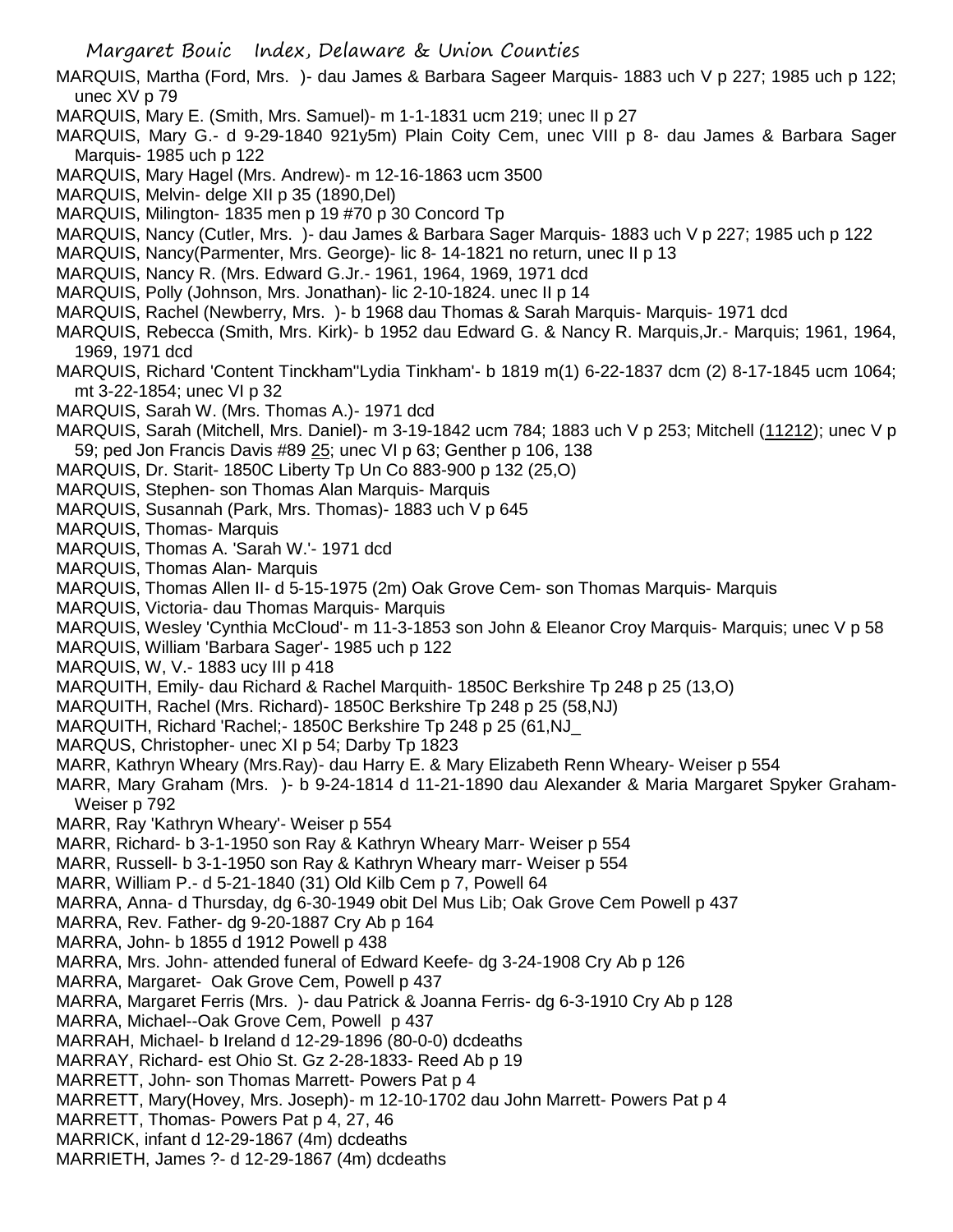Margaret Bouic Index, Delaware & Union Counties MARRIETT, Abbi- b 1893 d 1896 Oakdale Cem I p 171 (C-43) MARRIM, John- 1883 uch IV p 535 MARRINAN & Cary- unclaimed letter 1844, unec XI p 70 MARRINAN, Helen J. b 7-10-1903 d 7-20-1995 (92)- Marrinan MARRINAN, Robert- son Helen J. Marrinan- Marrinan MARRINER, Pearl (Armstrong, Mrs. Frank Rea)- Powers p 146 MARRING, Andrew- hadc p 26 (1849 Genoa Tp) MARRING, John- hadc p 26 (1849 Genoa Tp) MARRIOT, Frank- 1870C Delaware Town p 299 (20) MARRIOTT, ---btp p 12 MARRIOTT, ---family of Gerald Holden #100; unec IV p 53, V p 13 MARRIOTT, --store, Richwood- unec VI p 7 MARRIOTT, infant b 9-11-1877 Delaware Town ch B. R. & Addie Tayler Marriott- dcb MARRIOTT,-Mrs- sister of Marcellus Williamson, colored; dg 7-30-1907 Cry Ab p 58 MARRIOTT, Albert 'Louisa Holden'- b 1834 m 11-12-1872 ucm 5175 d 1904 Claibourne Cem p 78 son Henry T. & Rebecca Penn Marriott- 1908 dch 710; 1850C Claib Tp 145 p 23 (16,Md); 1870C Claib. 58-57 (36,O); 1900C Claib. Tp 189-203 p 8B (66,O,Md,Md) m 27y MARRIOTT, Alla- 1870C Harlem Tp p 369 (5) MARRIOTT, Allice- dau William Merriott- 1870C Claibourne Tp 115-113 p 15 (7,O) MARRIOTT, Allie M.- ch Thomas Homewood & Drusilla McClelland Marriott- 1880 dch p 845 MARRIOTT, Amand M.- b 1845 d 1927 Claibourne Cem p 51; 1910C Richwood 437-446 p 15B (64,O,O,Va) wid, 1 ch MARRIOTT, Amy Willey (Mrs. Greenburg)- 1908 dch 341 MARRIOTT, Ann M. (Yeomans, Mrs. Isaac)- dau Henry T. & Rebecca Penn Marriott- 1908 dch 710; 1915 uch p 1047; 1850C Claibourne Tp 145 p 23 (20,Md) MARRIOTT, Arthrayr- 1850C Claibourne Tp 157 p 25 (25,Md) MARRIOTT, Artridge (Carr, Mrs. Absalom)- m 10-12-1851 ucm 1719; unec XIV p 66 MARRIOTT, Arthur Thomas 'Elizabeth H.' - b 11-4-1875 d 7-31-1960 (84) Claibourne Cem p 78- Marriott; 1900C Richwood 342-361 p 13B (24,O,O,O); 1910C Richwood 28 p 1B (34,O,O,O) m 10y, colored MARRIOTT, ---(Denison, Mrs. Charles W.)- dau Arthur T. Marriott- Marriott MARRIOTT, ---(Kagay, Mrs. C. E.)- sister Arthur T. Marriott- Marriott MARRIOTT, Bowen H.- son Thomas Homewood & Drusilla McClelland Marriott- 1880 dch p 845 MARRIOTT, Caroline (Graham, Mrs. S. D.)- m 6-4-1861 ucm 3189 MARRIOTT, Caroline (Graham, Mrs. Joel)- dau Henry T. & Rebecca Penn Marriott- 1908 dch 710; 1850C Claibourne Tp 145 p 23 (14,Md); 1860C Claibourne Tp 768 (24,O) MARRIOTT, Carroll P.- b 1882 d 1922 Claibourne Cem p 17 son Orville Marriott- 1908 dch 710 MARRIOTT, Charlie S.- b 4-1867 d 1943 Claibourne Cem p 13- son Henry & Melvina Kile Marriott- 1900C Richwood 183-192 p 7B (33,O,O,O) MARRIOTT, Clara- b 7-1875 dau Sciota Orahood Marriott- 1880C Paris Tp 167-171 p 17 (5,O,Pa,Pa); 1900C Marysville 2nd ward 355-371 p 15B (24,O,WVa,Va) MARRIOTT, Constance Ann d 9-19-1980 dau Francis M. & Dorothy Sperling Marriott- Marriott MARRIOTT, Cora (Mrs. Samuel) b 12-10-1869 m 2-12-1889 d 7-1949 (79) dau James & Emily Edson Armstrong- obit mlib MARRIOTT, Cory M.- son Thomas Homewood & Drusilla McClelland Marriott- 1880 dch p 844 MARRIOTT, Dora- b 3-2-1876 Harlem Tp dau Elmas E. & Louisa Huff Marriot- dcb; d 3-2-1876 (8m) C. V. Cem 3-6-3; Powell p 121 MARRIOTT, Dorothy Sperling (Mrs. Francis M.)- b 7-31-1899 d 9-7-1995 (96) Oak Groe Cem- dau Judge Carl & Julia Sperling- Marriott MARRIOTT, Drus(z)illa McClelland (Mrs. Thomas Homewood)- dau Cory & Mary McClelland- 1908 dch 325; 1880 dch p 844; dumch p 35; 1870C Harlem Tp p 369 (47) MARRIOTT, Eadith- 1850C Claibourne Tp 157 p 25 (66,Md); 1860C Claib. Tp 723 (75,Md) MARRIOTT, Edith (Crist, Mrs. Virgil C.)- m 4-19-1879 ucm 6471

- MARRIOTT, Edith Waters (Mrs. William)- d 8-16-1864 (79-10-5) Price Cem, djlm p 28- 1908 dch 709; unec III p 5
- MARRIOTT, Edith- dau William Merriott- 1870C Claibourne Tp 115-113 p 15 (10,O)
- MARRIOTT, Edna M.- b 1876 d 1881 Claibourne Cem p 17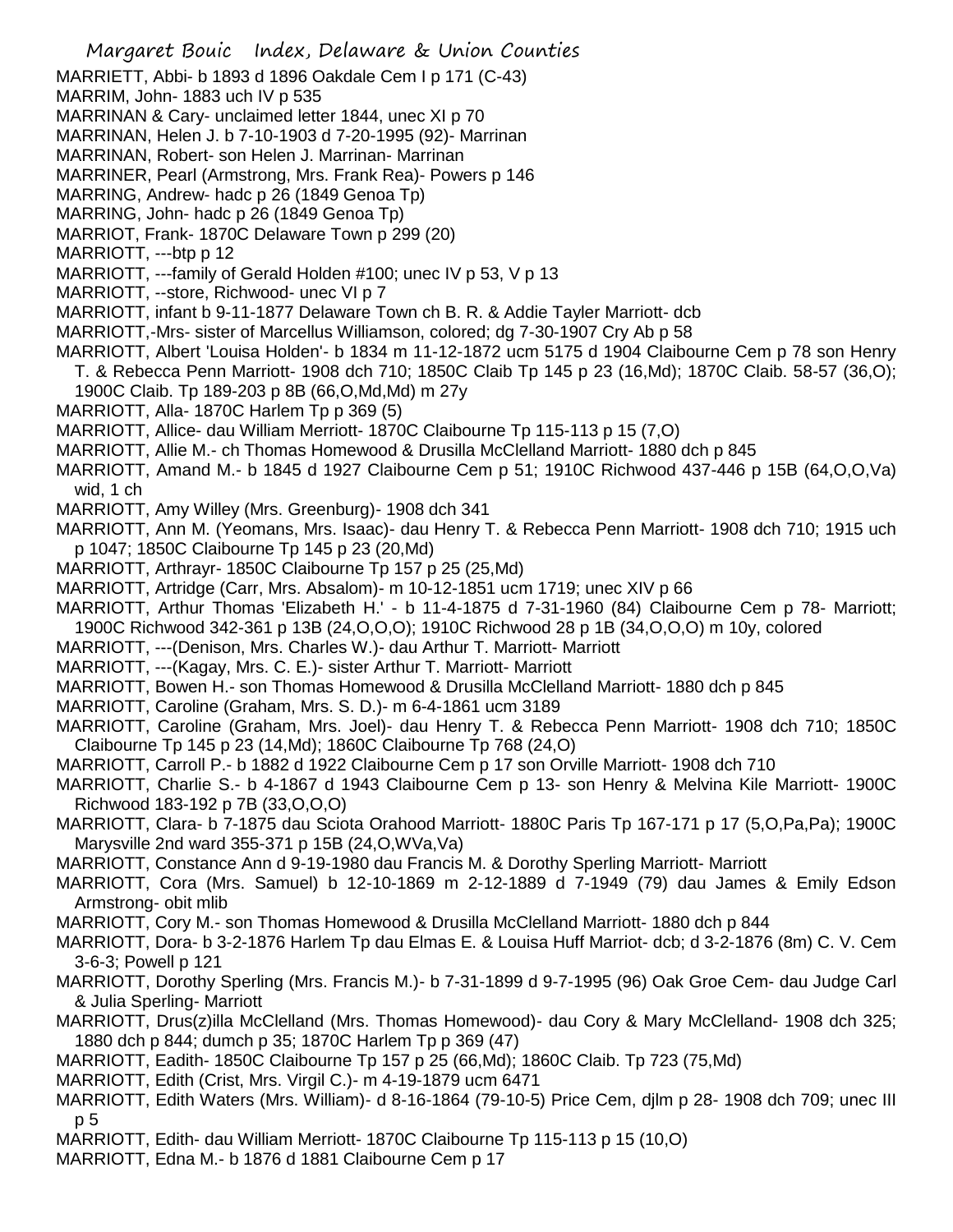Margaret Bouic Index, Delaware & Union Counties

MARRIOTT, Elizabeth H. Perry (Mrs. Arthur Thomas)- b 10-1877 d 1939 Claibourne Cem p 78- 1900C Richwood 342-361 p 13B (22,O,O,O) no ch; 1910C Richwood 28 p 1B (32,O,O,O) m 10y, 2 ch

- MARRIOTT, Elizabeth Smith (Mrs. )- dau William & Rebecca Hobin Smith- dg 11-22-1910 Cry Ab p 172
- MARRIOTT, Elmas W.- son Thomas Homewood & Drusilla McClelland Marriott- 1880 dch p 845; 1870C Harlem Tp p 369 (18)
- MARRIOTT, Emma- dau William & Ester Merriott- 1870C Claibourne Tp 115-113 p 15 (15,O); 1860C Claib. Tp 616-587 p 81 (5,O)
- MARRIOTT, Ester E. (Mrs. William H.)- d 5-4-1868 (39-9-17) Claibourne Cem p 4; 1860C Claib. Tp 616-587 p 81 (32,O)
- <ARROPTT. Eva- b 1-27-1873 Harlem Tp dau Elmos & Louisa Hughes Marriott- dcb
- MARRIOTT, Flora Minge(r)s/Mingus (Mrs. Judge Francis Marion)- (37-1893) dcb late Francis Marion, m 12-31- 1874 dau John E. & Lydia Minges- dumch p 40; Pabst 8 p 30, 31, 35, 39, 43; Marriott; dg 5-3-1904, 9-6- 1904 Cry Ab p 243, 262
- MARRIOTT, Florence Dale- b 8-9-1884 Delaware Town dau F. M. & Florence Ginges Marriott- dcb; d 10-22- 1886 (2y3m15d) dg 11-11-1886 Cry Ab p 142 Oak Grove Cem, Powell p 437; dg 8-7-1888 Cry Ab p 199; dcdeaths
- MARRIOTT, Florence E.(Mulzer, Mrs. Leslie)- b 6-17-1898 Genoa Tp dau Harry & Mayne.Mary Arnold Marriott- dcb; dcq Mary Arnold Marriott 1; Pabst 6 p 87, 104; obit Harry Marriott, Del Mus Lib
- MARRIOTT, Francis Irvin- son Orville Marriott- 1908 dch 710
- MARRIOTT, Francis Marion'Dorothy Sperling'- b 7-28-1893 d 9-18-1977 Oak Grove Cem- son Judge Frank M. & Flora Mingers/Mingus Marriott- Marriott; dcb late
- MARRIOTT, Francis Marion, Judge 'Flora Minge(r)s/Mingus'- (44-1893) dcb late (Francis Marion)-b 9-5-1847 m 12-31-1874 d 2-1927 son Thomas Homewood & Drusilla McClelland Marriott- 1880 dch p 217, 228, 398, 548, 536, 844; dumch p 35-40, 410; 1908 dch 99, 102, 118, 128, 129, 160, 180, 245, 325, 326, 329, 332, 333, 341, 651; wsc Grah p 48, 61; dpc p 22; Pabst Pion II p 173; 1976 dch p 282, 283, 284, 287, 299- Marriott; delge IX p 29; Powell p 103; dg 12-2-1880 Cry Ab p 48l dg 7-17-1888, 8-7-1888 Cry Ab p 189, 198; dg 4-13-1903 Cry Ab p 179; 1870C Harlem Tp p 369 (22)
- MARRIOTT b 6-29-1893 Delaware Town son Francis M. & Flora Minger Marriott- dcb
- MARRIOTT, Mrs. Frank- 1908 dch 163, 179
- MARRIOTT, Frank J. 'JoAnn'- son Francis M. & Dorothy Sperling Marriott- Marriott
- MARRIOTT, Frank S.- son F. M. Marriott- Marriott
- MARRIOTT, Rev. Franklin- d 5-4-1883 (60) dg 5-17-1883 Cry ab p 82
- MARRIOTT, Franklin-d 1-15-1847 son Henry T. & Rhoda Marriott- Claibourne Cem p 113
- MARRIOTT, Franklin W.'Minerva Woodruff'- b 1849 , 1-29-1874 ucm 5430 d 1923 Claibourne Cem p 36- son Henry T. & Rebecca Penn Marriott- 1908 dch 710; 1850C Claib. Tp 145 (2,Md); 1860C Claib. Tp 768 (11,O); 1870C Claib. Tp 58-57 p 7 (21,O); unec XIV p 23
- MARRIOTT, Fred W. b 1879 d 1881 Claibourne Cem p 17
- MARRIOTT, George A.- b 1-1880 son Albert & Louisa Holden Marriott- 1900C Claibourne Tp 189-203 p 83 (20,O,O,Ind)
- MARRIOTT, George- brother Arthur T. Marriott- Marriott
- MARRIOTT, George- son Henry T. & Rebecca Penn Marriott- 1860C Claibourne Tp 768 (8,O)
- MARRIOTT, Grace (Neill, Mrs. )- dau Sumner & Cora Armstrong Marriott- obit Cora, mlib
- MARRIOTT, Greenburg, O(J)'Amy Willey;- 1908 dch 340; 1880 dch p 844
- MARRIOTT, Gwen- dau Arthur & Elizabeth H . Marriott- 1910C Richwood 28 p 1B (8,O,O,O)
- MARRIOTT, H.- ch William H. & Ester Marriott- 1860C Claibourne Tp 616-587 p 81 (0/12,O)
- MARRIOTT, Hallie- 1870C Harlem Tp p 380 (21)
- MARRIOTT, Harry F.-b 1874 d 1876 Claibourne Cem p 17
- MARRIOTT, Harry H.'Mary S. Arnold'- d 4-1-1951 Sunday- dcq Mary Arnold Marriott- Marriott
- MARRIOTT, Helen Waggoner (Mrs. Joy M.)- Marriott
- MARRIOTT, Henry 'Melvina Kile'- b 8-1854 m 3-23-1865 ucm 3698 1900C Richwood 183-192 p 7B (45,O,Md,Md) m 35y
- MARRIOTT, Henry Thomas 'Rebecca Penn'- d 8-4-1875 (68) mt 3 p 14, 29- son William & Edith Waters Marriott- 1908 dch 709; 1880 dch p 593; mt 6-27-1860; 1850C Claibourne Tp 145 p 23 (43,Md); 1860C Claib. Tp 768 (53,Md); 1870C Claib Tp 58-57 (63,Md); unec I p 21, III p 5
- MARRIOTT, Henry T. 'Rhoda'- Claibourne Cem p 112; djlm p 32
- MARRIOTT, Henry W.- b 1844 d 1906 Claibourne Cdm p 51- son Henry T. & Rebecca Penn Marriott- 1908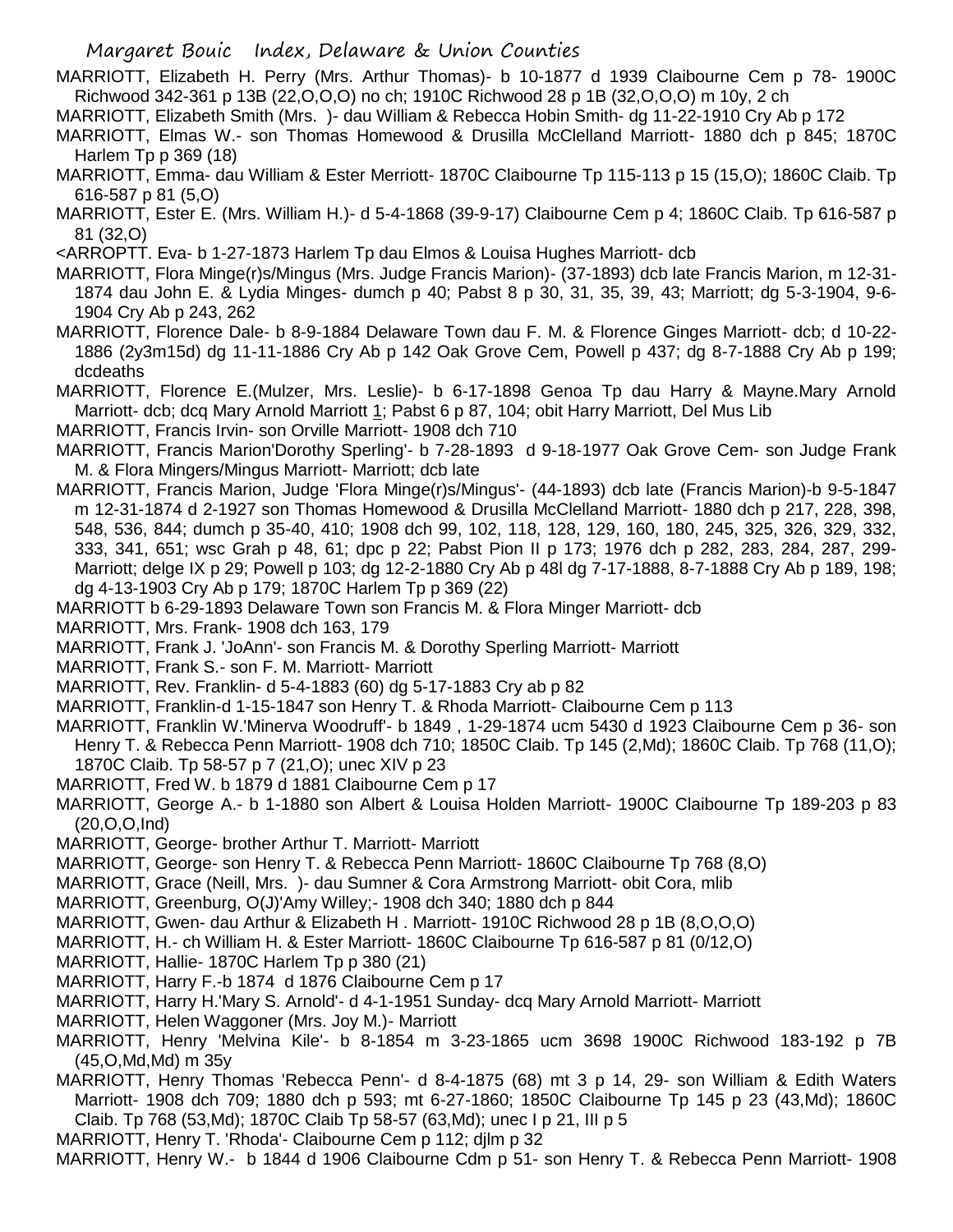dch 710; 1850C Claib Tp 145 p 23 (8,Md); 1860C Claib 768 (16,O)

MARRIOTT, Homewood 'Mary Ridgeley'- son Joshya & Rachel Ann Homewood Marriott- dumch p 35; 1908 dch 325; 1880 dch p 844

- MARRIOTT, Howard Penn- b 9-1873 d 11-10-1900 unec XIII p 43, XV p 238, 239; d 10-25-1900 (27-1-18) obit, mlib- Claibourne Cem p 78 eldest son Albert & Louisa Holden Marriott; 1900C Claib Tp 189-203 p 8B (26,O,O,Ind)
- MARRIOTT, J. Coleman- son Greenburg O. & Amy Willey Marriott- 1908 dch 340; 1976 dch p 285
- MARRIOTT, Joe- son Joy M. & Helen Waggoner Marriott- Marriott
- MARRIOTT, JoAnn (Mrs. Frank J.)- Marriott
- MARRIOTT, John F.- d 8-7-1861 (2-6-13) son J. P. & P. A. Sunbury Cem, Powell p 29
- MARRIOTT, John- son Judge Frank M. & Flora Mingers Marriott- Marriott
- MARRIOTT, John M.- 1908 dch 215
- MARRIOTT, Joseph B.- son Henry T. & Rebecca Penn Marriott- 1908 dch 710; 1850C Claibourne Tp 145 p 23 (12,Md); 1860C Claib. 768 (19,O)
- MARRIOTT, Joseph P. d 8-20-1863 (23-6-13 Price Cem, djlm p 33 son H. T. & R.
- MARRIOTT, Joshua- son Henry T. & Rebecca Penn Marriott- 1908 dch 710; 1850C Claibourne Tp 145 p 23 (18,Md)
- MARRIOTT, Joshua P.- b 1832 d 1900 Claibourne Cem p 50
- MARRIOTT, Joshua 'Phebe Ferrier'- m 1-25-1855 dcm Olen Gaz- Reed Ab p 151
- MARRIOTT, Joshua 'Rachel Ann Homewood'- dumch p 35; 1908 dch 325, 710
- MARRIOTT, Joshua 'Sisson S. Fisher'- b 8-1832 1900C Richwood 85-91 p 4A (67,O,Md,Md); 1910 Richwood 439-448 p 1513 (77,O,Md,Md) m 45y
- MARRIOTT, Joy McDowell'Helen Waggoner''Mary'- b 1-10-1895 d 7-16-1972 (76) son Judge Frank M. & Flora Mingers/Mingus Marriott- Marriott; dcb late
- MARRIOTT, J. P.-1908 dch 732
- MARRIOTT, Larry C.- son Malcolm Scott & Velma K. Marriott- Marriott
- MARRIOTT, Leroy W.- b 1888 d 1890 Claibourne Cem p 36
- MARRIOTT, Leslie (Mulzer, Mrs. )- dau Harry & Mary S. Marriott- Marriott
- MARRIOTT, Lida (Peet, mrs. William L.)- m 9-12-1878 ucm 6312- dau J. P. Marriott- 1908 dch 732
- MARRIOTT, Louisa A. (Mrs. E. W.)- d 11-15-1878 (25y) C.V. Cem 3-6-2; Powell p 121
- MARRIOTT, Louisa Holden (Mrs. )- b 1846 m 11-12-1872 ucm 5171 d 1930 Claibourne Cem p 78; obit Howard Penn, mlib; unec XV p 23; 1900C Claibourne Tp 189-203 p 8B (54,Ind,NY,O) m 27y, 4 ch; 1910C Richwood 234-242 p 9A (63,Ind,NY,O) wid 4 ch, 3 living
- MARRIOTT, M. A. (Mrs. R. W.)- Claibourne Cem p 7
- MARRIOTT, Madison H.- d 3-1966 son Thomas Homewood & Drusilla McClelland Marriott- 1880 dch p 844; 1870C Harlem Tp p 380 (25\*)
- MARRIOTT, Madolyn (Mrs. Wilbur M.)- Marriott
- MARRIOTT, Malcolm Scott 'Velma K.'- d 2-27-1980 (65) Oak Grove Cem- son Velma Marriott- Marriott
- MARRIOTT, Malvina Kile (Mrs. Henry)- b 7-1845 m 3-23-1865 ucm 3698; 1900C Richwood 183-192 p 7B (54,O,O,Va)- m 35y, 1 ch
- MARRIOTT, Marion C.- b 12-1881 dau Albert & Louisa Holden Marriott- 1900C Claibourne Tp 189-203 p 8B (18,O,O,Ind); 1910 Richwood 234-242 p 9A (28,O,O,Ind)
- MARRIOTT, Martha A. (Kezerta (Mrs. Clay)- m 3-16-1881 ucm 6939
- MARRIOTT, Martha M. Herbert (Mrs. Orville)- b 9-1855 d 1937 Claibourne Cem p 80; 1900C Calib. Tp 9-11 p 1A (44,O,Wales,Vt) m 23y; 1910 Claib. SP 13 p 1A (54,O,Wales,Vt) m 33y
- MARRIOTT, Mary A.- 1850C Claibourne Tp 157 p 25 (30,Md); 1860C Claib. Tp 723 (49,Md); 1870C Claib 83- 81 p 11 (55,Md)
- MARRIOTT, Mary A. (Williams, Mrs. G. W.)- dau Thomas Homewood & Drusilla McClelland Marriott- 1880 dch p 844
- MARRIOTT, Mary (Clutter, Mrs. Can)- 1880 dch p 840
- MARRIOTT, Mary Florence Arnold (Mrs. Harry)- dau Josephus & Emma Augusta Carpenter Arnold- dcq Mary Arnold Marriott 1; Pabst 6 p 87, 95, 104
- MARRIOTT, Mary Freese (Mrs. Joy M.)- d 3-5-1979 Oak Grove Cem- Marriott
- sister Esther Freese Goble Cherington
- MARRIOTT, Mary Ridgeley (Mrs. Homewood)- 1908 dch 325; dumch p 35; 1880 dch p 844
- MARRIOTT, Mary S. (Mrs. Harry)- d 11-224-1962 (85) Galena Cem- Marriott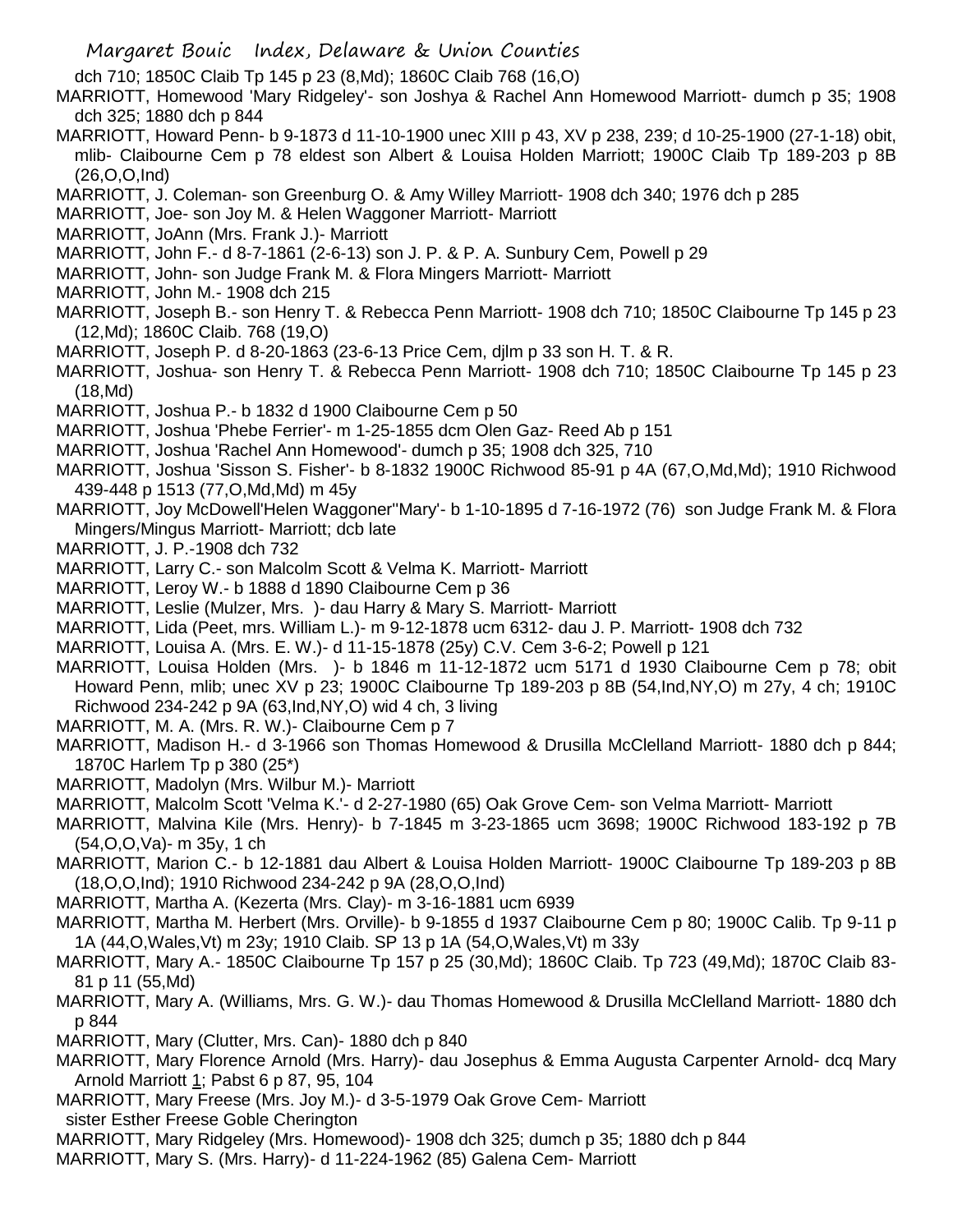MARRIOTT, Melissa Farrington (Mrs. William H.)- dau Peter H. Farrington- 1908 dch 710

MARRIOTT, Minerva Woodruff (Mrs. Franklin W.)- b 1857 Claibourne Cem p 36- m 1-29-1874 ucm 5430; unec XIV p23

MARRIOTT, Mrs. M. M.- unec XIV p 39; 1883 uch V p 582

MARRIOTT, Nathan- d 10-3-1850 (25/23) Price Cem, djlm p 28 mt 10-9-1850; unec VII p 42; 1850C Claibourne Tp 157 p 25 (23,Md)

MARRIOTT, Nathan S.- d 12-1865 (6y4d) Claibourne Cem p 4 son William H. & Esther E. Marriott

MARRIOTT, Orville 'Martha M.'- b 1-1852 d 1912 Claibourne Cem p 30; son Henry T. & Rebecca Penn Marriott- 1908 dch 710; 1915 uch p 137; 1860C Claib Tp 768 (9,O); 1870C Claib Tp 58-57 p 7 (18,O); 1900C Claib. Tp 9-11- p 1A (48,O,Md,O) m 23y; 1910C Claib SP 13 p 1A (58,O,Md,O) m 33y

MARRIOTT, Parmelia (Mrs. )(Jameson, Mrs. Merret)- m(2) 1850 mt 7-3-1850

MARRIOTT, Phebe Ferrier (Mrs. Joshua)- b 8-24-1833 m 1-25-1855 dcm d 6-9-1863 (29-8-16) Sunbury Cem, Powell p 29

MARRIOTT, Rachel Ann Homewood (Mrs. Joshua)- 1908 dch 325; dumch p 35

MARRIOTT, Rachel Belt (Lucas, Mrs. John)- dcc Richard Gillette 43

MARRIOTT, Randolph R.- b 1856 d 1888 Powell p 437; Oak Grove Cem son Thomas Homewood & Drusilla McClelland Marriott- 1880 dch p 845; 1870C Harlem Tp p 369 (13)

MARRIOTT, Rebecca Penn (Mrs. Henry T.)- d 6-12-1884- dau Joseph Penn; 1908 dch 709; unec I p 21, III p 5; 1850C Claibourne Tp 145 p 23 (43,Md); 1860C Claib. Tp 768 (52,Md)

MARRIOTT, Rhoda (Mrs. Henry T.)- Claibourne Cem p 113, djlm p 32

MARRIOTT, Robert Henry- b 2-19-1879 d 1951 Claibourne Cem p 36 -son F. W. & Minerva Woodruff Marriott; ucbirths; unec XIV p 23

- MARRIOTT, Robert H.- son Velma Marriott- Marriott
- MARRIOTT, Robert H.- son Arthur Thomas & Elizabeth Marriott- Marriott; 1910C Richwood 28 p 1B (2,O,O,O)
- MARRIOTT, R. W.'M. A.'- Claibourne Cem p 7
- MARRIOTT,---infant son of R. W. & M. A.- Claibourne Cem p 7

MARRIOTT, Sciota (Orahood, Mrs. )(Mrs. William H.)- m 6-5-1873 ucm 5283; 1880C Paris Tp 167-171 p 17 (38,O,Va,O)- 1900C Marysville 2nd ward 355-371 p 15B (58,O,Md,O) wid, 3 ch, 2 living

MARRIOTT, Sisson S. Fisher (Mrs. Joshua)- b 4-1836 m 4-11-1865 ucm 3713 d 1914; Claibourne Cem p 50; 1900C Richwood 85-91 p 4A (64,O,Pa,O) m 35y no ch; 1910C Richwood 439-448 p 15B (74,O,Pa,O) m 45y MARRIOTT, Stephen S.- son Malcolm S. & Velma K. Marriott- Marriott

MARRIOTT, Sumner 'Cora Armstrong'- m 2-12-1889, obit Cora, mlib- son William & Ester Marriott- 1860C Claib Tp 616-587 p 81 (2,O); 1870C Claib. 115-113 p 15 (11,O); 1880C Paris Tp 64-78 p 47 (22,O,Md,Md)

MARRIOTT, Susan (Fleming, Mrs. James)- m 2-26-1865 ucm 3684

MARRIOTT, Thomas- mt 6-27-1860

MARRIOTT,Thomas- d 10-8-1858 (30y6d) Price Cem, djlm p 28

MARRIOTT, Thomas- son Henry T. & Rebecca Penn Marriott- 1850C Claibourne Tp 145 p 23 (22,Md)

MARRIOTT, Thomas Homewood 'Drusilla McClelland'- b 1814 d 1880 Oak Grove Cem, Powell p 437 son

Homewood & Mary Ridgeley Marriott- dumch p 35; 1908 dch 325; 1880 dch p 844; delge IV p 2i (1899); dg 12-2-1880 Cry Ab p 48; 1870C Harlem Tp p 369 (53\*)

- MARRIOTT, Velma K. (Mrs. Malcolm Scott)- Marriott
- MARRIOTT, Velma- mother of Malcolm Scott Marriott- Marriott

MARRIOTT, Virginia (Cash, Mrs. )- dau Joy M. & Helen Waggoner Marriott- Marriott

- MARRIOTT, Wilbur M. 'Madolyn'- d 6-9-1963 son Judge Frank M. & Flora Mingers Marriott- Marriott; pallbearer for Edwin G. Lybrand- dg 9-7-1906 Cry Ab p 118
- MARRIOTT, William- Nash p 68
- MARRIOTT, William 'Edith Waters'-1908 dch 709; unec III p 5; djlm p 28

MARRIOTT, William H. 'Ester E.'- d 3-18-1879 (58-5-18) Claibourne Cem p 4,12; 1860C Claib Tp 616-587 p 81 (38,Md); 1870C Claib. 115-113 p 15 (49,O)

MARRIOTT, William H. 'Melissa Farrington'- son Henry T. & Rebecca Penn Marriott- 1908 dch 399, 709; 1883 uch IV p 473, V p 593; 1850C Claibourne Tp 145 p 23 (10,Md); 1860C Claib. 768 (18,O)

MARRIOTT, William H. 'Mrs. Sciota Orahood'- m 6-5-1873 ucm 5283

- MARRIS, Bertram F.- b 3-1878 son W. A. Marris- 1900C Marysville 3rd ward 20-23 p 1B (22,O,O,O)
- MARRIS, Bessie- b 8-1859 1900C Marysville 2nd ward 355-371 p 15B (40,O,O,O) 3 ch
- MARRIS, Carrie R.- b 10-1887 dau W.A. Marris- 1900C Marysville 3rd ward 20-23 p 1B (12,O,O,O)
- MARRIS, Harry F.- b 9-1879 son W. A. Marris- 1900C Marysville 3rd ward 20-23- p 1B (20,O,O,O)